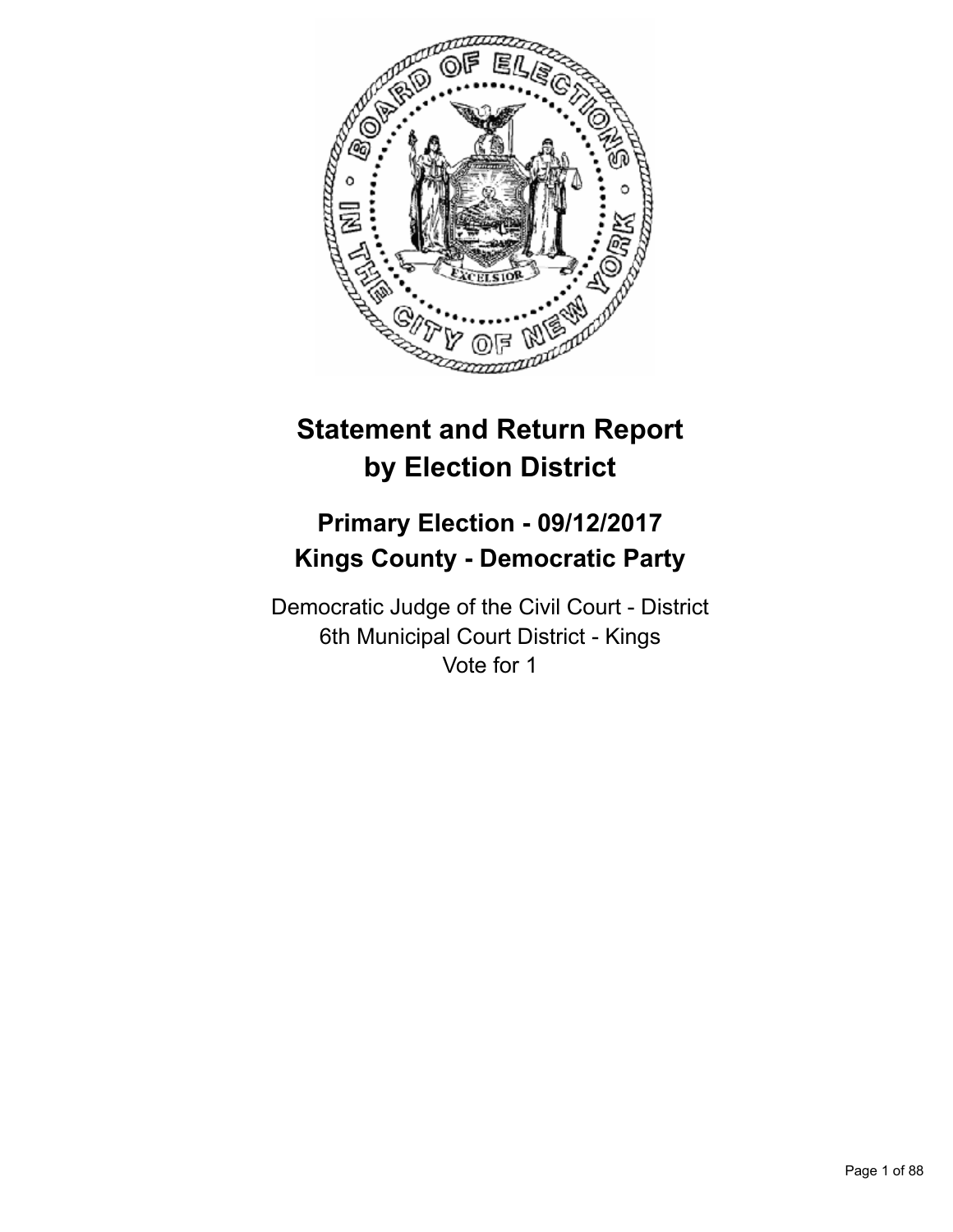

#### **026/41 COMBINED into: 051/41**

#### **050/41**

| PUBLIC COUNTER                                           | 79       |
|----------------------------------------------------------|----------|
| <b>MANUALLY COUNTED EMERGENCY</b>                        | 0        |
| ABSENTEE / MILITARY                                      | 0        |
| AFFIDAVIT                                                | 0        |
| <b>Total Ballots</b>                                     | 79       |
| Less - Inapplicable Federal/Special Presidential Ballots | $\Omega$ |
| <b>Total Applicable Ballots</b>                          | 79       |
| DEREFIM B. NECKLES                                       | 0        |
| <b>RUPERT V. BARRY</b>                                   | 10       |
| <b>HEMALEE J. PATEL</b>                                  | 13       |
| <b>ELENA BARON</b>                                       | 48       |
| <b>Total Votes</b>                                       | 71       |
| Unrecorded                                               | 8        |

#### **051/41**

| <b>PUBLIC COUNTER</b>                                    | 32 |
|----------------------------------------------------------|----|
| MANUALLY COUNTED EMERGENCY                               | 0  |
| ABSENTEE / MILITARY                                      |    |
| AFFIDAVIT                                                | 0  |
| <b>Total Ballots</b>                                     | 33 |
| Less - Inapplicable Federal/Special Presidential Ballots | 0  |
| <b>Total Applicable Ballots</b>                          | 33 |
| DEREFIM B. NECKLES                                       | 3  |
| <b>RUPERT V. BARRY</b>                                   | 6  |
| <b>HEMALEE J. PATEL</b>                                  | 6  |
| ELENA BARON                                              | 10 |
| UNATTRIBUTABLE WRITE-IN (WRITE-IN)                       |    |
| <b>Total Votes</b>                                       | 26 |
| Unrecorded                                               | 7  |

| <b>PUBLIC COUNTER</b>                                    | 20             |
|----------------------------------------------------------|----------------|
| <b>MANUALLY COUNTED EMERGENCY</b>                        | 0              |
| ABSENTEE / MILITARY                                      | 0              |
| AFFIDAVIT                                                | 0              |
| <b>Total Ballots</b>                                     | 20             |
| Less - Inapplicable Federal/Special Presidential Ballots | 0              |
| <b>Total Applicable Ballots</b>                          | 20             |
| DEREFIM B. NECKLES                                       | $\overline{2}$ |
| <b>RUPERT V. BARRY</b>                                   | 1              |
| <b>HEMALEE J. PATEL</b>                                  | $\overline{2}$ |
| <b>ELENA BARON</b>                                       | 7              |
| <b>Total Votes</b>                                       | 12             |
| Unrecorded                                               | 8              |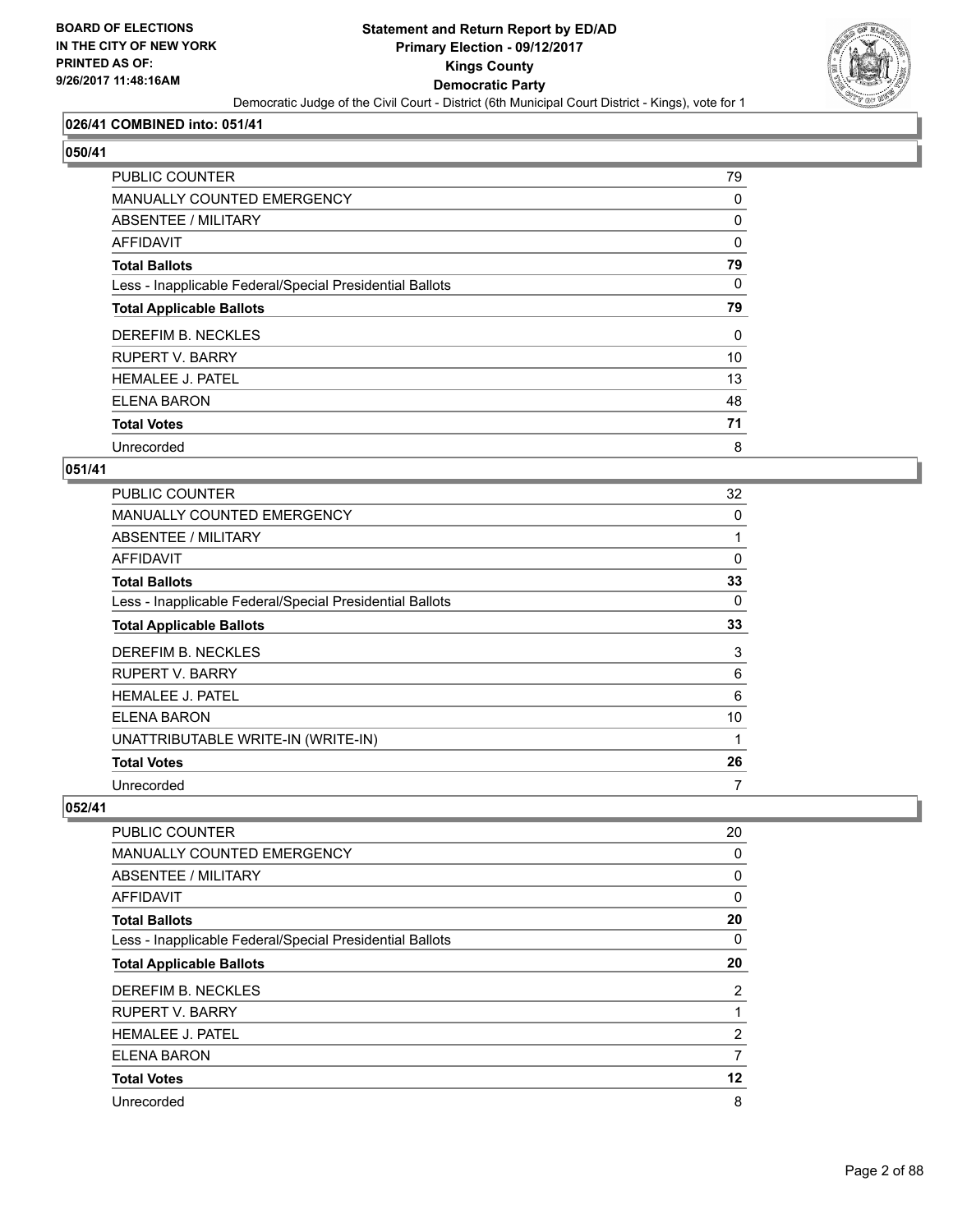

| <b>PUBLIC COUNTER</b>                                    | 57 |
|----------------------------------------------------------|----|
| MANUALLY COUNTED EMERGENCY                               | 0  |
| ABSENTEE / MILITARY                                      | 2  |
| <b>AFFIDAVIT</b>                                         | 0  |
| <b>Total Ballots</b>                                     | 59 |
| Less - Inapplicable Federal/Special Presidential Ballots | 0  |
| <b>Total Applicable Ballots</b>                          | 59 |
| DEREFIM B. NECKLES                                       | 20 |
| <b>RUPERT V. BARRY</b>                                   | 6  |
| <b>HEMALEE J. PATEL</b>                                  | 6  |
| ELENA BARON                                              | 14 |
| <b>Total Votes</b>                                       | 46 |
| Unrecorded                                               | 13 |

#### **054/41**

| <b>PUBLIC COUNTER</b>                                    | 87 |
|----------------------------------------------------------|----|
| <b>MANUALLY COUNTED EMERGENCY</b>                        | 0  |
| ABSENTEE / MILITARY                                      | 3  |
| <b>AFFIDAVIT</b>                                         | 0  |
| <b>Total Ballots</b>                                     | 90 |
| Less - Inapplicable Federal/Special Presidential Ballots | 0  |
| <b>Total Applicable Ballots</b>                          | 90 |
| DEREFIM B. NECKLES                                       | 20 |
| <b>RUPERT V. BARRY</b>                                   | 9  |
| <b>HEMALEE J. PATEL</b>                                  | 11 |
| ELENA BARON                                              | 35 |
| <b>Total Votes</b>                                       | 75 |
| Unrecorded                                               | 15 |

| PUBLIC COUNTER                                           | 127 |
|----------------------------------------------------------|-----|
| MANUALLY COUNTED EMERGENCY                               | 0   |
| ABSENTEE / MILITARY                                      | 6   |
| AFFIDAVIT                                                | 0   |
| <b>Total Ballots</b>                                     | 133 |
| Less - Inapplicable Federal/Special Presidential Ballots | 0   |
| <b>Total Applicable Ballots</b>                          | 133 |
| DEREFIM B. NECKLES                                       | 45  |
| <b>RUPERT V. BARRY</b>                                   | 22  |
| <b>HEMALEE J. PATEL</b>                                  | 14  |
| ELENA BARON                                              | 34  |
| <b>Total Votes</b>                                       | 115 |
| Unrecorded                                               | 18  |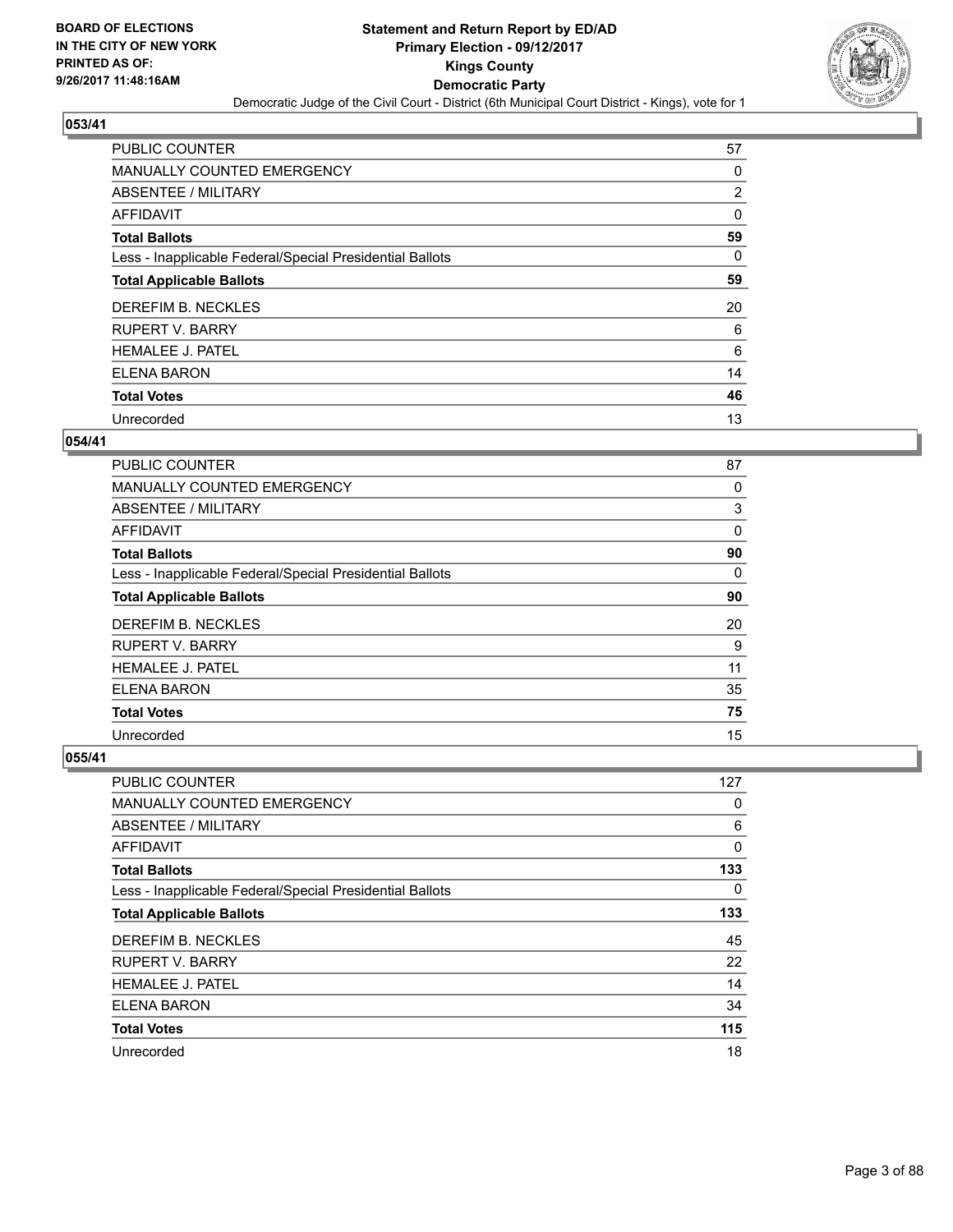

| <b>PUBLIC COUNTER</b>                                    | 48             |
|----------------------------------------------------------|----------------|
| <b>MANUALLY COUNTED EMERGENCY</b>                        | 0              |
| ABSENTEE / MILITARY                                      | 1              |
| AFFIDAVIT                                                | 0              |
| <b>Total Ballots</b>                                     | 49             |
| Less - Inapplicable Federal/Special Presidential Ballots | 0              |
| <b>Total Applicable Ballots</b>                          | 49             |
| DEREFIM B. NECKLES                                       | 7              |
| <b>RUPERT V. BARRY</b>                                   | 9              |
|                                                          |                |
| <b>HEMALEE J. PATEL</b>                                  | 5              |
| <b>ELENA BARON</b>                                       | 18             |
| CHARLES FINKELSTEIN (WRITE-IN)                           | $\overline{2}$ |
| <b>Total Votes</b>                                       | 41             |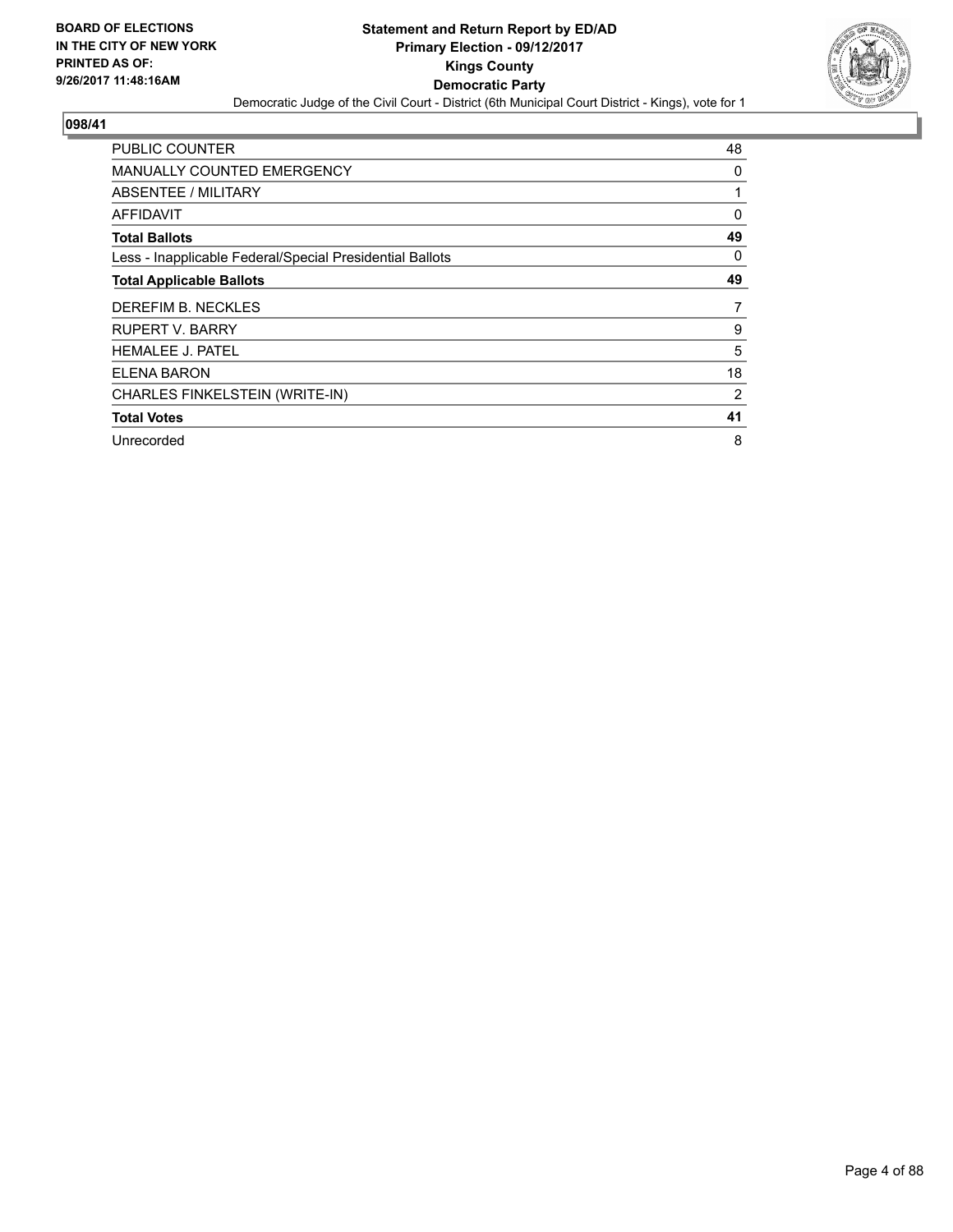

| <b>PUBLIC COUNTER</b>                                    | 5              |
|----------------------------------------------------------|----------------|
| MANUALLY COUNTED EMERGENCY                               | 0              |
| ABSENTEE / MILITARY                                      | 0              |
| AFFIDAVIT                                                | 0              |
| <b>Total Ballots</b>                                     | 5              |
| Less - Inapplicable Federal/Special Presidential Ballots | 0              |
| <b>Total Applicable Ballots</b>                          | 5              |
| DEREFIM B. NECKLES                                       | $\overline{2}$ |
| <b>RUPERT V. BARRY</b>                                   |                |
| <b>HEMALEE J. PATEL</b>                                  | 0              |
| <b>ELENA BARON</b>                                       |                |
| <b>Total Votes</b>                                       | 4              |
| Unrecorded                                               |                |

#### **002/42**

| <b>PUBLIC COUNTER</b>                                    | 109 |
|----------------------------------------------------------|-----|
| <b>MANUALLY COUNTED EMERGENCY</b>                        | 0   |
| <b>ABSENTEE / MILITARY</b>                               | 2   |
| AFFIDAVIT                                                | 1   |
| <b>Total Ballots</b>                                     | 112 |
| Less - Inapplicable Federal/Special Presidential Ballots | 0   |
| <b>Total Applicable Ballots</b>                          | 112 |
| DEREFIM B. NECKLES                                       | 12  |
| <b>RUPERT V. BARRY</b>                                   | 24  |
| <b>HEMALEE J. PATEL</b>                                  | 21  |
| ELENA BARON                                              | 41  |
| ROY MITCHELL (WRITE-IN)                                  | 1   |
| <b>Total Votes</b>                                       | 99  |
| Unrecorded                                               | 13  |

| <b>PUBLIC COUNTER</b>                                    | 122 |
|----------------------------------------------------------|-----|
| <b>MANUALLY COUNTED EMERGENCY</b>                        | 0   |
| ABSENTEE / MILITARY                                      | 4   |
| AFFIDAVIT                                                | 2   |
| <b>Total Ballots</b>                                     | 128 |
| Less - Inapplicable Federal/Special Presidential Ballots | 0   |
| <b>Total Applicable Ballots</b>                          | 128 |
| DEREFIM B. NECKLES                                       | 19  |
| <b>RUPERT V. BARRY</b>                                   | 43  |
| <b>HEMALEE J. PATEL</b>                                  | 21  |
| <b>ELENA BARON</b>                                       | 36  |
| <b>Total Votes</b>                                       | 119 |
| Unrecorded                                               | 9   |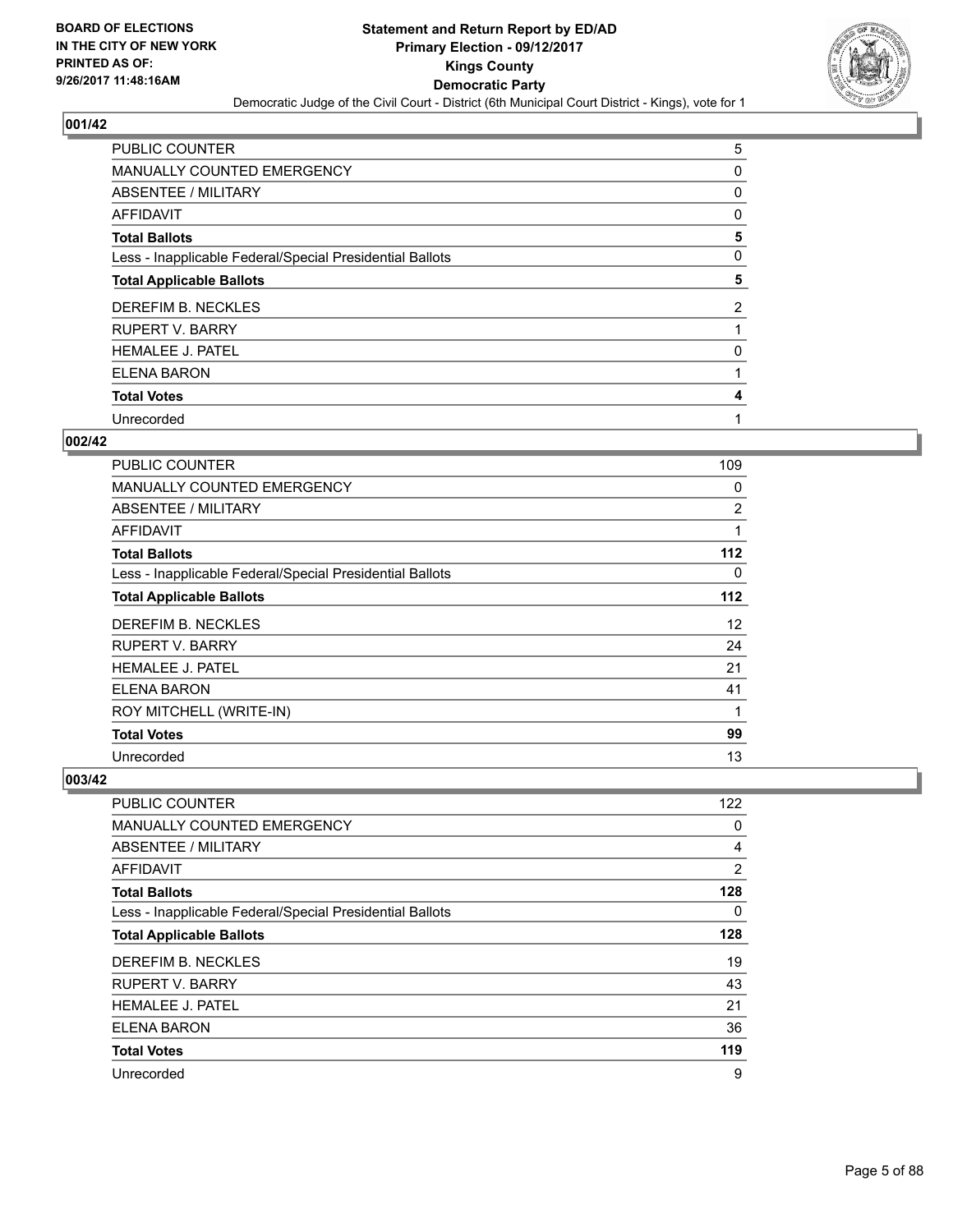

| PUBLIC COUNTER                                           | 131 |
|----------------------------------------------------------|-----|
| <b>MANUALLY COUNTED EMERGENCY</b>                        | 0   |
| ABSENTEE / MILITARY                                      | 1   |
| <b>AFFIDAVIT</b>                                         | 2   |
| <b>Total Ballots</b>                                     | 134 |
| Less - Inapplicable Federal/Special Presidential Ballots | 0   |
| <b>Total Applicable Ballots</b>                          | 134 |
| DEREFIM B. NECKLES                                       | 18  |
| <b>RUPERT V. BARRY</b>                                   | 41  |
| <b>HEMALEE J. PATEL</b>                                  | 22  |
| <b>ELENA BARON</b>                                       | 34  |
| <b>Total Votes</b>                                       | 115 |
| Unrecorded                                               | 19  |

#### **005/42**

| <b>PUBLIC COUNTER</b>                                    | 139      |
|----------------------------------------------------------|----------|
| <b>MANUALLY COUNTED EMERGENCY</b>                        | 0        |
| ABSENTEE / MILITARY                                      | 4        |
| AFFIDAVIT                                                | 1        |
| <b>Total Ballots</b>                                     | 144      |
| Less - Inapplicable Federal/Special Presidential Ballots | $\Omega$ |
| <b>Total Applicable Ballots</b>                          | 144      |
| DEREFIM B. NECKLES                                       | 18       |
| <b>RUPERT V. BARRY</b>                                   | 16       |
| <b>HEMALEE J. PATEL</b>                                  | 23       |
| ELENA BARON                                              | 61       |
| <b>Total Votes</b>                                       | 118      |
| Unrecorded                                               | 26       |

| PUBLIC COUNTER                                           | 172 |
|----------------------------------------------------------|-----|
| <b>MANUALLY COUNTED EMERGENCY</b>                        | 0   |
| ABSENTEE / MILITARY                                      | 13  |
| AFFIDAVIT                                                | 5   |
| <b>Total Ballots</b>                                     | 190 |
| Less - Inapplicable Federal/Special Presidential Ballots | 0   |
| <b>Total Applicable Ballots</b>                          | 190 |
| DEREFIM B. NECKLES                                       | 23  |
| <b>RUPERT V. BARRY</b>                                   | 40  |
| <b>HEMALEE J. PATEL</b>                                  | 32  |
| <b>ELENA BARON</b>                                       | 66  |
| UNATTRIBUTABLE WRITE-IN (WRITE-IN)                       | 1   |
| <b>Total Votes</b>                                       | 162 |
| Unrecorded                                               | 28  |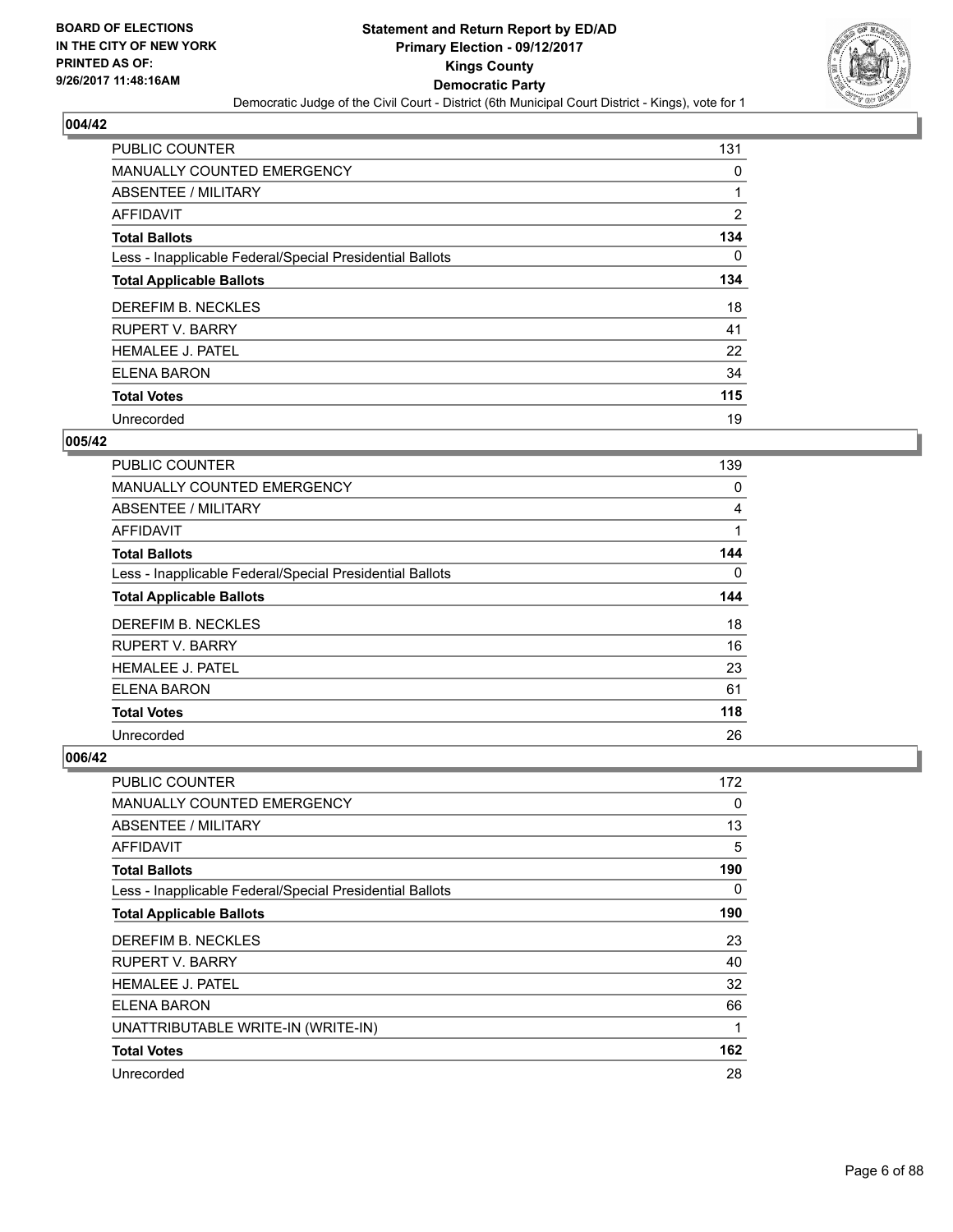

| <b>PUBLIC COUNTER</b>                                    | 191 |
|----------------------------------------------------------|-----|
| <b>MANUALLY COUNTED EMERGENCY</b>                        | 0   |
| <b>ABSENTEE / MILITARY</b>                               | 1   |
| AFFIDAVIT                                                | 0   |
| <b>Total Ballots</b>                                     | 192 |
| Less - Inapplicable Federal/Special Presidential Ballots | 0   |
| <b>Total Applicable Ballots</b>                          | 192 |
| DEREFIM B. NECKLES                                       | 37  |
| <b>RUPERT V. BARRY</b>                                   | 48  |
| <b>HEMALEE J. PATEL</b>                                  | 22  |
| <b>ELENA BARON</b>                                       | 53  |
| JAMES BEDNACK (WRITE-IN)                                 |     |
| UNATTRIBUTABLE WRITE-IN (WRITE-IN)                       | 1   |
| <b>Total Votes</b>                                       | 162 |
| Unrecorded                                               | 30  |

#### **008/42**

| <b>PUBLIC COUNTER</b>                                    | 170 |
|----------------------------------------------------------|-----|
| MANUALLY COUNTED EMERGENCY                               | 0   |
| ABSENTEE / MILITARY                                      | 4   |
| AFFIDAVIT                                                | 2   |
| <b>Total Ballots</b>                                     | 176 |
| Less - Inapplicable Federal/Special Presidential Ballots | 0   |
| <b>Total Applicable Ballots</b>                          | 176 |
| DEREFIM B. NECKLES                                       | 33  |
| <b>RUPERT V. BARRY</b>                                   | 60  |
| <b>HEMALEE J. PATEL</b>                                  | 25  |
| <b>ELENA BARON</b>                                       | 46  |
| <b>Total Votes</b>                                       | 164 |
| Unrecorded                                               | 12  |

| <b>PUBLIC COUNTER</b>                                    | 138 |
|----------------------------------------------------------|-----|
| <b>MANUALLY COUNTED EMERGENCY</b>                        | 0   |
| ABSENTEE / MILITARY                                      |     |
| <b>AFFIDAVIT</b>                                         | 2   |
| <b>Total Ballots</b>                                     | 141 |
| Less - Inapplicable Federal/Special Presidential Ballots | 0   |
| <b>Total Applicable Ballots</b>                          | 141 |
| DEREFIM B. NECKLES                                       | 11  |
| <b>RUPERT V. BARRY</b>                                   | 35  |
| <b>HEMALEE J. PATEL</b>                                  | 23  |
| ELENA BARON                                              | 41  |
| <b>Total Votes</b>                                       | 110 |
| Unrecorded                                               | 31  |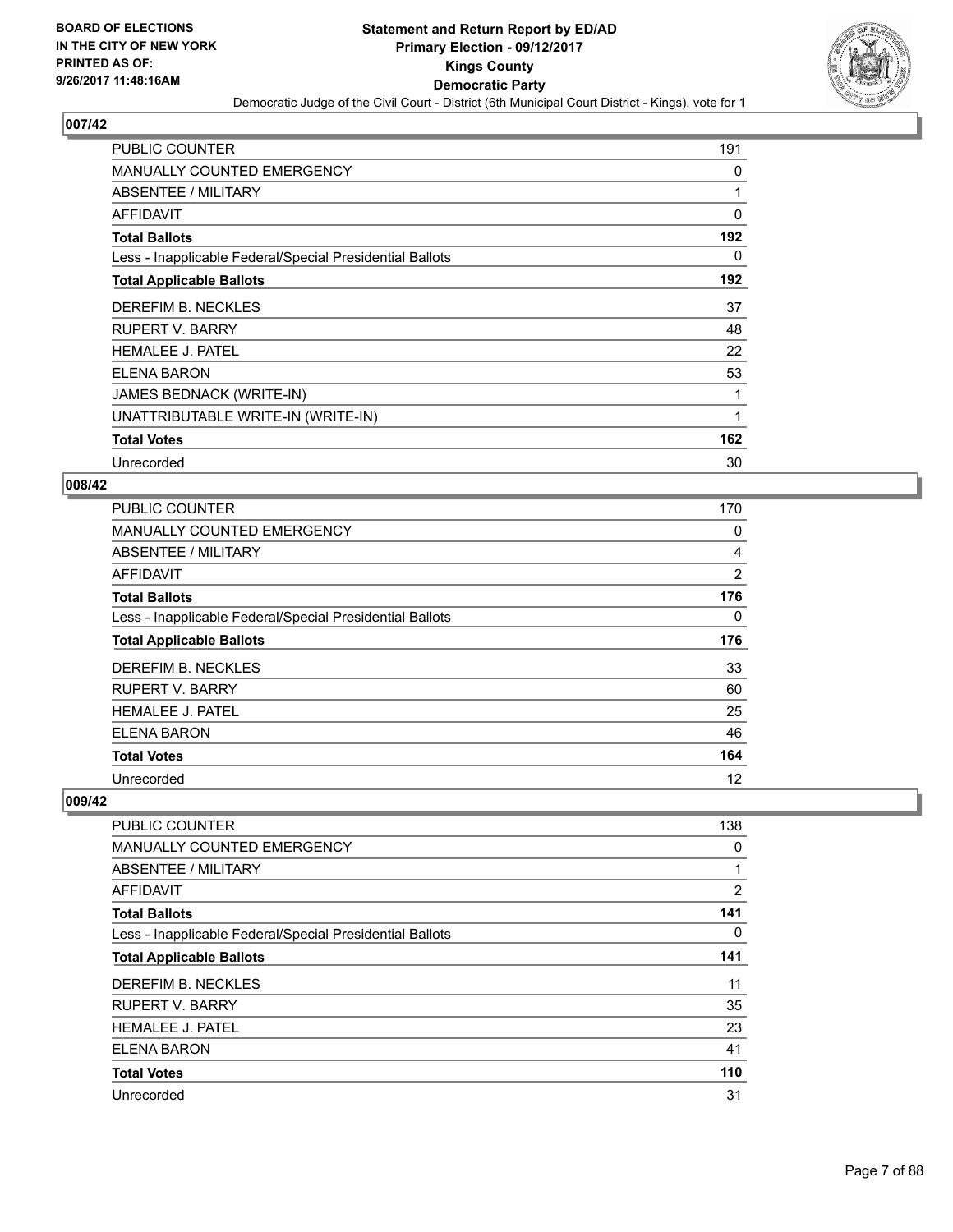

| <b>PUBLIC COUNTER</b>                                    | 171 |
|----------------------------------------------------------|-----|
| MANUALLY COUNTED EMERGENCY                               | 0   |
| ABSENTEE / MILITARY                                      |     |
| <b>AFFIDAVIT</b>                                         |     |
| <b>Total Ballots</b>                                     | 173 |
| Less - Inapplicable Federal/Special Presidential Ballots | 0   |
| <b>Total Applicable Ballots</b>                          | 173 |
| DEREFIM B. NECKLES                                       | 37  |
| <b>RUPERT V. BARRY</b>                                   | 33  |
| <b>HEMALEE J. PATEL</b>                                  | 11  |
| ELENA BARON                                              | 77  |
| <b>Total Votes</b>                                       | 158 |
| Unrecorded                                               | 15  |

## **011/42**

| PUBLIC COUNTER                                           | 128 |
|----------------------------------------------------------|-----|
| <b>MANUALLY COUNTED EMERGENCY</b>                        | 0   |
| ABSENTEE / MILITARY                                      | 3   |
| AFFIDAVIT                                                | 0   |
| <b>Total Ballots</b>                                     | 131 |
| Less - Inapplicable Federal/Special Presidential Ballots | 0   |
| <b>Total Applicable Ballots</b>                          | 131 |
| DEREFIM B. NECKLES                                       | 29  |
| <b>RUPERT V. BARRY</b>                                   | 22  |
| <b>HEMALEE J. PATEL</b>                                  | 8   |
| ELENA BARON                                              | 57  |
| <b>Total Votes</b>                                       | 116 |
| Unrecorded                                               | 15  |

| <b>PUBLIC COUNTER</b>                                    | 85 |
|----------------------------------------------------------|----|
| <b>MANUALLY COUNTED EMERGENCY</b>                        | 0  |
| ABSENTEE / MILITARY                                      | 0  |
| AFFIDAVIT                                                | 2  |
| <b>Total Ballots</b>                                     | 87 |
| Less - Inapplicable Federal/Special Presidential Ballots | 0  |
| <b>Total Applicable Ballots</b>                          | 87 |
| DEREFIM B. NECKLES                                       | 9  |
| <b>RUPERT V. BARRY</b>                                   | 17 |
| <b>HEMALEE J. PATEL</b>                                  | 12 |
| <b>ELENA BARON</b>                                       | 38 |
| <b>Total Votes</b>                                       | 76 |
| Unrecorded                                               | 11 |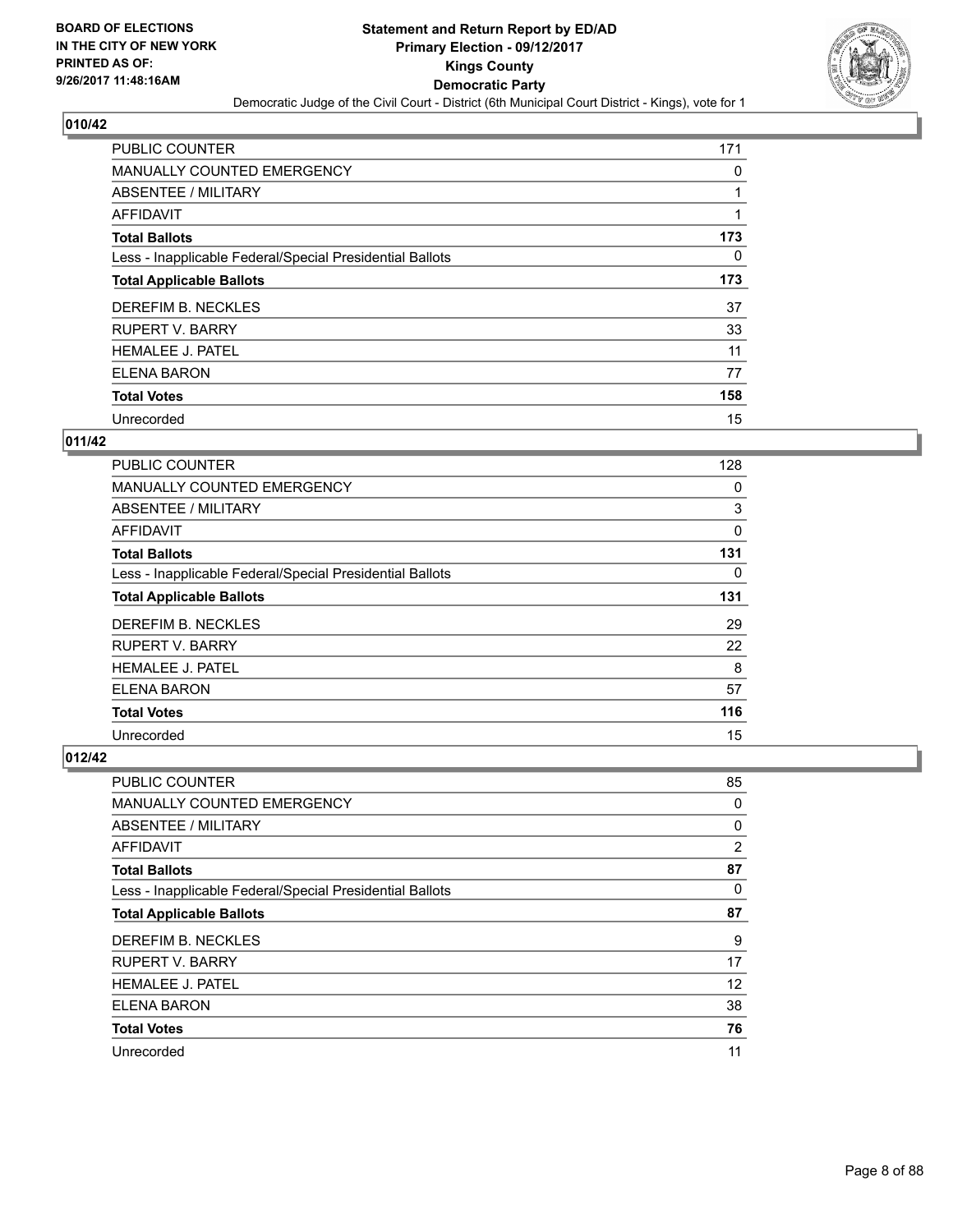

| <b>PUBLIC COUNTER</b>                                    | 123      |
|----------------------------------------------------------|----------|
| MANUALLY COUNTED EMERGENCY                               | 0        |
| ABSENTEE / MILITARY                                      | 2        |
| <b>AFFIDAVIT</b>                                         | 0        |
| <b>Total Ballots</b>                                     | 125      |
| Less - Inapplicable Federal/Special Presidential Ballots | $\Omega$ |
| <b>Total Applicable Ballots</b>                          | 125      |
| DEREFIM B. NECKLES                                       | 25       |
| <b>RUPERT V. BARRY</b>                                   | 27       |
| <b>HEMALEE J. PATEL</b>                                  | 20       |
| ELENA BARON                                              | 45       |
| <b>Total Votes</b>                                       | 117      |
| Unrecorded                                               | 8        |

#### **014/42**

| PUBLIC COUNTER                                           | 105 |
|----------------------------------------------------------|-----|
| <b>MANUALLY COUNTED EMERGENCY</b>                        | 0   |
| ABSENTEE / MILITARY                                      | 5   |
| <b>AFFIDAVIT</b>                                         | 4   |
| <b>Total Ballots</b>                                     | 114 |
| Less - Inapplicable Federal/Special Presidential Ballots | 0   |
| <b>Total Applicable Ballots</b>                          | 114 |
| DEREFIM B. NECKLES                                       | 30  |
| <b>RUPERT V. BARRY</b>                                   | 18  |
| <b>HEMALEE J. PATEL</b>                                  | 7   |
| ELENA BARON                                              | 44  |
| <b>JUDGE MATHIS (WRITE-IN)</b>                           | 1   |
| <b>Total Votes</b>                                       | 100 |
| Unrecorded                                               | 14  |

| <b>PUBLIC COUNTER</b>                                    | 149 |
|----------------------------------------------------------|-----|
| <b>MANUALLY COUNTED EMERGENCY</b>                        | 0   |
| ABSENTEE / MILITARY                                      | 4   |
| AFFIDAVIT                                                |     |
| <b>Total Ballots</b>                                     | 154 |
| Less - Inapplicable Federal/Special Presidential Ballots | 0   |
| <b>Total Applicable Ballots</b>                          | 154 |
| DEREFIM B. NECKLES                                       | 27  |
| <b>RUPERT V. BARRY</b>                                   | 57  |
| <b>HEMALEE J. PATEL</b>                                  | 20  |
| <b>ELENA BARON</b>                                       | 29  |
| <b>Total Votes</b>                                       | 133 |
| Unrecorded                                               | 21  |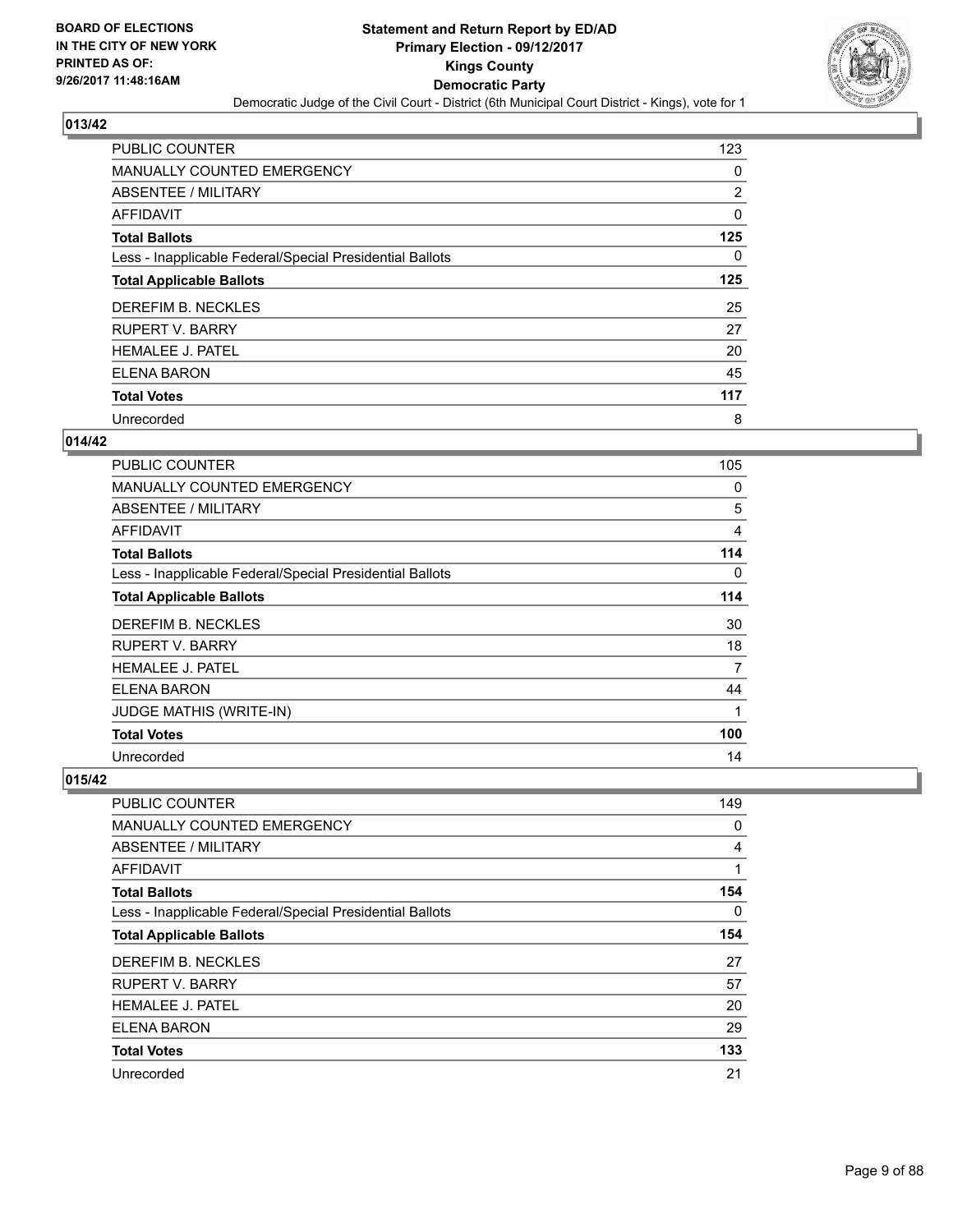

| <b>PUBLIC COUNTER</b>                                    | 125 |
|----------------------------------------------------------|-----|
| <b>MANUALLY COUNTED EMERGENCY</b>                        | 0   |
| ABSENTEE / MILITARY                                      | 6   |
| AFFIDAVIT                                                | 0   |
| <b>Total Ballots</b>                                     | 131 |
| Less - Inapplicable Federal/Special Presidential Ballots | 0   |
| <b>Total Applicable Ballots</b>                          | 131 |
| DEREFIM B. NECKLES                                       | 18  |
| <b>RUPERT V. BARRY</b>                                   | 26  |
| <b>HEMALEE J. PATEL</b>                                  | 15  |
| ELENA BARON                                              | 48  |
| <b>Total Votes</b>                                       | 107 |
| Unrecorded                                               | 24  |

## **017/42**

| <b>PUBLIC COUNTER</b>                                    | 91 |
|----------------------------------------------------------|----|
| <b>MANUALLY COUNTED EMERGENCY</b>                        | 0  |
| ABSENTEE / MILITARY                                      | 0  |
| <b>AFFIDAVIT</b>                                         | 0  |
| <b>Total Ballots</b>                                     | 91 |
| Less - Inapplicable Federal/Special Presidential Ballots | 0  |
| <b>Total Applicable Ballots</b>                          | 91 |
| DEREFIM B. NECKLES                                       | 10 |
| <b>RUPERT V. BARRY</b>                                   | 18 |
| <b>HEMALEE J. PATEL</b>                                  | 7  |
| ELENA BARON                                              | 36 |
| <b>Total Votes</b>                                       | 71 |
| Unrecorded                                               | 20 |

| PUBLIC COUNTER                                           | 155 |
|----------------------------------------------------------|-----|
| MANUALLY COUNTED EMERGENCY                               | 0   |
| ABSENTEE / MILITARY                                      | 1   |
| <b>AFFIDAVIT</b>                                         | 0   |
| <b>Total Ballots</b>                                     | 156 |
| Less - Inapplicable Federal/Special Presidential Ballots | 0   |
| <b>Total Applicable Ballots</b>                          | 156 |
| DEREFIM B. NECKLES                                       | 18  |
| <b>RUPERT V. BARRY</b>                                   | 46  |
| <b>HEMALEE J. PATEL</b>                                  | 21  |
| ELENA BARON                                              | 58  |
| <b>Total Votes</b>                                       | 143 |
| Unrecorded                                               | 13  |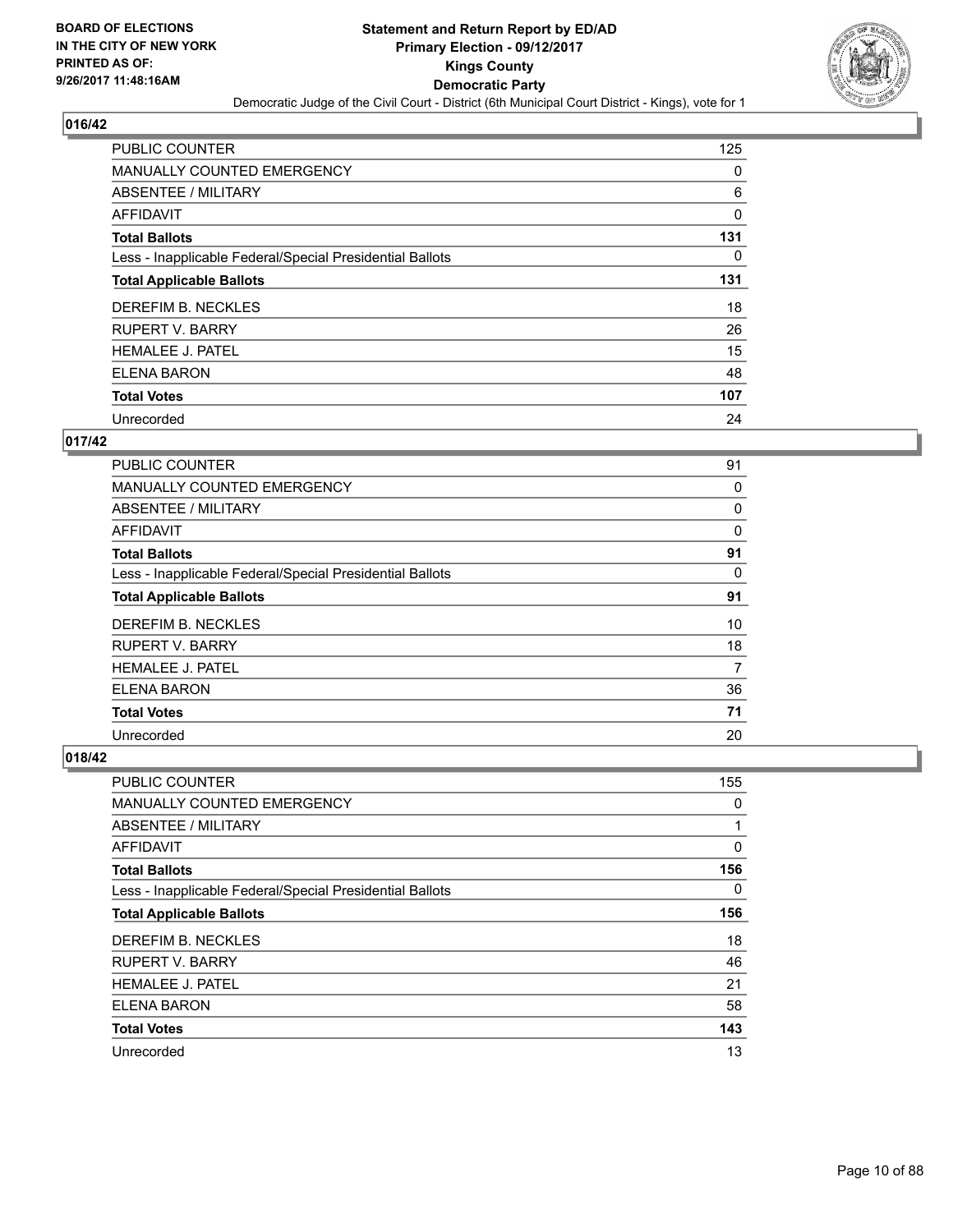

| <b>PUBLIC COUNTER</b>                                    | 100 |
|----------------------------------------------------------|-----|
| MANUALLY COUNTED EMERGENCY                               | 0   |
| ABSENTEE / MILITARY                                      | 0   |
| AFFIDAVIT                                                | 0   |
| <b>Total Ballots</b>                                     | 100 |
| Less - Inapplicable Federal/Special Presidential Ballots | 0   |
| <b>Total Applicable Ballots</b>                          | 100 |
| DEREFIM B. NECKLES                                       | 14  |
| <b>RUPERT V. BARRY</b>                                   | 15  |
| <b>HEMALEE J. PATEL</b>                                  | 17  |
| ELENA BARON                                              | 38  |
| <b>Total Votes</b>                                       | 84  |
| Unrecorded                                               | 16  |

## **020/42**

| <b>PUBLIC COUNTER</b>                                    | 142      |
|----------------------------------------------------------|----------|
| <b>MANUALLY COUNTED EMERGENCY</b>                        | 0        |
| ABSENTEE / MILITARY                                      | 4        |
| AFFIDAVIT                                                | 0        |
| <b>Total Ballots</b>                                     | 146      |
| Less - Inapplicable Federal/Special Presidential Ballots | $\Omega$ |
| <b>Total Applicable Ballots</b>                          | 146      |
| DEREFIM B. NECKLES                                       | 13       |
| <b>RUPERT V. BARRY</b>                                   | 23       |
| <b>HEMALEE J. PATEL</b>                                  | 28       |
| <b>ELENA BARON</b>                                       | 47       |
| <b>Total Votes</b>                                       | 111      |
| Unrecorded                                               | 35       |

| <b>PUBLIC COUNTER</b>                                    | 130 |
|----------------------------------------------------------|-----|
| <b>MANUALLY COUNTED EMERGENCY</b>                        | 0   |
| ABSENTEE / MILITARY                                      | 3   |
| AFFIDAVIT                                                | 1   |
| <b>Total Ballots</b>                                     | 134 |
| Less - Inapplicable Federal/Special Presidential Ballots | 0   |
| <b>Total Applicable Ballots</b>                          | 134 |
| DEREFIM B. NECKLES                                       | 28  |
| <b>RUPERT V. BARRY</b>                                   | 24  |
| <b>HEMALEE J. PATEL</b>                                  | 17  |
| ELENA BARON                                              | 41  |
| <b>Total Votes</b>                                       | 110 |
| Unrecorded                                               | 24  |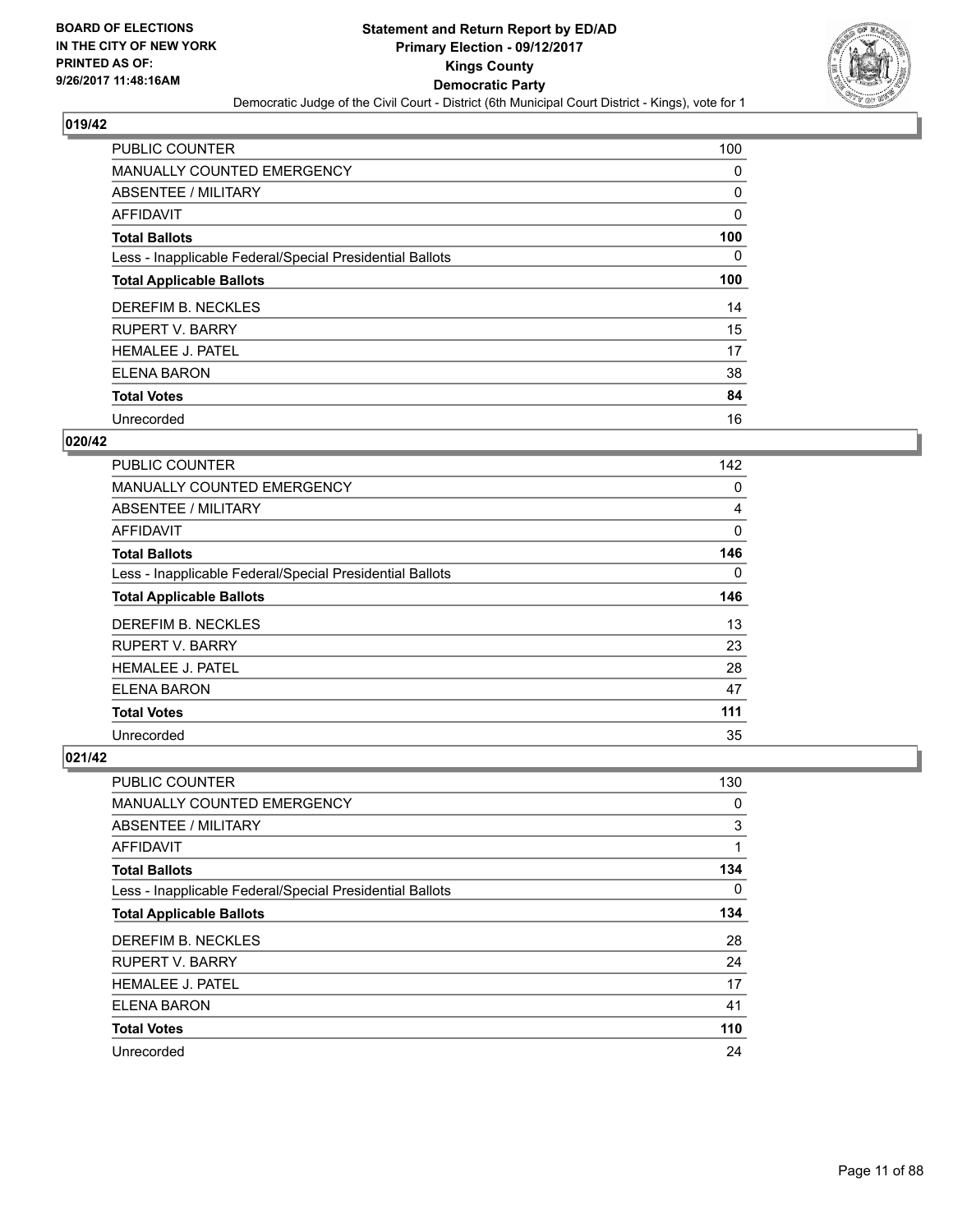

| <b>PUBLIC COUNTER</b>                                    | 164 |
|----------------------------------------------------------|-----|
| MANUALLY COUNTED EMERGENCY                               | 0   |
| ABSENTEE / MILITARY                                      |     |
| <b>AFFIDAVIT</b>                                         |     |
| <b>Total Ballots</b>                                     | 166 |
| Less - Inapplicable Federal/Special Presidential Ballots | 0   |
| <b>Total Applicable Ballots</b>                          | 166 |
| DEREFIM B. NECKLES                                       | 25  |
| <b>RUPERT V. BARRY</b>                                   | 30  |
| <b>HEMALEE J. PATEL</b>                                  | 14  |
| <b>ELENA BARON</b>                                       | 63  |
| <b>Total Votes</b>                                       | 132 |
| Unrecorded                                               | 34  |

## **023/42**

| <b>PUBLIC COUNTER</b>                                    | 114 |
|----------------------------------------------------------|-----|
| <b>MANUALLY COUNTED EMERGENCY</b>                        | 0   |
| ABSENTEE / MILITARY                                      | 2   |
| AFFIDAVIT                                                | 1   |
| <b>Total Ballots</b>                                     | 117 |
| Less - Inapplicable Federal/Special Presidential Ballots | 0   |
| <b>Total Applicable Ballots</b>                          | 117 |
| DEREFIM B. NECKLES                                       | 12  |
| <b>RUPERT V. BARRY</b>                                   | 15  |
| <b>HEMALEE J. PATEL</b>                                  | 31  |
| ELENA BARON                                              | 32  |
| <b>Total Votes</b>                                       | 90  |
| Unrecorded                                               | 27  |

| <b>PUBLIC COUNTER</b>                                    | 112 |
|----------------------------------------------------------|-----|
| <b>MANUALLY COUNTED EMERGENCY</b>                        | 0   |
| ABSENTEE / MILITARY                                      | 4   |
| AFFIDAVIT                                                | 1   |
| <b>Total Ballots</b>                                     | 117 |
| Less - Inapplicable Federal/Special Presidential Ballots | 0   |
| <b>Total Applicable Ballots</b>                          | 117 |
| DEREFIM B. NECKLES                                       | 8   |
| <b>RUPERT V. BARRY</b>                                   | 16  |
| <b>HEMALEE J. PATEL</b>                                  | 32  |
| <b>ELENA BARON</b>                                       | 29  |
| <b>Total Votes</b>                                       | 85  |
| Unrecorded                                               | 32  |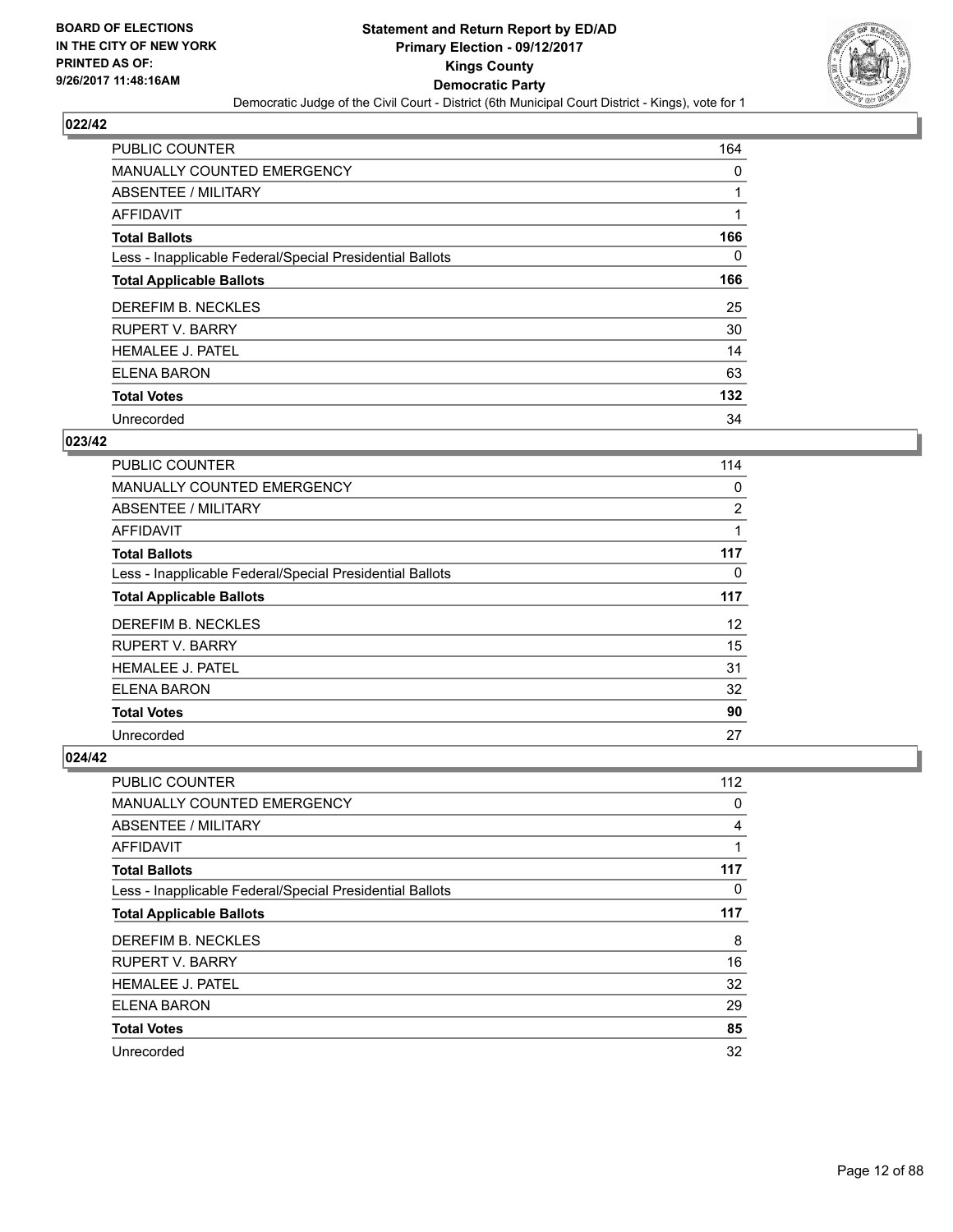

| <b>PUBLIC COUNTER</b>                                    | 124 |
|----------------------------------------------------------|-----|
| <b>MANUALLY COUNTED EMERGENCY</b>                        | 0   |
| ABSENTEE / MILITARY                                      | 9   |
| AFFIDAVIT                                                | 7   |
| <b>Total Ballots</b>                                     | 140 |
| Less - Inapplicable Federal/Special Presidential Ballots | 0   |
| <b>Total Applicable Ballots</b>                          | 140 |
| DEREFIM B. NECKLES                                       | 21  |
| <b>RUPERT V. BARRY</b>                                   | 18  |
| <b>HEMALEE J. PATEL</b>                                  | 47  |
| <b>ELENA BARON</b>                                       | 31  |
| <b>Total Votes</b>                                       | 117 |
| Unrecorded                                               | 23  |

#### **026/42**

| <b>PUBLIC COUNTER</b>                                    | 83 |
|----------------------------------------------------------|----|
| <b>MANUALLY COUNTED EMERGENCY</b>                        | 0  |
| ABSENTEE / MILITARY                                      | 4  |
| AFFIDAVIT                                                |    |
| <b>Total Ballots</b>                                     | 88 |
| Less - Inapplicable Federal/Special Presidential Ballots | 0  |
| <b>Total Applicable Ballots</b>                          | 88 |
| DEREFIM B. NECKLES                                       | 16 |
| <b>RUPERT V. BARRY</b>                                   | 26 |
| <b>HEMALEE J. PATEL</b>                                  | 6  |
| <b>ELENA BARON</b>                                       | 20 |
| <b>Total Votes</b>                                       | 68 |
| Unrecorded                                               | 20 |

| <b>PUBLIC COUNTER</b>                                    | 121 |
|----------------------------------------------------------|-----|
| <b>MANUALLY COUNTED EMERGENCY</b>                        | 0   |
| ABSENTEE / MILITARY                                      | 5   |
| AFFIDAVIT                                                | 0   |
| <b>Total Ballots</b>                                     | 126 |
| Less - Inapplicable Federal/Special Presidential Ballots | 0   |
| <b>Total Applicable Ballots</b>                          | 126 |
| DEREFIM B. NECKLES                                       | 8   |
| <b>RUPERT V. BARRY</b>                                   | 37  |
| <b>HEMALEE J. PATEL</b>                                  | 14  |
| <b>ELENA BARON</b>                                       | 37  |
| <b>Total Votes</b>                                       | 96  |
| Unrecorded                                               | 30  |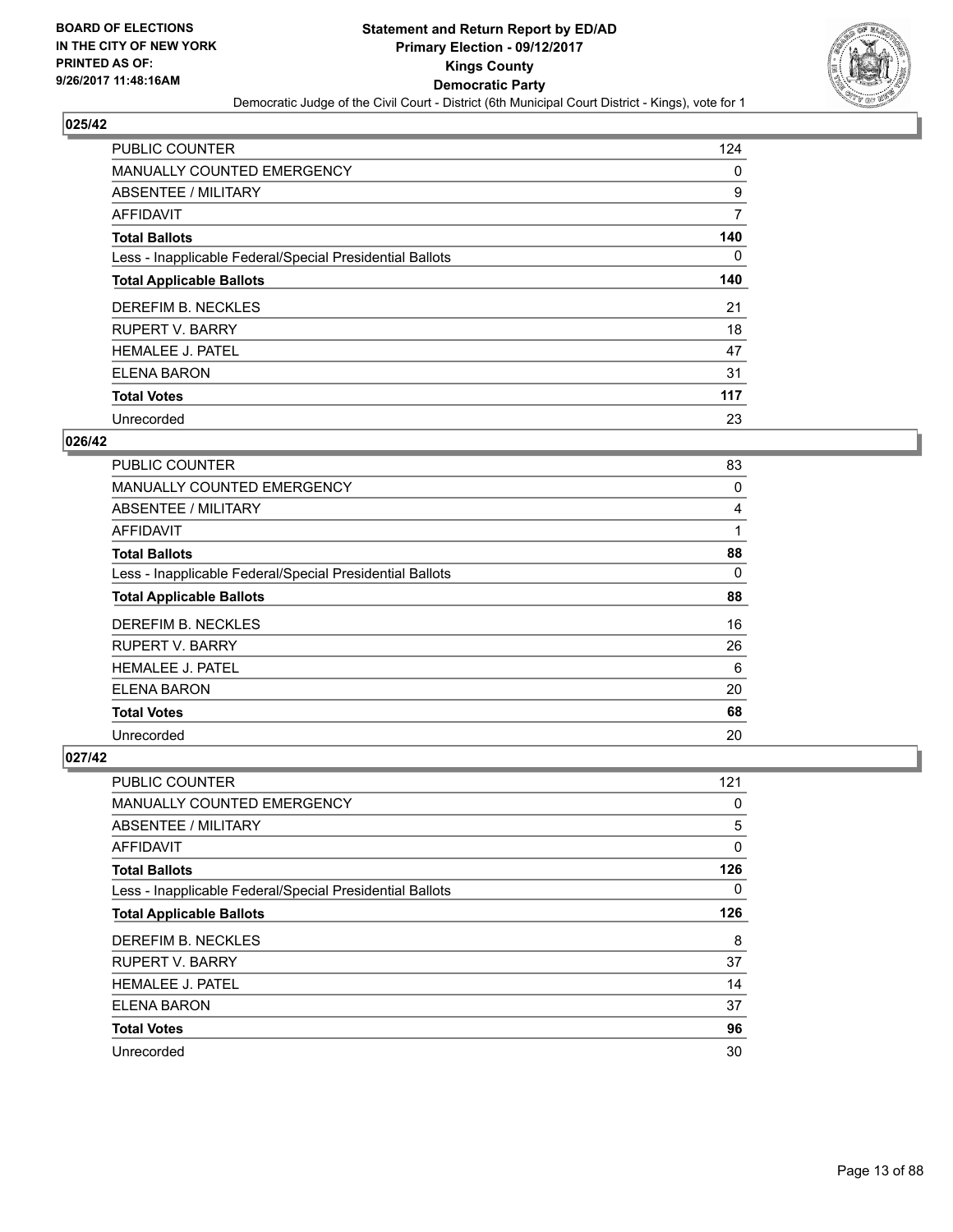

| <b>PUBLIC COUNTER</b>                                    | 159 |
|----------------------------------------------------------|-----|
| MANUALLY COUNTED EMERGENCY                               | 0   |
| ABSENTEE / MILITARY                                      | 2   |
| <b>AFFIDAVIT</b>                                         | 3   |
| <b>Total Ballots</b>                                     | 164 |
| Less - Inapplicable Federal/Special Presidential Ballots | 0   |
| <b>Total Applicable Ballots</b>                          | 164 |
| DEREFIM B. NECKLES                                       | 18  |
| <b>RUPERT V. BARRY</b>                                   | 49  |
| <b>HEMALEE J. PATEL</b>                                  | 16  |
| ELENA BARON                                              | 49  |
| <b>Total Votes</b>                                       | 132 |
| Unrecorded                                               | 32  |

## **029/42**

| <b>PUBLIC COUNTER</b>                                    | 148            |
|----------------------------------------------------------|----------------|
| <b>MANUALLY COUNTED EMERGENCY</b>                        | 0              |
| ABSENTEE / MILITARY                                      | 2              |
| AFFIDAVIT                                                | $\overline{2}$ |
| <b>Total Ballots</b>                                     | 152            |
| Less - Inapplicable Federal/Special Presidential Ballots | $\Omega$       |
| <b>Total Applicable Ballots</b>                          | 152            |
| DEREFIM B. NECKLES                                       | 13             |
| <b>RUPERT V. BARRY</b>                                   | 41             |
| <b>HEMALEE J. PATEL</b>                                  | 14             |
| ELENA BARON                                              | 39             |
| <b>Total Votes</b>                                       | 107            |
| Unrecorded                                               | 45             |

| <b>PUBLIC COUNTER</b>                                    | 178 |
|----------------------------------------------------------|-----|
| <b>MANUALLY COUNTED EMERGENCY</b>                        | 0   |
| ABSENTEE / MILITARY                                      | 1   |
| AFFIDAVIT                                                | 0   |
| <b>Total Ballots</b>                                     | 179 |
| Less - Inapplicable Federal/Special Presidential Ballots | 0   |
| <b>Total Applicable Ballots</b>                          | 179 |
| DEREFIM B. NECKLES                                       | 10  |
| <b>RUPERT V. BARRY</b>                                   | 62  |
| <b>HEMALEE J. PATEL</b>                                  | 25  |
| ELENA BARON                                              | 52  |
| <b>Total Votes</b>                                       | 149 |
| Unrecorded                                               | 30  |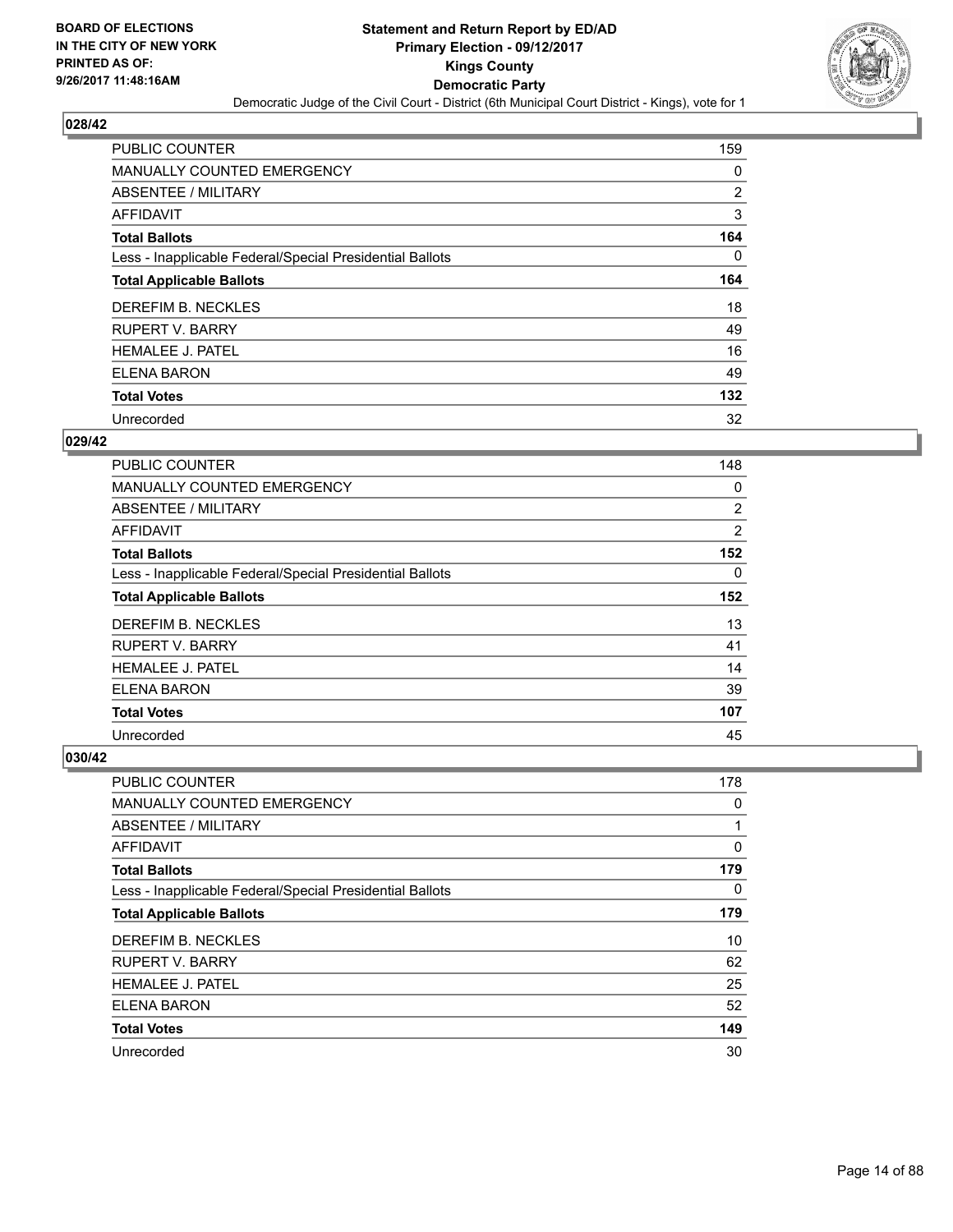

| <b>PUBLIC COUNTER</b>                                    | 120 |
|----------------------------------------------------------|-----|
| MANUALLY COUNTED EMERGENCY                               | 0   |
| ABSENTEE / MILITARY                                      | 4   |
| <b>AFFIDAVIT</b>                                         | 3   |
| <b>Total Ballots</b>                                     | 127 |
| Less - Inapplicable Federal/Special Presidential Ballots | 0   |
| <b>Total Applicable Ballots</b>                          | 127 |
| DEREFIM B. NECKLES                                       | 11  |
| <b>RUPERT V. BARRY</b>                                   | 43  |
| <b>HEMALEE J. PATEL</b>                                  | 18  |
| ELENA BARON                                              | 33  |
| <b>Total Votes</b>                                       | 105 |
| Unrecorded                                               | 22  |

#### **032/42**

| <b>PUBLIC COUNTER</b>                                    | 30 |
|----------------------------------------------------------|----|
| MANUALLY COUNTED EMERGENCY                               | 0  |
| ABSENTEE / MILITARY                                      | 2  |
| <b>AFFIDAVIT</b>                                         |    |
| <b>Total Ballots</b>                                     | 33 |
| Less - Inapplicable Federal/Special Presidential Ballots | 0  |
| <b>Total Applicable Ballots</b>                          | 33 |
| DEREFIM B. NECKLES                                       | 6  |
| <b>RUPERT V. BARRY</b>                                   | 7  |
| <b>HEMALEE J. PATEL</b>                                  | 4  |
| ELENA BARON                                              | 10 |
| <b>Total Votes</b>                                       | 27 |
| Unrecorded                                               | 6  |

| <b>PUBLIC COUNTER</b>                                    | 11 |
|----------------------------------------------------------|----|
| <b>MANUALLY COUNTED EMERGENCY</b>                        | 0  |
| ABSENTEE / MILITARY                                      | 0  |
| AFFIDAVIT                                                | 0  |
| <b>Total Ballots</b>                                     | 11 |
| Less - Inapplicable Federal/Special Presidential Ballots | 0  |
| <b>Total Applicable Ballots</b>                          | 11 |
| DEREFIM B. NECKLES                                       |    |
|                                                          |    |
| <b>RUPERT V. BARRY</b>                                   |    |
| <b>HEMALEE J. PATEL</b>                                  | 5  |
| <b>ELENA BARON</b>                                       | 4  |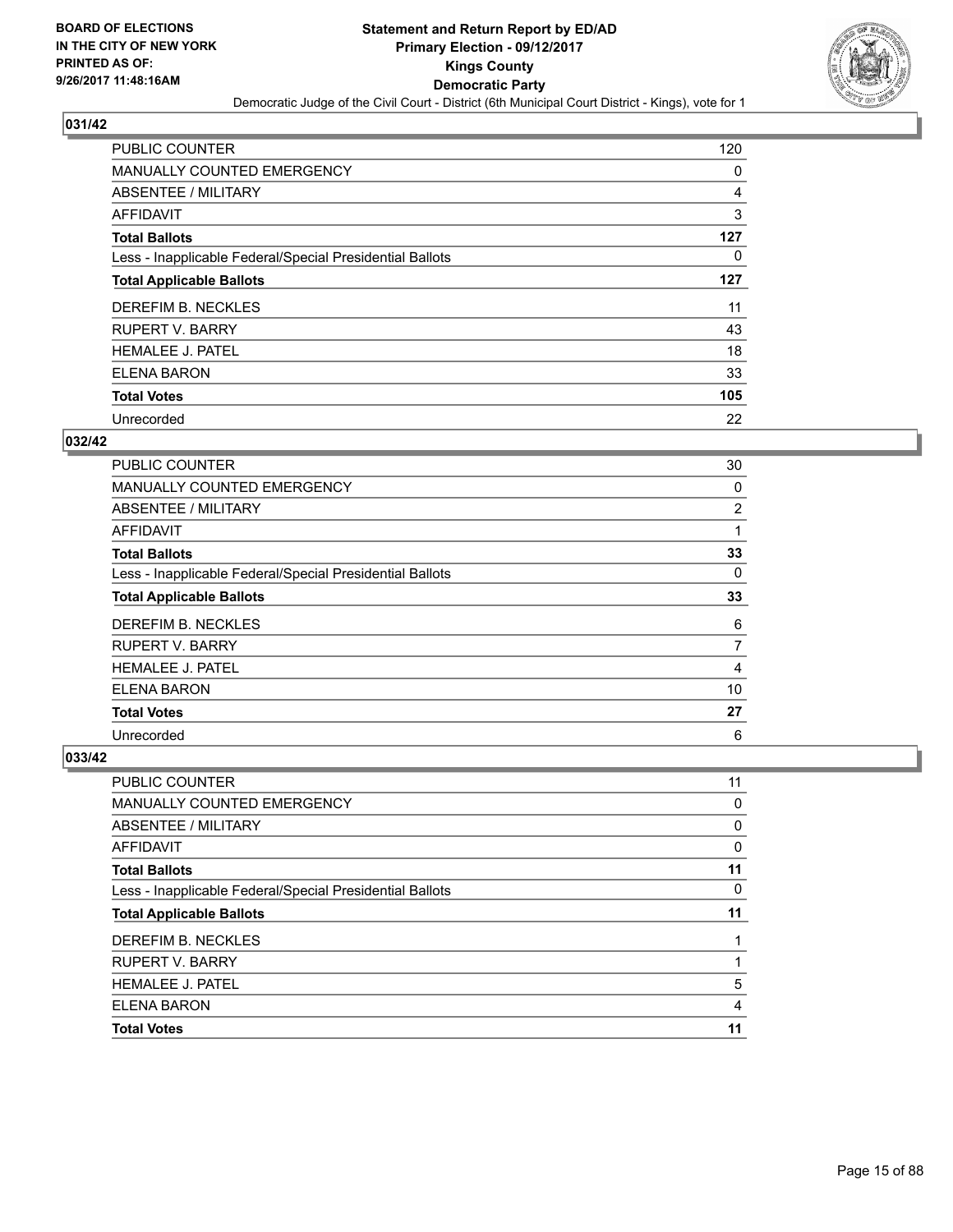

| <b>PUBLIC COUNTER</b>                                    | 133 |
|----------------------------------------------------------|-----|
| MANUALLY COUNTED EMERGENCY                               | 0   |
| ABSENTEE / MILITARY                                      | 0   |
| AFFIDAVIT                                                | 0   |
| <b>Total Ballots</b>                                     | 133 |
| Less - Inapplicable Federal/Special Presidential Ballots | 0   |
| <b>Total Applicable Ballots</b>                          | 133 |
| DEREFIM B. NECKLES                                       | 6   |
| <b>RUPERT V. BARRY</b>                                   | 16  |
| <b>HEMALEE J. PATEL</b>                                  | 54  |
| ELENA BARON                                              | 35  |
| <b>Total Votes</b>                                       | 111 |
| Unrecorded                                               | 22  |

## **035/42**

| <b>PUBLIC COUNTER</b>                                    | 199 |
|----------------------------------------------------------|-----|
| <b>MANUALLY COUNTED EMERGENCY</b>                        | 0   |
| ABSENTEE / MILITARY                                      |     |
| <b>AFFIDAVIT</b>                                         |     |
| <b>Total Ballots</b>                                     | 201 |
| Less - Inapplicable Federal/Special Presidential Ballots | 0   |
| <b>Total Applicable Ballots</b>                          | 201 |
| DEREFIM B. NECKLES                                       | 19  |
| <b>RUPERT V. BARRY</b>                                   | 33  |
| <b>HEMALEE J. PATEL</b>                                  | 42  |
| ELENA BARON                                              | 67  |
| <b>Total Votes</b>                                       | 161 |
| Unrecorded                                               | 40  |

| <b>PUBLIC COUNTER</b>                                    | 139            |
|----------------------------------------------------------|----------------|
| MANUALLY COUNTED EMERGENCY                               | 0              |
| ABSENTEE / MILITARY                                      | $\overline{2}$ |
| <b>AFFIDAVIT</b>                                         | 1              |
| <b>Total Ballots</b>                                     | 142            |
| Less - Inapplicable Federal/Special Presidential Ballots | 0              |
| <b>Total Applicable Ballots</b>                          | 142            |
| DEREFIM B. NECKLES                                       | 11             |
| <b>RUPERT V. BARRY</b>                                   | 14             |
| <b>HEMALEE J. PATEL</b>                                  | 23             |
| <b>ELENA BARON</b>                                       | 59             |
| <b>Total Votes</b>                                       | 107            |
| Unrecorded                                               | 35             |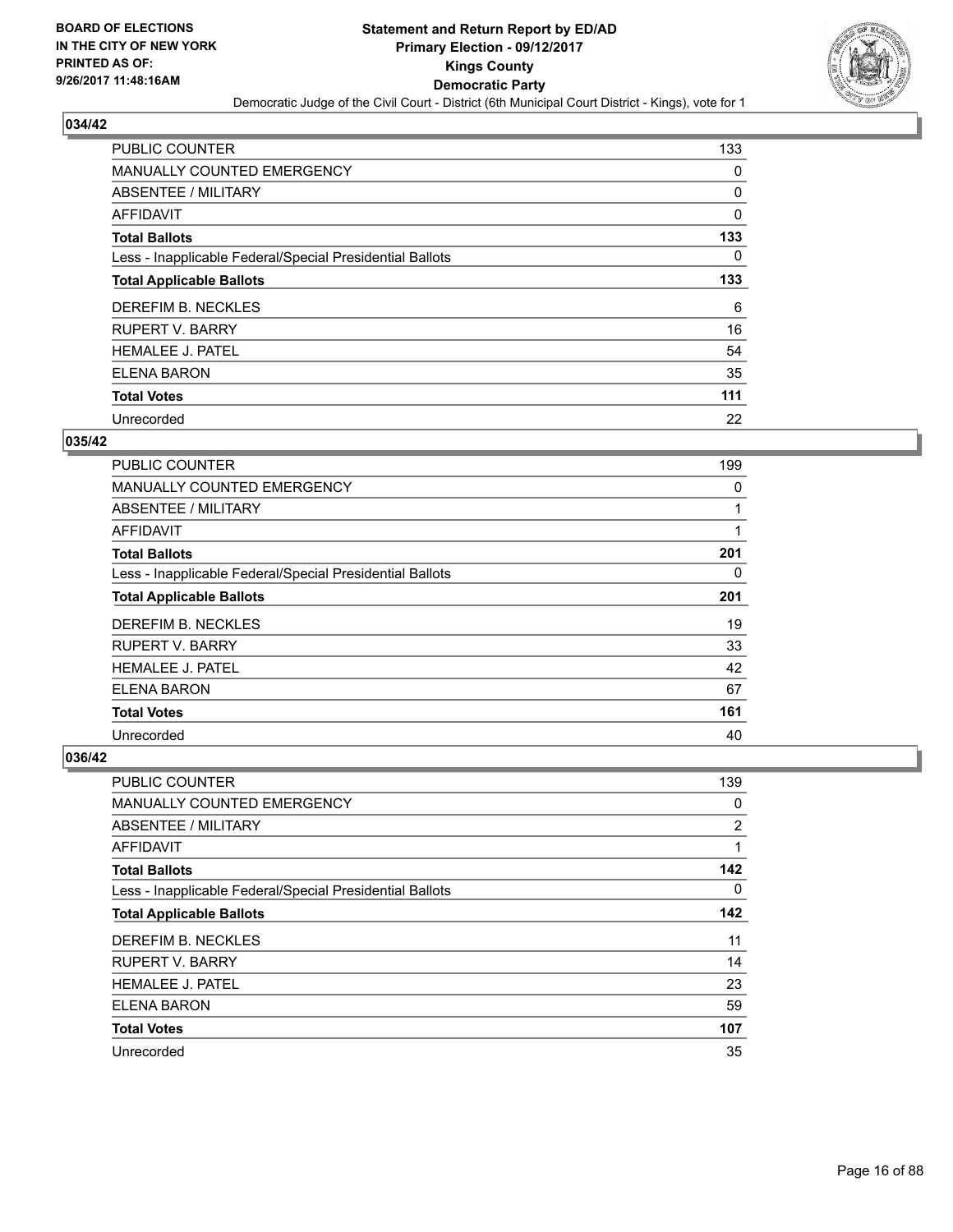

| <b>PUBLIC COUNTER</b>                                    | 83 |
|----------------------------------------------------------|----|
| MANUALLY COUNTED EMERGENCY                               | 0  |
| ABSENTEE / MILITARY                                      | 4  |
| AFFIDAVIT                                                | 0  |
| <b>Total Ballots</b>                                     | 87 |
| Less - Inapplicable Federal/Special Presidential Ballots | 0  |
| <b>Total Applicable Ballots</b>                          | 87 |
| DEREFIM B. NECKLES                                       | 10 |
| <b>RUPERT V. BARRY</b>                                   | 7  |
| <b>HEMALEE J. PATEL</b>                                  | 23 |
| ELENA BARON                                              | 30 |
| <b>Total Votes</b>                                       | 70 |
| Unrecorded                                               | 17 |

#### **038/42**

| <b>PUBLIC COUNTER</b>                                    | 61       |
|----------------------------------------------------------|----------|
| <b>MANUALLY COUNTED EMERGENCY</b>                        | 0        |
| ABSENTEE / MILITARY                                      | 2        |
| AFFIDAVIT                                                | $\Omega$ |
| <b>Total Ballots</b>                                     | 63       |
| Less - Inapplicable Federal/Special Presidential Ballots | 0        |
| <b>Total Applicable Ballots</b>                          | 63       |
| DEREFIM B. NECKLES                                       | 5        |
| <b>RUPERT V. BARRY</b>                                   | 5        |
| <b>HEMALEE J. PATEL</b>                                  | 4        |
| ELENA BARON                                              | 42       |
| <b>Total Votes</b>                                       | 56       |
| Unrecorded                                               | 7        |

| <b>PUBLIC COUNTER</b>                                    | 163 |
|----------------------------------------------------------|-----|
| <b>MANUALLY COUNTED EMERGENCY</b>                        | 0   |
| ABSENTEE / MILITARY                                      | 3   |
| <b>AFFIDAVIT</b>                                         | 0   |
| <b>Total Ballots</b>                                     | 166 |
| Less - Inapplicable Federal/Special Presidential Ballots | 0   |
| <b>Total Applicable Ballots</b>                          | 166 |
| DEREFIM B. NECKLES                                       | 43  |
| <b>RUPERT V. BARRY</b>                                   | 27  |
| <b>HEMALEE J. PATEL</b>                                  | 14  |
| <b>ELENA BARON</b>                                       | 53  |
| <b>Total Votes</b>                                       | 137 |
| Unrecorded                                               | 29  |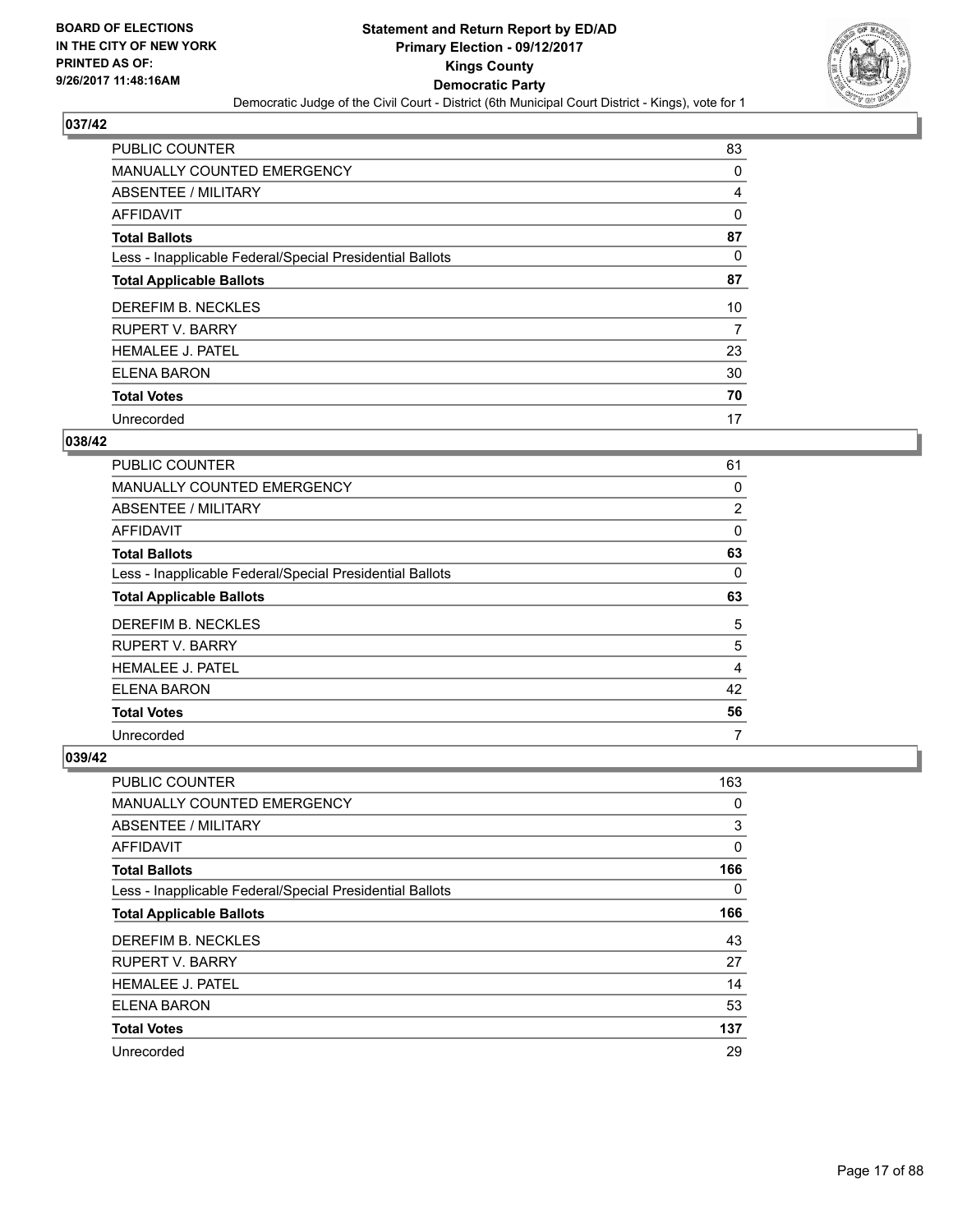

| <b>PUBLIC COUNTER</b>                                    | 181 |
|----------------------------------------------------------|-----|
| MANUALLY COUNTED EMERGENCY                               | 0   |
| ABSENTEE / MILITARY                                      | 3   |
| <b>AFFIDAVIT</b>                                         | 1   |
| <b>Total Ballots</b>                                     | 185 |
| Less - Inapplicable Federal/Special Presidential Ballots | 0   |
| <b>Total Applicable Ballots</b>                          | 185 |
| DEREFIM B. NECKLES                                       | 45  |
| <b>RUPERT V. BARRY</b>                                   | 41  |
| <b>HEMALEE J. PATEL</b>                                  | 19  |
| <b>ELENA BARON</b>                                       | 49  |
| <b>Total Votes</b>                                       | 154 |
| Unrecorded                                               | 31  |

#### **041/42**

| <b>PUBLIC COUNTER</b>                                    | 182 |
|----------------------------------------------------------|-----|
| <b>MANUALLY COUNTED EMERGENCY</b>                        | 0   |
| ABSENTEE / MILITARY                                      | 4   |
| <b>AFFIDAVIT</b>                                         | 0   |
| <b>Total Ballots</b>                                     | 186 |
| Less - Inapplicable Federal/Special Presidential Ballots | 0   |
| <b>Total Applicable Ballots</b>                          | 186 |
| DEREFIM B. NECKLES                                       | 56  |
| <b>RUPERT V. BARRY</b>                                   | 36  |
| <b>HEMALEE J. PATEL</b>                                  | 16  |
| ELENA BARON                                              | 54  |
| <b>Total Votes</b>                                       | 162 |
| Unrecorded                                               | 24  |

| <b>PUBLIC COUNTER</b>                                    | 138 |
|----------------------------------------------------------|-----|
| <b>MANUALLY COUNTED EMERGENCY</b>                        | 0   |
| ABSENTEE / MILITARY                                      | 4   |
| <b>AFFIDAVIT</b>                                         | 1   |
| <b>Total Ballots</b>                                     | 143 |
| Less - Inapplicable Federal/Special Presidential Ballots | 0   |
| <b>Total Applicable Ballots</b>                          | 143 |
| DEREFIM B. NECKLES                                       | 38  |
| <b>RUPERT V. BARRY</b>                                   | 30  |
| <b>HEMALEE J. PATEL</b>                                  | 11  |
| <b>ELENA BARON</b>                                       | 38  |
| <b>Total Votes</b>                                       | 117 |
| Unrecorded                                               | 26  |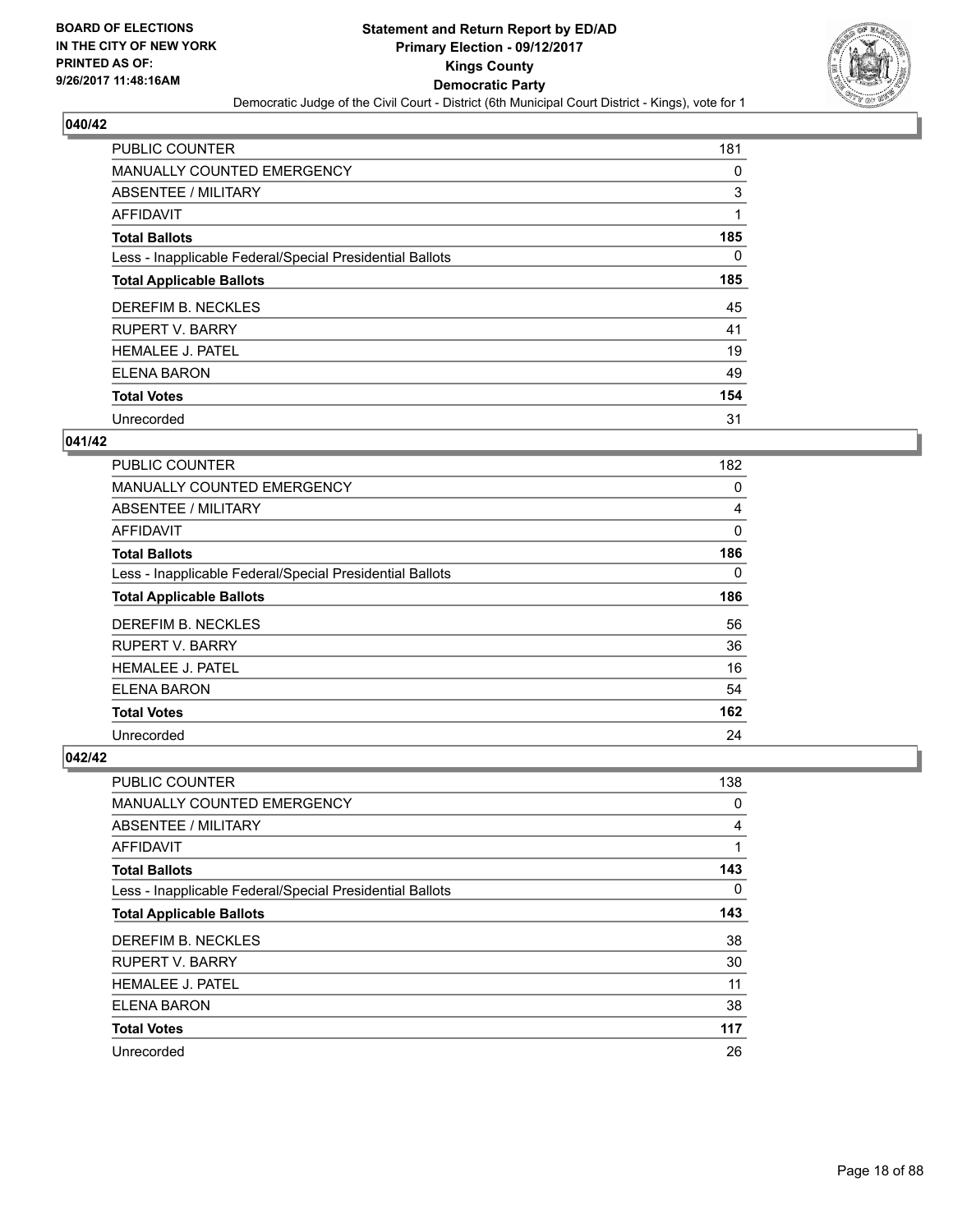

| <b>PUBLIC COUNTER</b>                                    | 95 |
|----------------------------------------------------------|----|
| MANUALLY COUNTED EMERGENCY                               | 0  |
| ABSENTEE / MILITARY                                      | 3  |
| <b>AFFIDAVIT</b>                                         | 0  |
| <b>Total Ballots</b>                                     | 98 |
| Less - Inapplicable Federal/Special Presidential Ballots | 0  |
| <b>Total Applicable Ballots</b>                          | 98 |
| DEREFIM B. NECKLES                                       | 42 |
| <b>RUPERT V. BARRY</b>                                   | 21 |
| <b>HEMALEE J. PATEL</b>                                  | 7  |
| ELENA BARON                                              | 17 |
| <b>Total Votes</b>                                       | 87 |
| Unrecorded                                               | 11 |

## **044/42**

| <b>PUBLIC COUNTER</b>                                    | 90 |
|----------------------------------------------------------|----|
| <b>MANUALLY COUNTED EMERGENCY</b>                        | 0  |
| ABSENTEE / MILITARY                                      |    |
| <b>AFFIDAVIT</b>                                         |    |
| <b>Total Ballots</b>                                     | 92 |
| Less - Inapplicable Federal/Special Presidential Ballots | 0  |
| <b>Total Applicable Ballots</b>                          | 92 |
| DEREFIM B. NECKLES                                       | 30 |
| <b>RUPERT V. BARRY</b>                                   | 11 |
| <b>HEMALEE J. PATEL</b>                                  | 7  |
| ELENA BARON                                              | 33 |
| <b>Total Votes</b>                                       | 81 |
| Unrecorded                                               | 11 |

| <b>PUBLIC COUNTER</b>                                    | 137 |
|----------------------------------------------------------|-----|
| <b>MANUALLY COUNTED EMERGENCY</b>                        | 0   |
| ABSENTEE / MILITARY                                      | 1   |
| AFFIDAVIT                                                | 0   |
| <b>Total Ballots</b>                                     | 138 |
| Less - Inapplicable Federal/Special Presidential Ballots | 0   |
| <b>Total Applicable Ballots</b>                          | 138 |
| DEREFIM B. NECKLES                                       | 59  |
| <b>RUPERT V. BARRY</b>                                   | 21  |
| <b>HEMALEE J. PATEL</b>                                  | 6   |
| ELENA BARON                                              | 30  |
| <b>Total Votes</b>                                       | 116 |
| Unrecorded                                               | 22  |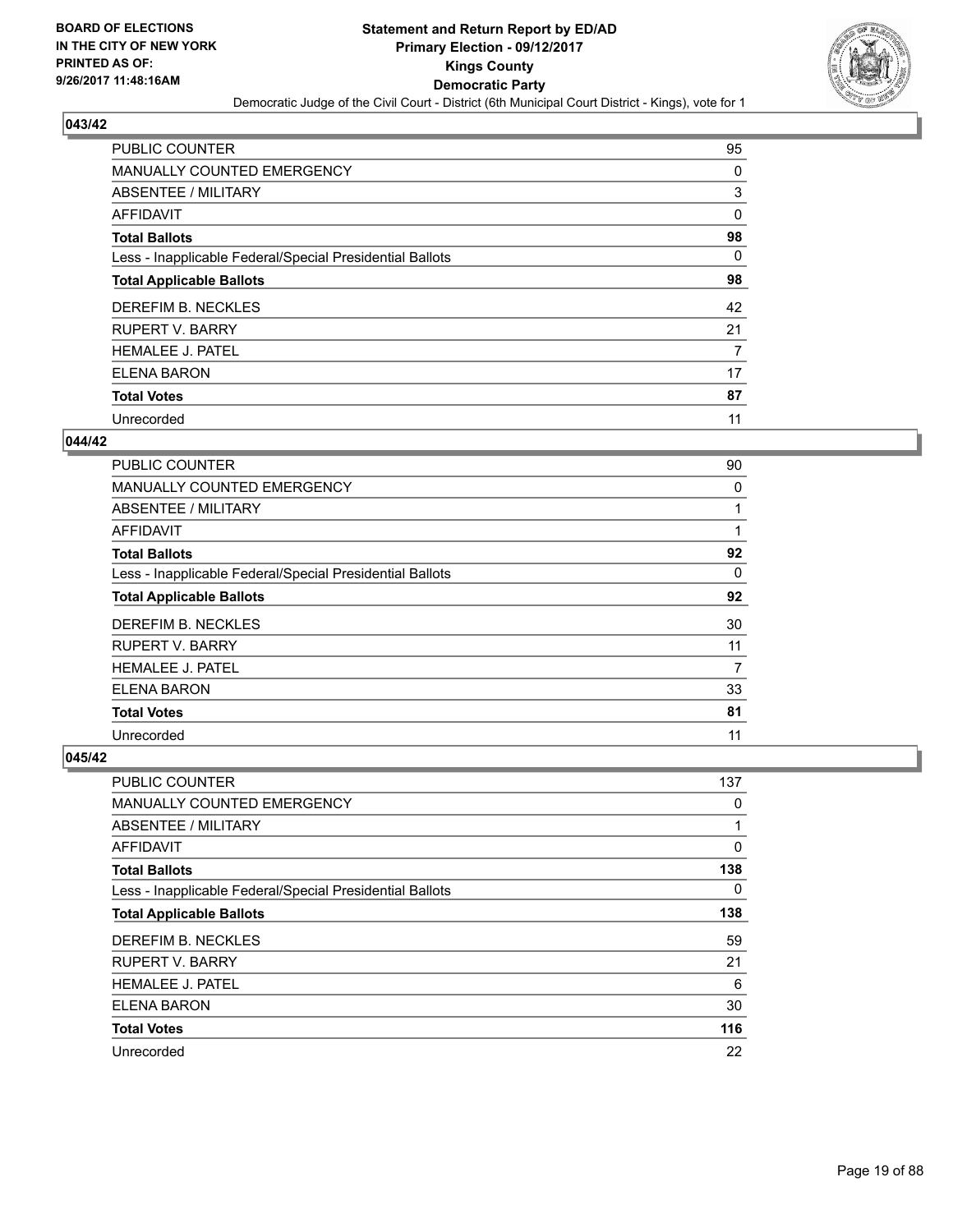

| <b>PUBLIC COUNTER</b>                                    | 138 |
|----------------------------------------------------------|-----|
| MANUALLY COUNTED EMERGENCY                               | 0   |
| ABSENTEE / MILITARY                                      | 4   |
| <b>AFFIDAVIT</b>                                         | 3   |
| <b>Total Ballots</b>                                     | 145 |
| Less - Inapplicable Federal/Special Presidential Ballots | 0   |
| <b>Total Applicable Ballots</b>                          | 145 |
| DEREFIM B. NECKLES                                       | 56  |
| <b>RUPERT V. BARRY</b>                                   | 18  |
| <b>HEMALEE J. PATEL</b>                                  | 12  |
| ELENA BARON                                              | 43  |
| <b>Total Votes</b>                                       | 129 |
| Unrecorded                                               | 16  |

#### **047/42**

| <b>PUBLIC COUNTER</b>                                    | 114 |
|----------------------------------------------------------|-----|
| <b>MANUALLY COUNTED EMERGENCY</b>                        | 0   |
| ABSENTEE / MILITARY                                      |     |
| AFFIDAVIT                                                | 0   |
| <b>Total Ballots</b>                                     | 115 |
| Less - Inapplicable Federal/Special Presidential Ballots | 0   |
| <b>Total Applicable Ballots</b>                          | 115 |
| DEREFIM B. NECKLES                                       | 17  |
| <b>RUPERT V. BARRY</b>                                   | 27  |
| <b>HEMALEE J. PATEL</b>                                  | 14  |
| ELENA BARON                                              | 39  |
| <b>Total Votes</b>                                       | 97  |
| Unrecorded                                               | 18  |

| <b>PUBLIC COUNTER</b>                                    | 147 |
|----------------------------------------------------------|-----|
| MANUALLY COUNTED EMERGENCY                               | 0   |
| ABSENTEE / MILITARY                                      | 5   |
| <b>AFFIDAVIT</b>                                         | 0   |
| <b>Total Ballots</b>                                     | 152 |
| Less - Inapplicable Federal/Special Presidential Ballots | 0   |
| <b>Total Applicable Ballots</b>                          | 152 |
| DEREFIM B. NECKLES                                       | 42  |
| <b>RUPERT V. BARRY</b>                                   | 30  |
| <b>HEMALEE J. PATEL</b>                                  | 16  |
| <b>ELENA BARON</b>                                       | 33  |
| <b>Total Votes</b>                                       | 121 |
| Unrecorded                                               | 31  |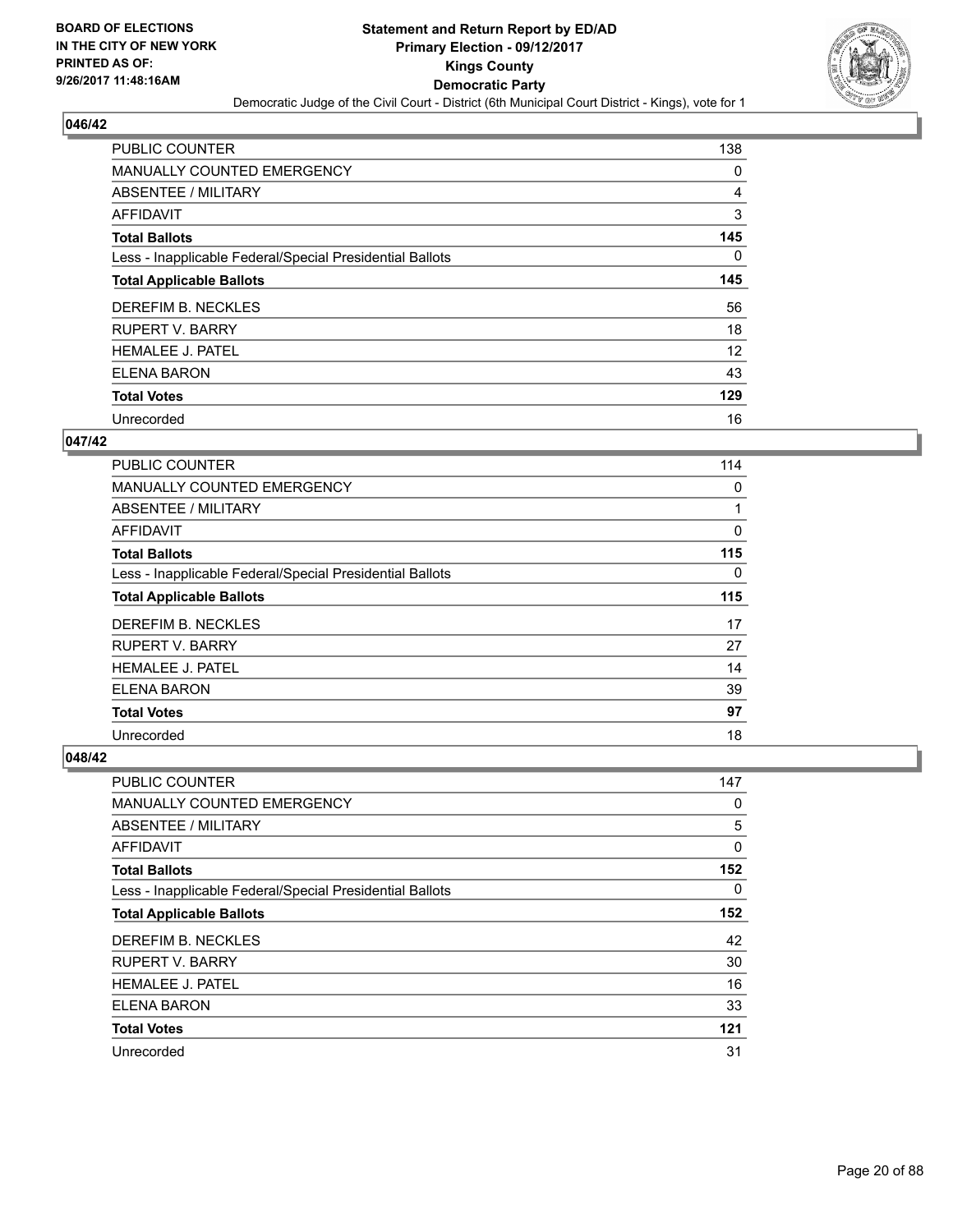

| <b>PUBLIC COUNTER</b>                                    | 137 |
|----------------------------------------------------------|-----|
| MANUALLY COUNTED EMERGENCY                               | 0   |
| ABSENTEE / MILITARY                                      |     |
| <b>AFFIDAVIT</b>                                         | 0   |
| <b>Total Ballots</b>                                     | 138 |
| Less - Inapplicable Federal/Special Presidential Ballots | 0   |
| <b>Total Applicable Ballots</b>                          | 138 |
| DEREFIM B. NECKLES                                       | 28  |
| <b>RUPERT V. BARRY</b>                                   | 26  |
| <b>HEMALEE J. PATEL</b>                                  | 21  |
| ELENA BARON                                              | 39  |
| <b>Total Votes</b>                                       | 114 |
| Unrecorded                                               | 24  |

#### **050/42**

| <b>PUBLIC COUNTER</b>                                    | 119 |
|----------------------------------------------------------|-----|
| <b>MANUALLY COUNTED EMERGENCY</b>                        | 0   |
| ABSENTEE / MILITARY                                      | 4   |
| <b>AFFIDAVIT</b>                                         | 0   |
| <b>Total Ballots</b>                                     | 123 |
| Less - Inapplicable Federal/Special Presidential Ballots | 0   |
| <b>Total Applicable Ballots</b>                          | 123 |
| DEREFIM B. NECKLES                                       | 29  |
| <b>RUPERT V. BARRY</b>                                   | 23  |
| <b>HEMALEE J. PATEL</b>                                  | 6   |
| ELENA BARON                                              | 37  |
| <b>Total Votes</b>                                       | 95  |
| Unrecorded                                               | 28  |

| <b>PUBLIC COUNTER</b>                                    | 79             |
|----------------------------------------------------------|----------------|
| <b>MANUALLY COUNTED EMERGENCY</b>                        | 0              |
| ABSENTEE / MILITARY                                      | 2              |
| AFFIDAVIT                                                | 0              |
| <b>Total Ballots</b>                                     | 81             |
| Less - Inapplicable Federal/Special Presidential Ballots | 0              |
| <b>Total Applicable Ballots</b>                          | 81             |
| DEREFIM B. NECKLES                                       | 12             |
| <b>RUPERT V. BARRY</b>                                   | 19             |
| <b>HEMALEE J. PATEL</b>                                  | $\overline{2}$ |
| ELENA BARON                                              | 29             |
| <b>Total Votes</b>                                       | 62             |
| Unrecorded                                               | 19             |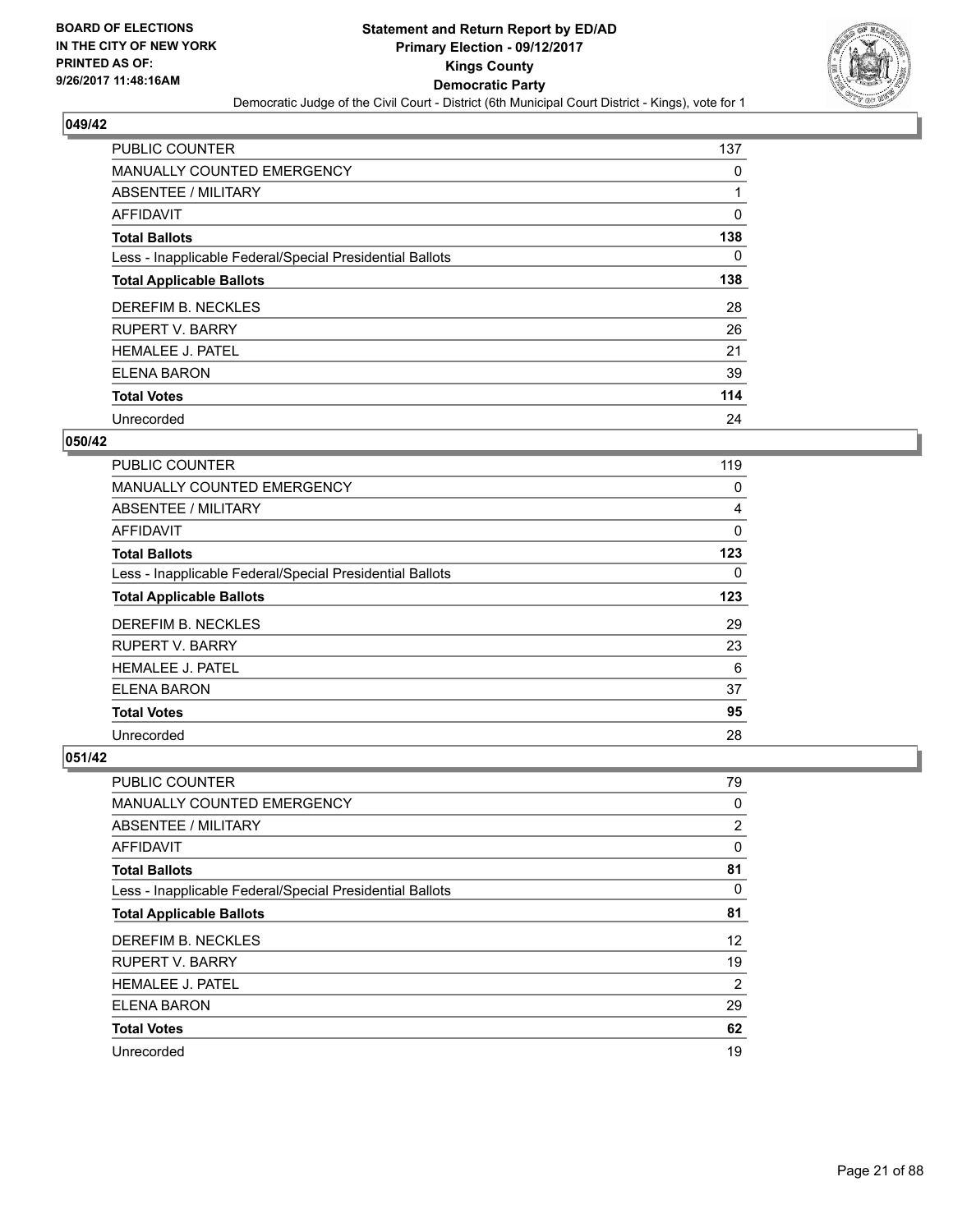

| <b>PUBLIC COUNTER</b>                                    | 99  |
|----------------------------------------------------------|-----|
| MANUALLY COUNTED EMERGENCY                               | 0   |
| ABSENTEE / MILITARY                                      | 5   |
| <b>AFFIDAVIT</b>                                         | 0   |
| <b>Total Ballots</b>                                     | 104 |
| Less - Inapplicable Federal/Special Presidential Ballots | 0   |
| <b>Total Applicable Ballots</b>                          | 104 |
| DEREFIM B. NECKLES                                       | 30  |
| <b>RUPERT V. BARRY</b>                                   | 17  |
| <b>HEMALEE J. PATEL</b>                                  | 9   |
| ELENA BARON                                              | 29  |
| <b>Total Votes</b>                                       | 85  |
| Unrecorded                                               | 19  |

#### **053/42**

| <b>PUBLIC COUNTER</b>                                    | 80 |
|----------------------------------------------------------|----|
| <b>MANUALLY COUNTED EMERGENCY</b>                        | 0  |
| ABSENTEE / MILITARY                                      | 5  |
| AFFIDAVIT                                                | 1  |
| <b>Total Ballots</b>                                     | 86 |
| Less - Inapplicable Federal/Special Presidential Ballots | 0  |
| <b>Total Applicable Ballots</b>                          | 86 |
| DEREFIM B. NECKLES                                       | 11 |
| <b>RUPERT V. BARRY</b>                                   | 8  |
| <b>HEMALEE J. PATEL</b>                                  | 10 |
| ELENA BARON                                              | 26 |
| JASMINE ROGERS (WRITE-IN)                                | 1  |
| <b>Total Votes</b>                                       | 56 |
| Unrecorded                                               | 30 |

| <b>PUBLIC COUNTER</b>                                    | 147 |
|----------------------------------------------------------|-----|
| <b>MANUALLY COUNTED EMERGENCY</b>                        | 0   |
| ABSENTEE / MILITARY                                      | 6   |
| AFFIDAVIT                                                |     |
| <b>Total Ballots</b>                                     | 154 |
| Less - Inapplicable Federal/Special Presidential Ballots | 0   |
| <b>Total Applicable Ballots</b>                          | 154 |
| DEREFIM B. NECKLES                                       | 22  |
| <b>RUPERT V. BARRY</b>                                   | 36  |
| <b>HEMALEE J. PATEL</b>                                  | 18  |
| <b>ELENA BARON</b>                                       | 50  |
| <b>Total Votes</b>                                       | 126 |
| Unrecorded                                               | 28  |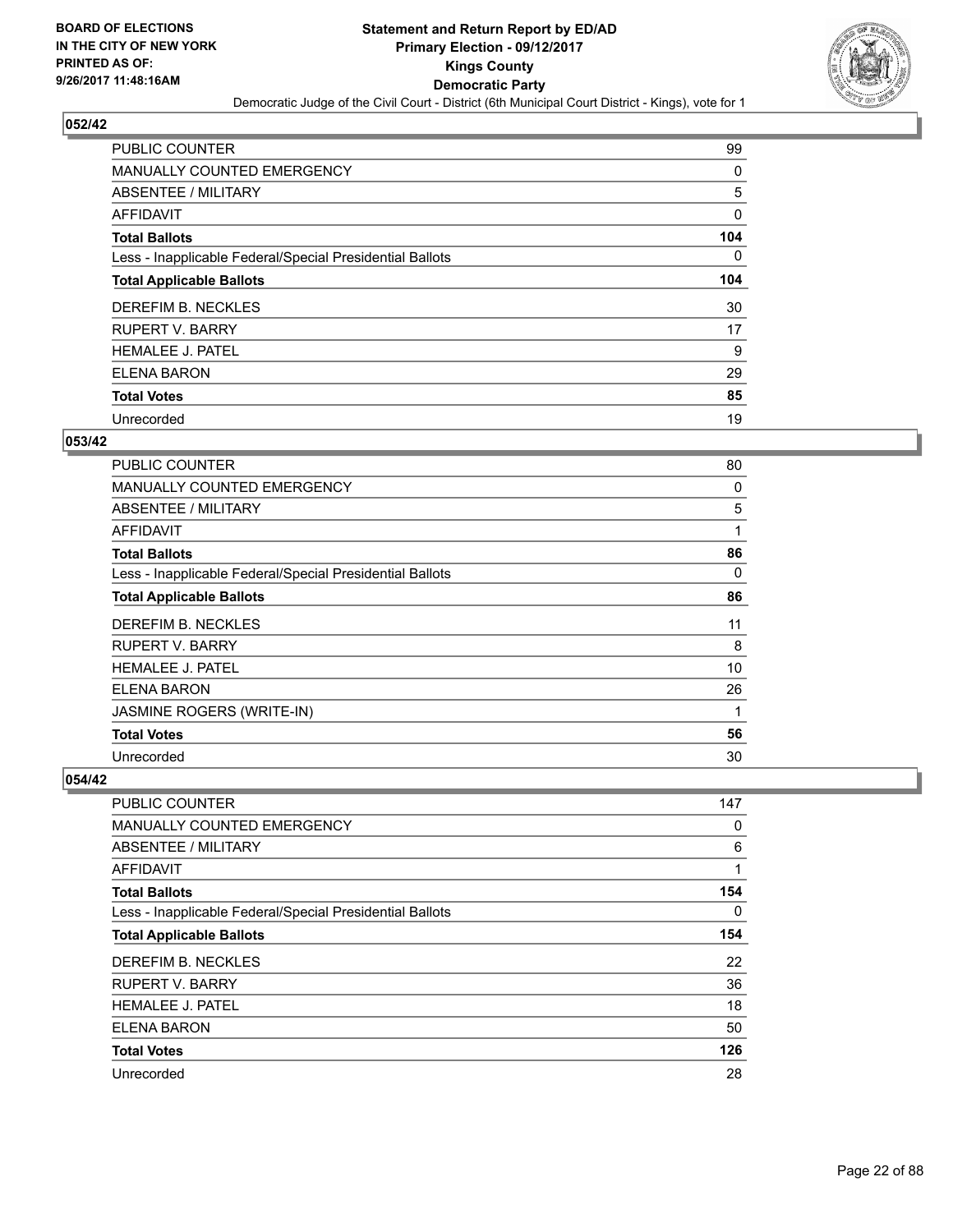

| <b>PUBLIC COUNTER</b>                                    | 122            |
|----------------------------------------------------------|----------------|
| <b>MANUALLY COUNTED EMERGENCY</b>                        | 0              |
| ABSENTEE / MILITARY                                      | $\overline{2}$ |
| AFFIDAVIT                                                | 0              |
| <b>Total Ballots</b>                                     | 124            |
| Less - Inapplicable Federal/Special Presidential Ballots | 0              |
| <b>Total Applicable Ballots</b>                          | 124            |
| DEREFIM B. NECKLES                                       | 28             |
| <b>RUPERT V. BARRY</b>                                   | 20             |
| <b>HEMALEE J. PATEL</b>                                  | 11             |
| ELENA BARON                                              | 41             |
| SHIRLEY CHISHOLM (WRITE-IN)                              |                |
| <b>Total Votes</b>                                       | 101            |
| Unrecorded                                               | 23             |

#### **056/42**

| <b>PUBLIC COUNTER</b>                                    | 121 |
|----------------------------------------------------------|-----|
| MANUALLY COUNTED EMERGENCY                               | 0   |
| ABSENTEE / MILITARY                                      | 4   |
| AFFIDAVIT                                                | 0   |
| <b>Total Ballots</b>                                     | 125 |
| Less - Inapplicable Federal/Special Presidential Ballots | 0   |
| <b>Total Applicable Ballots</b>                          | 125 |
| DEREFIM B. NECKLES                                       | 25  |
| <b>RUPERT V. BARRY</b>                                   | 18  |
| <b>HEMALEE J. PATEL</b>                                  | 10  |
| ELENA BARON                                              | 40  |
| <b>Total Votes</b>                                       | 93  |
| Unrecorded                                               | 32  |

| <b>PUBLIC COUNTER</b>                                    | 158 |
|----------------------------------------------------------|-----|
| <b>MANUALLY COUNTED EMERGENCY</b>                        | 0   |
| ABSENTEE / MILITARY                                      | 6   |
| <b>AFFIDAVIT</b>                                         | 0   |
| <b>Total Ballots</b>                                     | 164 |
| Less - Inapplicable Federal/Special Presidential Ballots | 0   |
| <b>Total Applicable Ballots</b>                          | 164 |
| DEREFIM B. NECKLES                                       | 23  |
| <b>RUPERT V. BARRY</b>                                   | 51  |
| <b>HEMALEE J. PATEL</b>                                  | 14  |
| ELENA BARON                                              | 49  |
| UNATTRIBUTABLE WRITE-IN (WRITE-IN)                       | 1   |
| UNCOUNTED WRITE-IN PER STATUTE (WRITE-IN)                | 1   |
| <b>Total Votes</b>                                       | 139 |
| Unrecorded                                               | 25  |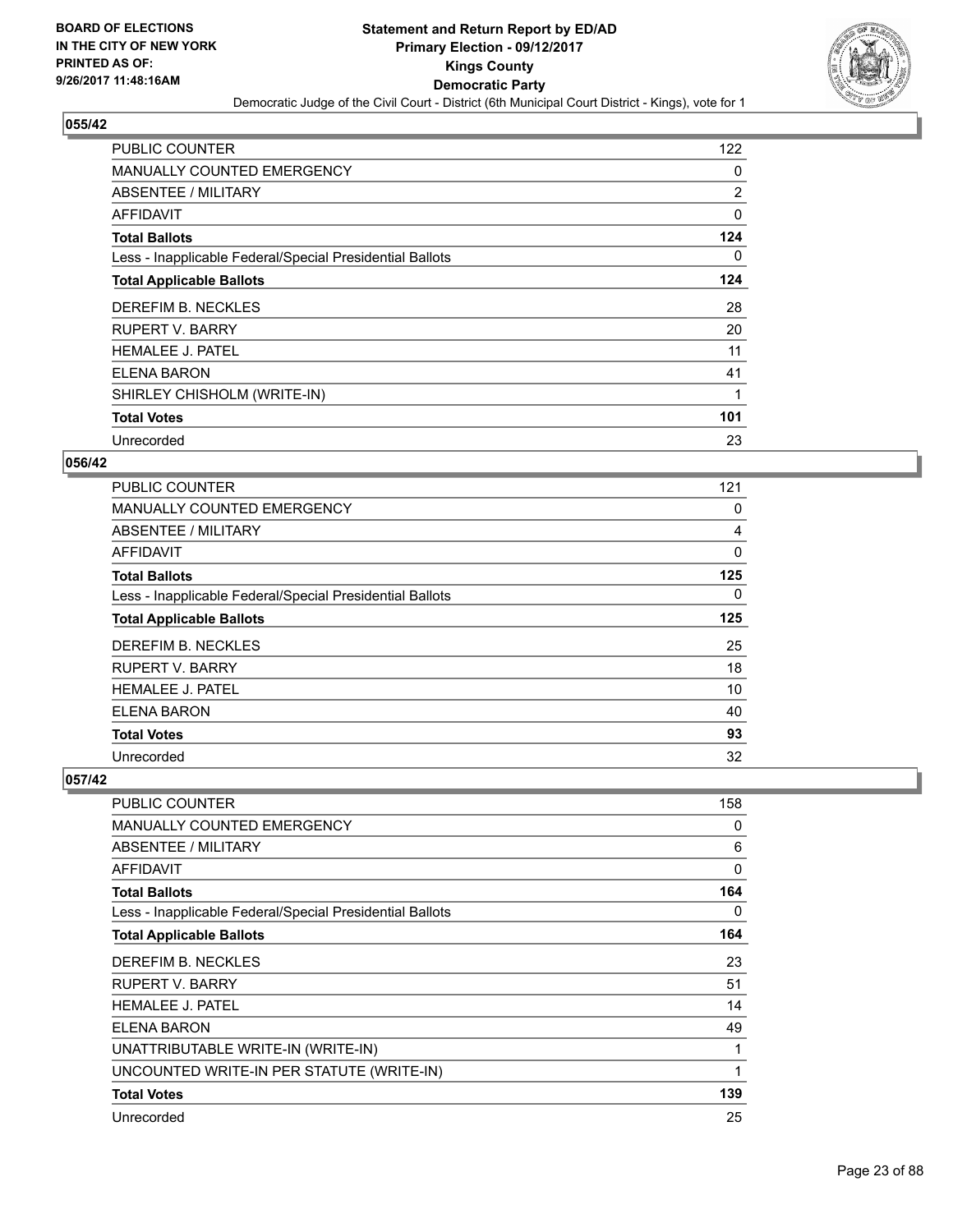

| <b>PUBLIC COUNTER</b>                                    | 87             |
|----------------------------------------------------------|----------------|
| MANUALLY COUNTED EMERGENCY                               | 0              |
| ABSENTEE / MILITARY                                      | $\overline{2}$ |
| <b>AFFIDAVIT</b>                                         | $\Omega$       |
| <b>Total Ballots</b>                                     | 89             |
| Less - Inapplicable Federal/Special Presidential Ballots | 0              |
| <b>Total Applicable Ballots</b>                          | 89             |
| DEREFIM B. NECKLES                                       | 20             |
| <b>RUPERT V. BARRY</b>                                   | 17             |
| <b>HEMALEE J. PATEL</b>                                  | 10             |
| ELENA BARON                                              | 28             |
| UNCOUNTED WRITE-IN PER STATUTE (WRITE-IN)                |                |
| <b>Total Votes</b>                                       | 76             |
| Unrecorded                                               | 13             |

#### **059/42**

| <b>PUBLIC COUNTER</b>                                    | 48 |
|----------------------------------------------------------|----|
| <b>MANUALLY COUNTED EMERGENCY</b>                        | 0  |
| ABSENTEE / MILITARY                                      | 3  |
| <b>AFFIDAVIT</b>                                         | 0  |
| <b>Total Ballots</b>                                     | 51 |
| Less - Inapplicable Federal/Special Presidential Ballots | 0  |
| <b>Total Applicable Ballots</b>                          | 51 |
| DEREFIM B. NECKLES                                       | 1  |
| <b>RUPERT V. BARRY</b>                                   |    |
| <b>HEMALEE J. PATEL</b>                                  | 1  |
| ELENA BARON                                              | 36 |
| <b>Total Votes</b>                                       | 39 |
| Unrecorded                                               | 12 |

| PUBLIC COUNTER                                           | 55 |
|----------------------------------------------------------|----|
| MANUALLY COUNTED EMERGENCY                               | 0  |
| ABSENTEE / MILITARY                                      | 0  |
| AFFIDAVIT                                                |    |
| <b>Total Ballots</b>                                     | 56 |
| Less - Inapplicable Federal/Special Presidential Ballots | 0  |
| <b>Total Applicable Ballots</b>                          | 56 |
| DEREFIM B. NECKLES                                       | 5  |
| <b>RUPERT V. BARRY</b>                                   | 5  |
| <b>HEMALEE J. PATEL</b>                                  | 7  |
| <b>ELENA BARON</b>                                       | 29 |
| <b>Total Votes</b>                                       | 46 |
| Unrecorded                                               | 10 |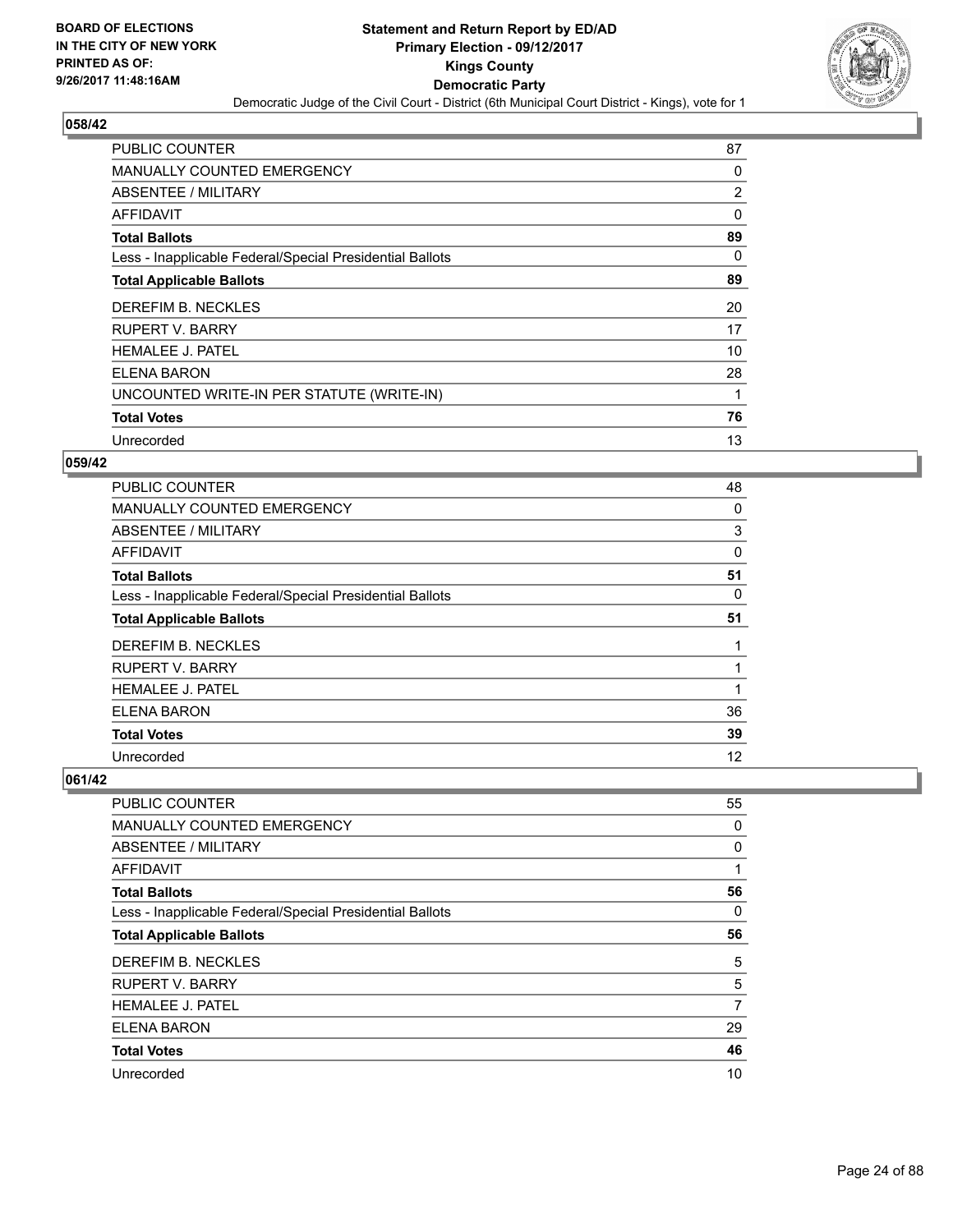

| PUBLIC COUNTER                                           | 43 |
|----------------------------------------------------------|----|
| MANUALLY COUNTED EMERGENCY                               | 0  |
| ABSENTEE / MILITARY                                      |    |
| AFFIDAVIT                                                | 0  |
| <b>Total Ballots</b>                                     | 44 |
| Less - Inapplicable Federal/Special Presidential Ballots | 0  |
| <b>Total Applicable Ballots</b>                          | 44 |
| DEREFIM B. NECKLES                                       | 2  |
| <b>RUPERT V. BARRY</b>                                   | 8  |
| <b>HEMALEE J. PATEL</b>                                  | 6  |
| ELENA BARON                                              | 21 |
| <b>Total Votes</b>                                       | 37 |
| Unrecorded                                               | 7  |

## **063/42**

| PUBLIC COUNTER                                           | 97       |
|----------------------------------------------------------|----------|
| <b>MANUALLY COUNTED EMERGENCY</b>                        | 0        |
| ABSENTEE / MILITARY                                      | 0        |
| AFFIDAVIT                                                | $\Omega$ |
| <b>Total Ballots</b>                                     | 97       |
| Less - Inapplicable Federal/Special Presidential Ballots | 0        |
| <b>Total Applicable Ballots</b>                          | 97       |
| DEREFIM B. NECKLES                                       | 10       |
| <b>RUPERT V. BARRY</b>                                   | 7        |
| <b>HEMALEE J. PATEL</b>                                  | 18       |
| ELENA BARON                                              | 52       |
| <b>Total Votes</b>                                       | 87       |
| Unrecorded                                               | 10       |

| PUBLIC COUNTER                                           | 76 |
|----------------------------------------------------------|----|
| MANUALLY COUNTED EMERGENCY                               | 0  |
| ABSENTEE / MILITARY                                      | 0  |
| AFFIDAVIT                                                | 0  |
| <b>Total Ballots</b>                                     | 76 |
| Less - Inapplicable Federal/Special Presidential Ballots | 0  |
| <b>Total Applicable Ballots</b>                          | 76 |
| DEREFIM B. NECKLES                                       | 0  |
| <b>RUPERT V. BARRY</b>                                   | 8  |
| <b>HEMALEE J. PATEL</b>                                  | 8  |
| ELENA BARON                                              | 52 |
| LOUIS KLIEGER (WRITE-IN)                                 | 1  |
| <b>Total Votes</b>                                       | 69 |
| Unrecorded                                               | 7  |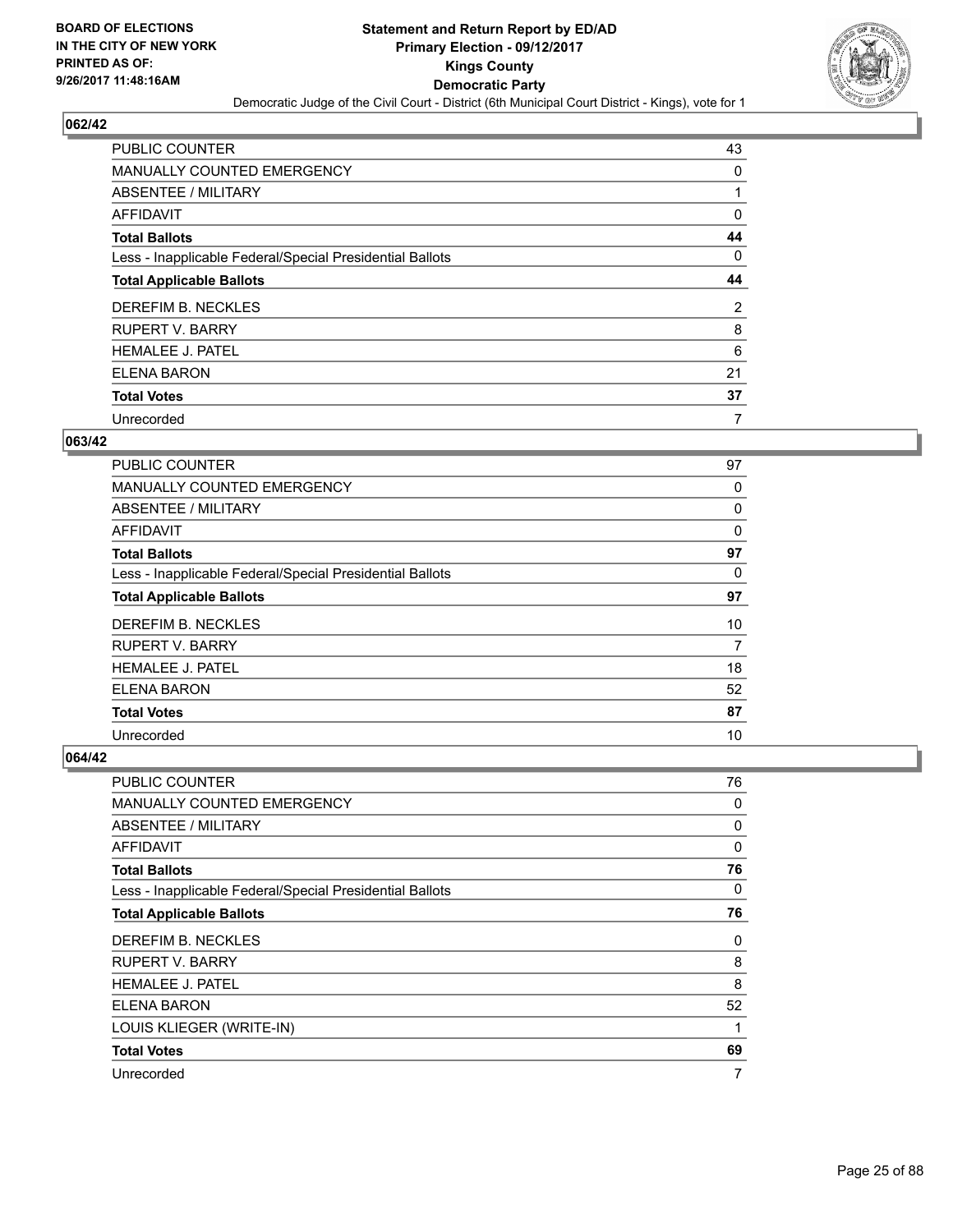

| <b>PUBLIC COUNTER</b>                                    | 54 |
|----------------------------------------------------------|----|
| MANUALLY COUNTED EMERGENCY                               | 0  |
| ABSENTEE / MILITARY                                      |    |
| AFFIDAVIT                                                | 0  |
| <b>Total Ballots</b>                                     | 55 |
| Less - Inapplicable Federal/Special Presidential Ballots | 0  |
| <b>Total Applicable Ballots</b>                          | 55 |
| DEREFIM B. NECKLES                                       | 3  |
| <b>RUPERT V. BARRY</b>                                   |    |
| <b>HEMALEE J. PATEL</b>                                  | 5  |
| ELENA BARON                                              | 39 |
| <b>Total Votes</b>                                       | 48 |
| Unrecorded                                               | 7  |

#### **068/42**

| <b>PUBLIC COUNTER</b>                                    | 85           |
|----------------------------------------------------------|--------------|
| <b>MANUALLY COUNTED EMERGENCY</b>                        | $\mathbf{0}$ |
| ABSENTEE / MILITARY                                      |              |
| <b>AFFIDAVIT</b>                                         |              |
| <b>Total Ballots</b>                                     | 87           |
| Less - Inapplicable Federal/Special Presidential Ballots | 0            |
| <b>Total Applicable Ballots</b>                          | 87           |
| DEREFIM B. NECKLES                                       | 9            |
| <b>RUPERT V. BARRY</b>                                   | 8            |
| <b>HEMALEE J. PATEL</b>                                  | 6            |
| <b>ELENA BARON</b>                                       | 44           |
| <b>Total Votes</b>                                       | 67           |
| Unrecorded                                               | 20           |

| PUBLIC COUNTER                                           | 99             |
|----------------------------------------------------------|----------------|
| <b>MANUALLY COUNTED EMERGENCY</b>                        | 0              |
| ABSENTEE / MILITARY                                      | 3              |
| <b>AFFIDAVIT</b>                                         | $\overline{2}$ |
| <b>Total Ballots</b>                                     | 104            |
| Less - Inapplicable Federal/Special Presidential Ballots | 0              |
| <b>Total Applicable Ballots</b>                          | 104            |
| DEREFIM B. NECKLES                                       | 10             |
| <b>RUPERT V. BARRY</b>                                   | 17             |
| <b>HEMALEE J. PATEL</b>                                  | 14             |
| <b>ELENA BARON</b>                                       | 43             |
| <b>Total Votes</b>                                       | 84             |
| Unrecorded                                               | 20             |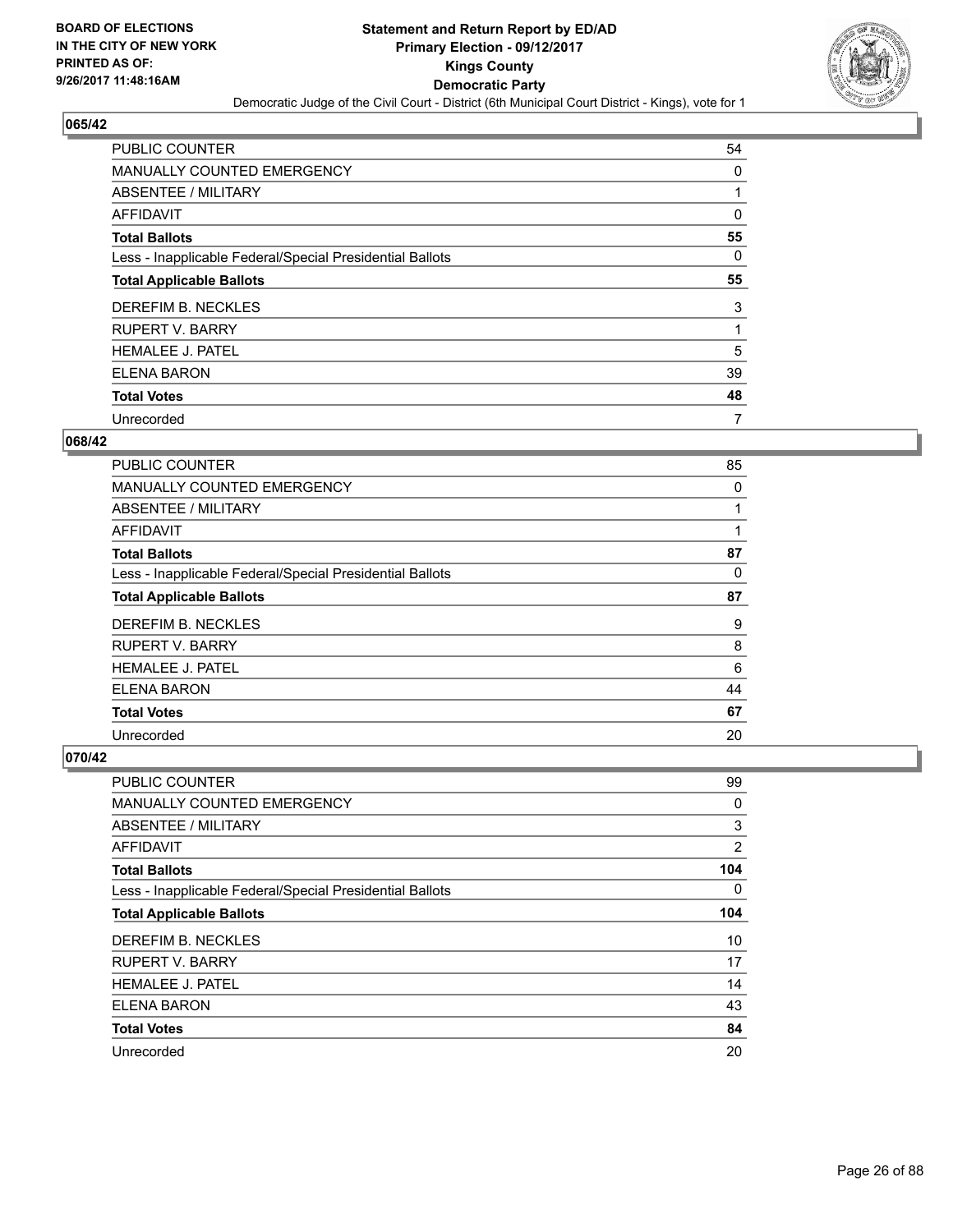

| <b>PUBLIC COUNTER</b>                                    | 128   |
|----------------------------------------------------------|-------|
| MANUALLY COUNTED EMERGENCY                               | 0     |
| ABSENTEE / MILITARY                                      | 2     |
| <b>AFFIDAVIT</b>                                         |       |
| <b>Total Ballots</b>                                     | 131   |
| Less - Inapplicable Federal/Special Presidential Ballots | 0     |
| <b>Total Applicable Ballots</b>                          | 131   |
| DEREFIM B. NECKLES                                       | 44    |
| <b>RUPERT V. BARRY</b>                                   | 22    |
| <b>HEMALEE J. PATEL</b>                                  | 14    |
| ELENA BARON                                              | 32    |
| <b>Total Votes</b>                                       | $112$ |
| Unrecorded                                               | 19    |

#### **072/42**

| <b>PUBLIC COUNTER</b>                                    | 151 |
|----------------------------------------------------------|-----|
| <b>MANUALLY COUNTED EMERGENCY</b>                        | 0   |
| ABSENTEE / MILITARY                                      | 8   |
| <b>AFFIDAVIT</b>                                         | 1   |
| <b>Total Ballots</b>                                     | 160 |
| Less - Inapplicable Federal/Special Presidential Ballots | 0   |
| <b>Total Applicable Ballots</b>                          | 160 |
| DEREFIM B. NECKLES                                       | 26  |
| <b>RUPERT V. BARRY</b>                                   | 45  |
| <b>HEMALEE J. PATEL</b>                                  | 21  |
| ELENA BARON                                              | 32  |
| BRIAN M. LOGAN (WRITE-IN)                                |     |
| UNATTRIBUTABLE WRITE-IN (WRITE-IN)                       | 1   |
| <b>Total Votes</b>                                       | 126 |
| Unrecorded                                               | 34  |

| PUBLIC COUNTER                                           | 134            |
|----------------------------------------------------------|----------------|
| <b>MANUALLY COUNTED EMERGENCY</b>                        | 0              |
| ABSENTEE / MILITARY                                      | $\overline{2}$ |
| <b>AFFIDAVIT</b>                                         | 0              |
| <b>Total Ballots</b>                                     | 136            |
| Less - Inapplicable Federal/Special Presidential Ballots | $\Omega$       |
| <b>Total Applicable Ballots</b>                          | 136            |
| DEREFIM B. NECKLES                                       | 35             |
| <b>RUPERT V. BARRY</b>                                   | 28             |
| <b>HEMALEE J. PATEL</b>                                  | 13             |
| ELENA BARON                                              | 42             |
| <b>Total Votes</b>                                       | 118            |
| Unrecorded                                               | 18             |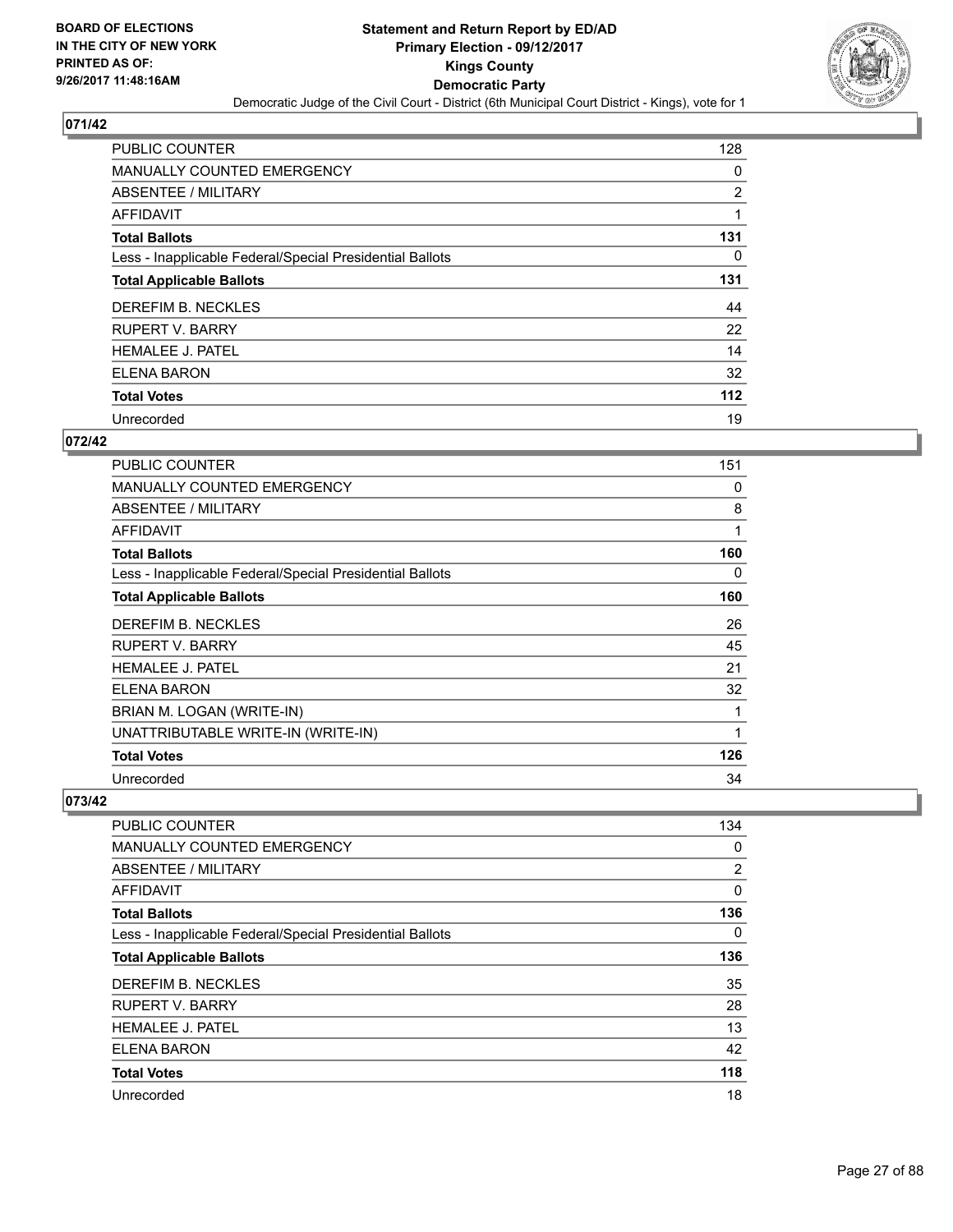

| <b>PUBLIC COUNTER</b>                                    | 129 |
|----------------------------------------------------------|-----|
| MANUALLY COUNTED EMERGENCY                               | 0   |
| ABSENTEE / MILITARY                                      | 0   |
| <b>AFFIDAVIT</b>                                         | 0   |
| <b>Total Ballots</b>                                     | 129 |
| Less - Inapplicable Federal/Special Presidential Ballots | 0   |
| <b>Total Applicable Ballots</b>                          | 129 |
| DEREFIM B. NECKLES                                       | 51  |
| <b>RUPERT V. BARRY</b>                                   | 18  |
| <b>HEMALEE J. PATEL</b>                                  | 13  |
| ELENA BARON                                              | 37  |
| <b>Total Votes</b>                                       | 119 |
| Unrecorded                                               | 10  |

#### **075/42**

| PUBLIC COUNTER                                           | 145 |
|----------------------------------------------------------|-----|
| <b>MANUALLY COUNTED EMERGENCY</b>                        | 0   |
| ABSENTEE / MILITARY                                      | 6   |
| AFFIDAVIT                                                | 1   |
| <b>Total Ballots</b>                                     | 152 |
| Less - Inapplicable Federal/Special Presidential Ballots | 0   |
| <b>Total Applicable Ballots</b>                          | 152 |
| DEREFIM B. NECKLES                                       | 14  |
| <b>RUPERT V. BARRY</b>                                   | 35  |
| <b>HEMALEE J. PATEL</b>                                  | 32  |
| ELENA BARON                                              | 59  |
| JACK WEINSTIEN (WRITE-IN)                                | 1   |
| <b>Total Votes</b>                                       | 141 |
| Unrecorded                                               | 11  |

| PUBLIC COUNTER                                           | 94 |
|----------------------------------------------------------|----|
| <b>MANUALLY COUNTED EMERGENCY</b>                        | 0  |
| ABSENTEE / MILITARY                                      |    |
| AFFIDAVIT                                                | 0  |
| <b>Total Ballots</b>                                     | 95 |
| Less - Inapplicable Federal/Special Presidential Ballots | 0  |
| <b>Total Applicable Ballots</b>                          | 95 |
| DEREFIM B. NECKLES                                       | 19 |
| <b>RUPERT V. BARRY</b>                                   | 22 |
| <b>HEMALEE J. PATEL</b>                                  | 13 |
| ELENA BARON                                              | 27 |
| <b>Total Votes</b>                                       | 81 |
| Unrecorded                                               | 14 |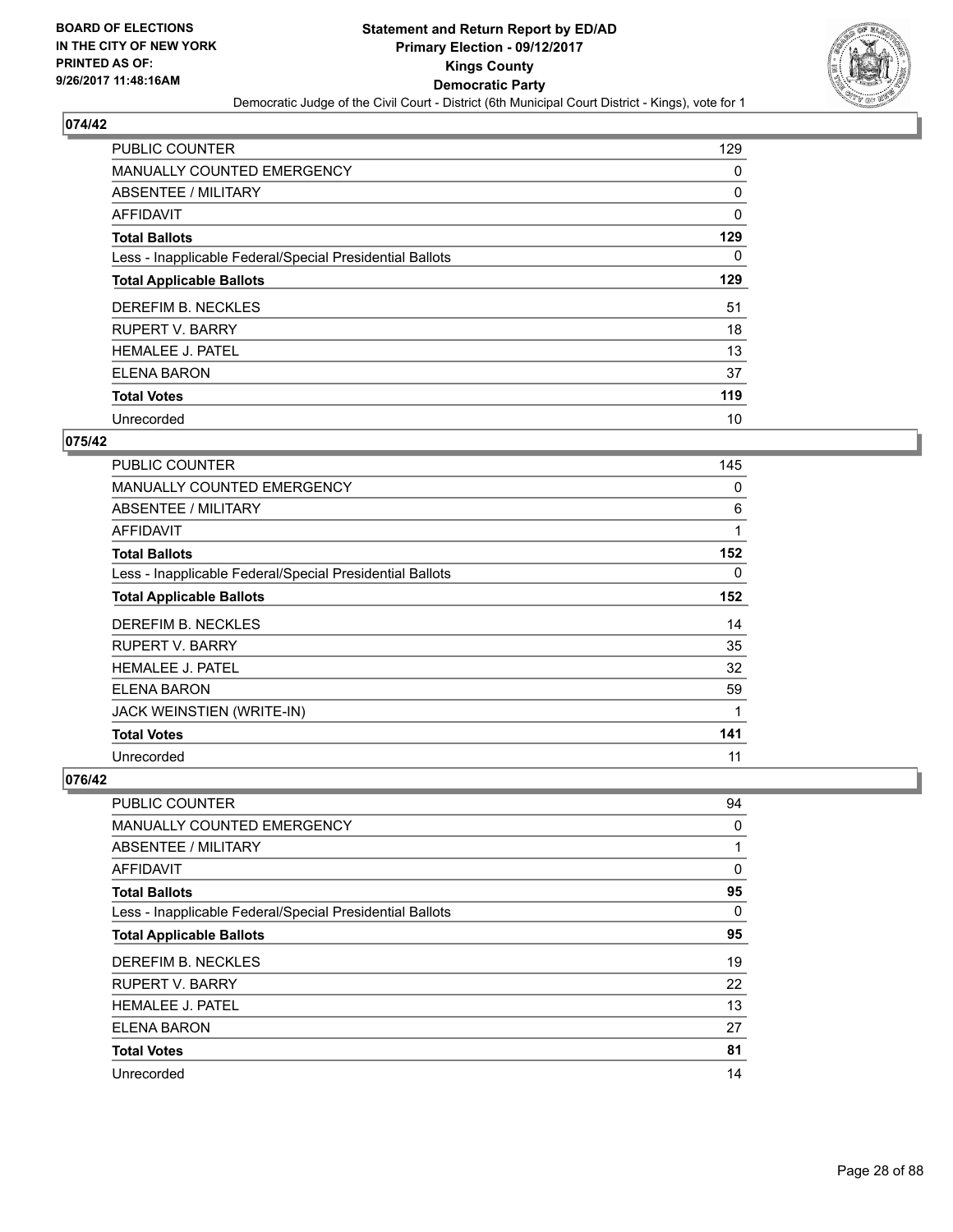

| <b>PUBLIC COUNTER</b>                                    | 148 |
|----------------------------------------------------------|-----|
| <b>MANUALLY COUNTED EMERGENCY</b>                        | 0   |
| ABSENTEE / MILITARY                                      | 5   |
| AFFIDAVIT                                                | 1   |
| <b>Total Ballots</b>                                     | 154 |
| Less - Inapplicable Federal/Special Presidential Ballots | 0   |
| <b>Total Applicable Ballots</b>                          | 154 |
| DEREFIM B. NECKLES                                       | 23  |
| <b>RUPERT V. BARRY</b>                                   | 40  |
| <b>HEMALEE J. PATEL</b>                                  | 21  |
| ELENA BARON                                              | 44  |
| UNATTRIBUTABLE WRITE-IN (WRITE-IN)                       | 1   |
| <b>Total Votes</b>                                       | 129 |
| Unrecorded                                               | 25  |

#### **078/42**

| <b>PUBLIC COUNTER</b>                                    | 123 |
|----------------------------------------------------------|-----|
| MANUALLY COUNTED EMERGENCY                               | 0   |
| ABSENTEE / MILITARY                                      | 5   |
| AFFIDAVIT                                                | 4   |
| <b>Total Ballots</b>                                     | 132 |
| Less - Inapplicable Federal/Special Presidential Ballots | 0   |
| <b>Total Applicable Ballots</b>                          | 132 |
| DEREFIM B. NECKLES                                       | 29  |
| <b>RUPERT V. BARRY</b>                                   | 17  |
| <b>HEMALEE J. PATEL</b>                                  | 34  |
| ELENA BARON                                              | 29  |
| <b>Total Votes</b>                                       | 109 |
| Unrecorded                                               | 23  |

| <b>PUBLIC COUNTER</b>                                    | 120 |
|----------------------------------------------------------|-----|
| <b>MANUALLY COUNTED EMERGENCY</b>                        | 0   |
| ABSENTEE / MILITARY                                      |     |
| AFFIDAVIT                                                |     |
| <b>Total Ballots</b>                                     | 122 |
| Less - Inapplicable Federal/Special Presidential Ballots | 0   |
| <b>Total Applicable Ballots</b>                          | 122 |
| DEREFIM B. NECKLES                                       | 30  |
| <b>RUPERT V. BARRY</b>                                   | 14  |
| <b>HEMALEE J. PATEL</b>                                  | 11  |
| <b>ELENA BARON</b>                                       | 30  |
| <b>Total Votes</b>                                       | 85  |
| Unrecorded                                               | 37  |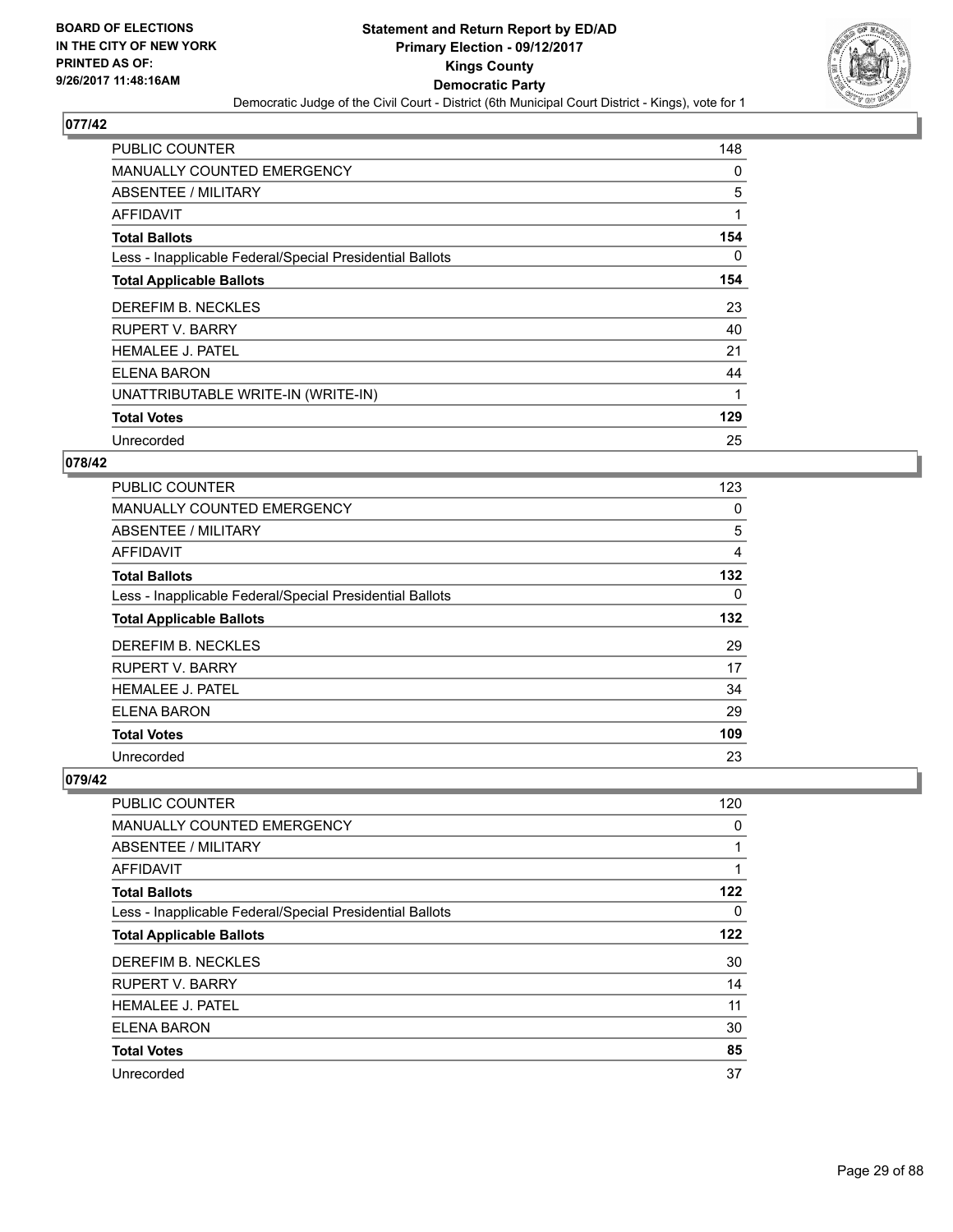

| <b>PUBLIC COUNTER</b>                                    | 107   |
|----------------------------------------------------------|-------|
| MANUALLY COUNTED EMERGENCY                               | 0     |
| ABSENTEE / MILITARY                                      | 2     |
| <b>AFFIDAVIT</b>                                         | 3     |
| <b>Total Ballots</b>                                     | $112$ |
| Less - Inapplicable Federal/Special Presidential Ballots | 0     |
| <b>Total Applicable Ballots</b>                          | $112$ |
| DEREFIM B. NECKLES                                       | 34    |
| <b>RUPERT V. BARRY</b>                                   | 20    |
| <b>HEMALEE J. PATEL</b>                                  | 12    |
| <b>ELENA BARON</b>                                       | 35    |
| <b>Total Votes</b>                                       | 101   |
| Unrecorded                                               | 11    |

#### **081/42**

| PUBLIC COUNTER                                           | 84       |
|----------------------------------------------------------|----------|
| <b>MANUALLY COUNTED EMERGENCY</b>                        | 0        |
| ABSENTEE / MILITARY                                      | 3        |
| <b>AFFIDAVIT</b>                                         | 2        |
| <b>Total Ballots</b>                                     | 89       |
| Less - Inapplicable Federal/Special Presidential Ballots | $\Omega$ |
| <b>Total Applicable Ballots</b>                          | 89       |
| DEREFIM B. NECKLES                                       | 21       |
| <b>RUPERT V. BARRY</b>                                   | 14       |
| <b>HEMALEE J. PATEL</b>                                  | 9        |
| ELENA BARON                                              | 10       |
| <b>Total Votes</b>                                       | 54       |
| Unrecorded                                               | 35       |

| <b>PUBLIC COUNTER</b>                                    | 48 |
|----------------------------------------------------------|----|
| <b>MANUALLY COUNTED EMERGENCY</b>                        | 0  |
| ABSENTEE / MILITARY                                      | 0  |
| AFFIDAVIT                                                | 0  |
| <b>Total Ballots</b>                                     | 48 |
| Less - Inapplicable Federal/Special Presidential Ballots | 0  |
| <b>Total Applicable Ballots</b>                          | 48 |
| DEREFIM B. NECKLES                                       | 10 |
| <b>RUPERT V. BARRY</b>                                   | 7  |
| <b>HEMALEE J. PATEL</b>                                  | 3  |
| <b>ELENA BARON</b>                                       | 16 |
| <b>Total Votes</b>                                       | 36 |
| Unrecorded                                               | 12 |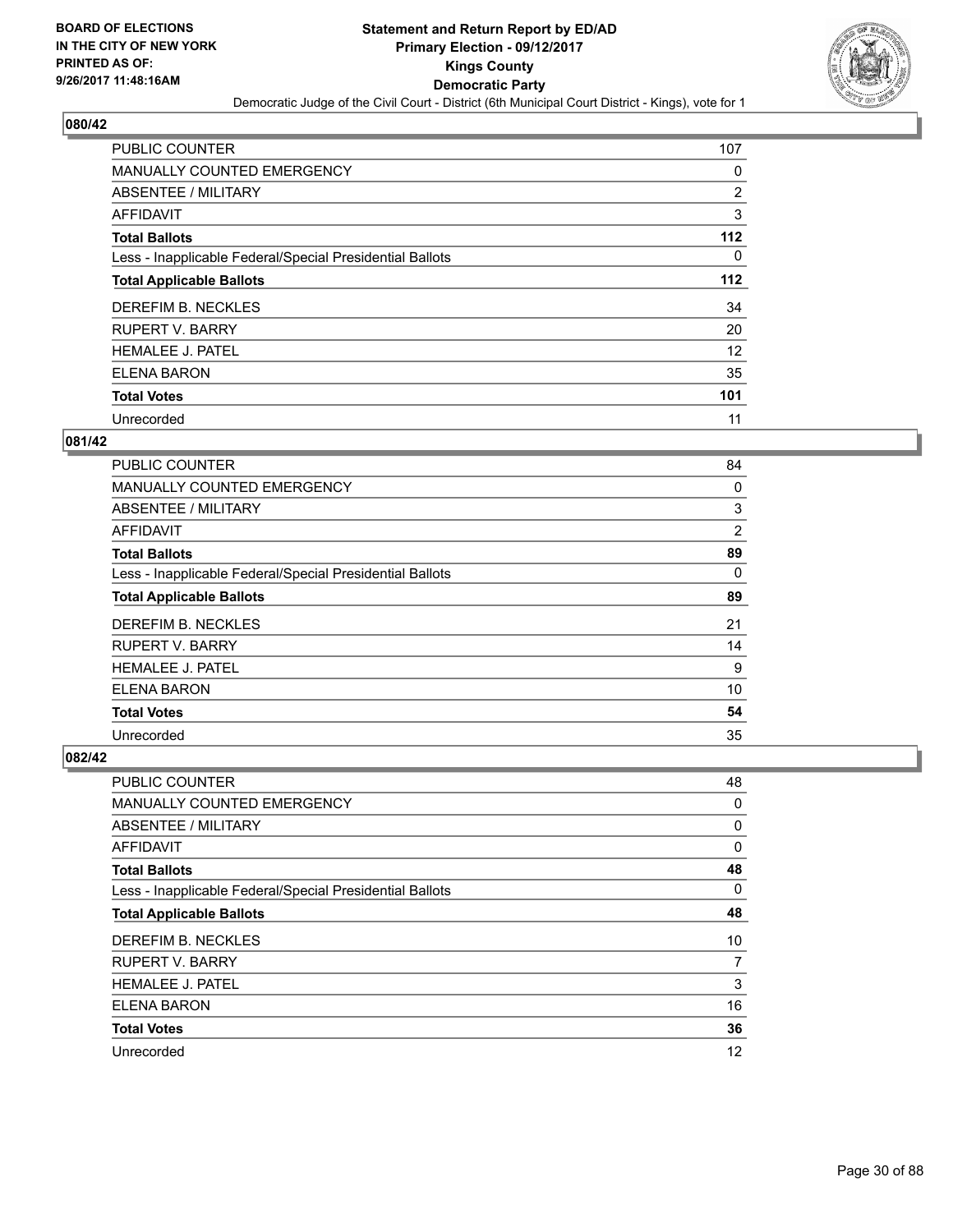

| <b>PUBLIC COUNTER</b>                                    | 171            |
|----------------------------------------------------------|----------------|
| MANUALLY COUNTED EMERGENCY                               | 0              |
| ABSENTEE / MILITARY                                      | 2              |
| AFFIDAVIT                                                | $\overline{4}$ |
| <b>Total Ballots</b>                                     | 177            |
| Less - Inapplicable Federal/Special Presidential Ballots | 0              |
| <b>Total Applicable Ballots</b>                          | 177            |
| DEREFIM B. NECKLES                                       | 10             |
| <b>RUPERT V. BARRY</b>                                   | 67             |
| <b>HEMALEE J. PATEL</b>                                  | 32             |
| ELENA BARON                                              | 33             |
| LAYNE LAVIN (WRITE-IN)                                   | 1              |
| <b>Total Votes</b>                                       | 143            |
| Unrecorded                                               | 34             |

#### **002/43**

| <b>PUBLIC COUNTER</b>                                    | 105 |
|----------------------------------------------------------|-----|
| <b>MANUALLY COUNTED EMERGENCY</b>                        | 0   |
| ABSENTEE / MILITARY                                      | 2   |
| <b>AFFIDAVIT</b>                                         | 0   |
| <b>Total Ballots</b>                                     | 107 |
| Less - Inapplicable Federal/Special Presidential Ballots | 0   |
| <b>Total Applicable Ballots</b>                          | 107 |
| DEREFIM B. NECKLES                                       | 10  |
| RUPERT V. BARRY                                          | 38  |
| <b>HEMALEE J. PATEL</b>                                  | 21  |
| ELENA BARON                                              | 21  |
| ISIRIS ISELA ISAAC (WRITE-IN)                            | 1   |
| <b>Total Votes</b>                                       | 91  |
| Unrecorded                                               | 16  |

| PUBLIC COUNTER                                           | 153            |
|----------------------------------------------------------|----------------|
| <b>MANUALLY COUNTED EMERGENCY</b>                        | 0              |
| ABSENTEE / MILITARY                                      | 4              |
| <b>AFFIDAVIT</b>                                         | $\overline{2}$ |
| <b>Total Ballots</b>                                     | 159            |
| Less - Inapplicable Federal/Special Presidential Ballots | 0              |
| <b>Total Applicable Ballots</b>                          | 159            |
| DEREFIM B. NECKLES                                       | 25             |
| <b>RUPERT V. BARRY</b>                                   | 30             |
| <b>HEMALEE J. PATEL</b>                                  | 36             |
| ELENA BARON                                              | 49             |
| <b>Total Votes</b>                                       | 140            |
| Unrecorded                                               | 19             |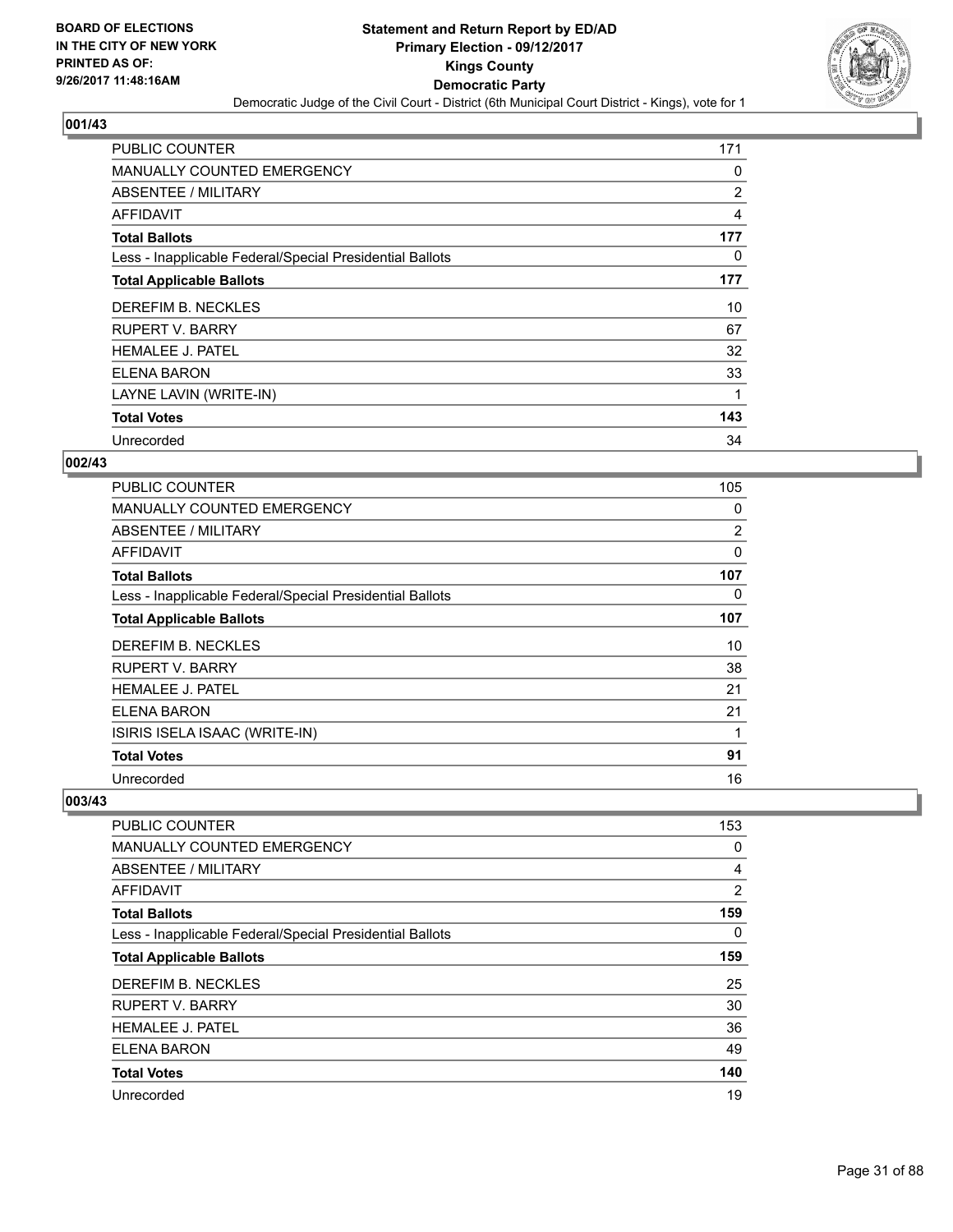

| <b>PUBLIC COUNTER</b>                                    | 118 |
|----------------------------------------------------------|-----|
| MANUALLY COUNTED EMERGENCY                               | 0   |
| ABSENTEE / MILITARY                                      | 4   |
| <b>AFFIDAVIT</b>                                         |     |
| <b>Total Ballots</b>                                     | 123 |
| Less - Inapplicable Federal/Special Presidential Ballots | 0   |
| <b>Total Applicable Ballots</b>                          | 123 |
| DEREFIM B. NECKLES                                       | 16  |
| <b>RUPERT V. BARRY</b>                                   | 20  |
| <b>HEMALEE J. PATEL</b>                                  | 23  |
| <b>ELENA BARON</b>                                       | 49  |
| <b>Total Votes</b>                                       | 108 |
| Unrecorded                                               | 15  |

#### **005/43**

| PUBLIC COUNTER                                           | 103 |
|----------------------------------------------------------|-----|
| <b>MANUALLY COUNTED EMERGENCY</b>                        | 0   |
| ABSENTEE / MILITARY                                      | 4   |
| AFFIDAVIT                                                | 3   |
| <b>Total Ballots</b>                                     | 110 |
| Less - Inapplicable Federal/Special Presidential Ballots | 0   |
| <b>Total Applicable Ballots</b>                          | 110 |
| DEREFIM B. NECKLES                                       | 16  |
| <b>RUPERT V. BARRY</b>                                   | 22  |
| <b>HEMALEE J. PATEL</b>                                  | 19  |
| <b>ELENA BARON</b>                                       | 30  |
| <b>Total Votes</b>                                       | 87  |
| Unrecorded                                               | 23  |

| <b>PUBLIC COUNTER</b>                                    | 171 |
|----------------------------------------------------------|-----|
| <b>MANUALLY COUNTED EMERGENCY</b>                        | 0   |
| ABSENTEE / MILITARY                                      | 2   |
| AFFIDAVIT                                                | 1   |
| <b>Total Ballots</b>                                     | 174 |
| Less - Inapplicable Federal/Special Presidential Ballots | 0   |
| <b>Total Applicable Ballots</b>                          | 174 |
| DEREFIM B. NECKLES                                       | 22  |
| <b>RUPERT V. BARRY</b>                                   | 29  |
| <b>HEMALEE J. PATEL</b>                                  | 39  |
| <b>ELENA BARON</b>                                       | 51  |
| <b>Total Votes</b>                                       | 141 |
| Unrecorded                                               | 33  |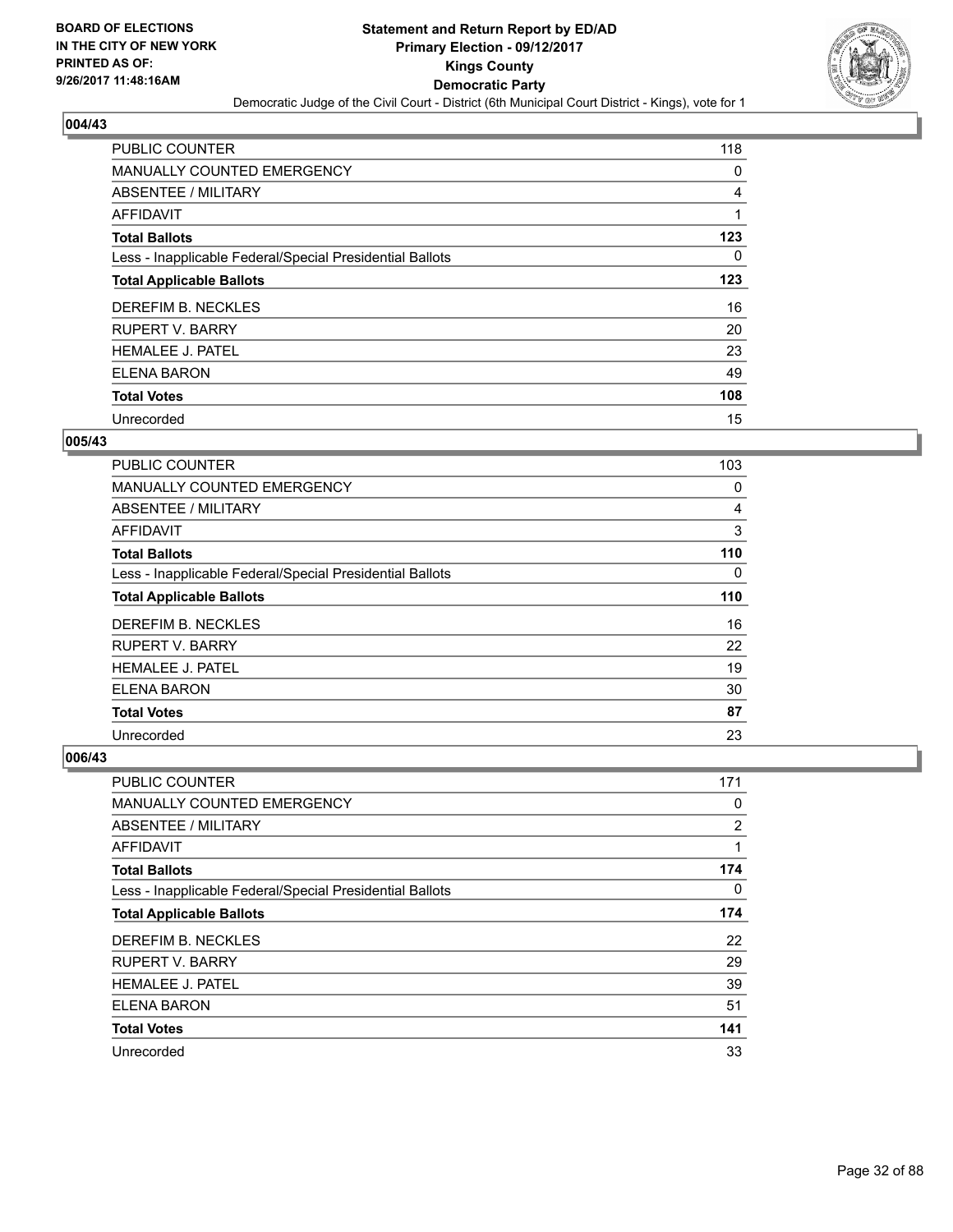

| <b>PUBLIC COUNTER</b>                                    | 169 |
|----------------------------------------------------------|-----|
| <b>MANUALLY COUNTED EMERGENCY</b>                        | 0   |
| ABSENTEE / MILITARY                                      | 3   |
| AFFIDAVIT                                                | 3   |
| <b>Total Ballots</b>                                     | 175 |
| Less - Inapplicable Federal/Special Presidential Ballots | 0   |
| <b>Total Applicable Ballots</b>                          | 175 |
| DEREFIM B. NECKLES                                       | 26  |
| <b>RUPERT V. BARRY</b>                                   | 37  |
| <b>HEMALEE J. PATEL</b>                                  | 21  |
| ELENA BARON                                              | 52  |
| <b>Total Votes</b>                                       | 136 |
| Unrecorded                                               | 39  |

#### **008/43**

| PUBLIC COUNTER                                           | 123            |
|----------------------------------------------------------|----------------|
| <b>MANUALLY COUNTED EMERGENCY</b>                        | 0              |
| ABSENTEE / MILITARY                                      | 2              |
| AFFIDAVIT                                                | $\overline{2}$ |
| <b>Total Ballots</b>                                     | 127            |
| Less - Inapplicable Federal/Special Presidential Ballots | 0              |
| <b>Total Applicable Ballots</b>                          | 127            |
| DEREFIM B. NECKLES                                       | 17             |
| <b>RUPERT V. BARRY</b>                                   | 24             |
| <b>HEMALEE J. PATEL</b>                                  | 14             |
| ELENA BARON                                              | 48             |
| <b>Total Votes</b>                                       | 103            |
| Unrecorded                                               | 24             |

| PUBLIC COUNTER                                           | 131          |
|----------------------------------------------------------|--------------|
| <b>MANUALLY COUNTED EMERGENCY</b>                        | 0            |
| ABSENTEE / MILITARY                                      | 0            |
| AFFIDAVIT                                                | $\mathbf{0}$ |
| <b>Total Ballots</b>                                     | 131          |
| Less - Inapplicable Federal/Special Presidential Ballots | 0            |
| <b>Total Applicable Ballots</b>                          | 131          |
| DEREFIM B. NECKLES                                       | 10           |
| <b>RUPERT V. BARRY</b>                                   | 20           |
| <b>HEMALEE J. PATEL</b>                                  | 18           |
| <b>ELENA BARON</b>                                       | 50           |
| UNATTRIBUTABLE WRITE-IN (WRITE-IN)                       | 1            |
| <b>Total Votes</b>                                       | 99           |
| Unrecorded                                               | 32           |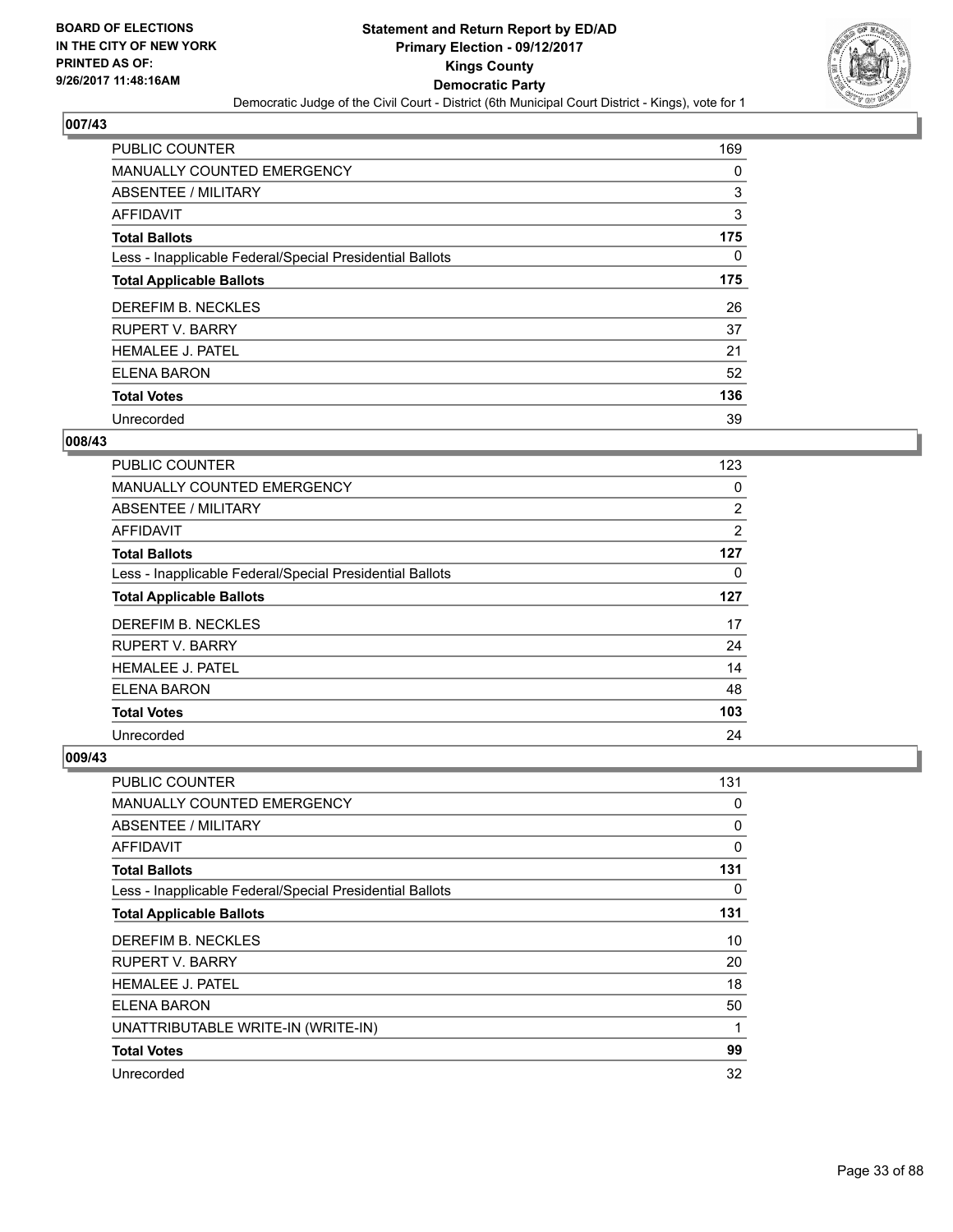

| PUBLIC COUNTER                                           | 79 |
|----------------------------------------------------------|----|
| MANUALLY COUNTED EMERGENCY                               | 0  |
| ABSENTEE / MILITARY                                      |    |
| AFFIDAVIT                                                | 0  |
| <b>Total Ballots</b>                                     | 80 |
| Less - Inapplicable Federal/Special Presidential Ballots | 0  |
| <b>Total Applicable Ballots</b>                          | 80 |
| DEREFIM B. NECKLES                                       | 16 |
| <b>RUPERT V. BARRY</b>                                   | 18 |
| <b>HEMALEE J. PATEL</b>                                  | 10 |
| ELENA BARON                                              | 31 |
| <b>Total Votes</b>                                       | 75 |
| Unrecorded                                               | 5  |

## **011/43**

| PUBLIC COUNTER                                           | 140 |
|----------------------------------------------------------|-----|
| <b>MANUALLY COUNTED EMERGENCY</b>                        | 0   |
| <b>ABSENTEE / MILITARY</b>                               | 2   |
| <b>AFFIDAVIT</b>                                         |     |
| <b>Total Ballots</b>                                     | 143 |
| Less - Inapplicable Federal/Special Presidential Ballots | 0   |
| <b>Total Applicable Ballots</b>                          | 143 |
| DEREFIM B. NECKLES                                       | 18  |
| <b>RUPERT V. BARRY</b>                                   | 43  |
| <b>HEMALEE J. PATEL</b>                                  | 5   |
| <b>ELENA BARON</b>                                       | 49  |
| <b>Total Votes</b>                                       | 115 |
| Unrecorded                                               | 28  |

| PUBLIC COUNTER                                           | 199 |
|----------------------------------------------------------|-----|
| MANUALLY COUNTED EMERGENCY                               | 0   |
| ABSENTEE / MILITARY                                      | 5   |
| AFFIDAVIT                                                | 1   |
| <b>Total Ballots</b>                                     | 205 |
| Less - Inapplicable Federal/Special Presidential Ballots | 0   |
| <b>Total Applicable Ballots</b>                          | 205 |
| DEREFIM B. NECKLES                                       | 25  |
| <b>RUPERT V. BARRY</b>                                   | 80  |
| <b>HEMALEE J. PATEL</b>                                  | 23  |
| <b>ELENA BARON</b>                                       | 36  |
| <b>Total Votes</b>                                       | 164 |
| Unrecorded                                               | 41  |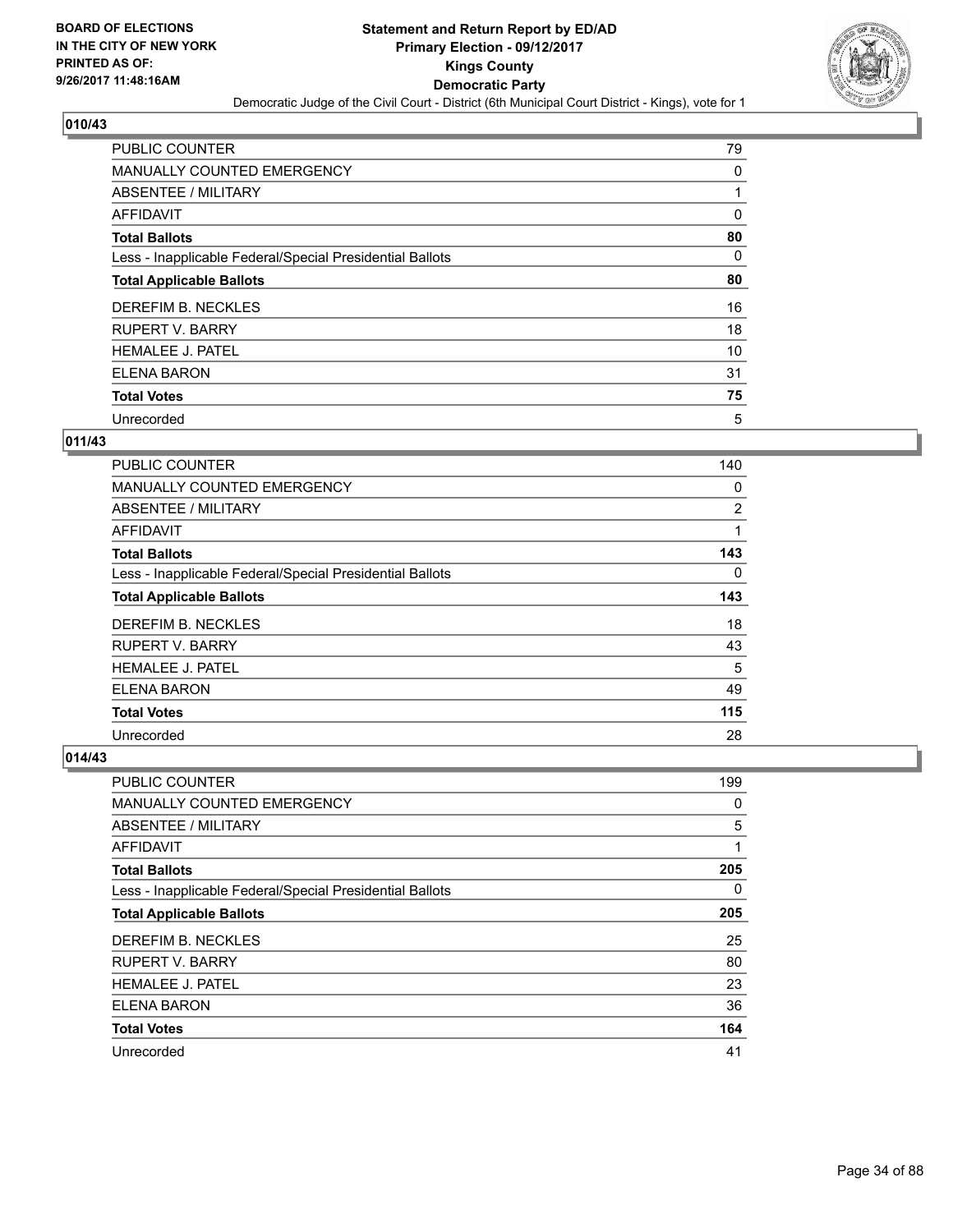

| <b>PUBLIC COUNTER</b>                                    | 133 |
|----------------------------------------------------------|-----|
| <b>MANUALLY COUNTED EMERGENCY</b>                        | 0   |
| ABSENTEE / MILITARY                                      | 6   |
| AFFIDAVIT                                                | 0   |
| <b>Total Ballots</b>                                     | 139 |
| Less - Inapplicable Federal/Special Presidential Ballots | 0   |
| <b>Total Applicable Ballots</b>                          | 139 |
| DEREFIM B. NECKLES                                       | 20  |
| <b>RUPERT V. BARRY</b>                                   | 33  |
| <b>HEMALEE J. PATEL</b>                                  | 20  |
| <b>ELENA BARON</b>                                       | 43  |
| UNATTRIBUTABLE WRITE-IN (WRITE-IN)                       |     |
| <b>Total Votes</b>                                       | 117 |
| Unrecorded                                               | 22  |

#### **016/43**

| PUBLIC COUNTER                                           | 163 |
|----------------------------------------------------------|-----|
| <b>MANUALLY COUNTED EMERGENCY</b>                        | 0   |
| ABSENTEE / MILITARY                                      | 1   |
| <b>AFFIDAVIT</b>                                         | 0   |
| <b>Total Ballots</b>                                     | 164 |
| Less - Inapplicable Federal/Special Presidential Ballots | 0   |
| <b>Total Applicable Ballots</b>                          | 164 |
| DEREFIM B. NECKLES                                       | 21  |
| <b>RUPERT V. BARRY</b>                                   | 52  |
| <b>HEMALEE J. PATEL</b>                                  | 18  |
| ELENA BARON                                              | 56  |
| <b>Total Votes</b>                                       | 147 |
| Unrecorded                                               | 17  |

| <b>PUBLIC COUNTER</b>                                    | 138 |
|----------------------------------------------------------|-----|
| <b>MANUALLY COUNTED EMERGENCY</b>                        | 0   |
| ABSENTEE / MILITARY                                      | 2   |
| AFFIDAVIT                                                | 0   |
| <b>Total Ballots</b>                                     | 140 |
| Less - Inapplicable Federal/Special Presidential Ballots | 0   |
| <b>Total Applicable Ballots</b>                          | 140 |
| DEREFIM B. NECKLES                                       | 21  |
| RUPERT V. BARRY                                          | 34  |
| <b>HEMALEE J. PATEL</b>                                  | 18  |
| <b>ELENA BARON</b>                                       | 41  |
| UNATTRIBUTABLE WRITE-IN (WRITE-IN)                       | 1   |
| <b>Total Votes</b>                                       | 115 |
| Unrecorded                                               | 25  |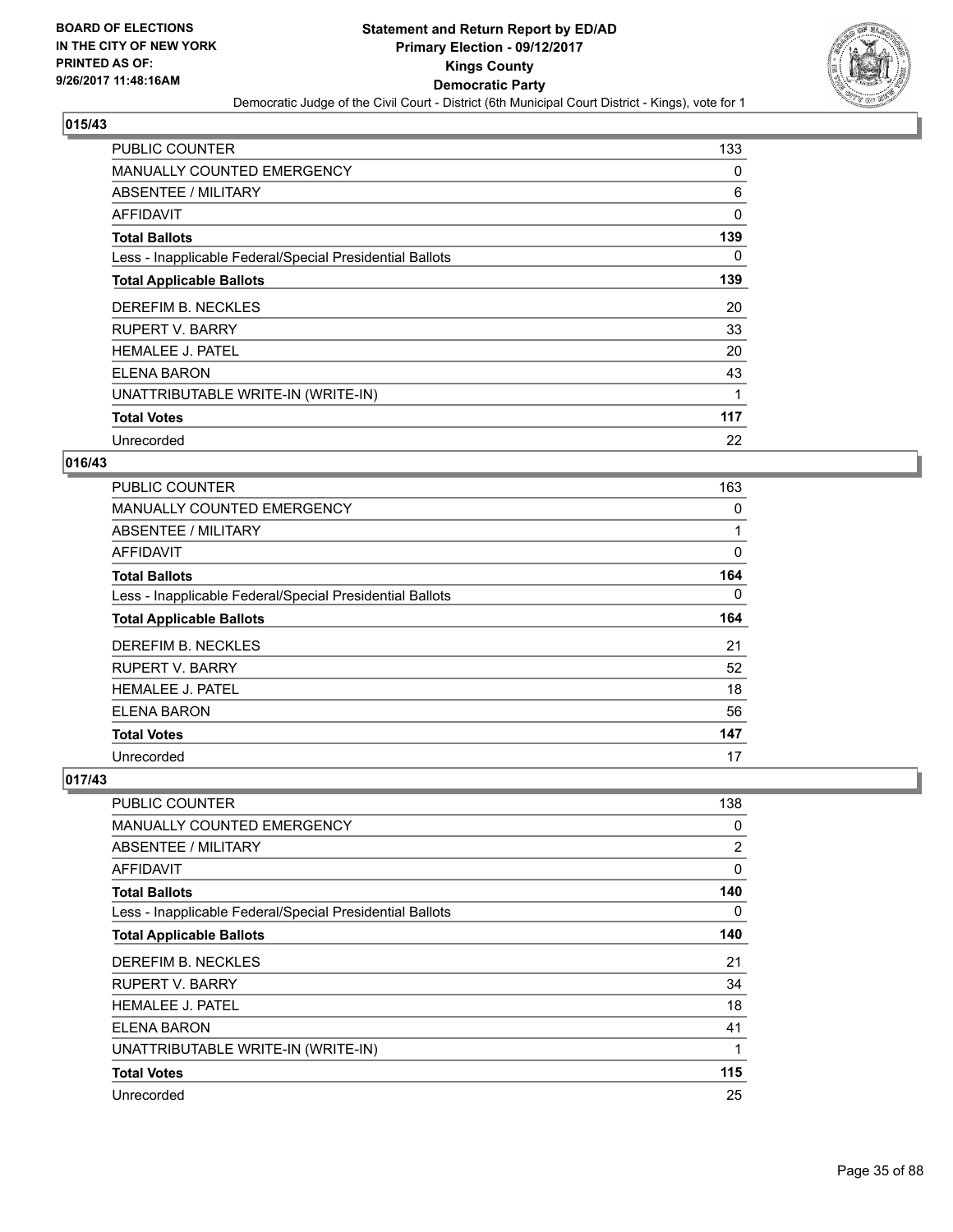

| <b>PUBLIC COUNTER</b>                                    | 184 |
|----------------------------------------------------------|-----|
| MANUALLY COUNTED EMERGENCY                               | 0   |
| ABSENTEE / MILITARY                                      | 4   |
| <b>AFFIDAVIT</b>                                         | 0   |
| <b>Total Ballots</b>                                     | 188 |
| Less - Inapplicable Federal/Special Presidential Ballots | 0   |
| <b>Total Applicable Ballots</b>                          | 188 |
| DEREFIM B. NECKLES                                       | 8   |
| <b>RUPERT V. BARRY</b>                                   | 78  |
| <b>HEMALEE J. PATEL</b>                                  | 37  |
| ELENA BARON                                              | 31  |
| <b>Total Votes</b>                                       | 154 |
| Unrecorded                                               | 34  |

#### **019/43**

| PUBLIC COUNTER                                           | 141 |
|----------------------------------------------------------|-----|
| <b>MANUALLY COUNTED EMERGENCY</b>                        | 0   |
| ABSENTEE / MILITARY                                      | 2   |
| <b>AFFIDAVIT</b>                                         | 2   |
| <b>Total Ballots</b>                                     | 145 |
| Less - Inapplicable Federal/Special Presidential Ballots | 0   |
| <b>Total Applicable Ballots</b>                          | 145 |
| DEREFIM B. NECKLES                                       | 20  |
| <b>RUPERT V. BARRY</b>                                   | 26  |
| <b>HEMALEE J. PATEL</b>                                  | 26  |
| ELENA BARON                                              | 42  |
| <b>Total Votes</b>                                       | 114 |
| Unrecorded                                               | 31  |

| <b>PUBLIC COUNTER</b>                                    | 204            |
|----------------------------------------------------------|----------------|
| MANUALLY COUNTED EMERGENCY                               | 0              |
| ABSENTEE / MILITARY                                      | 8              |
| AFFIDAVIT                                                | $\overline{2}$ |
| <b>Total Ballots</b>                                     | 214            |
| Less - Inapplicable Federal/Special Presidential Ballots | 0              |
| <b>Total Applicable Ballots</b>                          | 214            |
| DEREFIM B. NECKLES                                       | 21             |
| <b>RUPERT V. BARRY</b>                                   | 30             |
| <b>HEMALEE J. PATEL</b>                                  | 47             |
| ELENA BARON                                              | 72             |
| <b>Total Votes</b>                                       | 170            |
| Unrecorded                                               | 44             |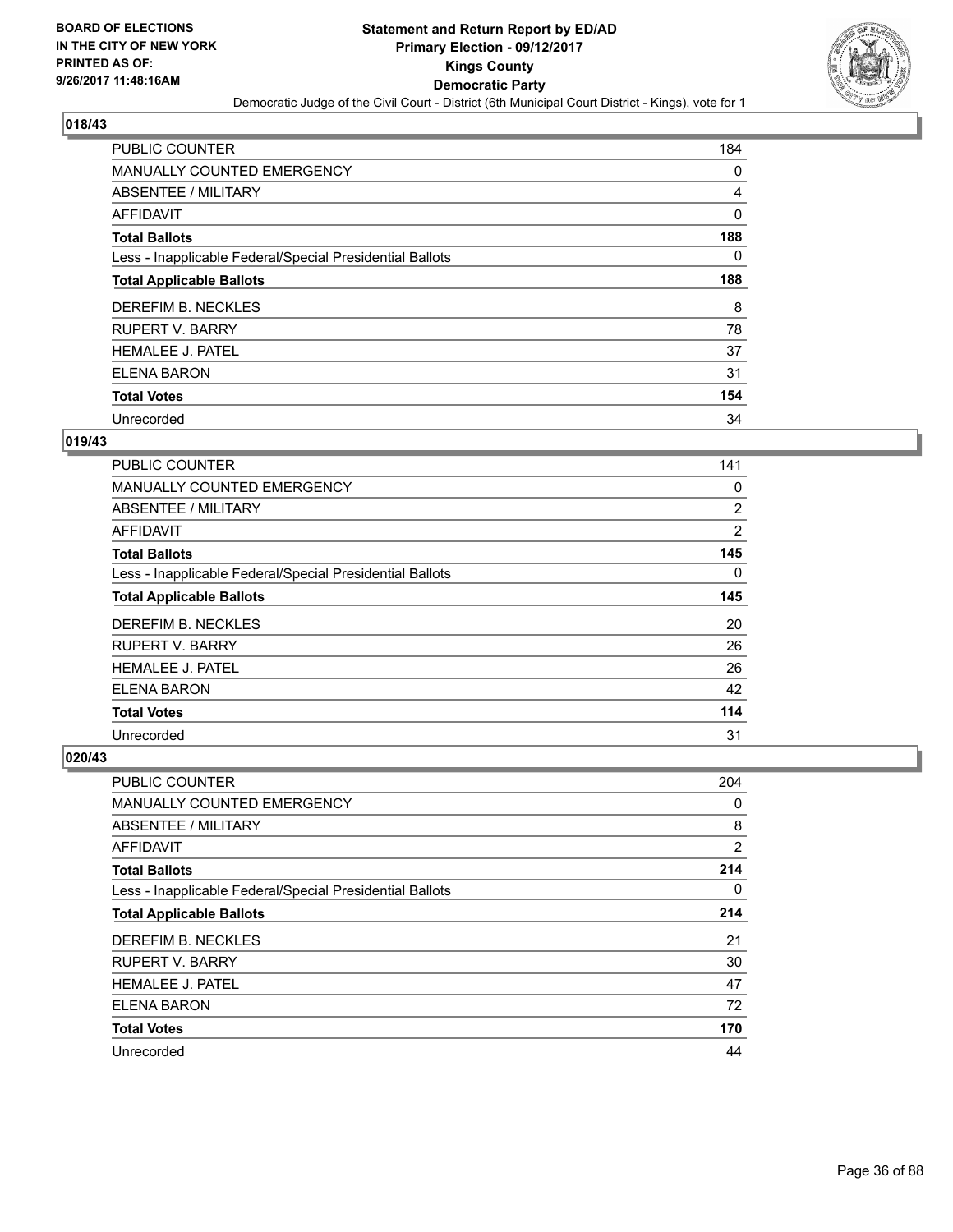

| <b>PUBLIC COUNTER</b>                                    | 218            |
|----------------------------------------------------------|----------------|
| <b>MANUALLY COUNTED EMERGENCY</b>                        | 0              |
| ABSENTEE / MILITARY                                      | 0              |
| <b>AFFIDAVIT</b>                                         | $\overline{4}$ |
| <b>Total Ballots</b>                                     | 222            |
| Less - Inapplicable Federal/Special Presidential Ballots | 0              |
| <b>Total Applicable Ballots</b>                          | 222            |
| DEREFIM B. NECKLES                                       | 27             |
| <b>RUPERT V. BARRY</b>                                   | 48             |
| <b>HEMALEE J. PATEL</b>                                  | 33             |
| ELENA BARON                                              | 91             |
| <b>JABARI BRISPORT (WRITE-IN)</b>                        | 1              |
| <b>Total Votes</b>                                       | 200            |
| Unrecorded                                               | 22             |

# **022/43**

| <b>PUBLIC COUNTER</b>                                    | 140 |
|----------------------------------------------------------|-----|
| <b>MANUALLY COUNTED EMERGENCY</b>                        | 0   |
| ABSENTEE / MILITARY                                      | 1   |
| AFFIDAVIT                                                | 2   |
| <b>Total Ballots</b>                                     | 143 |
| Less - Inapplicable Federal/Special Presidential Ballots | 0   |
| <b>Total Applicable Ballots</b>                          | 143 |
| DEREFIM B. NECKLES                                       | 25  |
| <b>RUPERT V. BARRY</b>                                   | 29  |
| <b>HEMALEE J. PATEL</b>                                  | 18  |
| <b>ELENA BARON</b>                                       | 53  |
| <b>Total Votes</b>                                       | 125 |
| Unrecorded                                               | 18  |

| <b>PUBLIC COUNTER</b>                                    | 151 |
|----------------------------------------------------------|-----|
| <b>MANUALLY COUNTED EMERGENCY</b>                        | 0   |
| ABSENTEE / MILITARY                                      | 6   |
| AFFIDAVIT                                                |     |
| <b>Total Ballots</b>                                     | 158 |
| Less - Inapplicable Federal/Special Presidential Ballots | 0   |
| <b>Total Applicable Ballots</b>                          | 158 |
| DEREFIM B. NECKLES                                       | 28  |
| <b>RUPERT V. BARRY</b>                                   | 41  |
| <b>HEMALEE J. PATEL</b>                                  | 23  |
| <b>ELENA BARON</b>                                       | 48  |
| <b>Total Votes</b>                                       | 140 |
| Unrecorded                                               | 18  |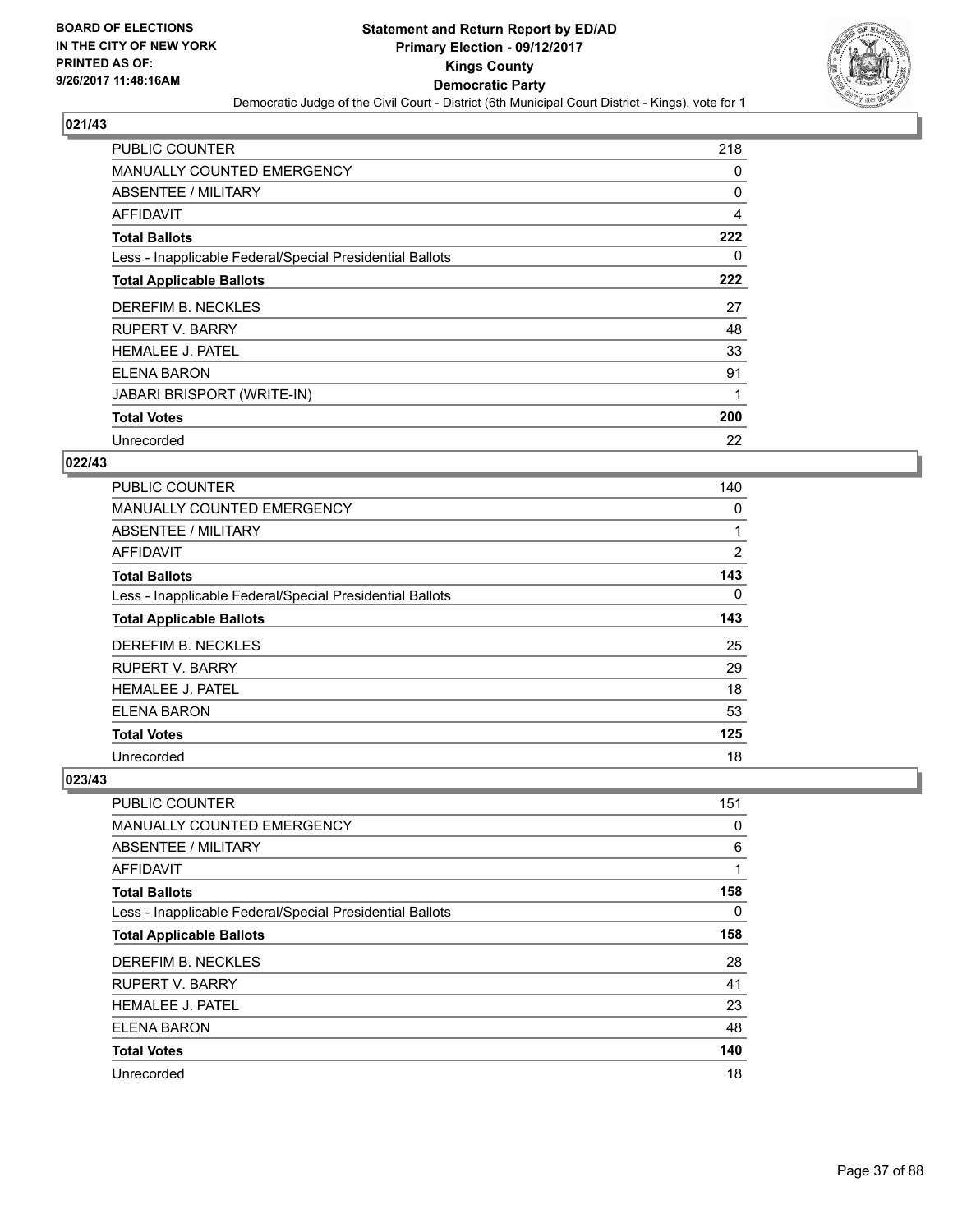

| <b>PUBLIC COUNTER</b>                                    | 157 |
|----------------------------------------------------------|-----|
| <b>MANUALLY COUNTED EMERGENCY</b>                        | 0   |
| ABSENTEE / MILITARY                                      | 3   |
| AFFIDAVIT                                                | 2   |
| <b>Total Ballots</b>                                     | 162 |
| Less - Inapplicable Federal/Special Presidential Ballots | 0   |
| <b>Total Applicable Ballots</b>                          | 162 |
| DEREFIM B. NECKLES                                       | 13  |
| <b>RUPERT V. BARRY</b>                                   | 32  |
| <b>HEMALEE J. PATEL</b>                                  | 28  |
| <b>ELENA BARON</b>                                       | 54  |
| <b>Total Votes</b>                                       | 127 |
| Unrecorded                                               | 35  |

# **025/43**

| <b>PUBLIC COUNTER</b>                                    | 134 |
|----------------------------------------------------------|-----|
| <b>MANUALLY COUNTED EMERGENCY</b>                        | 0   |
| ABSENTEE / MILITARY                                      | 3   |
| AFFIDAVIT                                                | 2   |
| <b>Total Ballots</b>                                     | 139 |
| Less - Inapplicable Federal/Special Presidential Ballots | 0   |
| <b>Total Applicable Ballots</b>                          | 139 |
| DEREFIM B. NECKLES                                       | 12  |
| <b>RUPERT V. BARRY</b>                                   | 38  |
| <b>HEMALEE J. PATEL</b>                                  | 15  |
| <b>ELENA BARON</b>                                       | 45  |
| <b>Total Votes</b>                                       | 110 |
| Unrecorded                                               | 29  |

| <b>PUBLIC COUNTER</b>                                    | 206            |
|----------------------------------------------------------|----------------|
| <b>MANUALLY COUNTED EMERGENCY</b>                        | 0              |
| ABSENTEE / MILITARY                                      | 3              |
| AFFIDAVIT                                                | $\overline{2}$ |
| <b>Total Ballots</b>                                     | 211            |
| Less - Inapplicable Federal/Special Presidential Ballots | 0              |
| <b>Total Applicable Ballots</b>                          | 211            |
| DEREFIM B. NECKLES                                       | 33             |
| <b>RUPERT V. BARRY</b>                                   | 50             |
| <b>HEMALEE J. PATEL</b>                                  | 23             |
| <b>ELENA BARON</b>                                       | 68             |
| <b>Total Votes</b>                                       | 174            |
| Unrecorded                                               | 37             |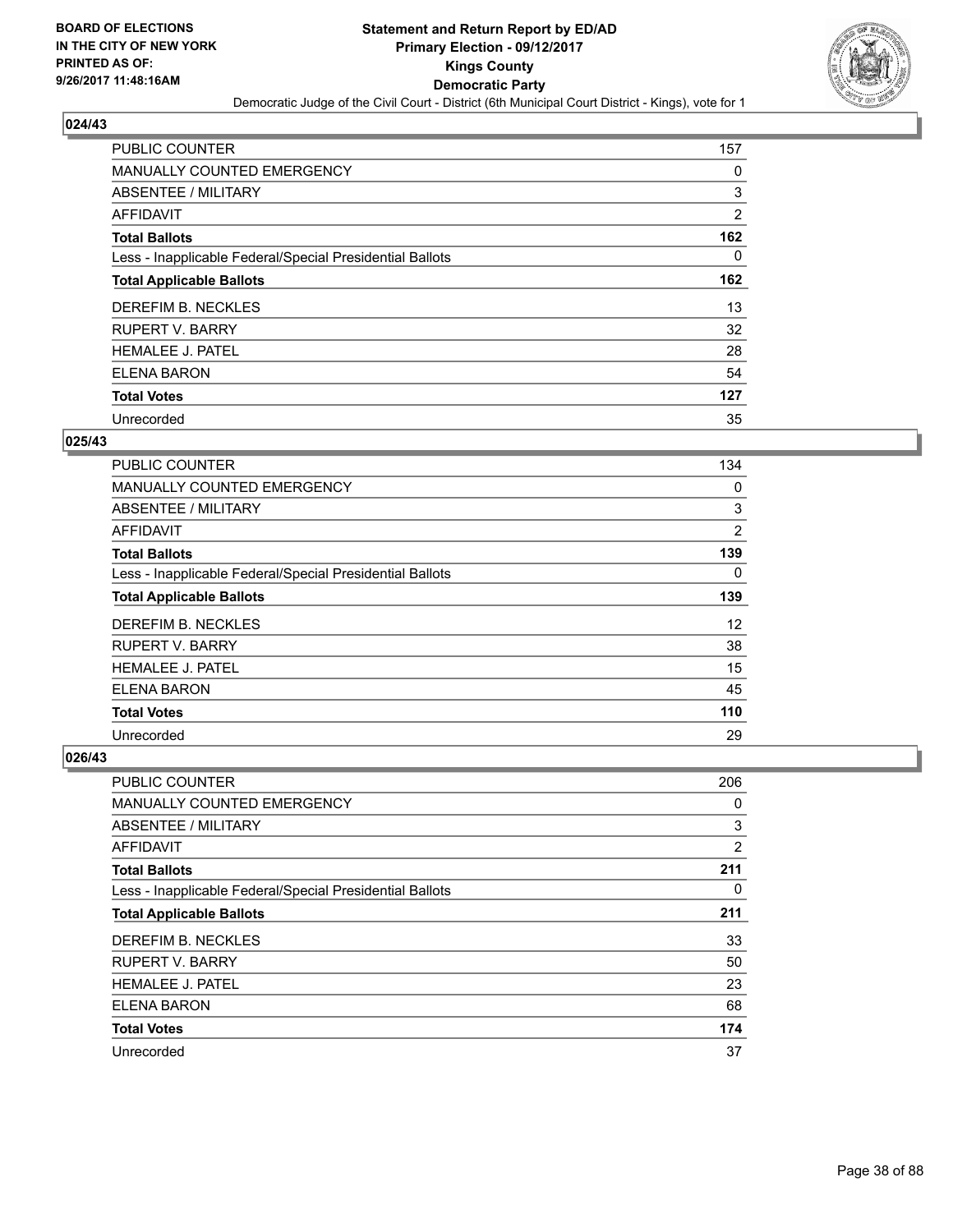

| <b>PUBLIC COUNTER</b>                                    | 195 |
|----------------------------------------------------------|-----|
| <b>MANUALLY COUNTED EMERGENCY</b>                        | 0   |
| ABSENTEE / MILITARY                                      | 4   |
| AFFIDAVIT                                                | 3   |
| <b>Total Ballots</b>                                     | 202 |
| Less - Inapplicable Federal/Special Presidential Ballots | 0   |
| <b>Total Applicable Ballots</b>                          | 202 |
| DEREFIM B. NECKLES                                       | 36  |
| <b>RUPERT V. BARRY</b>                                   | 50  |
| <b>HEMALEE J. PATEL</b>                                  | 22  |
| ELENA BARON                                              | 62  |
| UNATTRIBUTABLE WRITE-IN (WRITE-IN)                       | 1   |
| <b>Total Votes</b>                                       | 171 |
| Unrecorded                                               | 31  |

# **028/43**

| <b>PUBLIC COUNTER</b>                                    | 185 |
|----------------------------------------------------------|-----|
| <b>MANUALLY COUNTED EMERGENCY</b>                        | 0   |
| <b>ABSENTEE / MILITARY</b>                               | 0   |
| AFFIDAVIT                                                | 1   |
| <b>Total Ballots</b>                                     | 186 |
| Less - Inapplicable Federal/Special Presidential Ballots | 0   |
| <b>Total Applicable Ballots</b>                          | 186 |
| DEREFIM B. NECKLES                                       | 34  |
| RUPERT V. BARRY                                          | 42  |
| <b>HEMALEE J. PATEL</b>                                  | 22  |
| ELENA BARON                                              | 67  |
| UNATTRIBUTABLE WRITE-IN (WRITE-IN)                       | 1   |
| <b>Total Votes</b>                                       | 166 |
| Unrecorded                                               | 20  |

| <b>PUBLIC COUNTER</b>                                    | 103            |
|----------------------------------------------------------|----------------|
| <b>MANUALLY COUNTED EMERGENCY</b>                        | 0              |
| ABSENTEE / MILITARY                                      | $\overline{2}$ |
| <b>AFFIDAVIT</b>                                         | 1              |
| <b>Total Ballots</b>                                     | 106            |
| Less - Inapplicable Federal/Special Presidential Ballots | 0              |
| <b>Total Applicable Ballots</b>                          | 106            |
| DEREFIM B. NECKLES                                       | 20             |
| <b>RUPERT V. BARRY</b>                                   | 21             |
| <b>HEMALEE J. PATEL</b>                                  | 8              |
| ELENA BARON                                              | 47             |
| <b>Total Votes</b>                                       | 96             |
| Unrecorded                                               | 10             |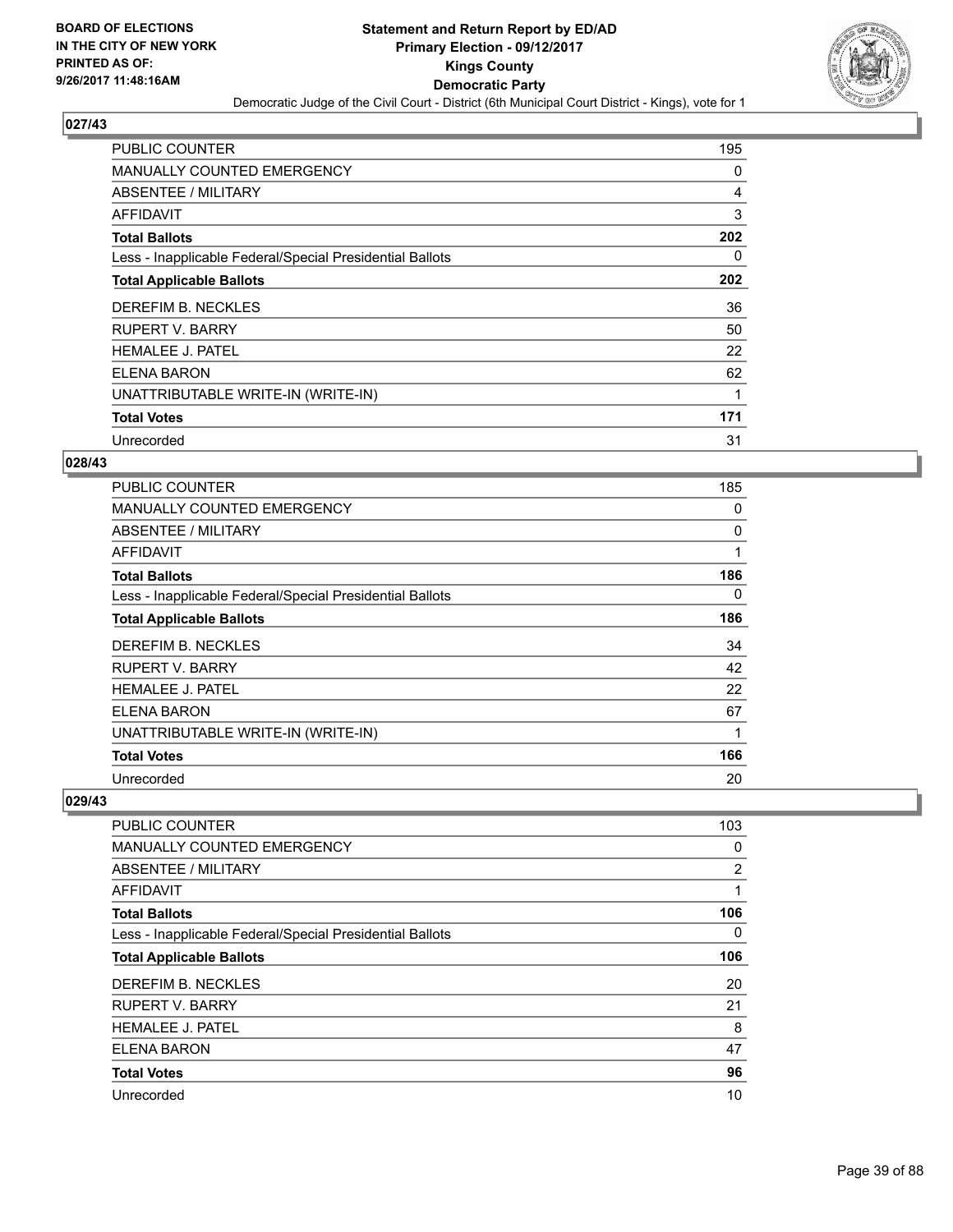

| <b>PUBLIC COUNTER</b>                                    | 163 |
|----------------------------------------------------------|-----|
| MANUALLY COUNTED EMERGENCY                               | 0   |
| ABSENTEE / MILITARY                                      | 4   |
| <b>AFFIDAVIT</b>                                         | 3   |
| <b>Total Ballots</b>                                     | 170 |
| Less - Inapplicable Federal/Special Presidential Ballots | 0   |
| <b>Total Applicable Ballots</b>                          | 170 |
| DEREFIM B. NECKLES                                       | 29  |
| <b>RUPERT V. BARRY</b>                                   | 37  |
| <b>HEMALEE J. PATEL</b>                                  | 19  |
| <b>ELENA BARON</b>                                       | 53  |
| <b>Total Votes</b>                                       | 138 |
| Unrecorded                                               | 32  |

# **031/43**

| <b>PUBLIC COUNTER</b>                                    | 269 |
|----------------------------------------------------------|-----|
| <b>MANUALLY COUNTED EMERGENCY</b>                        | 0   |
| ABSENTEE / MILITARY                                      | 1   |
| AFFIDAVIT                                                | 0   |
| <b>Total Ballots</b>                                     | 270 |
| Less - Inapplicable Federal/Special Presidential Ballots | 0   |
| <b>Total Applicable Ballots</b>                          | 270 |
| DEREFIM B. NECKLES                                       | 37  |
| <b>RUPERT V. BARRY</b>                                   | 73  |
| <b>HEMALEE J. PATEL</b>                                  | 26  |
| ELENA BARON                                              | 89  |
| <b>Total Votes</b>                                       | 225 |
| Unrecorded                                               | 45  |

| <b>PUBLIC COUNTER</b>                                    | 116 |
|----------------------------------------------------------|-----|
| <b>MANUALLY COUNTED EMERGENCY</b>                        | 0   |
| ABSENTEE / MILITARY                                      | 0   |
| AFFIDAVIT                                                | 3   |
| <b>Total Ballots</b>                                     | 119 |
| Less - Inapplicable Federal/Special Presidential Ballots | 0   |
| <b>Total Applicable Ballots</b>                          | 119 |
| DEREFIM B. NECKLES                                       | 17  |
| <b>RUPERT V. BARRY</b>                                   | 21  |
| <b>HEMALEE J. PATEL</b>                                  | 13  |
| <b>ELENA BARON</b>                                       | 44  |
| <b>Total Votes</b>                                       | 95  |
| Unrecorded                                               | 24  |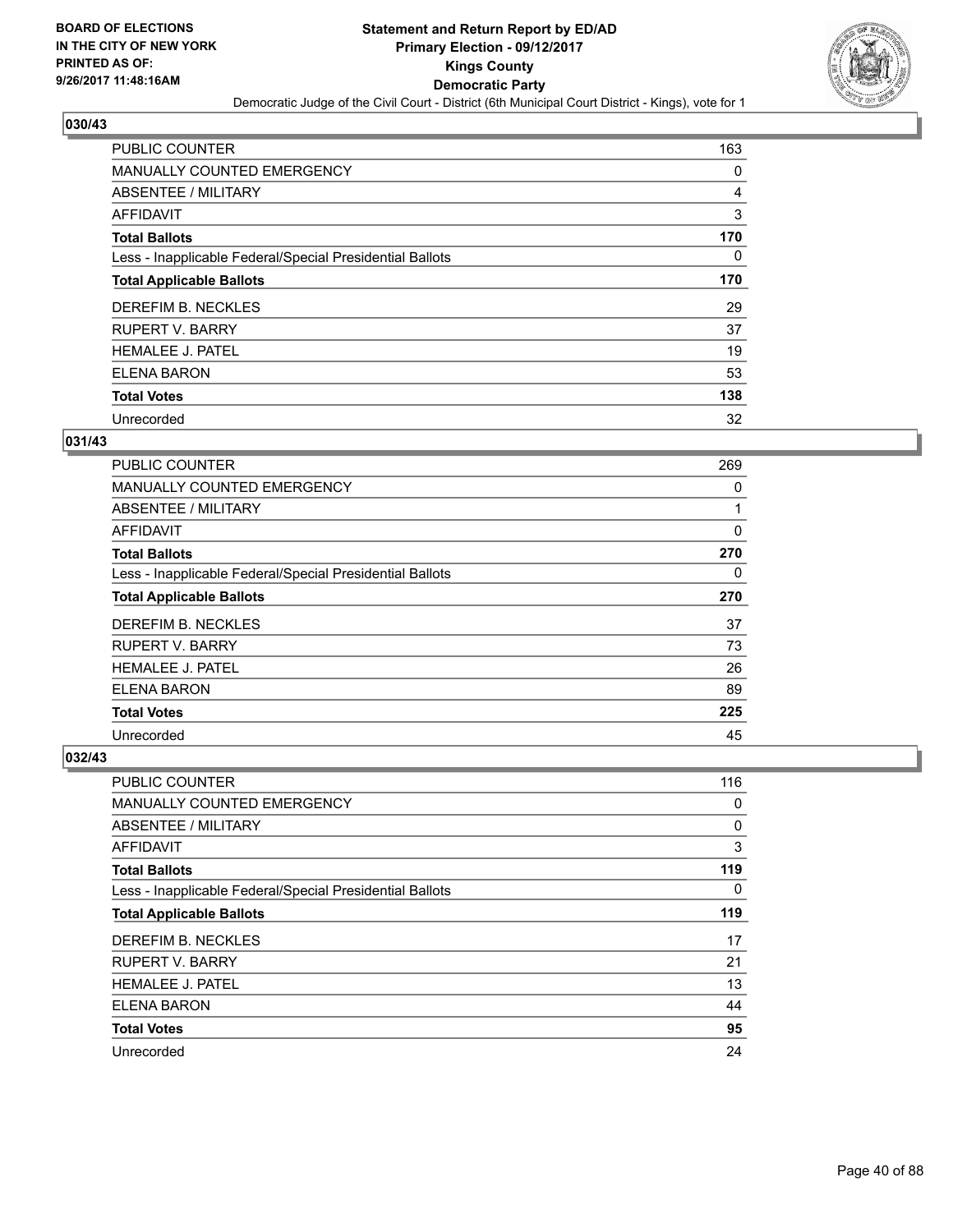

| <b>PUBLIC COUNTER</b>                                    | 263 |
|----------------------------------------------------------|-----|
| MANUALLY COUNTED EMERGENCY                               | 0   |
| ABSENTEE / MILITARY                                      | 4   |
| <b>AFFIDAVIT</b>                                         | 5   |
| <b>Total Ballots</b>                                     | 272 |
| Less - Inapplicable Federal/Special Presidential Ballots | 0   |
| <b>Total Applicable Ballots</b>                          | 272 |
| DEREFIM B. NECKLES                                       | 30  |
| <b>RUPERT V. BARRY</b>                                   | 54  |
| <b>HEMALEE J. PATEL</b>                                  | 32  |
| <b>ELENA BARON</b>                                       | 100 |
| <b>Total Votes</b>                                       | 216 |
| Unrecorded                                               | 56  |

## **034/43**

| <b>PUBLIC COUNTER</b>                                    | 101 |
|----------------------------------------------------------|-----|
| <b>MANUALLY COUNTED EMERGENCY</b>                        | 0   |
| ABSENTEE / MILITARY                                      | 2   |
| <b>AFFIDAVIT</b>                                         | 0   |
| <b>Total Ballots</b>                                     | 103 |
| Less - Inapplicable Federal/Special Presidential Ballots | 0   |
| <b>Total Applicable Ballots</b>                          | 103 |
| DEREFIM B. NECKLES                                       | 16  |
| <b>RUPERT V. BARRY</b>                                   | 25  |
| <b>HEMALEE J. PATEL</b>                                  | 12  |
| ELENA BARON                                              | 33  |
| <b>Total Votes</b>                                       | 86  |
| Unrecorded                                               | 17  |

| <b>PUBLIC COUNTER</b>                                    | 179 |
|----------------------------------------------------------|-----|
| <b>MANUALLY COUNTED EMERGENCY</b>                        | 0   |
| ABSENTEE / MILITARY                                      | 0   |
| AFFIDAVIT                                                | 4   |
| <b>Total Ballots</b>                                     | 183 |
| Less - Inapplicable Federal/Special Presidential Ballots | 0   |
| <b>Total Applicable Ballots</b>                          | 183 |
| DEREFIM B. NECKLES                                       | 37  |
| <b>RUPERT V. BARRY</b>                                   | 37  |
| <b>HEMALEE J. PATEL</b>                                  | 15  |
| <b>ELENA BARON</b>                                       | 58  |
| <b>Total Votes</b>                                       | 147 |
| Unrecorded                                               | 36  |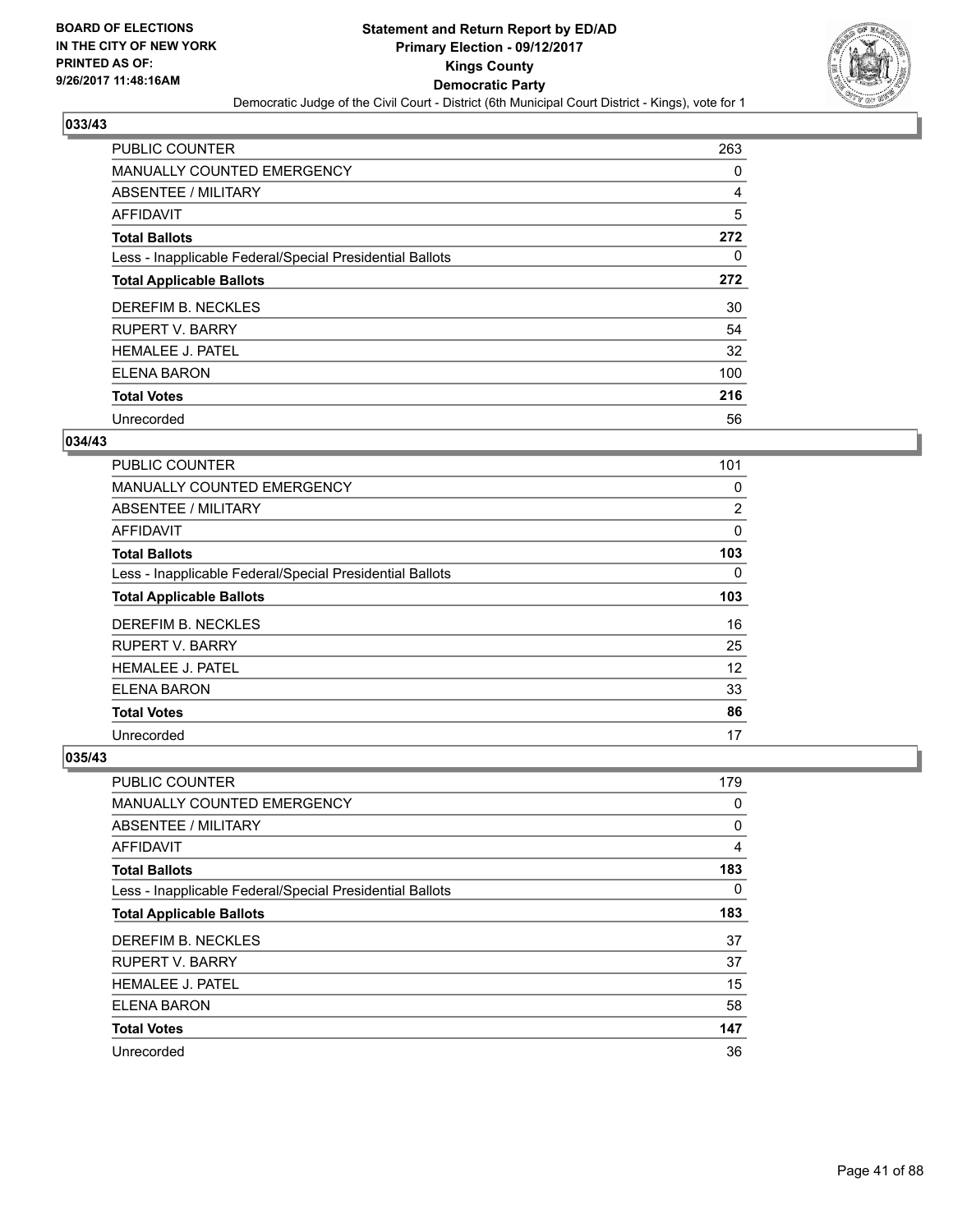

| <b>PUBLIC COUNTER</b>                                    | 167 |
|----------------------------------------------------------|-----|
| <b>MANUALLY COUNTED EMERGENCY</b>                        | 0   |
| ABSENTEE / MILITARY                                      | 0   |
| <b>AFFIDAVIT</b>                                         | 2   |
| <b>Total Ballots</b>                                     | 169 |
| Less - Inapplicable Federal/Special Presidential Ballots | 0   |
| <b>Total Applicable Ballots</b>                          | 169 |
| DEREFIM B. NECKLES                                       | 11  |
| RUPERT V. BARRY                                          | 28  |
| <b>HEMALEE J. PATEL</b>                                  | 21  |
| <b>ELENA BARON</b>                                       | 58  |
| KENDEA A. JOHNSON (WRITE-IN)                             | 1   |
| UNATTRIBUTABLE WRITE-IN (WRITE-IN)                       | 2   |
| <b>Total Votes</b>                                       | 121 |
| Unrecorded                                               | 48  |

# **037/43**

| PUBLIC COUNTER                                           | 157 |
|----------------------------------------------------------|-----|
| MANUALLY COUNTED EMERGENCY                               | 0   |
| ABSENTEE / MILITARY                                      | 3   |
| AFFIDAVIT                                                | 6   |
| <b>Total Ballots</b>                                     | 166 |
| Less - Inapplicable Federal/Special Presidential Ballots | 0   |
| <b>Total Applicable Ballots</b>                          | 166 |
| DEREFIM B. NECKLES                                       | 23  |
| RUPERT V. BARRY                                          | 39  |
| <b>HEMALEE J. PATEL</b>                                  | 19  |
| <b>ELENA BARON</b>                                       | 44  |
| JEREMY CORBYN (WRITE-IN)                                 | 1   |
| <b>Total Votes</b>                                       | 126 |
| Unrecorded                                               | 40  |

| <b>PUBLIC COUNTER</b>                                    | 242 |
|----------------------------------------------------------|-----|
| <b>MANUALLY COUNTED EMERGENCY</b>                        | 0   |
| ABSENTEE / MILITARY                                      | 6   |
| AFFIDAVIT                                                | 1   |
| <b>Total Ballots</b>                                     | 249 |
| Less - Inapplicable Federal/Special Presidential Ballots | 0   |
| <b>Total Applicable Ballots</b>                          | 249 |
| DEREFIM B. NECKLES                                       | 33  |
| <b>RUPERT V. BARRY</b>                                   | 67  |
| <b>HEMALEE J. PATEL</b>                                  | 26  |
| <b>ELENA BARON</b>                                       | 69  |
| CHANINA SPERLIN (WRITE-IN)                               | 1   |
| <b>Total Votes</b>                                       | 196 |
| Unrecorded                                               | 53  |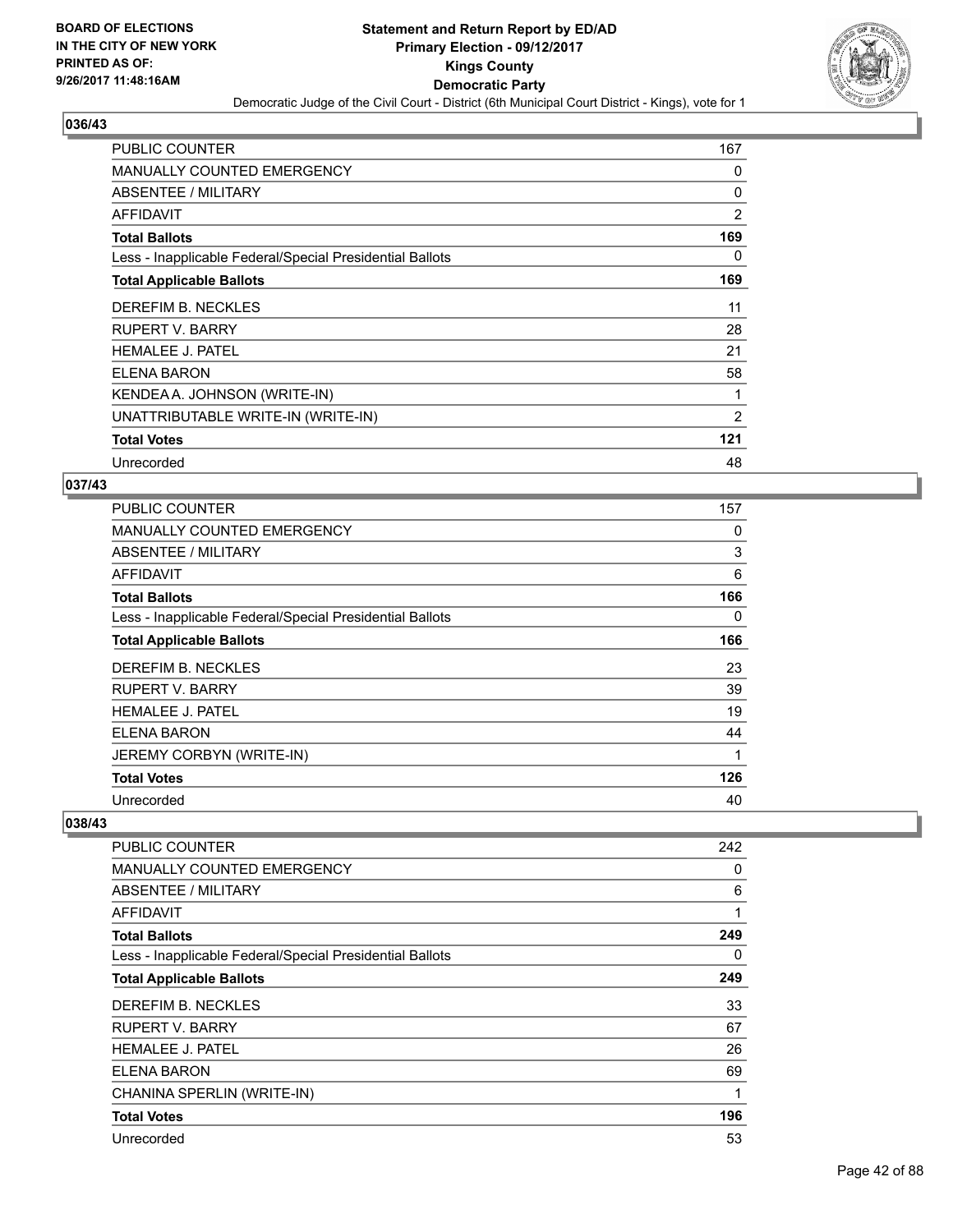

| <b>PUBLIC COUNTER</b>                                    | 222 |
|----------------------------------------------------------|-----|
| MANUALLY COUNTED EMERGENCY                               | 0   |
| ABSENTEE / MILITARY                                      | 4   |
| <b>AFFIDAVIT</b>                                         | 4   |
| <b>Total Ballots</b>                                     | 230 |
| Less - Inapplicable Federal/Special Presidential Ballots | 0   |
| <b>Total Applicable Ballots</b>                          | 230 |
| DEREFIM B. NECKLES                                       | 30  |
| <b>RUPERT V. BARRY</b>                                   | 64  |
| <b>HEMALEE J. PATEL</b>                                  | 18  |
| <b>ELENA BARON</b>                                       | 71  |
| <b>Total Votes</b>                                       | 183 |
| Unrecorded                                               | 47  |

## **040/43**

| <b>PUBLIC COUNTER</b>                                    | 81 |
|----------------------------------------------------------|----|
| <b>MANUALLY COUNTED EMERGENCY</b>                        | 0  |
| ABSENTEE / MILITARY                                      | 3  |
| AFFIDAVIT                                                | 1  |
| <b>Total Ballots</b>                                     | 85 |
| Less - Inapplicable Federal/Special Presidential Ballots | 0  |
| <b>Total Applicable Ballots</b>                          | 85 |
| DEREFIM B. NECKLES                                       | 9  |
| <b>RUPERT V. BARRY</b>                                   | 23 |
| <b>HEMALEE J. PATEL</b>                                  | 9  |
| ELENA BARON                                              | 31 |
| <b>Total Votes</b>                                       | 72 |
| Unrecorded                                               | 13 |

| <b>PUBLIC COUNTER</b>                                    | 249 |
|----------------------------------------------------------|-----|
| <b>MANUALLY COUNTED EMERGENCY</b>                        | 0   |
| ABSENTEE / MILITARY                                      | 6   |
| AFFIDAVIT                                                | 3   |
| <b>Total Ballots</b>                                     | 258 |
| Less - Inapplicable Federal/Special Presidential Ballots | 0   |
| <b>Total Applicable Ballots</b>                          | 258 |
| DEREFIM B. NECKLES                                       | 31  |
| <b>RUPERT V. BARRY</b>                                   | 95  |
| <b>HEMALEE J. PATEL</b>                                  | 39  |
| <b>ELENA BARON</b>                                       | 46  |
| <b>Total Votes</b>                                       | 211 |
| Unrecorded                                               | 47  |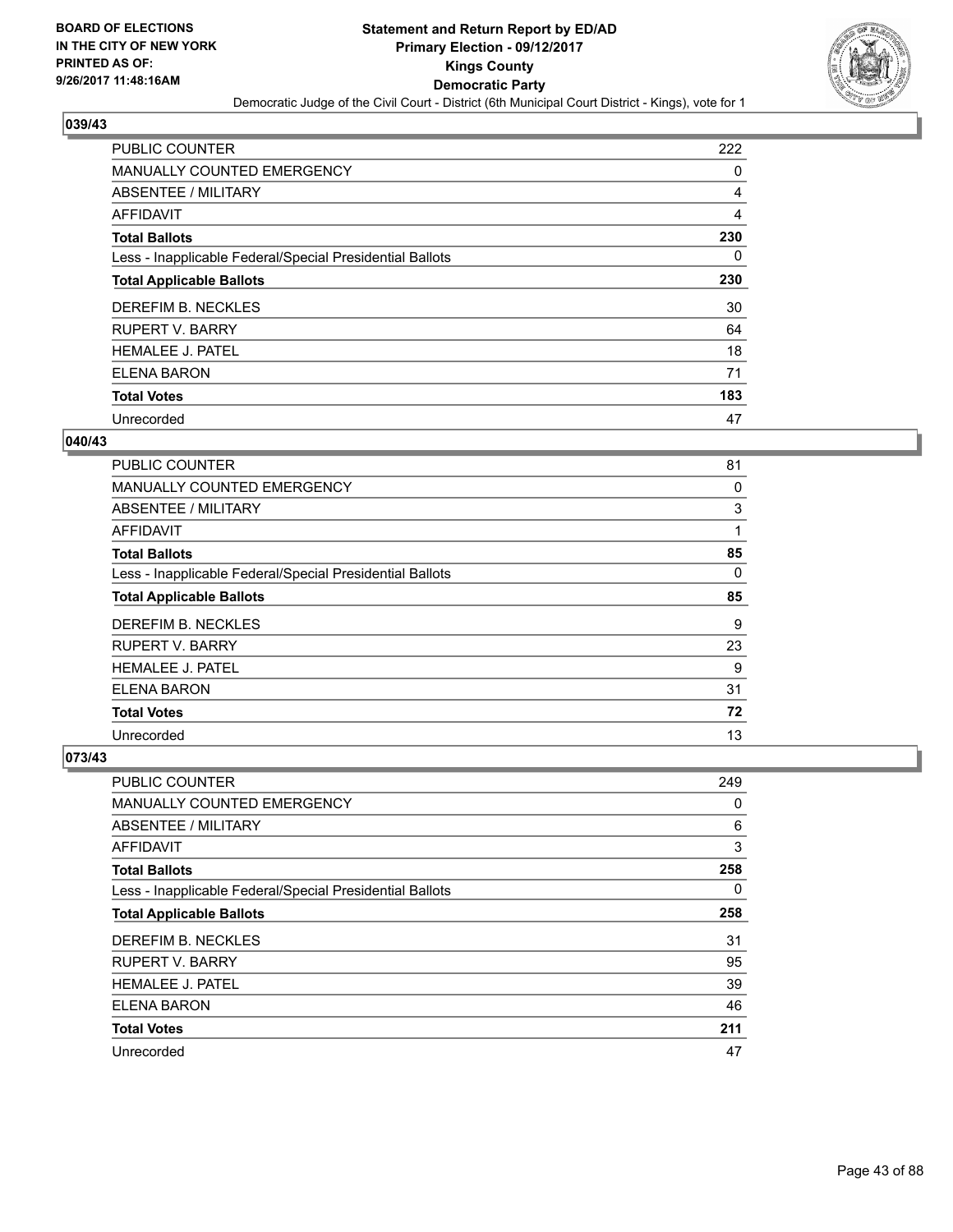

| <b>PUBLIC COUNTER</b>                                    | 117            |
|----------------------------------------------------------|----------------|
| <b>MANUALLY COUNTED EMERGENCY</b>                        | 0              |
| ABSENTEE / MILITARY                                      | $\overline{2}$ |
| AFFIDAVIT                                                | 1              |
| <b>Total Ballots</b>                                     | 120            |
| Less - Inapplicable Federal/Special Presidential Ballots | 0              |
| <b>Total Applicable Ballots</b>                          | 120            |
| DEREFIM B. NECKLES                                       | 13             |
| <b>RUPERT V. BARRY</b>                                   | 24             |
| <b>HEMALEE J. PATEL</b>                                  | 17             |
| ELENA BARON                                              | 47             |
| ALEX PAREENE (WRITE-IN)                                  | 1              |
| <b>Total Votes</b>                                       | 102            |
| Unrecorded                                               | 18             |

# **075/43**

| <b>PUBLIC COUNTER</b>                                    | 238            |
|----------------------------------------------------------|----------------|
| <b>MANUALLY COUNTED EMERGENCY</b>                        | 0              |
| ABSENTEE / MILITARY                                      | $\overline{2}$ |
| <b>AFFIDAVIT</b>                                         | 5              |
| <b>Total Ballots</b>                                     | 245            |
| Less - Inapplicable Federal/Special Presidential Ballots | 0              |
| <b>Total Applicable Ballots</b>                          | 245            |
| DEREFIM B. NECKLES                                       | 44             |
| <b>RUPERT V. BARRY</b>                                   | 39             |
| HEMALEE J. PATEL                                         | 38             |
| ELENA BARON                                              | 81             |
| REBECCA K. HARTAN (WRITE-IN)                             | 1              |
| <b>Total Votes</b>                                       | 203            |
| Unrecorded                                               | 42             |

| <b>PUBLIC COUNTER</b>                                    | 101 |
|----------------------------------------------------------|-----|
| <b>MANUALLY COUNTED EMERGENCY</b>                        | 0   |
| ABSENTEE / MILITARY                                      |     |
| <b>AFFIDAVIT</b>                                         | 3   |
| <b>Total Ballots</b>                                     | 105 |
| Less - Inapplicable Federal/Special Presidential Ballots | 0   |
| <b>Total Applicable Ballots</b>                          | 105 |
| DEREFIM B. NECKLES                                       | 24  |
| <b>RUPERT V. BARRY</b>                                   | 17  |
| <b>HEMALEE J. PATEL</b>                                  | 11  |
| ELENA BARON                                              | 32  |
| <b>Total Votes</b>                                       | 84  |
| Unrecorded                                               | 21  |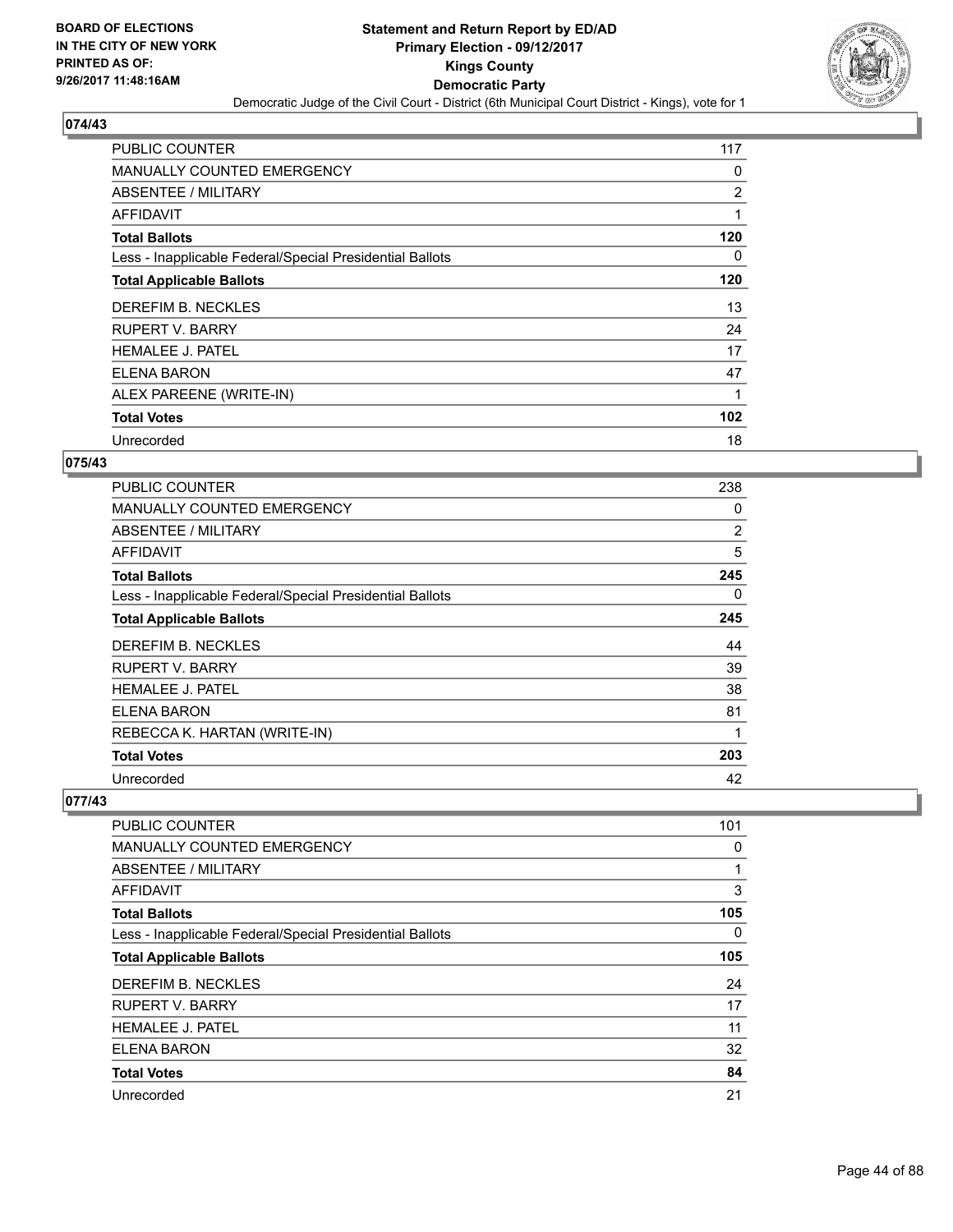

| <b>PUBLIC COUNTER</b>                                    | 103 |
|----------------------------------------------------------|-----|
| MANUALLY COUNTED EMERGENCY                               | 0   |
| ABSENTEE / MILITARY                                      | 12  |
| AFFIDAVIT                                                | 2   |
| <b>Total Ballots</b>                                     | 117 |
| Less - Inapplicable Federal/Special Presidential Ballots | 0   |
| <b>Total Applicable Ballots</b>                          | 117 |
| DEREFIM B. NECKLES                                       | 13  |
| <b>RUPERT V. BARRY</b>                                   | 30  |
| <b>HEMALEE J. PATEL</b>                                  | 16  |
| <b>ELENA BARON</b>                                       | 39  |
| <b>Total Votes</b>                                       | 98  |
| Unrecorded                                               | 19  |

## **080/43**

| <b>PUBLIC COUNTER</b>                                    | 106      |
|----------------------------------------------------------|----------|
| <b>MANUALLY COUNTED EMERGENCY</b>                        | 0        |
| ABSENTEE / MILITARY                                      | 2        |
| AFFIDAVIT                                                | 0        |
| <b>Total Ballots</b>                                     | 108      |
| Less - Inapplicable Federal/Special Presidential Ballots | $\Omega$ |
| <b>Total Applicable Ballots</b>                          | 108      |
| DEREFIM B. NECKLES                                       | 15       |
| <b>RUPERT V. BARRY</b>                                   | 21       |
| <b>HEMALEE J. PATEL</b>                                  | 26       |
| ELENA BARON                                              | 31       |
| <b>Total Votes</b>                                       | 93       |
| Unrecorded                                               | 15       |

| <b>PUBLIC COUNTER</b>                                    | 119 |
|----------------------------------------------------------|-----|
| <b>MANUALLY COUNTED EMERGENCY</b>                        | 0   |
| ABSENTEE / MILITARY                                      | 3   |
| AFFIDAVIT                                                | 0   |
| <b>Total Ballots</b>                                     | 122 |
| Less - Inapplicable Federal/Special Presidential Ballots | 0   |
| <b>Total Applicable Ballots</b>                          | 122 |
| DEREFIM B. NECKLES                                       | 17  |
| <b>RUPERT V. BARRY</b>                                   | 29  |
| <b>HEMALEE J. PATEL</b>                                  | 23  |
| <b>ELENA BARON</b>                                       | 37  |
| <b>Total Votes</b>                                       | 106 |
| Unrecorded                                               | 16  |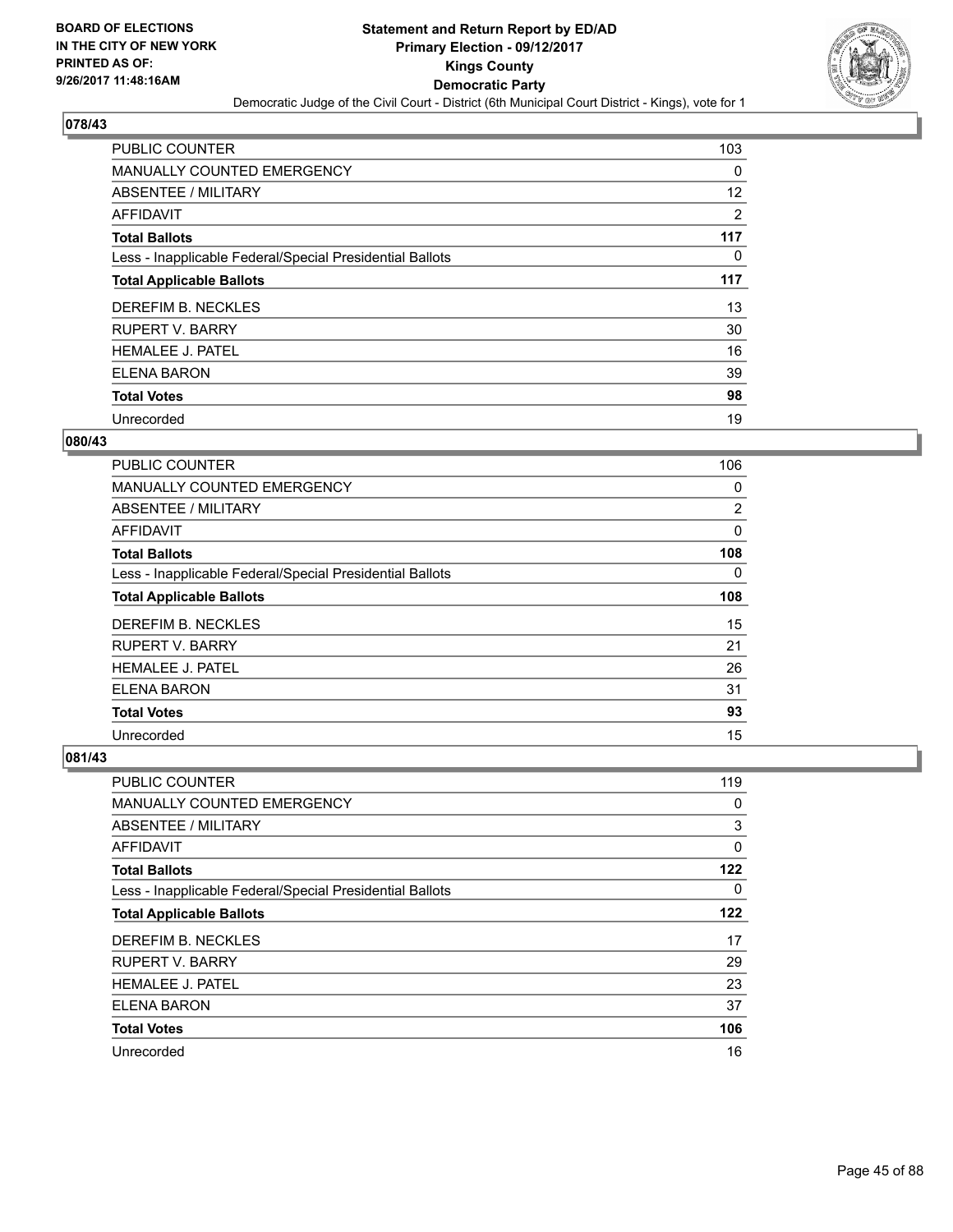

| <b>PUBLIC COUNTER</b>                                    | 152            |
|----------------------------------------------------------|----------------|
| <b>MANUALLY COUNTED EMERGENCY</b>                        | 0              |
| ABSENTEE / MILITARY                                      | $\overline{7}$ |
| AFFIDAVIT                                                |                |
| <b>Total Ballots</b>                                     | 160            |
| Less - Inapplicable Federal/Special Presidential Ballots | 0              |
| <b>Total Applicable Ballots</b>                          | 160            |
| DEREFIM B. NECKLES                                       | 13             |
| <b>RUPERT V. BARRY</b>                                   | 63             |
| <b>HEMALEE J. PATEL</b>                                  | 20             |
| <b>ELENA BARON</b>                                       | 30             |
| <b>Total Votes</b>                                       | 126            |
| Unrecorded                                               | 34             |

# **083/43**

| <b>PUBLIC COUNTER</b>                                    | 99  |
|----------------------------------------------------------|-----|
| <b>MANUALLY COUNTED EMERGENCY</b>                        | 0   |
| ABSENTEE / MILITARY                                      |     |
| <b>AFFIDAVIT</b>                                         |     |
| <b>Total Ballots</b>                                     | 101 |
| Less - Inapplicable Federal/Special Presidential Ballots | 0   |
| <b>Total Applicable Ballots</b>                          | 101 |
| DEREFIM B. NECKLES                                       | 7   |
| <b>RUPERT V. BARRY</b>                                   | 25  |
| <b>HEMALEE J. PATEL</b>                                  | 11  |
| ELENA BARON                                              | 38  |
| <b>Total Votes</b>                                       | 81  |
| Unrecorded                                               | 20  |

| <b>PUBLIC COUNTER</b>                                    | 84 |
|----------------------------------------------------------|----|
| MANUALLY COUNTED EMERGENCY                               | 0  |
| ABSENTEE / MILITARY                                      | 2  |
| AFFIDAVIT                                                | 0  |
| <b>Total Ballots</b>                                     | 86 |
| Less - Inapplicable Federal/Special Presidential Ballots | 0  |
| <b>Total Applicable Ballots</b>                          | 86 |
| DEREFIM B. NECKLES                                       | 17 |
| <b>RUPERT V. BARRY</b>                                   | 15 |
| <b>HEMALEE J. PATEL</b>                                  | 8  |
| <b>ELENA BARON</b>                                       | 35 |
| <b>Total Votes</b>                                       | 75 |
| Unrecorded                                               | 11 |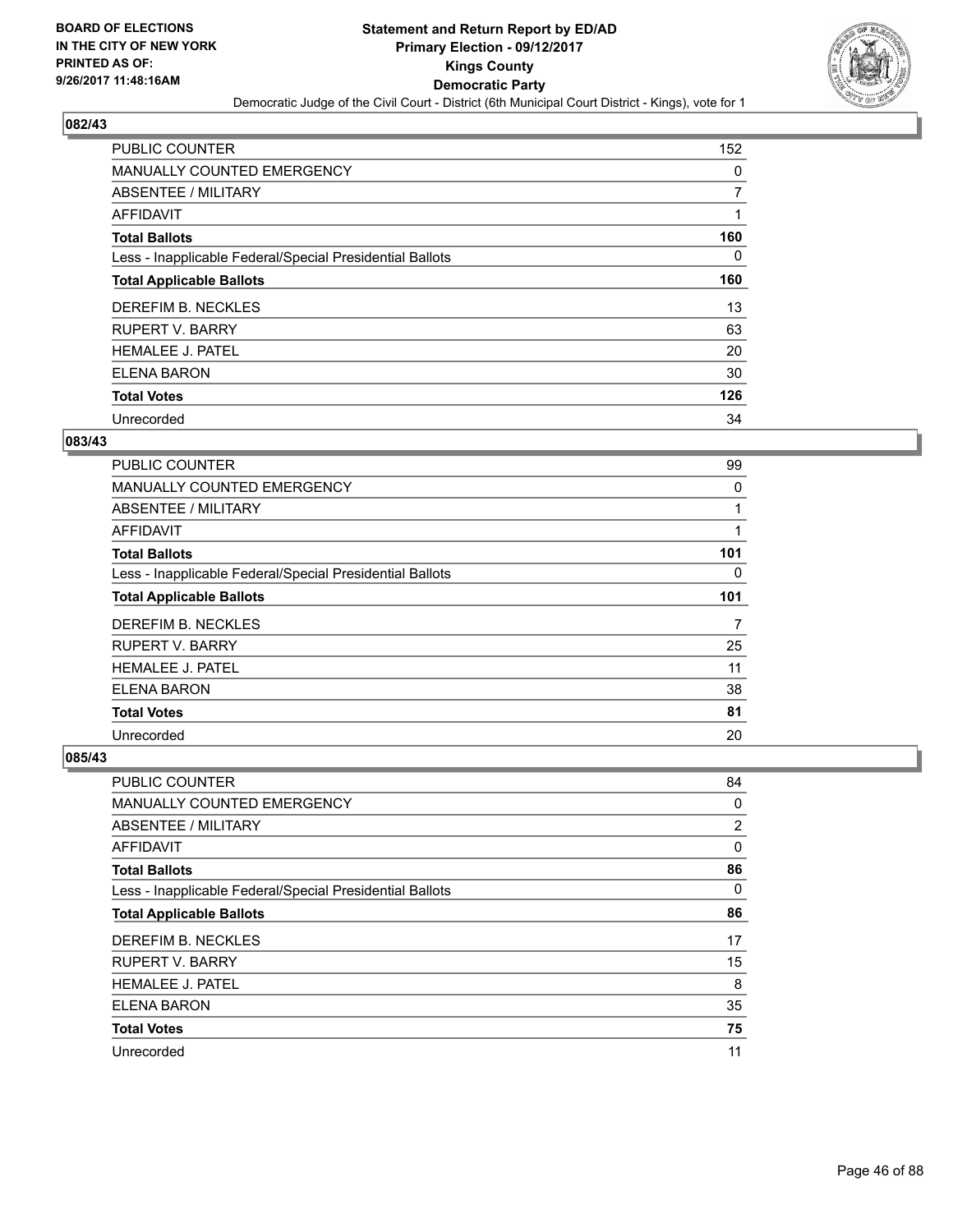

| <b>PUBLIC COUNTER</b>                                    | 133 |
|----------------------------------------------------------|-----|
| MANUALLY COUNTED EMERGENCY                               | 0   |
| ABSENTEE / MILITARY                                      | 4   |
| <b>AFFIDAVIT</b>                                         | 2   |
| <b>Total Ballots</b>                                     | 139 |
| Less - Inapplicable Federal/Special Presidential Ballots | 0   |
| <b>Total Applicable Ballots</b>                          | 139 |
| DEREFIM B. NECKLES                                       | 7   |
| <b>RUPERT V. BARRY</b>                                   | 21  |
| <b>HEMALEE J. PATEL</b>                                  | 31  |
| <b>ELENA BARON</b>                                       | 60  |
| <b>Total Votes</b>                                       | 119 |
| Unrecorded                                               | 20  |

## **026/44**

| <b>PUBLIC COUNTER</b>                                    | 102            |
|----------------------------------------------------------|----------------|
| MANUALLY COUNTED EMERGENCY                               |                |
| ABSENTEE / MILITARY                                      | 4              |
| <b>AFFIDAVIT</b>                                         | $\overline{2}$ |
| <b>Total Ballots</b>                                     | 109            |
| Less - Inapplicable Federal/Special Presidential Ballots | 0              |
| <b>Total Applicable Ballots</b>                          | 109            |
| DEREFIM B. NECKLES                                       | 8              |
| <b>RUPERT V. BARRY</b>                                   | 14             |
| <b>HEMALEE J. PATEL</b>                                  | 9              |
| <b>ELENA BARON</b>                                       | 48             |
| <b>Total Votes</b>                                       | 79             |
| Unrecorded                                               | 30             |

| <b>PUBLIC COUNTER</b>                                    | 81             |
|----------------------------------------------------------|----------------|
| MANUALLY COUNTED EMERGENCY                               | 0              |
| <b>ABSENTEE / MILITARY</b>                               | 2              |
| <b>AFFIDAVIT</b>                                         | 0              |
| <b>Total Ballots</b>                                     | 83             |
| Less - Inapplicable Federal/Special Presidential Ballots | 0              |
| <b>Total Applicable Ballots</b>                          | 83             |
| DEREFIM B. NECKLES                                       | 4              |
| <b>RUPERT V. BARRY</b>                                   | 8              |
| <b>HEMALEE J. PATEL</b>                                  | 11             |
| ELENA BARON                                              | 45             |
| CARDIGI WADE (WRITE-IN)                                  | 1              |
| MORDECHAI DECKELBAUM (WRITE-IN)                          | $\overline{2}$ |
| <b>Total Votes</b>                                       | 71             |
| Unrecorded                                               | 12             |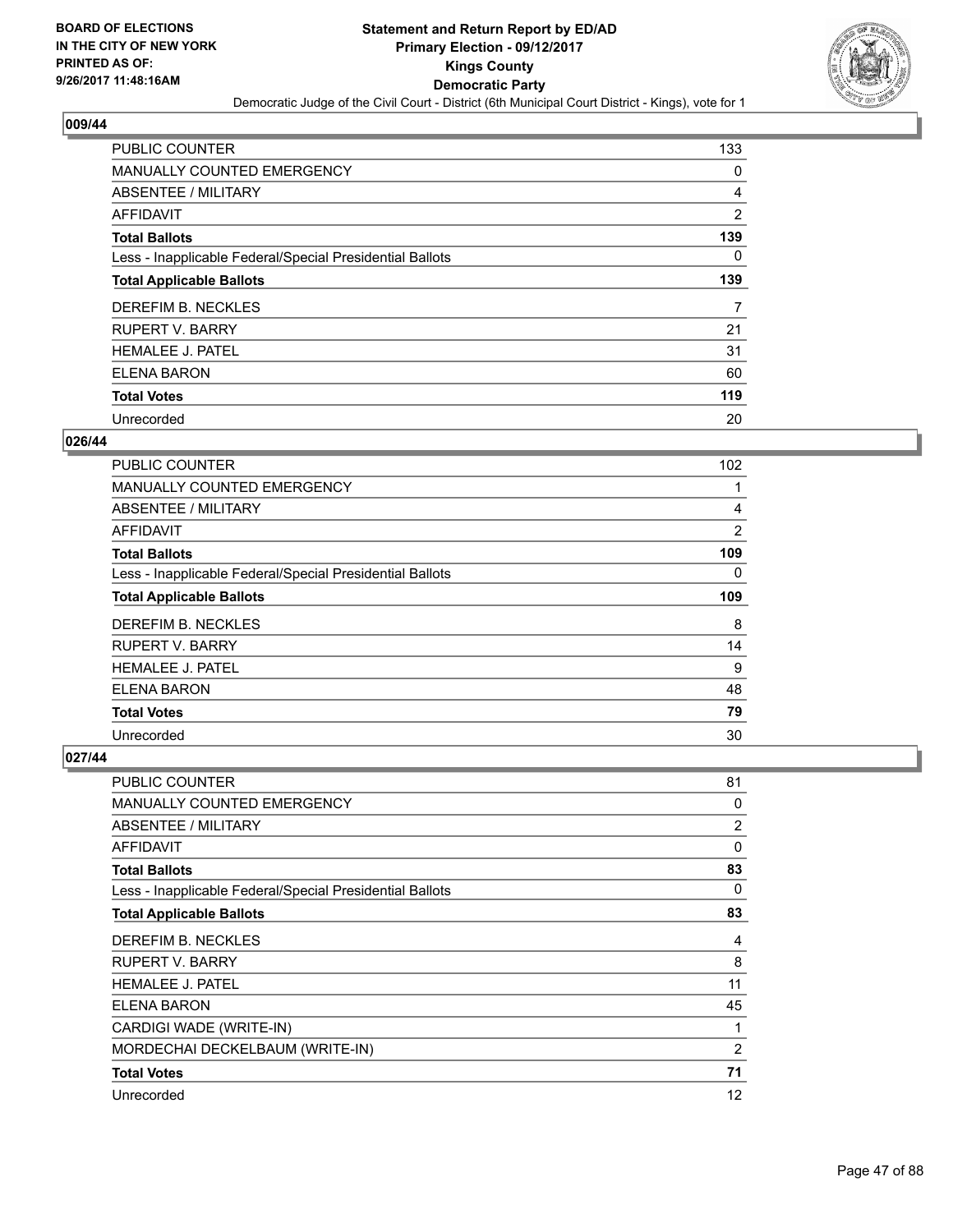

| PUBLIC COUNTER                                           | 75          |
|----------------------------------------------------------|-------------|
| MANUALLY COUNTED EMERGENCY                               | 0           |
| ABSENTEE / MILITARY                                      | 0           |
| AFFIDAVIT                                                | $\mathbf 1$ |
| <b>Total Ballots</b>                                     | 76          |
| Less - Inapplicable Federal/Special Presidential Ballots | 0           |
| <b>Total Applicable Ballots</b>                          | 76          |
| DEREFIM B. NECKLES                                       | 5           |
| <b>RUPERT V. BARRY</b>                                   | 12          |
| <b>HEMALEE J. PATEL</b>                                  | 21          |
| ELENA BARON                                              | 20          |
| JOSHUA JOSEPH LAX (WRITE-IN)                             |             |
| <b>Total Votes</b>                                       | 59          |
| Unrecorded                                               | 17          |

# **029/44**

| <b>PUBLIC COUNTER</b>                                    | 82 |
|----------------------------------------------------------|----|
| <b>MANUALLY COUNTED EMERGENCY</b>                        | 0  |
| ABSENTEE / MILITARY                                      | 12 |
| <b>AFFIDAVIT</b>                                         | 0  |
| <b>Total Ballots</b>                                     | 94 |
| Less - Inapplicable Federal/Special Presidential Ballots | 0  |
| <b>Total Applicable Ballots</b>                          | 94 |
| DEREFIM B. NECKLES                                       | 10 |
| <b>RUPERT V. BARRY</b>                                   | 15 |
| <b>HEMALEE J. PATEL</b>                                  | 13 |
| ELENA BARON                                              | 47 |
| <b>Total Votes</b>                                       | 85 |
| Unrecorded                                               | 9  |

| <b>PUBLIC COUNTER</b>                                    | 93 |
|----------------------------------------------------------|----|
| <b>MANUALLY COUNTED EMERGENCY</b>                        | 0  |
| ABSENTEE / MILITARY                                      | 0  |
| AFFIDAVIT                                                |    |
| <b>Total Ballots</b>                                     | 94 |
| Less - Inapplicable Federal/Special Presidential Ballots | 0  |
| <b>Total Applicable Ballots</b>                          | 94 |
| DEREFIM B. NECKLES                                       | 7  |
| <b>RUPERT V. BARRY</b>                                   | 18 |
| <b>HEMALEE J. PATEL</b>                                  | 11 |
| <b>ELENA BARON</b>                                       | 40 |
| <b>Total Votes</b>                                       | 76 |
| Unrecorded                                               | 18 |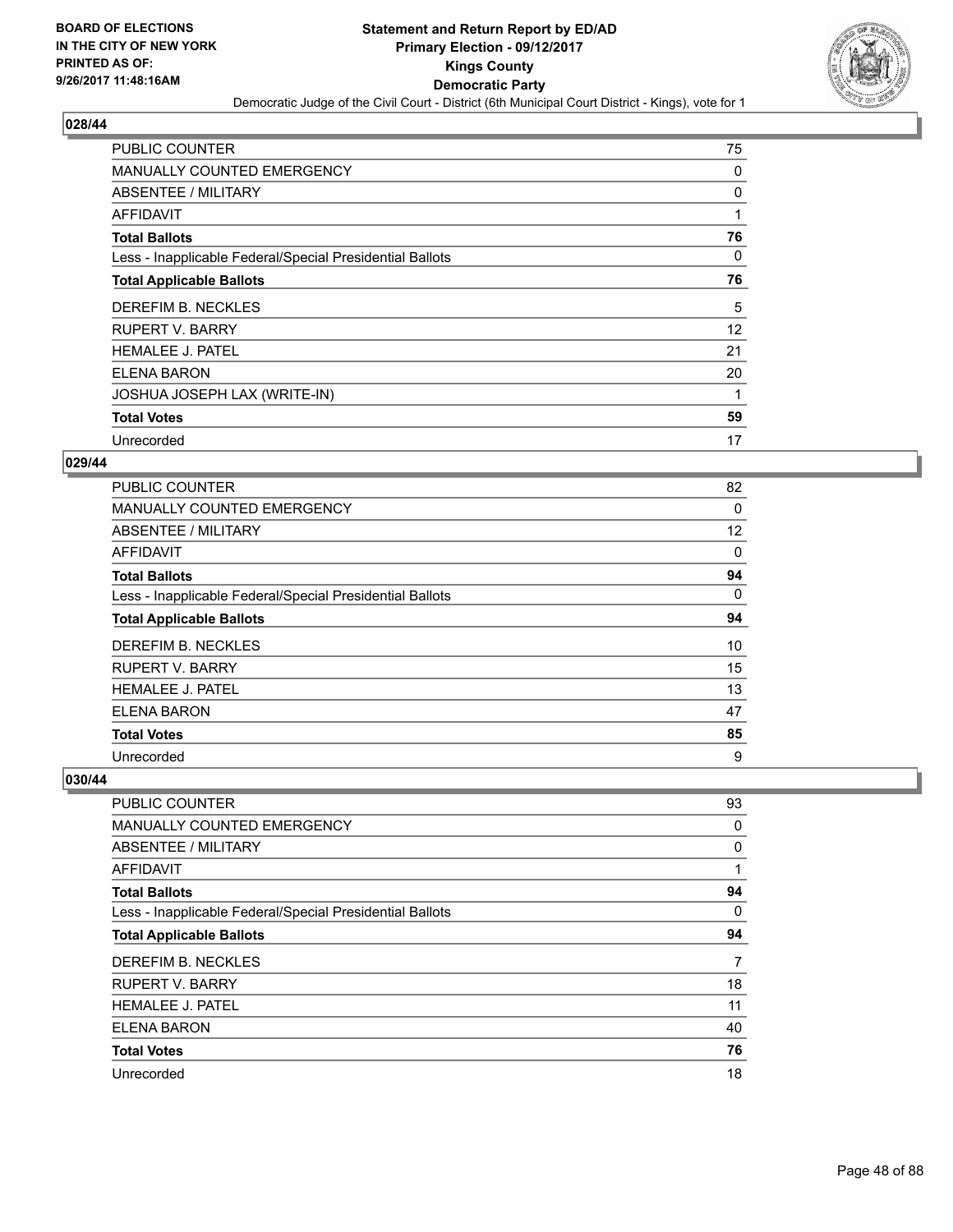

| <b>PUBLIC COUNTER</b>                                    | 176            |
|----------------------------------------------------------|----------------|
| <b>MANUALLY COUNTED EMERGENCY</b>                        | 0              |
| ABSENTEE / MILITARY                                      | $\overline{2}$ |
| AFFIDAVIT                                                | 1              |
| <b>Total Ballots</b>                                     | 179            |
| Less - Inapplicable Federal/Special Presidential Ballots | 0              |
| <b>Total Applicable Ballots</b>                          | 179            |
| DEREFIM B. NECKLES                                       | 6              |
| <b>RUPERT V. BARRY</b>                                   | 25             |
| <b>HEMALEE J. PATEL</b>                                  | 41             |
| <b>ELENA BARON</b>                                       | 73             |
| UNATTRIBUTABLE WRITE-IN (WRITE-IN)                       | 1              |
| <b>Total Votes</b>                                       | 146            |
| Unrecorded                                               | 33             |

# **032/44**

| <b>PUBLIC COUNTER</b>                                    | 36             |
|----------------------------------------------------------|----------------|
| <b>MANUALLY COUNTED EMERGENCY</b>                        | 0              |
| ABSENTEE / MILITARY                                      | 2              |
| <b>AFFIDAVIT</b>                                         | 0              |
| <b>Total Ballots</b>                                     | 38             |
| Less - Inapplicable Federal/Special Presidential Ballots | 0              |
| <b>Total Applicable Ballots</b>                          | 38             |
| DEREFIM B. NECKLES                                       | $\overline{2}$ |
| <b>RUPERT V. BARRY</b>                                   | 6              |
| <b>HEMALEE J. PATEL</b>                                  | 11             |
| <b>ELENA BARON</b>                                       | 16             |
| <b>Total Votes</b>                                       | 35             |
| Unrecorded                                               | 3              |

| <b>PUBLIC COUNTER</b>                                    | 170 |
|----------------------------------------------------------|-----|
| <b>MANUALLY COUNTED EMERGENCY</b>                        | 0   |
| ABSENTEE / MILITARY                                      | 2   |
| AFFIDAVIT                                                | 3   |
| <b>Total Ballots</b>                                     | 175 |
| Less - Inapplicable Federal/Special Presidential Ballots | 0   |
| <b>Total Applicable Ballots</b>                          | 175 |
| DEREFIM B. NECKLES                                       | 6   |
| <b>RUPERT V. BARRY</b>                                   | 21  |
| <b>HEMALEE J. PATEL</b>                                  | 48  |
| <b>ELENA BARON</b>                                       | 72  |
| <b>Total Votes</b>                                       | 147 |
| Unrecorded                                               | 28  |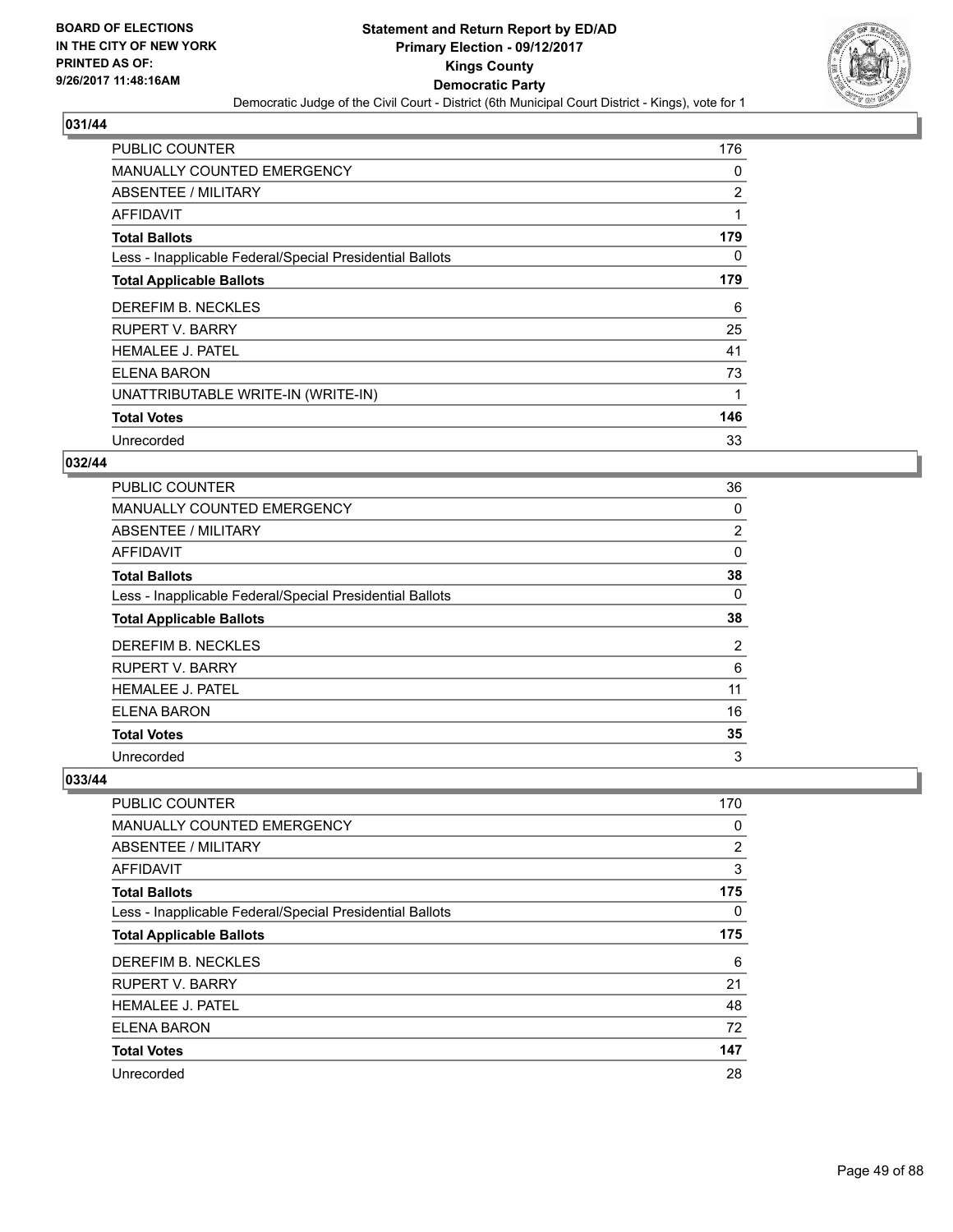

| <b>PUBLIC COUNTER</b>                                    | 100              |
|----------------------------------------------------------|------------------|
| MANUALLY COUNTED EMERGENCY                               | 0                |
| ABSENTEE / MILITARY                                      | $\overline{2}$   |
| AFFIDAVIT                                                | 0                |
| <b>Total Ballots</b>                                     | 102              |
| Less - Inapplicable Federal/Special Presidential Ballots | 0                |
| <b>Total Applicable Ballots</b>                          | 102 <sub>2</sub> |
| DEREFIM B. NECKLES                                       | 6                |
| <b>RUPERT V. BARRY</b>                                   | 8                |
| <b>HEMALEE J. PATEL</b>                                  | 34               |
| <b>ELENA BARON</b>                                       | 29               |
| <b>Total Votes</b>                                       | 77               |
| Unrecorded                                               | 25               |

# **035/44**

| <b>PUBLIC COUNTER</b>                                    | 172         |
|----------------------------------------------------------|-------------|
| <b>MANUALLY COUNTED EMERGENCY</b>                        | 0           |
| <b>ABSENTEE / MILITARY</b>                               | 0           |
| AFFIDAVIT                                                | $\mathbf 0$ |
| <b>Total Ballots</b>                                     | 172         |
| Less - Inapplicable Federal/Special Presidential Ballots | 0           |
| <b>Total Applicable Ballots</b>                          | 172         |
| DEREFIM B. NECKLES                                       | 12          |
| <b>RUPERT V. BARRY</b>                                   | 33          |
| <b>HEMALEE J. PATEL</b>                                  | 37          |
| <b>ELENA BARON</b>                                       | 69          |
| UNATTRIBUTABLE WRITE-IN (WRITE-IN)                       | 1           |
| <b>Total Votes</b>                                       | 152         |
| Unrecorded                                               | 20          |

| <b>PUBLIC COUNTER</b>                                    | 212 |
|----------------------------------------------------------|-----|
| <b>MANUALLY COUNTED EMERGENCY</b>                        | 0   |
| ABSENTEE / MILITARY                                      | 2   |
| AFFIDAVIT                                                | 2   |
| <b>Total Ballots</b>                                     | 216 |
| Less - Inapplicable Federal/Special Presidential Ballots | 0   |
| <b>Total Applicable Ballots</b>                          | 216 |
| DEREFIM B. NECKLES                                       | 13  |
| <b>RUPERT V. BARRY</b>                                   | 28  |
| <b>HEMALEE J. PATEL</b>                                  | 47  |
| <b>ELENA BARON</b>                                       | 107 |
| <b>Total Votes</b>                                       | 195 |
| Unrecorded                                               | 21  |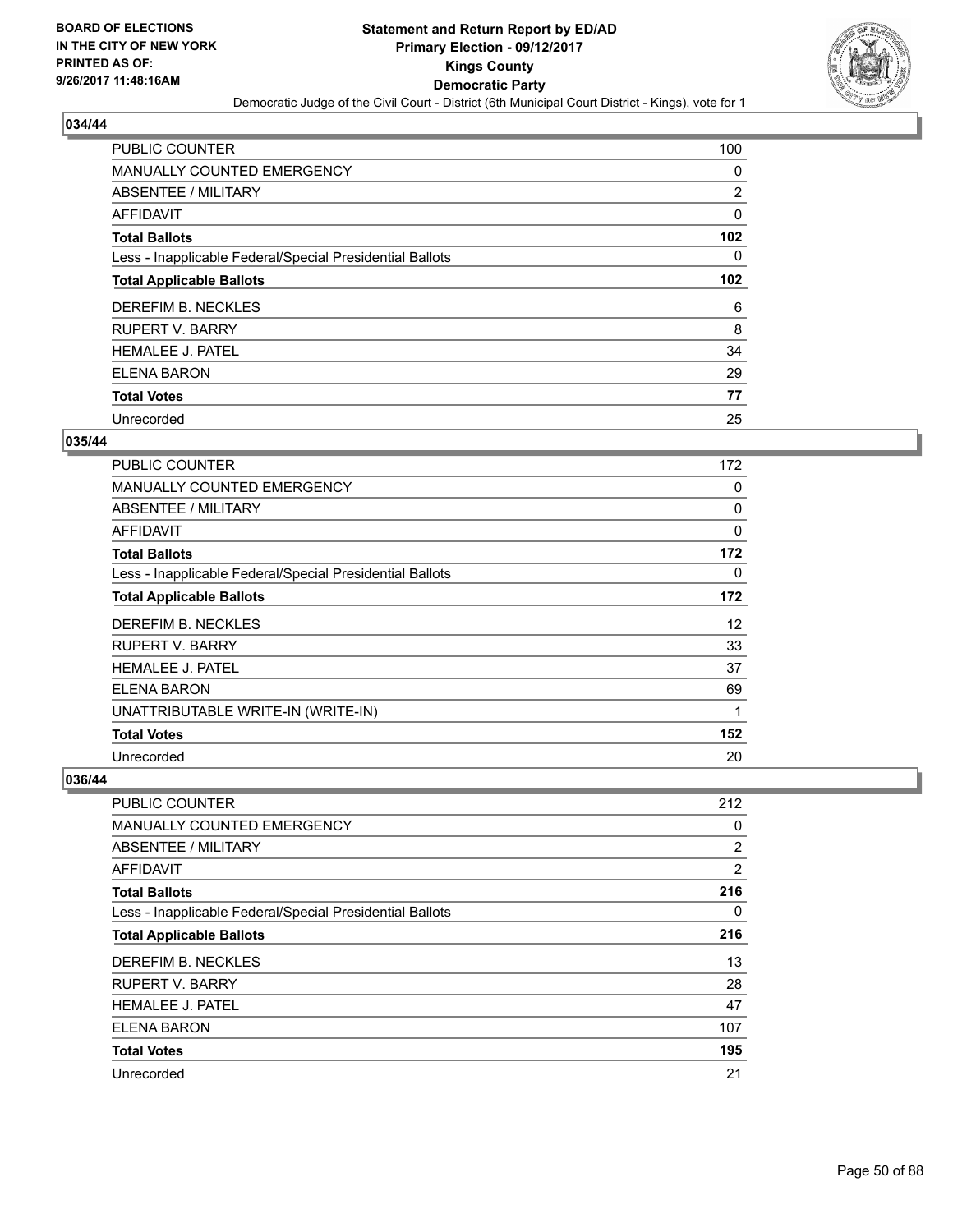

| <b>PUBLIC COUNTER</b>                                    | 59 |
|----------------------------------------------------------|----|
| MANUALLY COUNTED EMERGENCY                               | 0  |
| ABSENTEE / MILITARY                                      | 3  |
| AFFIDAVIT                                                | 0  |
| <b>Total Ballots</b>                                     | 62 |
| Less - Inapplicable Federal/Special Presidential Ballots | 0  |
| <b>Total Applicable Ballots</b>                          | 62 |
| DEREFIM B. NECKLES                                       | 12 |
| <b>RUPERT V. BARRY</b>                                   | 6  |
| <b>HEMALEE J. PATEL</b>                                  | 20 |
| <b>ELENA BARON</b>                                       | 14 |
| <b>Total Votes</b>                                       | 52 |
| Unrecorded                                               | 10 |

# **038/44**

| <b>PUBLIC COUNTER</b>                                    | 242 |
|----------------------------------------------------------|-----|
| <b>MANUALLY COUNTED EMERGENCY</b>                        | 0   |
| ABSENTEE / MILITARY                                      | 2   |
| <b>AFFIDAVIT</b>                                         | 3   |
| <b>Total Ballots</b>                                     | 247 |
| Less - Inapplicable Federal/Special Presidential Ballots | 0   |
| <b>Total Applicable Ballots</b>                          | 247 |
| DEREFIM B. NECKLES                                       | 5   |
| <b>RUPERT V. BARRY</b>                                   | 29  |
| <b>HEMALEE J. PATEL</b>                                  | 59  |
| ELENA BARON                                              | 123 |
| <b>Total Votes</b>                                       | 216 |
| Unrecorded                                               | 31  |

| <b>PUBLIC COUNTER</b>                                    | 106 |
|----------------------------------------------------------|-----|
| <b>MANUALLY COUNTED EMERGENCY</b>                        | 0   |
| ABSENTEE / MILITARY                                      | 0   |
| AFFIDAVIT                                                | 0   |
| <b>Total Ballots</b>                                     | 106 |
| Less - Inapplicable Federal/Special Presidential Ballots | 0   |
| <b>Total Applicable Ballots</b>                          | 106 |
| DEREFIM B. NECKLES                                       | 4   |
| <b>RUPERT V. BARRY</b>                                   | 9   |
| <b>HEMALEE J. PATEL</b>                                  | 27  |
| <b>ELENA BARON</b>                                       | 47  |
| <b>Total Votes</b>                                       | 87  |
| Unrecorded                                               | 19  |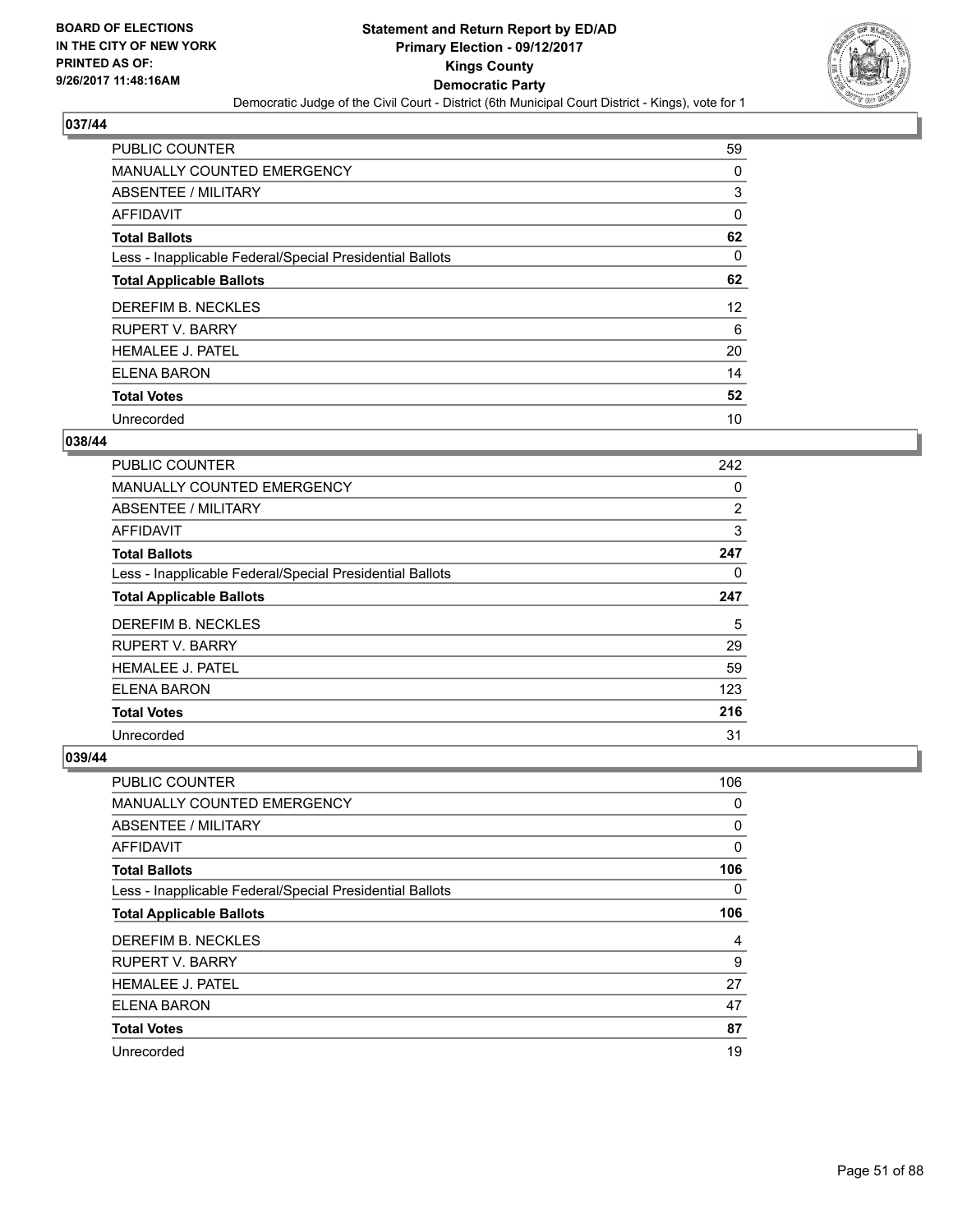

| <b>PUBLIC COUNTER</b>                                    | 23             |
|----------------------------------------------------------|----------------|
| MANUALLY COUNTED EMERGENCY                               | 0              |
| ABSENTEE / MILITARY                                      | 0              |
| AFFIDAVIT                                                |                |
| <b>Total Ballots</b>                                     | 24             |
| Less - Inapplicable Federal/Special Presidential Ballots | 0              |
| <b>Total Applicable Ballots</b>                          | 24             |
| DEREFIM B. NECKLES                                       | $\overline{2}$ |
| <b>RUPERT V. BARRY</b>                                   | $\overline{2}$ |
| <b>HEMALEE J. PATEL</b>                                  | 2              |
| <b>ELENA BARON</b>                                       | 12             |
| <b>Total Votes</b>                                       | 18             |
| Unrecorded                                               | 6              |

# **041/44**

| <b>PUBLIC COUNTER</b>                                    | 20 |
|----------------------------------------------------------|----|
| MANUALLY COUNTED EMERGENCY                               | 0  |
| ABSENTEE / MILITARY                                      | 0  |
| AFFIDAVIT                                                | 0  |
| <b>Total Ballots</b>                                     | 20 |
| Less - Inapplicable Federal/Special Presidential Ballots | 0  |
| <b>Total Applicable Ballots</b>                          | 20 |
| DEREFIM B. NECKLES                                       | 1  |
| <b>RUPERT V. BARRY</b>                                   | 3  |
| <b>HEMALEE J. PATEL</b>                                  | 1  |
| <b>ELENA BARON</b>                                       | 10 |
| <b>Total Votes</b>                                       | 15 |
| Unrecorded                                               | 5  |

| <b>PUBLIC COUNTER</b>                                    | 88          |
|----------------------------------------------------------|-------------|
| <b>MANUALLY COUNTED EMERGENCY</b>                        | 0           |
| ABSENTEE / MILITARY                                      | 0           |
| AFFIDAVIT                                                | $\mathbf 0$ |
| <b>Total Ballots</b>                                     | 88          |
| Less - Inapplicable Federal/Special Presidential Ballots | 0           |
| <b>Total Applicable Ballots</b>                          | 88          |
| DEREFIM B. NECKLES                                       | 1           |
| <b>RUPERT V. BARRY</b>                                   | 15          |
| <b>HEMALEE J. PATEL</b>                                  | 28          |
| <b>ELENA BARON</b>                                       | 25          |
| ENNIS KLIEGMEN (WRITE-IN)                                | 1           |
| <b>Total Votes</b>                                       | 70          |
| Unrecorded                                               | 18          |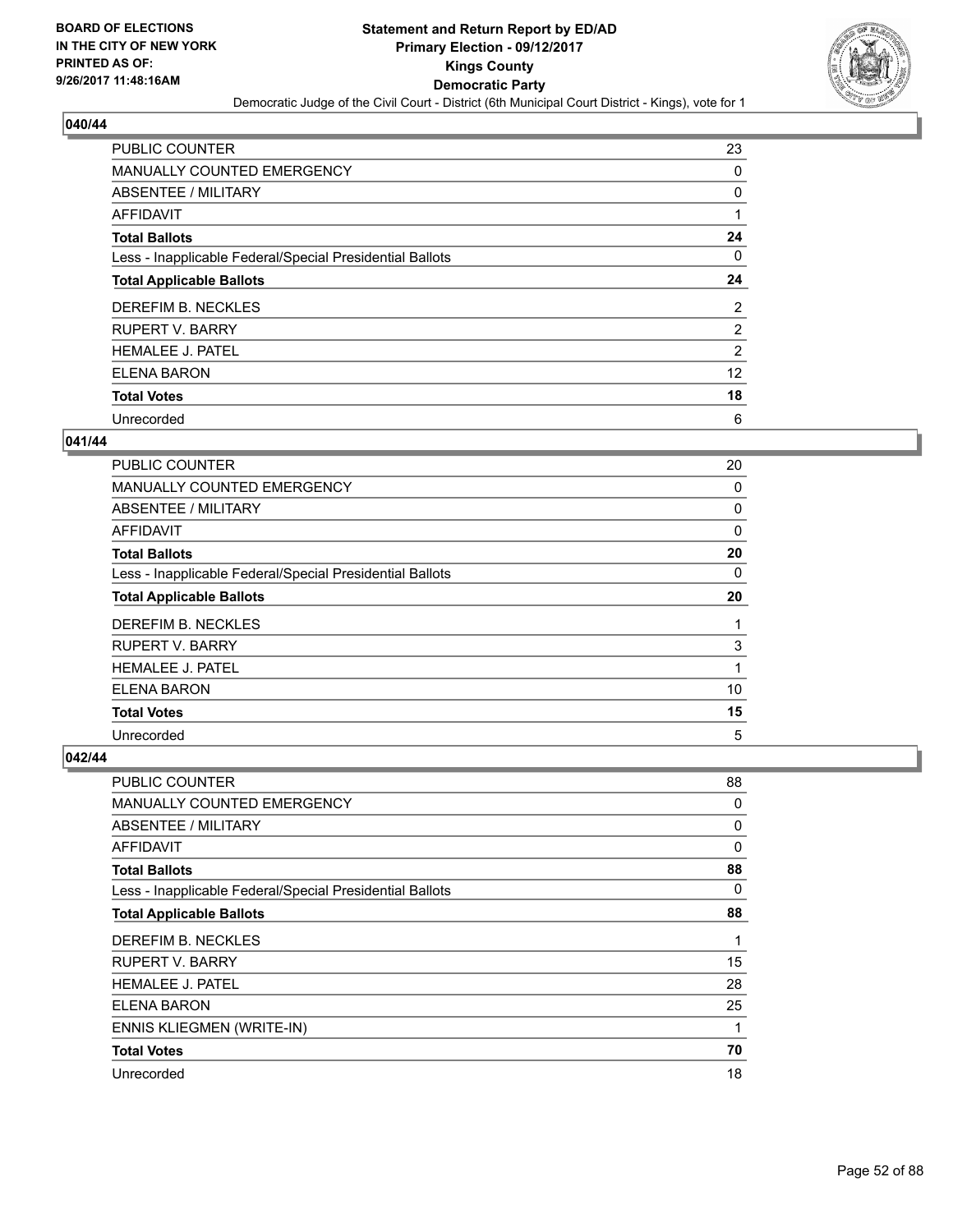

| <b>PUBLIC COUNTER</b>                                    | 149      |
|----------------------------------------------------------|----------|
| <b>MANUALLY COUNTED EMERGENCY</b>                        | 0        |
| ABSENTEE / MILITARY                                      |          |
| AFFIDAVIT                                                | $\Omega$ |
| <b>Total Ballots</b>                                     | 150      |
| Less - Inapplicable Federal/Special Presidential Ballots | 0        |
| <b>Total Applicable Ballots</b>                          | 150      |
| DEREFIM B. NECKLES                                       | 9        |
| <b>RUPERT V. BARRY</b>                                   | 20       |
| <b>HEMALEE J. PATEL</b>                                  | 22       |
| <b>ELENA BARON</b>                                       | 63       |
| MORDECHAI HIRTENFELD (WRITE-IN)                          |          |
| <b>Total Votes</b>                                       | 115      |
| Unrecorded                                               | 35       |

#### **044/44**

| <b>PUBLIC COUNTER</b>                                    | 69 |
|----------------------------------------------------------|----|
| MANUALLY COUNTED EMERGENCY                               | 0  |
| ABSENTEE / MILITARY                                      | 2  |
| AFFIDAVIT                                                | 0  |
| <b>Total Ballots</b>                                     | 71 |
| Less - Inapplicable Federal/Special Presidential Ballots | 0  |
| <b>Total Applicable Ballots</b>                          | 71 |
| DEREFIM B. NECKLES                                       | 6  |
| <b>RUPERT V. BARRY</b>                                   | 9  |
| <b>HEMALEE J. PATEL</b>                                  | 25 |
| ELENA BARON                                              | 20 |
| <b>Total Votes</b>                                       | 60 |
| Unrecorded                                               | 11 |

| <b>PUBLIC COUNTER</b>                                    | 81 |
|----------------------------------------------------------|----|
| <b>MANUALLY COUNTED EMERGENCY</b>                        | 0  |
| ABSENTEE / MILITARY                                      | 3  |
| AFFIDAVIT                                                | 0  |
| <b>Total Ballots</b>                                     | 84 |
| Less - Inapplicable Federal/Special Presidential Ballots | 0  |
| <b>Total Applicable Ballots</b>                          | 84 |
| DEREFIM B. NECKLES                                       | 6  |
| <b>RUPERT V. BARRY</b>                                   | 9  |
| <b>HEMALEE J. PATEL</b>                                  | 24 |
| <b>ELENA BARON</b>                                       | 32 |
| <b>Total Votes</b>                                       | 71 |
| Unrecorded                                               | 13 |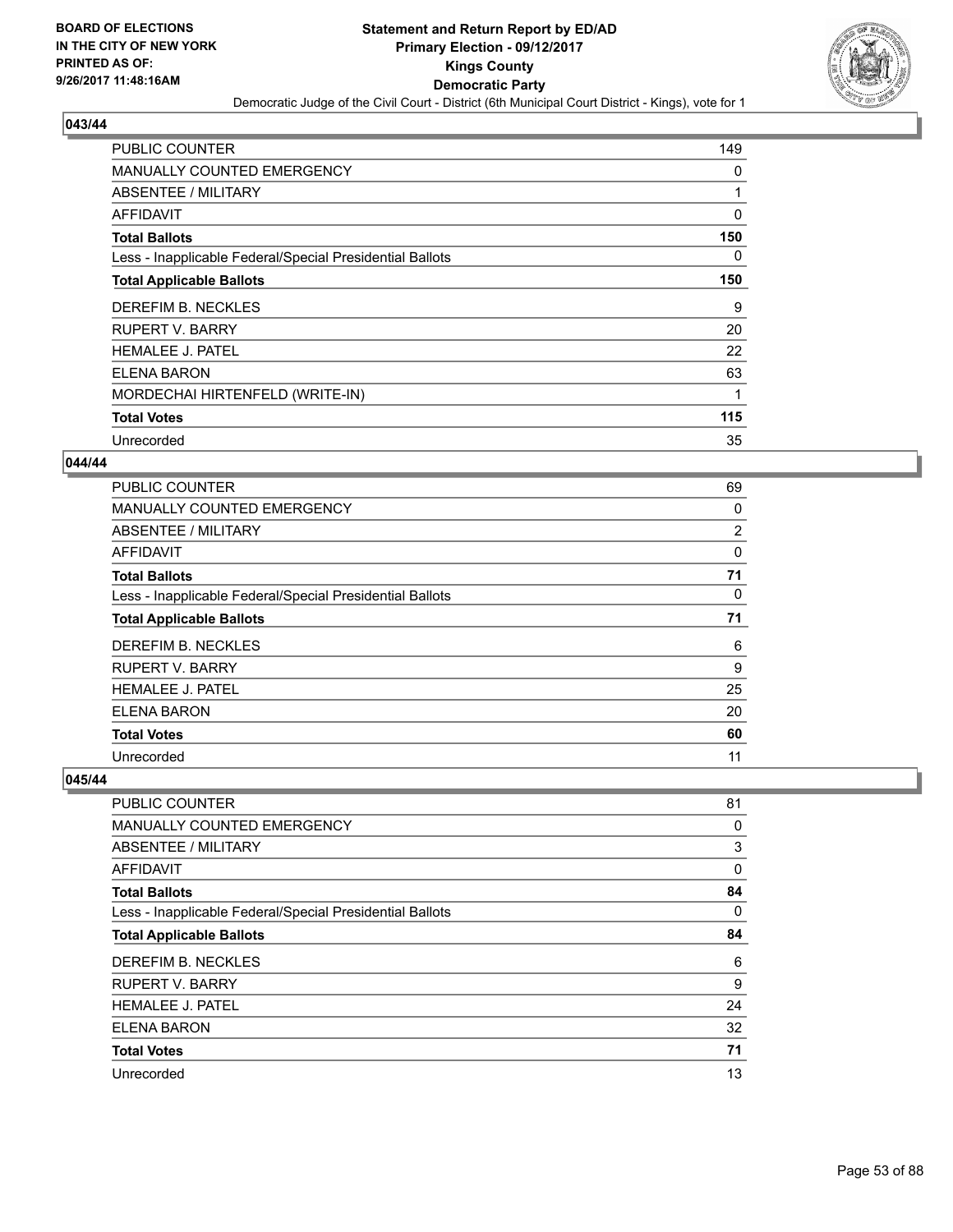

| <b>PUBLIC COUNTER</b>                                    | 75 |
|----------------------------------------------------------|----|
| <b>MANUALLY COUNTED EMERGENCY</b>                        | 0  |
| ABSENTEE / MILITARY                                      |    |
| AFFIDAVIT                                                | 0  |
| <b>Total Ballots</b>                                     | 76 |
| Less - Inapplicable Federal/Special Presidential Ballots | 0  |
| <b>Total Applicable Ballots</b>                          | 76 |
| DEREFIM B. NECKLES                                       | 6  |
| <b>RUPERT V. BARRY</b>                                   | 11 |
| <b>HEMALEE J. PATEL</b>                                  | 23 |
| ELENA BARON                                              | 16 |
| <b>Total Votes</b>                                       | 56 |
| Unrecorded                                               | 20 |

# **047/44**

| <b>PUBLIC COUNTER</b>                                    | 26 |
|----------------------------------------------------------|----|
| <b>MANUALLY COUNTED EMERGENCY</b>                        | 0  |
| ABSENTEE / MILITARY                                      | 0  |
| <b>AFFIDAVIT</b>                                         | 0  |
| <b>Total Ballots</b>                                     | 26 |
| Less - Inapplicable Federal/Special Presidential Ballots | 0  |
| <b>Total Applicable Ballots</b>                          | 26 |
| DEREFIM B. NECKLES                                       | 1  |
| <b>RUPERT V. BARRY</b>                                   | 3  |
| <b>HEMALEE J. PATEL</b>                                  | 4  |
| <b>ELENA BARON</b>                                       | 8  |
| <b>Total Votes</b>                                       | 16 |
| Unrecorded                                               | 10 |

| <b>PUBLIC COUNTER</b>                                    | 112 |
|----------------------------------------------------------|-----|
| <b>MANUALLY COUNTED EMERGENCY</b>                        | 0   |
| ABSENTEE / MILITARY                                      | 7   |
| AFFIDAVIT                                                | 2   |
| <b>Total Ballots</b>                                     | 121 |
| Less - Inapplicable Federal/Special Presidential Ballots | 0   |
| <b>Total Applicable Ballots</b>                          | 121 |
| DEREFIM B. NECKLES                                       | 7   |
| <b>RUPERT V. BARRY</b>                                   | 25  |
| <b>HEMALEE J. PATEL</b>                                  | 22  |
| <b>ELENA BARON</b>                                       | 49  |
| <b>Total Votes</b>                                       | 103 |
| Unrecorded                                               | 18  |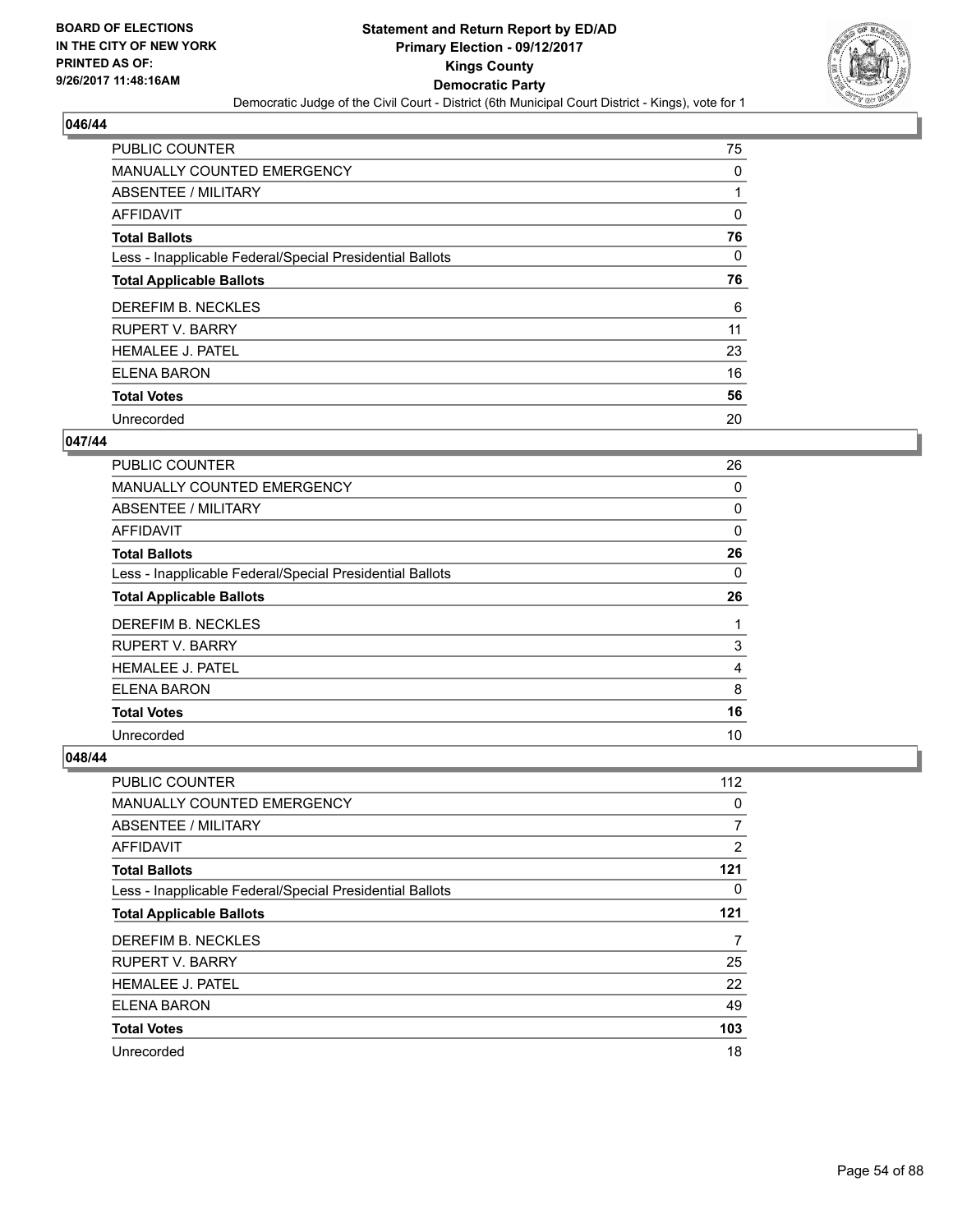

| <b>PUBLIC COUNTER</b>                                    | 137 |
|----------------------------------------------------------|-----|
| MANUALLY COUNTED EMERGENCY                               | 0   |
| ABSENTEE / MILITARY                                      | 2   |
| <b>AFFIDAVIT</b>                                         | 2   |
| <b>Total Ballots</b>                                     | 141 |
| Less - Inapplicable Federal/Special Presidential Ballots | 0   |
| <b>Total Applicable Ballots</b>                          | 141 |
| DEREFIM B. NECKLES                                       | 4   |
| <b>RUPERT V. BARRY</b>                                   | 16  |
| <b>HEMALEE J. PATEL</b>                                  | 50  |
| <b>ELENA BARON</b>                                       | 43  |
| <b>Total Votes</b>                                       | 113 |
| Unrecorded                                               | 28  |

# **050/44**

| <b>PUBLIC COUNTER</b>                                    | 175 |
|----------------------------------------------------------|-----|
| <b>MANUALLY COUNTED EMERGENCY</b>                        | 0   |
| ABSENTEE / MILITARY                                      | 3   |
| <b>AFFIDAVIT</b>                                         | 0   |
| <b>Total Ballots</b>                                     | 178 |
| Less - Inapplicable Federal/Special Presidential Ballots | 0   |
| <b>Total Applicable Ballots</b>                          | 178 |
| DEREFIM B. NECKLES                                       | 9   |
| <b>RUPERT V. BARRY</b>                                   | 25  |
| <b>HEMALEE J. PATEL</b>                                  | 55  |
| ELENA BARON                                              | 52  |
| <b>Total Votes</b>                                       | 141 |
| Unrecorded                                               | 37  |

| <b>PUBLIC COUNTER</b>                                    | 189 |
|----------------------------------------------------------|-----|
| <b>MANUALLY COUNTED EMERGENCY</b>                        | 0   |
| ABSENTEE / MILITARY                                      | 1   |
| AFFIDAVIT                                                | 3   |
| <b>Total Ballots</b>                                     | 193 |
| Less - Inapplicable Federal/Special Presidential Ballots | 0   |
| <b>Total Applicable Ballots</b>                          | 193 |
| DEREFIM B. NECKLES                                       | 21  |
| <b>RUPERT V. BARRY</b>                                   | 19  |
| <b>HEMALEE J. PATEL</b>                                  | 81  |
| ELENA BARON                                              | 53  |
| MARC CHASE (WRITE-IN)                                    | 1   |
| <b>Total Votes</b>                                       | 175 |
| Unrecorded                                               | 18  |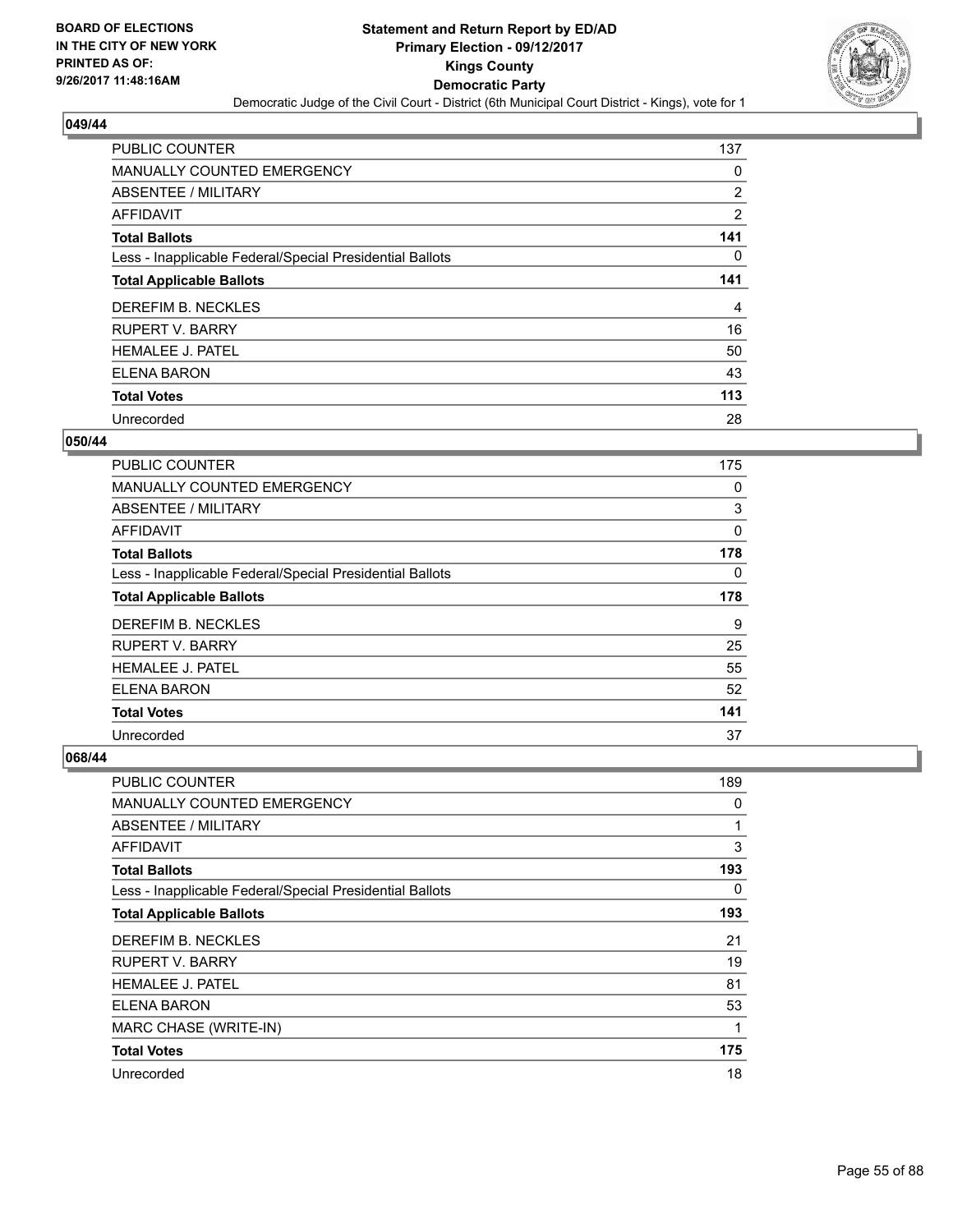

| <b>PUBLIC COUNTER</b>                                    | 144 |
|----------------------------------------------------------|-----|
| MANUALLY COUNTED EMERGENCY                               | 0   |
| ABSENTEE / MILITARY                                      | 2   |
| <b>AFFIDAVIT</b>                                         | 0   |
| <b>Total Ballots</b>                                     | 146 |
| Less - Inapplicable Federal/Special Presidential Ballots | 0   |
| <b>Total Applicable Ballots</b>                          | 146 |
| DEREFIM B. NECKLES                                       | 10  |
| <b>RUPERT V. BARRY</b>                                   | 15  |
| <b>HEMALEE J. PATEL</b>                                  | 59  |
| <b>ELENA BARON</b>                                       | 45  |
| <b>Total Votes</b>                                       | 129 |
| Unrecorded                                               | 17  |

### **070/44**

| <b>PUBLIC COUNTER</b>                                    | 134 |
|----------------------------------------------------------|-----|
| <b>MANUALLY COUNTED EMERGENCY</b>                        | 0   |
| ABSENTEE / MILITARY                                      | 5   |
| <b>AFFIDAVIT</b>                                         | 0   |
| <b>Total Ballots</b>                                     | 139 |
| Less - Inapplicable Federal/Special Presidential Ballots | 0   |
| <b>Total Applicable Ballots</b>                          | 139 |
| DEREFIM B. NECKLES                                       | 11  |
| <b>RUPERT V. BARRY</b>                                   | 19  |
| <b>HEMALEE J. PATEL</b>                                  | 58  |
| ELENA BARON                                              | 41  |
| <b>Total Votes</b>                                       | 129 |
| Unrecorded                                               | 10  |

| <b>PUBLIC COUNTER</b>                                    | 166 |
|----------------------------------------------------------|-----|
| <b>MANUALLY COUNTED EMERGENCY</b>                        | 0   |
| ABSENTEE / MILITARY                                      | 1   |
| AFFIDAVIT                                                | 0   |
| <b>Total Ballots</b>                                     | 167 |
| Less - Inapplicable Federal/Special Presidential Ballots | 0   |
| <b>Total Applicable Ballots</b>                          | 167 |
| DEREFIM B. NECKLES                                       | 6   |
| <b>RUPERT V. BARRY</b>                                   | 14  |
| <b>HEMALEE J. PATEL</b>                                  | 64  |
| <b>ELENA BARON</b>                                       | 62  |
| <b>Total Votes</b>                                       | 146 |
| Unrecorded                                               | 21  |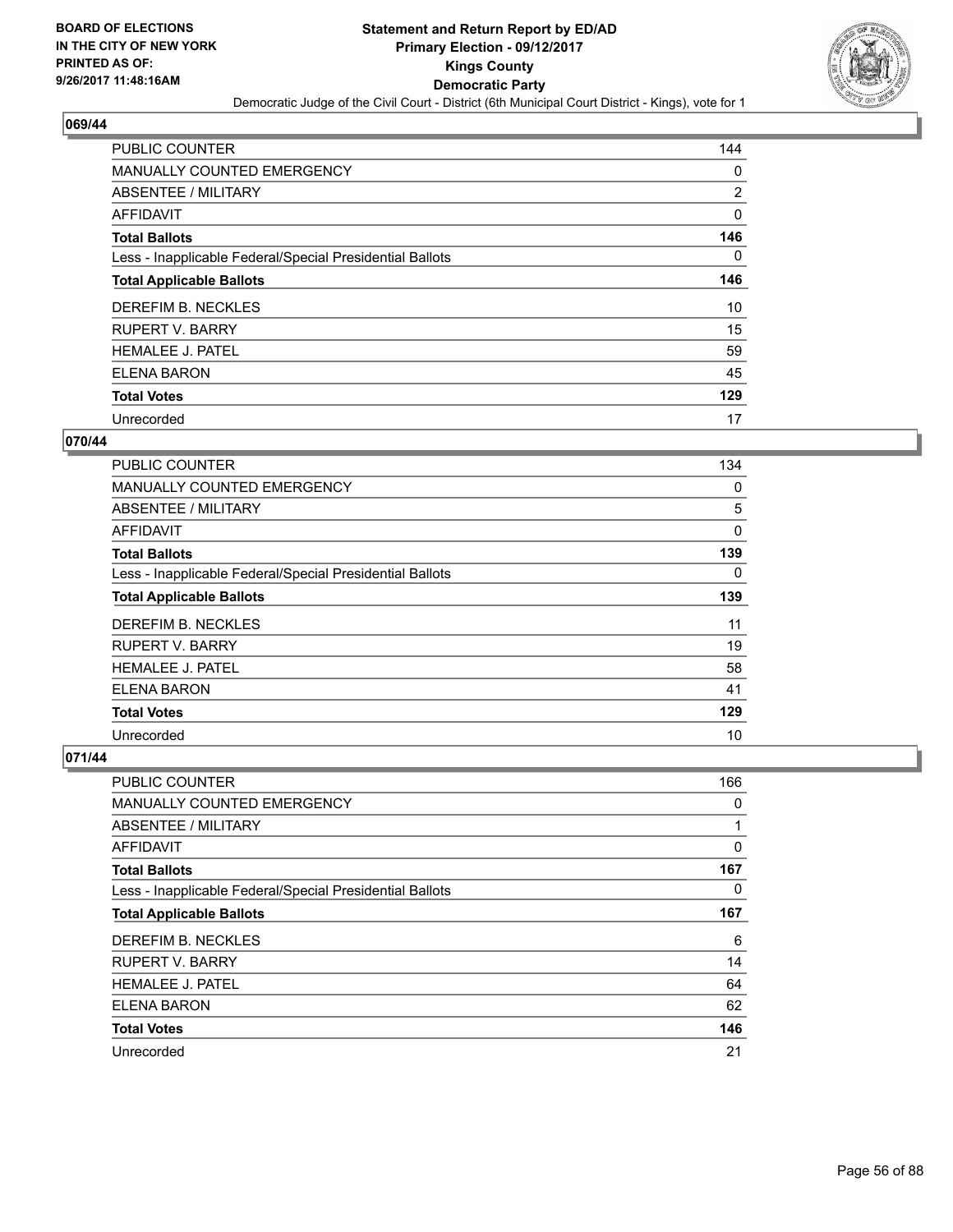

| <b>PUBLIC COUNTER</b>                                    | 213 |
|----------------------------------------------------------|-----|
| <b>MANUALLY COUNTED EMERGENCY</b>                        | 0   |
| ABSENTEE / MILITARY                                      | 2   |
| AFFIDAVIT                                                | 2   |
| <b>Total Ballots</b>                                     | 217 |
| Less - Inapplicable Federal/Special Presidential Ballots | 0   |
| <b>Total Applicable Ballots</b>                          | 217 |
| DEREFIM B. NECKLES                                       | 20  |
| <b>RUPERT V. BARRY</b>                                   | 33  |
| <b>HEMALEE J. PATEL</b>                                  | 96  |
| ELENA BARON                                              | 42  |
| <b>Total Votes</b>                                       | 191 |
| Unrecorded                                               | 26  |

# **073/44**

| PUBLIC COUNTER                                           | 216            |
|----------------------------------------------------------|----------------|
| <b>MANUALLY COUNTED EMERGENCY</b>                        | 0              |
| ABSENTEE / MILITARY                                      | 3              |
| <b>AFFIDAVIT</b>                                         | $\overline{2}$ |
| <b>Total Ballots</b>                                     | 221            |
| Less - Inapplicable Federal/Special Presidential Ballots | 0              |
| <b>Total Applicable Ballots</b>                          | 221            |
| DEREFIM B. NECKLES                                       | 10             |
| RUPERT V. BARRY                                          | 23             |
| <b>HEMALEE J. PATEL</b>                                  | 88             |
| ELENA BARON                                              | 64             |
| DANIEL FABRIAMT (WRITE-IN)                               | 1              |
| <b>Total Votes</b>                                       | 186            |
| Unrecorded                                               | 35             |

| <b>PUBLIC COUNTER</b>                                    | 216 |
|----------------------------------------------------------|-----|
| MANUALLY COUNTED EMERGENCY                               | 0   |
| ABSENTEE / MILITARY                                      | 1   |
| AFFIDAVIT                                                | 1   |
| <b>Total Ballots</b>                                     | 218 |
| Less - Inapplicable Federal/Special Presidential Ballots | 0   |
| <b>Total Applicable Ballots</b>                          | 218 |
| DEREFIM B. NECKLES                                       | 7   |
| <b>RUPERT V. BARRY</b>                                   | 23  |
| <b>HEMALEE J. PATEL</b>                                  | 90  |
| <b>ELENA BARON</b>                                       | 71  |
| <b>Total Votes</b>                                       | 191 |
| Unrecorded                                               | 27  |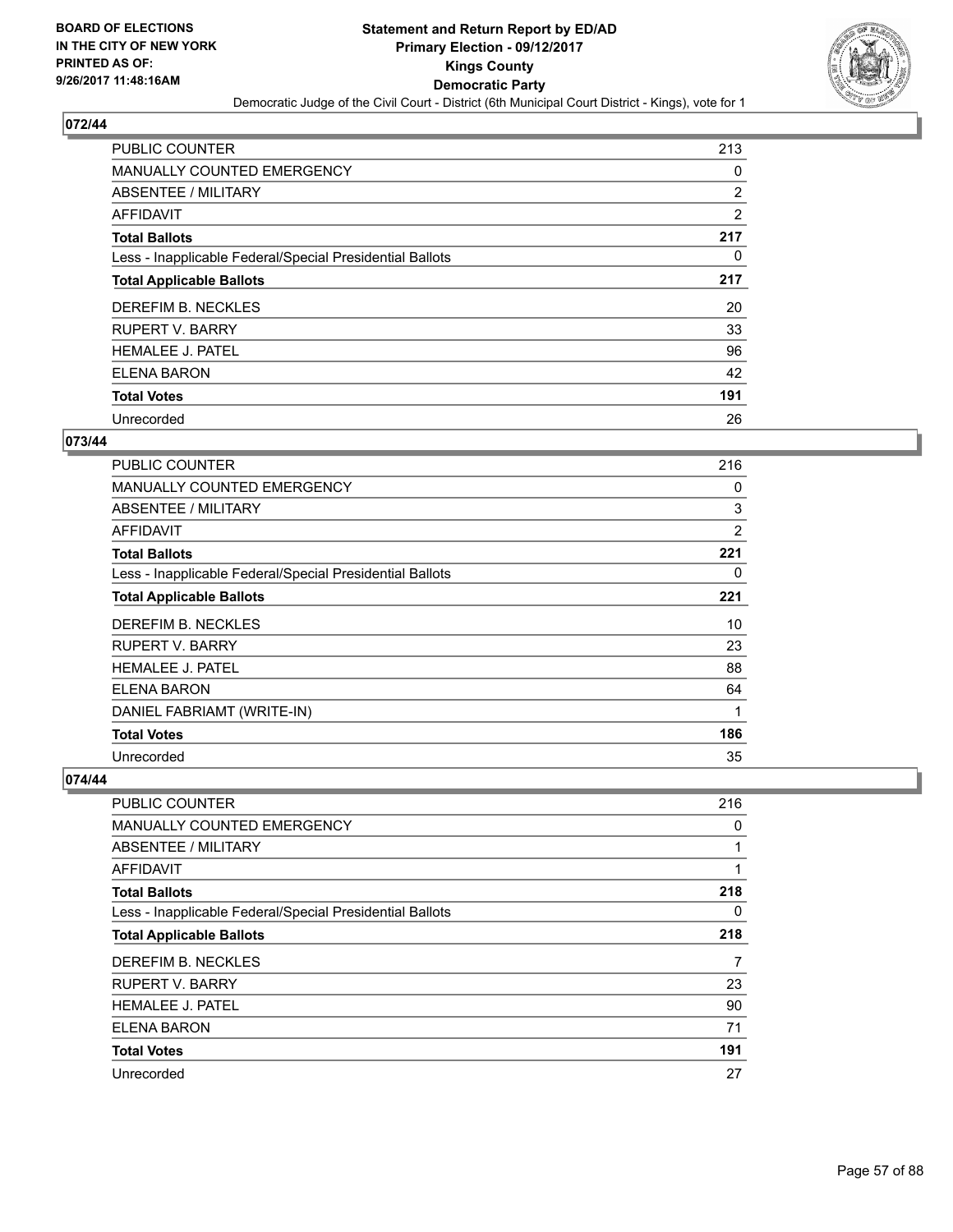

| <b>PUBLIC COUNTER</b>                                    | 185 |
|----------------------------------------------------------|-----|
| <b>MANUALLY COUNTED EMERGENCY</b>                        | 0   |
| <b>ABSENTEE / MILITARY</b>                               | 2   |
| AFFIDAVIT                                                | 1   |
| <b>Total Ballots</b>                                     | 188 |
| Less - Inapplicable Federal/Special Presidential Ballots | 0   |
| <b>Total Applicable Ballots</b>                          | 188 |
| DEREFIM B. NECKLES                                       | 6   |
| <b>RUPERT V. BARRY</b>                                   | 19  |
| <b>HEMALEE J. PATEL</b>                                  | 70  |
| <b>ELENA BARON</b>                                       | 56  |
| MILLS LANE (WRITE-IN)                                    |     |
| UNATTRIBUTABLE WRITE-IN (WRITE-IN)                       | 1   |
| <b>Total Votes</b>                                       | 153 |
| Unrecorded                                               | 35  |

### **076/44**

| <b>PUBLIC COUNTER</b>                                    | 186 |
|----------------------------------------------------------|-----|
| MANUALLY COUNTED EMERGENCY                               | 0   |
| ABSENTEE / MILITARY                                      | 0   |
| AFFIDAVIT                                                | 0   |
| <b>Total Ballots</b>                                     | 186 |
| Less - Inapplicable Federal/Special Presidential Ballots | 0   |
| <b>Total Applicable Ballots</b>                          | 186 |
| DEREFIM B. NECKLES                                       | 11  |
| <b>RUPERT V. BARRY</b>                                   | 32  |
| <b>HEMALEE J. PATEL</b>                                  | 68  |
| ELENA BARON                                              | 55  |
| <b>Total Votes</b>                                       | 166 |
| Unrecorded                                               | 20  |

| PUBLIC COUNTER                                           | 218 |
|----------------------------------------------------------|-----|
| MANUALLY COUNTED EMERGENCY                               | 0   |
| ABSENTEE / MILITARY                                      | 2   |
| AFFIDAVIT                                                | 1   |
| <b>Total Ballots</b>                                     | 221 |
| Less - Inapplicable Federal/Special Presidential Ballots | 0   |
| <b>Total Applicable Ballots</b>                          | 221 |
| DEREFIM B. NECKLES                                       | 7   |
|                                                          |     |
| <b>RUPERT V. BARRY</b>                                   | 24  |
| <b>HEMALEE J. PATEL</b>                                  | 70  |
| ELENA BARON                                              | 77  |
| UNATTRIBUTABLE WRITE-IN (WRITE-IN)                       | 1   |
| <b>Total Votes</b>                                       | 179 |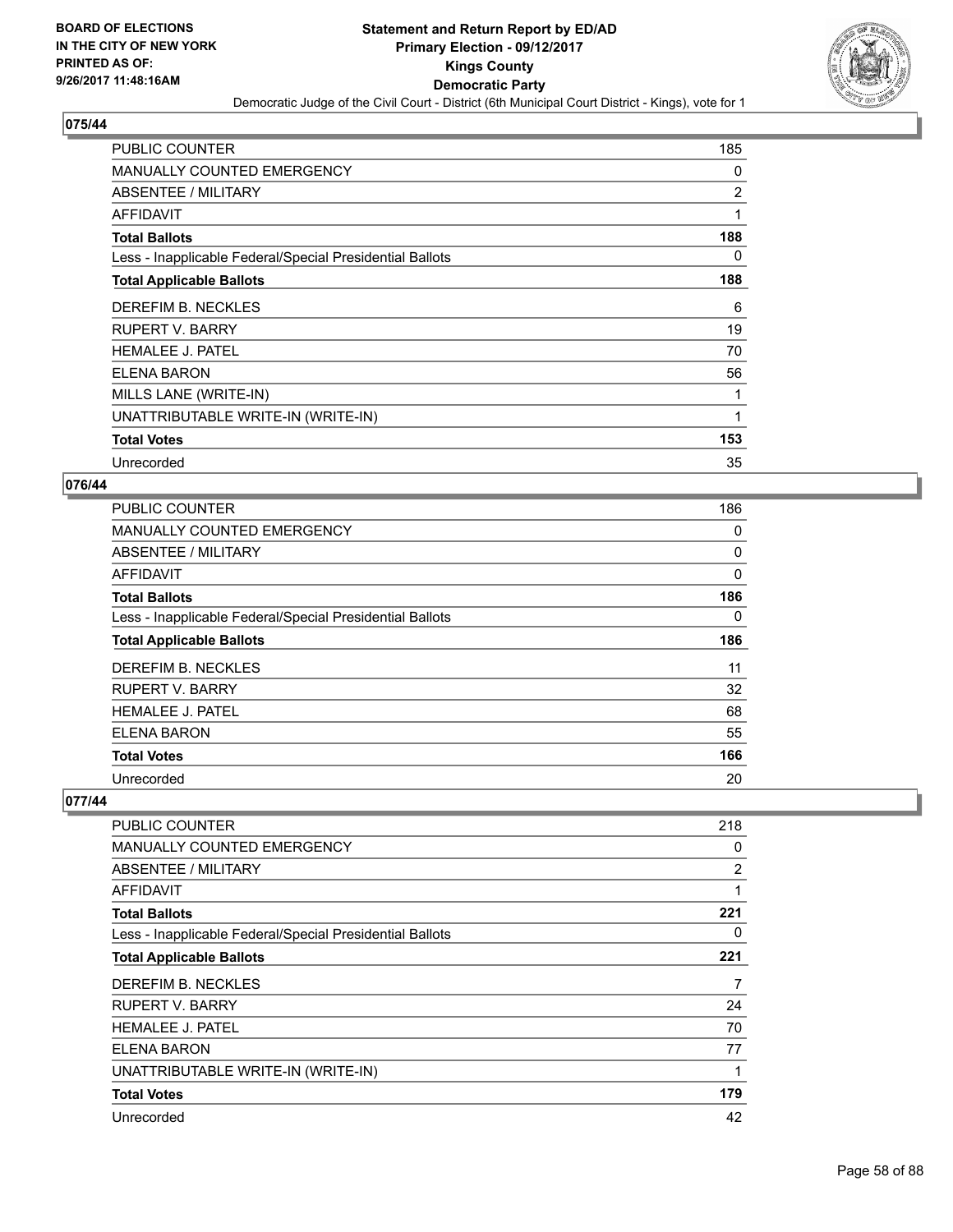

| <b>PUBLIC COUNTER</b>                                    | 269 |
|----------------------------------------------------------|-----|
| MANUALLY COUNTED EMERGENCY                               | 0   |
| ABSENTEE / MILITARY                                      | 3   |
| AFFIDAVIT                                                | 1   |
| <b>Total Ballots</b>                                     | 273 |
| Less - Inapplicable Federal/Special Presidential Ballots | 0   |
| <b>Total Applicable Ballots</b>                          | 273 |
| DEREFIM B. NECKLES                                       | 9   |
| RUPERT V. BARRY                                          | 23  |
| <b>HEMALEE J. PATEL</b>                                  | 108 |
| ELENA BARON                                              | 83  |
| <b>JULIE KAY (WRITE-IN)</b>                              |     |
| MILES RAVITZ (WRITE-IN)                                  | 1   |
| <b>Total Votes</b>                                       | 225 |
| Unrecorded                                               | 48  |

#### **079/44**

| <b>PUBLIC COUNTER</b>                                    | 189 |
|----------------------------------------------------------|-----|
| MANUALLY COUNTED EMERGENCY                               | 0   |
| ABSENTEE / MILITARY                                      | 3   |
| AFFIDAVIT                                                | 1   |
| <b>Total Ballots</b>                                     | 193 |
| Less - Inapplicable Federal/Special Presidential Ballots | 0   |
| <b>Total Applicable Ballots</b>                          | 193 |
| DEREFIM B. NECKLES                                       | 6   |
| <b>RUPERT V. BARRY</b>                                   | 12  |
| <b>HEMALEE J. PATEL</b>                                  | 59  |
| <b>ELENA BARON</b>                                       | 66  |
| <b>Total Votes</b>                                       | 143 |
| Unrecorded                                               | 50  |

| PUBLIC COUNTER                                           | 170 |
|----------------------------------------------------------|-----|
| <b>MANUALLY COUNTED EMERGENCY</b>                        | 0   |
| ABSENTEE / MILITARY                                      | 1   |
| AFFIDAVIT                                                | 0   |
| <b>Total Ballots</b>                                     | 171 |
| Less - Inapplicable Federal/Special Presidential Ballots | 0   |
| <b>Total Applicable Ballots</b>                          | 171 |
| DEREFIM B. NECKLES                                       | 9   |
| RUPERT V. BARRY                                          | 12  |
| <b>HEMALEE J. PATEL</b>                                  | 51  |
| <b>ELENA BARON</b>                                       | 65  |
| DONALD TRUMP, JR. (WRITE-IN)                             | 1   |
| UNATTRIBUTABLE WRITE-IN (WRITE-IN)                       | 2   |
| <b>Total Votes</b>                                       | 140 |
| Unrecorded                                               | 31  |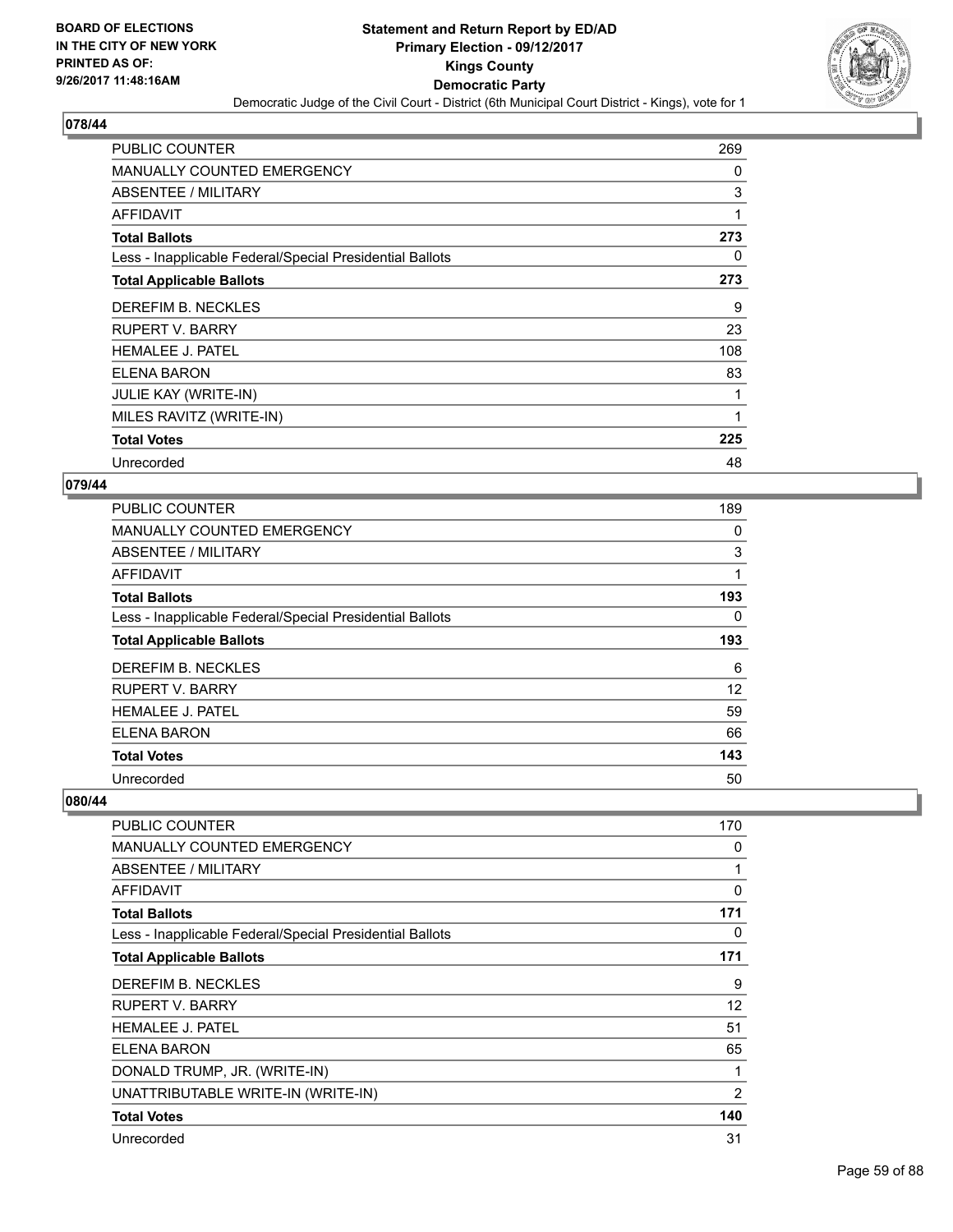

| <b>PUBLIC COUNTER</b>                                    | 93 |
|----------------------------------------------------------|----|
| MANUALLY COUNTED EMERGENCY                               | 0  |
| ABSENTEE / MILITARY                                      | 0  |
| <b>AFFIDAVIT</b>                                         | 0  |
| <b>Total Ballots</b>                                     | 93 |
| Less - Inapplicable Federal/Special Presidential Ballots | 0  |
| <b>Total Applicable Ballots</b>                          | 93 |
| DEREFIM B. NECKLES                                       | 7  |
| <b>RUPERT V. BARRY</b>                                   | 11 |
| <b>HEMALEE J. PATEL</b>                                  | 29 |
| ELENA BARON                                              | 28 |
| <b>Total Votes</b>                                       | 75 |
| Unrecorded                                               | 18 |

### **084/44**

| <b>PUBLIC COUNTER</b>                                    | 99             |
|----------------------------------------------------------|----------------|
| <b>MANUALLY COUNTED EMERGENCY</b>                        | 0              |
| ABSENTEE / MILITARY                                      | $\overline{2}$ |
| <b>AFFIDAVIT</b>                                         | 4              |
| <b>Total Ballots</b>                                     | 105            |
| Less - Inapplicable Federal/Special Presidential Ballots | 0              |
| <b>Total Applicable Ballots</b>                          | 105            |
| DEREFIM B. NECKLES                                       | 6              |
| RUPERT V. BARRY                                          | 9              |
| <b>HEMALEE J. PATEL</b>                                  | 36             |
| ELENA BARON                                              | 34             |
| <b>GARY SHAFFER (WRITE-IN)</b>                           | 1              |
| JONATHAN FRIED (WRITE-IN)                                | 1              |
| <b>Total Votes</b>                                       | 87             |
| Unrecorded                                               | 18             |

| <b>PUBLIC COUNTER</b>                                    | 109 |
|----------------------------------------------------------|-----|
| <b>MANUALLY COUNTED EMERGENCY</b>                        | 0   |
| <b>ABSENTEE / MILITARY</b>                               | 3   |
| <b>AFFIDAVIT</b>                                         | 0   |
| <b>Total Ballots</b>                                     | 112 |
| Less - Inapplicable Federal/Special Presidential Ballots | 0   |
| <b>Total Applicable Ballots</b>                          | 112 |
| DEREFIM B. NECKLES                                       | 4   |
| RUPERT V. BARRY                                          | 24  |
| <b>HEMALEE J. PATEL</b>                                  | 19  |
| ELENA BARON                                              | 42  |
| PEGGY MARTINEZ (WRITE-IN)                                | 1   |
| <b>Total Votes</b>                                       | 90  |
| Unrecorded                                               | 22  |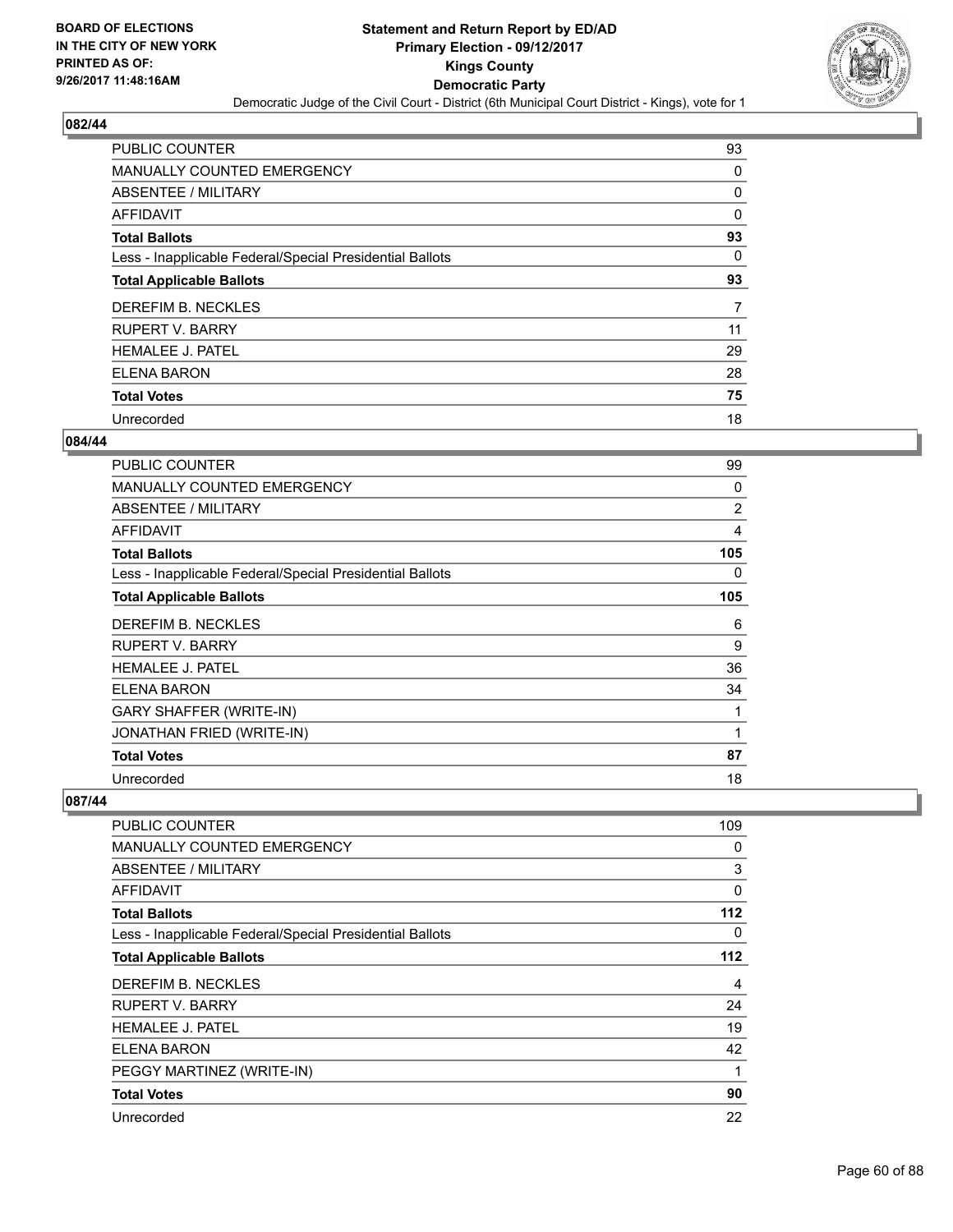

| <b>PUBLIC COUNTER</b>                                    | 97  |
|----------------------------------------------------------|-----|
| MANUALLY COUNTED EMERGENCY                               | 0   |
| ABSENTEE / MILITARY                                      | 2   |
| <b>AFFIDAVIT</b>                                         | 1   |
| <b>Total Ballots</b>                                     | 100 |
| Less - Inapplicable Federal/Special Presidential Ballots | 0   |
| <b>Total Applicable Ballots</b>                          | 100 |
| DEREFIM B. NECKLES                                       | 6   |
| <b>RUPERT V. BARRY</b>                                   | 13  |
| <b>HEMALEE J. PATEL</b>                                  | 17  |
| <b>ELENA BARON</b>                                       | 47  |
| <b>Total Votes</b>                                       | 83  |
| Unrecorded                                               | 17  |

# **092/44**

| ELENA BARON                                              | 0 |
|----------------------------------------------------------|---|
| <b>HEMALEE J. PATEL</b>                                  | 0 |
| <b>RUPERT V. BARRY</b>                                   | 0 |
| DEREFIM B. NECKLES                                       | 0 |
| <b>Total Applicable Ballots</b>                          | 0 |
| Less - Inapplicable Federal/Special Presidential Ballots | 0 |
| <b>Total Ballots</b>                                     | 0 |
| AFFIDAVIT                                                | 0 |
| ABSENTEE / MILITARY                                      | 0 |
| <b>MANUALLY COUNTED EMERGENCY</b>                        | 0 |
| <b>PUBLIC COUNTER</b>                                    | 0 |

| 0 |
|---|
| 0 |
| 0 |
| 0 |
| 0 |
| 0 |
| 0 |
| 0 |
| 0 |
| 0 |
| 0 |
| 0 |
|   |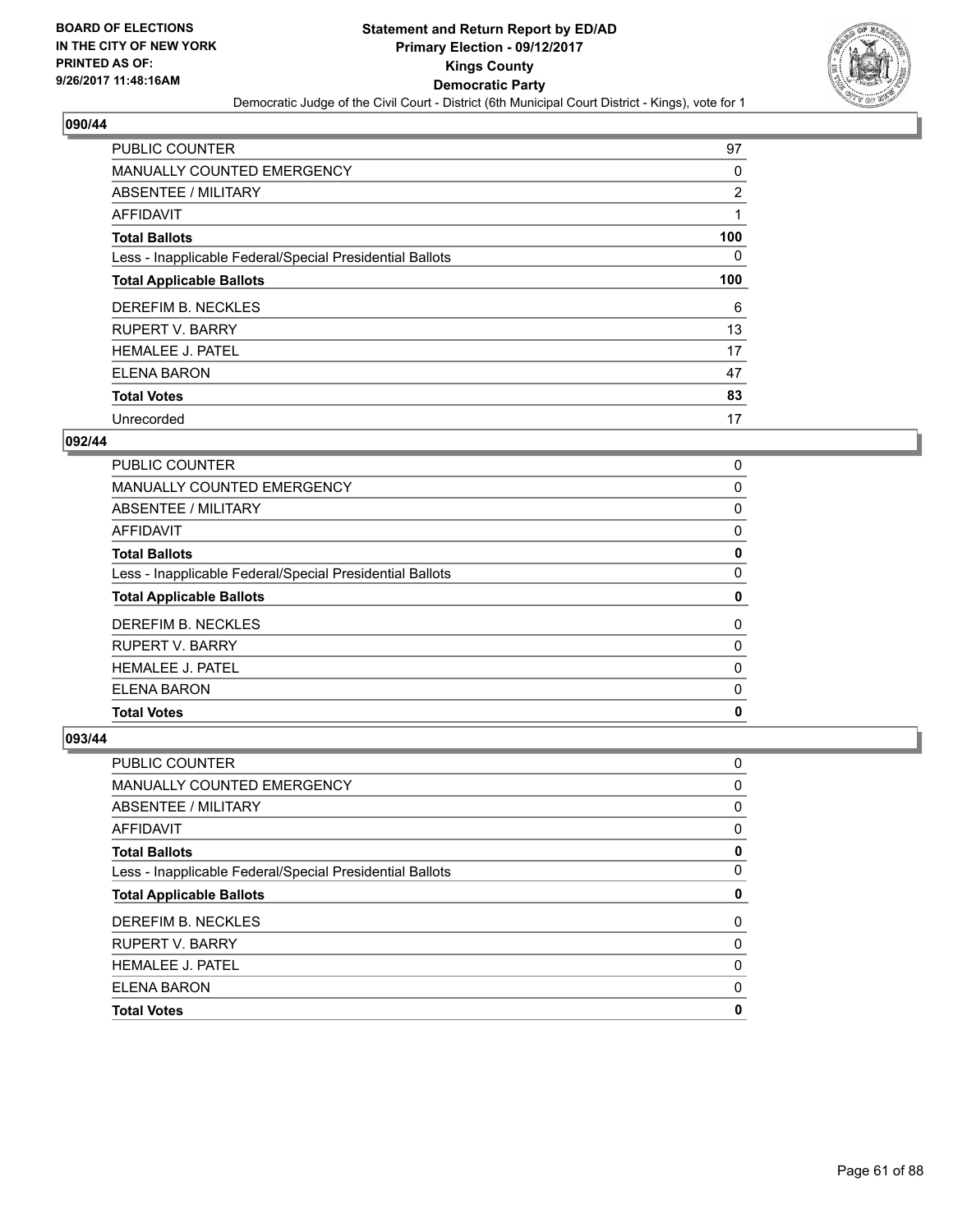

| <b>PUBLIC COUNTER</b>                                    | 58 |
|----------------------------------------------------------|----|
| MANUALLY COUNTED EMERGENCY                               | 0  |
| ABSENTEE / MILITARY                                      | 5  |
| <b>AFFIDAVIT</b>                                         | 1  |
| <b>Total Ballots</b>                                     | 64 |
| Less - Inapplicable Federal/Special Presidential Ballots | 0  |
| <b>Total Applicable Ballots</b>                          | 64 |
| DEREFIM B. NECKLES                                       |    |
| <b>RUPERT V. BARRY</b>                                   | 5  |
| <b>HEMALEE J. PATEL</b>                                  | 11 |
| <b>ELENA BARON</b>                                       | 33 |
| <b>Total Votes</b>                                       | 50 |
| Unrecorded                                               | 14 |

### **055/48**

| <b>PUBLIC COUNTER</b>                                    | 64 |
|----------------------------------------------------------|----|
| <b>MANUALLY COUNTED EMERGENCY</b>                        | 0  |
| ABSENTEE / MILITARY                                      | 0  |
| <b>AFFIDAVIT</b>                                         |    |
| <b>Total Ballots</b>                                     | 65 |
| Less - Inapplicable Federal/Special Presidential Ballots | 0  |
| <b>Total Applicable Ballots</b>                          | 65 |
| DEREFIM B. NECKLES                                       | 0  |
| <b>RUPERT V. BARRY</b>                                   | 4  |
| <b>HEMALEE J. PATEL</b>                                  | 9  |
| ELENA BARON                                              | 42 |
| <b>Total Votes</b>                                       | 55 |
| Unrecorded                                               | 10 |

| <b>PUBLIC COUNTER</b>                                    | 69 |
|----------------------------------------------------------|----|
| MANUALLY COUNTED EMERGENCY                               | 0  |
| ABSENTEE / MILITARY                                      | 0  |
| AFFIDAVIT                                                | 1  |
| <b>Total Ballots</b>                                     | 70 |
| Less - Inapplicable Federal/Special Presidential Ballots | 0  |
| <b>Total Applicable Ballots</b>                          | 70 |
| DEREFIM B. NECKLES                                       | 4  |
| <b>RUPERT V. BARRY</b>                                   | 7  |
| <b>HEMALEE J. PATEL</b>                                  | 5  |
| <b>ELENA BARON</b>                                       | 38 |
| <b>Total Votes</b>                                       | 54 |
| Unrecorded                                               | 16 |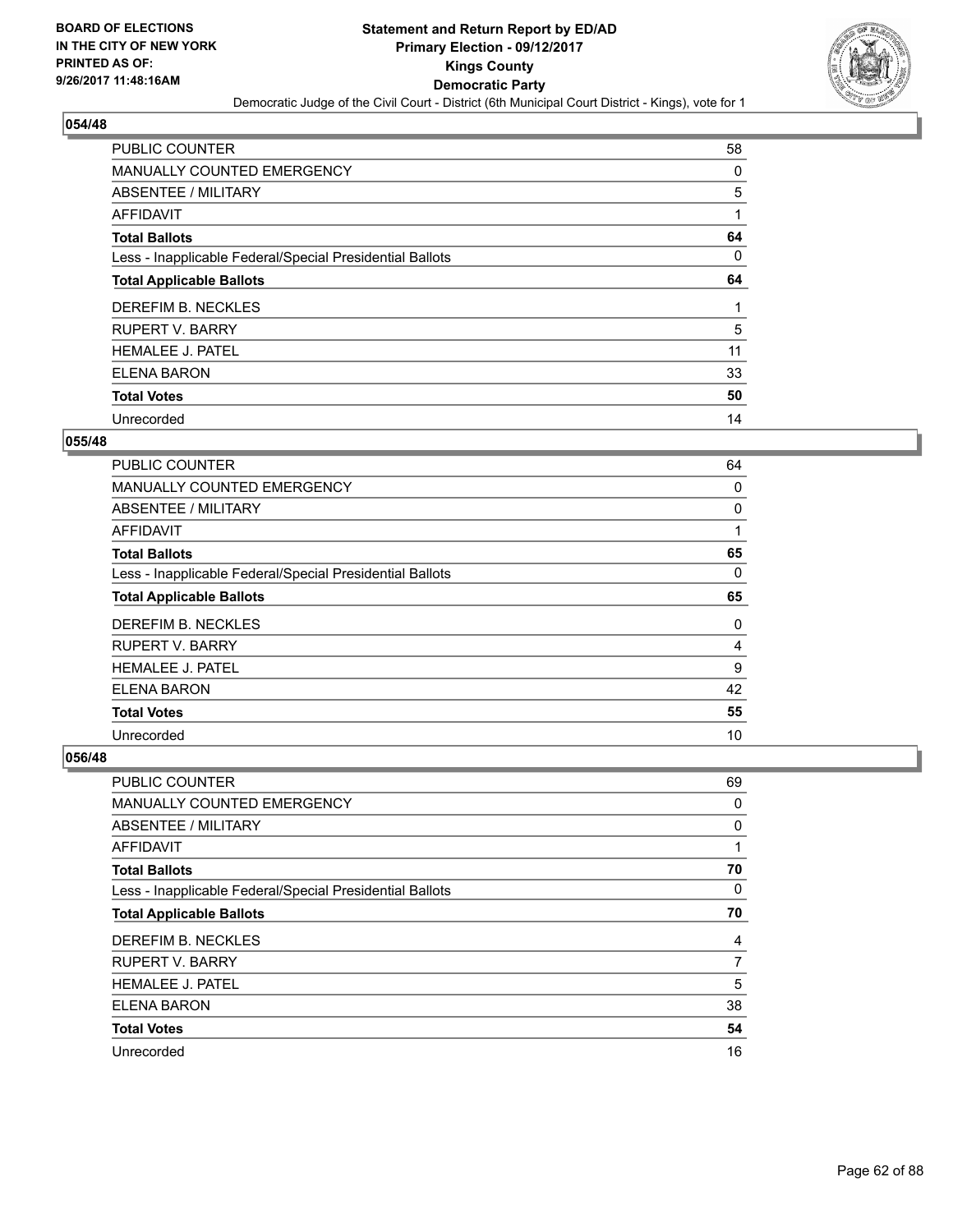

| <b>PUBLIC COUNTER</b>                                    | 28 |
|----------------------------------------------------------|----|
| MANUALLY COUNTED EMERGENCY                               | 0  |
| ABSENTEE / MILITARY                                      |    |
| AFFIDAVIT                                                | 0  |
| <b>Total Ballots</b>                                     | 29 |
| Less - Inapplicable Federal/Special Presidential Ballots | 0  |
| <b>Total Applicable Ballots</b>                          | 29 |
| DEREFIM B. NECKLES                                       |    |
| <b>RUPERT V. BARRY</b>                                   | 5  |
| <b>HEMALEE J. PATEL</b>                                  | 5  |
| <b>ELENA BARON</b>                                       | 10 |
| <b>Total Votes</b>                                       | 21 |
| Unrecorded                                               | 8  |

## **058/48**

| <b>PUBLIC COUNTER</b>                                    | 48 |
|----------------------------------------------------------|----|
| <b>MANUALLY COUNTED EMERGENCY</b>                        | 0  |
| ABSENTEE / MILITARY                                      | 6  |
| <b>AFFIDAVIT</b>                                         | 0  |
| <b>Total Ballots</b>                                     | 54 |
| Less - Inapplicable Federal/Special Presidential Ballots | 0  |
| <b>Total Applicable Ballots</b>                          | 54 |
| DEREFIM B. NECKLES                                       | 2  |
| <b>RUPERT V. BARRY</b>                                   | 8  |
| <b>HEMALEE J. PATEL</b>                                  | 4  |
| <b>ELENA BARON</b>                                       | 30 |
| <b>Total Votes</b>                                       | 44 |
| Unrecorded                                               | 10 |

| <b>PUBLIC COUNTER</b>                                    | 82 |
|----------------------------------------------------------|----|
| <b>MANUALLY COUNTED EMERGENCY</b>                        | 0  |
| ABSENTEE / MILITARY                                      | 0  |
| AFFIDAVIT                                                | 0  |
| <b>Total Ballots</b>                                     | 82 |
| Less - Inapplicable Federal/Special Presidential Ballots | 0  |
| <b>Total Applicable Ballots</b>                          | 82 |
| DEREFIM B. NECKLES                                       | 5  |
| <b>RUPERT V. BARRY</b>                                   | 6  |
| <b>HEMALEE J. PATEL</b>                                  | 3  |
| <b>ELENA BARON</b>                                       | 58 |
| <b>Total Votes</b>                                       | 72 |
| Unrecorded                                               | 10 |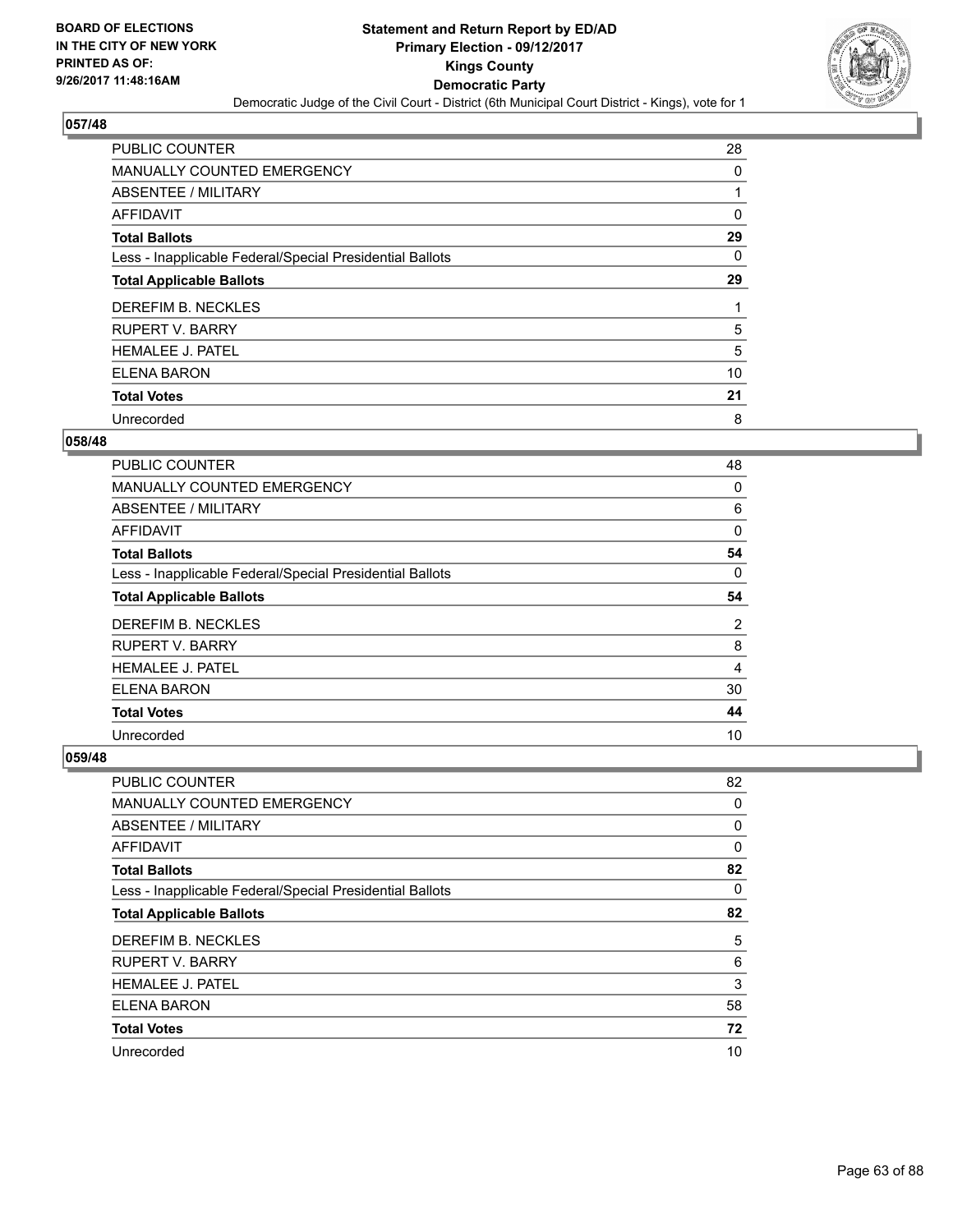

| <b>PUBLIC COUNTER</b>                                    | 83 |
|----------------------------------------------------------|----|
| MANUALLY COUNTED EMERGENCY                               | 0  |
| ABSENTEE / MILITARY                                      | 1  |
| AFFIDAVIT                                                | 0  |
| <b>Total Ballots</b>                                     | 84 |
| Less - Inapplicable Federal/Special Presidential Ballots | 0  |
| <b>Total Applicable Ballots</b>                          | 84 |
| DEREFIM B. NECKLES                                       |    |
| <b>RUPERT V. BARRY</b>                                   | 10 |
| <b>HEMALEE J. PATEL</b>                                  | 3  |
| ELENA BARON                                              | 52 |
| <b>Total Votes</b>                                       | 66 |
| Unrecorded                                               | 18 |

### **061/48**

| <b>PUBLIC COUNTER</b>                                    | 82 |
|----------------------------------------------------------|----|
| <b>MANUALLY COUNTED EMERGENCY</b>                        | 0  |
| ABSENTEE / MILITARY                                      | 0  |
| AFFIDAVIT                                                | 0  |
| <b>Total Ballots</b>                                     | 82 |
| Less - Inapplicable Federal/Special Presidential Ballots | 0  |
| <b>Total Applicable Ballots</b>                          | 82 |
| DEREFIM B. NECKLES                                       | 10 |
| <b>RUPERT V. BARRY</b>                                   |    |
| <b>HEMALEE J. PATEL</b>                                  | 5  |
| <b>ELENA BARON</b>                                       | 53 |
| <b>Total Votes</b>                                       | 69 |
| Unrecorded                                               | 13 |

| <b>PUBLIC COUNTER</b>                                    | 89 |
|----------------------------------------------------------|----|
| <b>MANUALLY COUNTED EMERGENCY</b>                        | 0  |
| ABSENTEE / MILITARY                                      | 3  |
| AFFIDAVIT                                                | 0  |
| <b>Total Ballots</b>                                     | 92 |
| Less - Inapplicable Federal/Special Presidential Ballots | 0  |
| <b>Total Applicable Ballots</b>                          | 92 |
| DEREFIM B. NECKLES                                       | 3  |
| <b>RUPERT V. BARRY</b>                                   | 8  |
| <b>HEMALEE J. PATEL</b>                                  | 13 |
| <b>ELENA BARON</b>                                       | 43 |
| <b>Total Votes</b>                                       | 67 |
| Unrecorded                                               | 25 |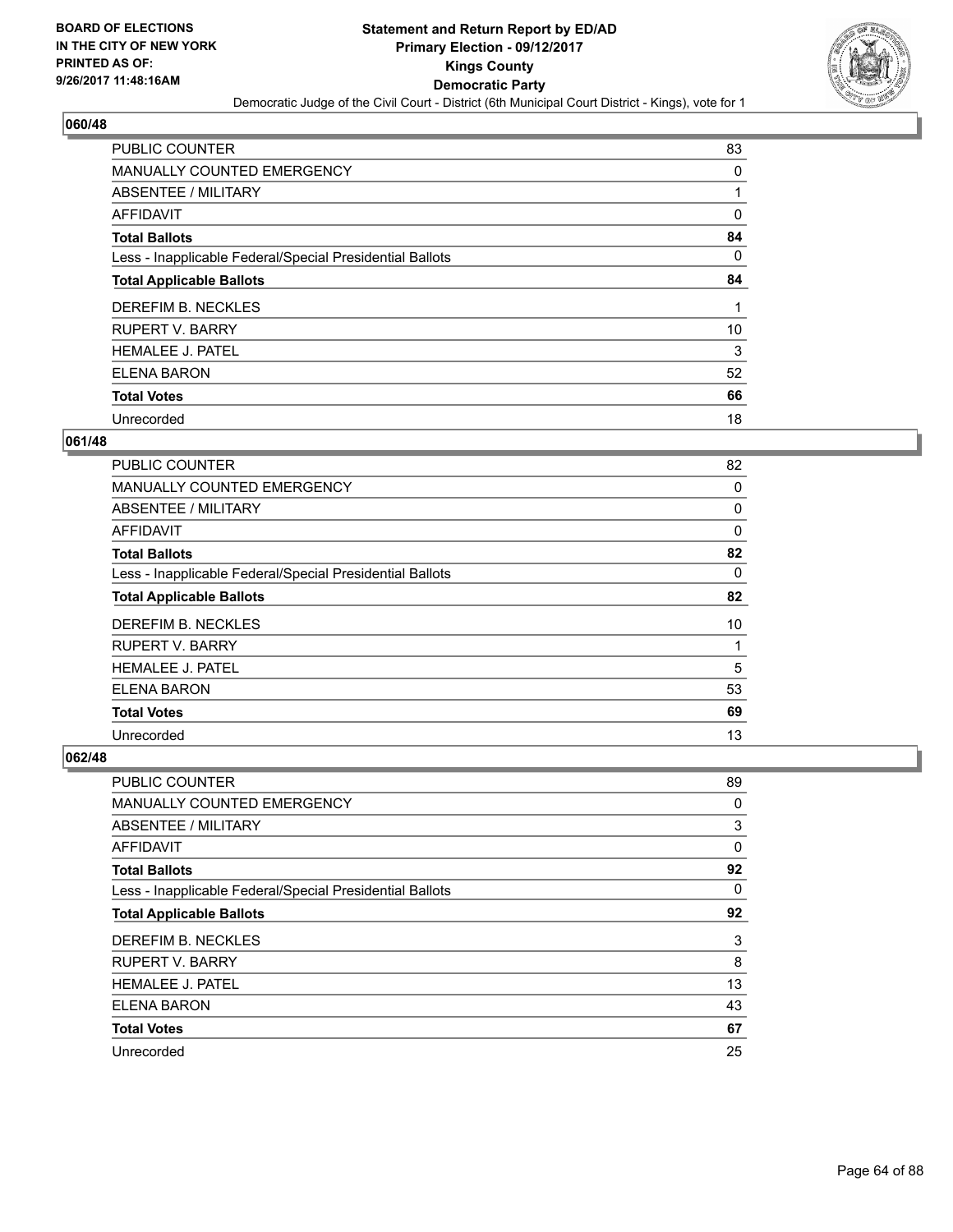

| <b>PUBLIC COUNTER</b>                                    | 93 |
|----------------------------------------------------------|----|
| <b>MANUALLY COUNTED EMERGENCY</b>                        | 0  |
| ABSENTEE / MILITARY                                      | 5  |
| AFFIDAVIT                                                | 0  |
| <b>Total Ballots</b>                                     | 98 |
| Less - Inapplicable Federal/Special Presidential Ballots | 0  |
| <b>Total Applicable Ballots</b>                          | 98 |
| DEREFIM B. NECKLES                                       | 7  |
|                                                          |    |
| <b>RUPERT V. BARRY</b>                                   | 9  |
| <b>HEMALEE J. PATEL</b>                                  | 9  |
| ELENA BARON                                              | 45 |
| TARDIS JOHNSON (WRITE-IN)                                |    |
| <b>Total Votes</b>                                       | 71 |

# **064/48**

| <b>PUBLIC COUNTER</b>                                    | 37 |
|----------------------------------------------------------|----|
| MANUALLY COUNTED EMERGENCY                               | 0  |
| ABSENTEE / MILITARY                                      | 1  |
| AFFIDAVIT                                                | 0  |
| <b>Total Ballots</b>                                     | 38 |
| Less - Inapplicable Federal/Special Presidential Ballots | 0  |
| <b>Total Applicable Ballots</b>                          | 38 |
| DEREFIM B. NECKLES                                       | 1  |
| <b>RUPERT V. BARRY</b>                                   | 3  |
| <b>HEMALEE J. PATEL</b>                                  | 3  |
| ELENA BARON                                              | 19 |
| IAN D GIRSHEK (WRITE-IN)                                 |    |
| IAN D. GIRSHEK (WRITE-IN)                                | 1  |
| <b>Total Votes</b>                                       | 28 |
| Unrecorded                                               | 10 |

| <b>PUBLIC COUNTER</b>                                    | 54 |
|----------------------------------------------------------|----|
| <b>MANUALLY COUNTED EMERGENCY</b>                        | 0  |
| ABSENTEE / MILITARY                                      | 3  |
| AFFIDAVIT                                                | 3  |
| <b>Total Ballots</b>                                     | 60 |
| Less - Inapplicable Federal/Special Presidential Ballots | 0  |
| <b>Total Applicable Ballots</b>                          | 60 |
| DEREFIM B. NECKLES                                       | 3  |
| <b>RUPERT V. BARRY</b>                                   | 3  |
| <b>HEMALEE J. PATEL</b>                                  | 5  |
| <b>ELENA BARON</b>                                       | 36 |
| <b>Total Votes</b>                                       | 47 |
| Unrecorded                                               | 13 |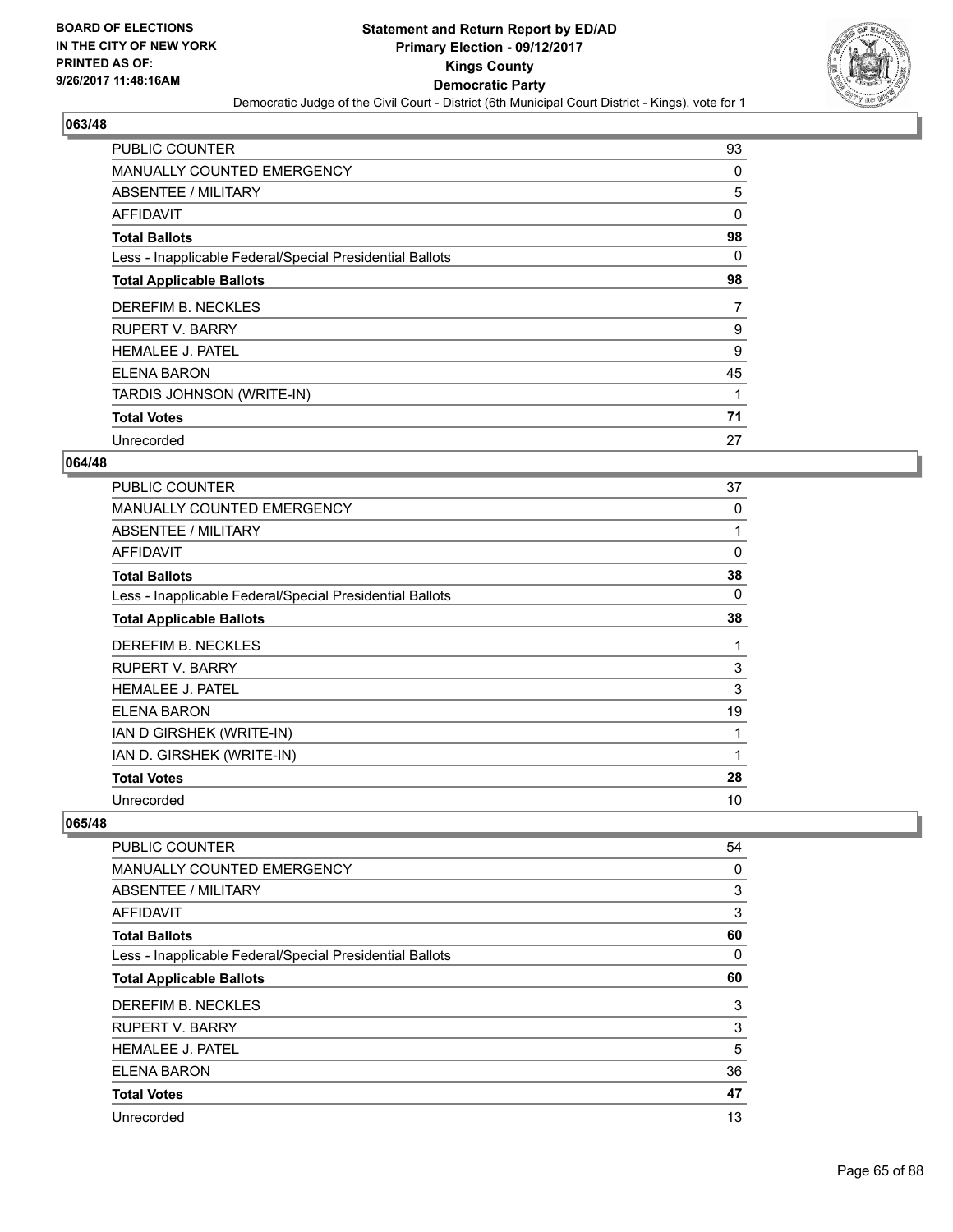

| <b>PUBLIC COUNTER</b>                                    | 39 |
|----------------------------------------------------------|----|
| <b>MANUALLY COUNTED EMERGENCY</b>                        | 0  |
| ABSENTEE / MILITARY                                      |    |
| <b>AFFIDAVIT</b>                                         | 0  |
| <b>Total Ballots</b>                                     | 40 |
| Less - Inapplicable Federal/Special Presidential Ballots | 0  |
| <b>Total Applicable Ballots</b>                          | 40 |
| DEREFIM B. NECKLES                                       | 2  |
| <b>RUPERT V. BARRY</b>                                   | 2  |
| <b>HEMALEE J. PATEL</b>                                  | 4  |
| <b>ELENA BARON</b>                                       | 23 |
| <b>Total Votes</b>                                       | 31 |
| Unrecorded                                               | 9  |

| PUBLIC COUNTER                                           | 103 |
|----------------------------------------------------------|-----|
| <b>MANUALLY COUNTED EMERGENCY</b>                        | 0   |
| ABSENTEE / MILITARY                                      | 5   |
| <b>AFFIDAVIT</b>                                         | 0   |
| <b>Total Ballots</b>                                     | 108 |
| Less - Inapplicable Federal/Special Presidential Ballots | 0   |
| <b>Total Applicable Ballots</b>                          | 108 |
| DEREFIM B. NECKLES                                       | 6   |
| <b>RUPERT V. BARRY</b>                                   | 11  |
| <b>HEMALEE J. PATEL</b>                                  | 10  |
| ELENA BARON                                              | 48  |
| <b>Total Votes</b>                                       | 75  |
| Unrecorded                                               | 33  |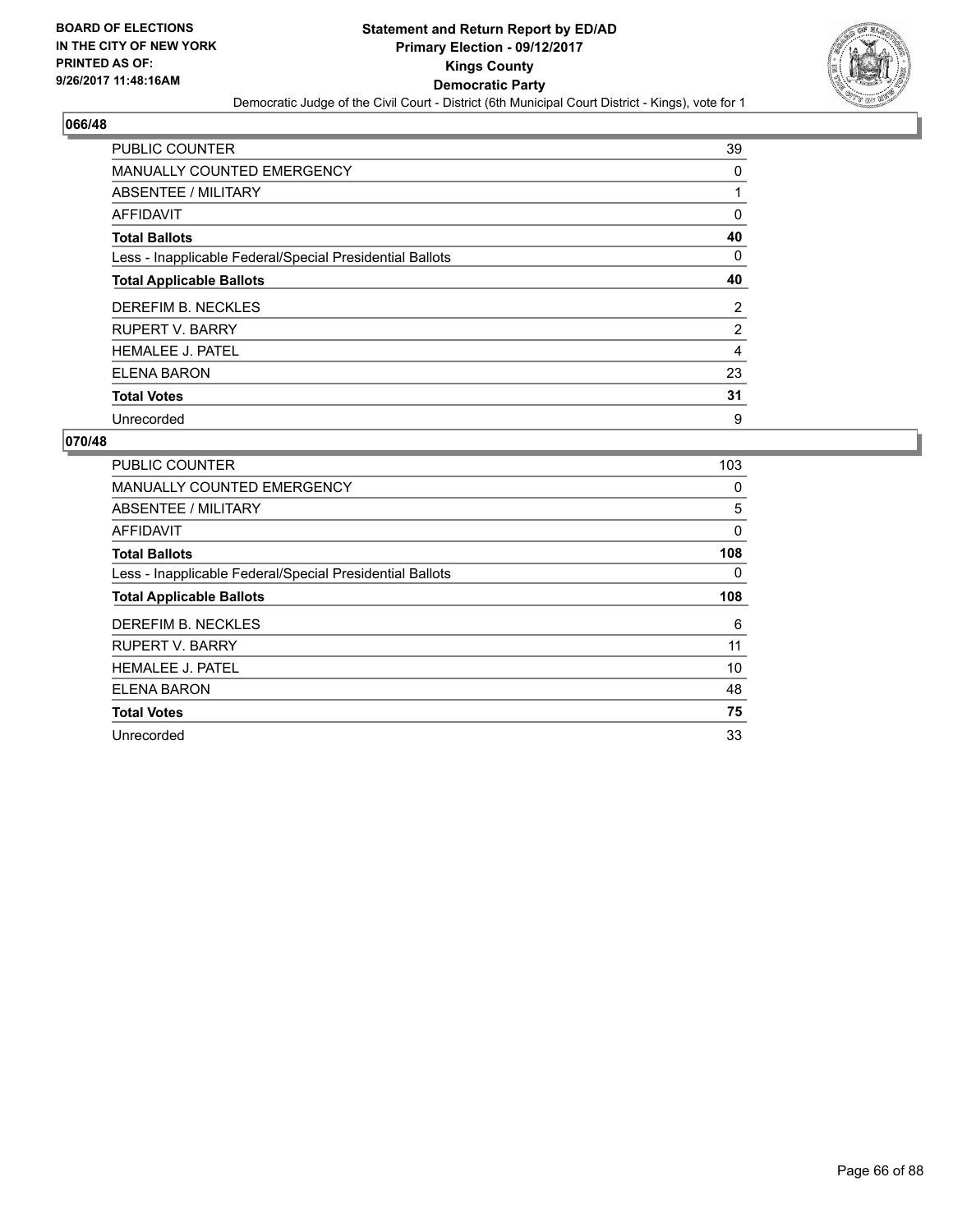

| <b>PUBLIC COUNTER</b>                                    | 114 |
|----------------------------------------------------------|-----|
| MANUALLY COUNTED EMERGENCY                               | 0   |
| ABSENTEE / MILITARY                                      | 3   |
| AFFIDAVIT                                                | 0   |
| <b>Total Ballots</b>                                     | 117 |
| Less - Inapplicable Federal/Special Presidential Ballots | 0   |
| <b>Total Applicable Ballots</b>                          | 117 |
| DEREFIM B. NECKLES                                       | 9   |
| <b>RUPERT V. BARRY</b>                                   | 17  |
| <b>HEMALEE J. PATEL</b>                                  | 45  |
| ELENA BARON                                              | 24  |
| <b>Total Votes</b>                                       | 95  |
| Unrecorded                                               | 22  |

### **064/52**

| <b>PUBLIC COUNTER</b>                                    | 161      |
|----------------------------------------------------------|----------|
| <b>MANUALLY COUNTED EMERGENCY</b>                        | 0        |
| ABSENTEE / MILITARY                                      | 3        |
| AFFIDAVIT                                                | 1        |
| <b>Total Ballots</b>                                     | 165      |
| Less - Inapplicable Federal/Special Presidential Ballots | $\Omega$ |
| <b>Total Applicable Ballots</b>                          | 165      |
| DEREFIM B. NECKLES                                       | 9        |
| <b>RUPERT V. BARRY</b>                                   | 10       |
| <b>HEMALEE J. PATEL</b>                                  | 60       |
| ELENA BARON                                              | 60       |
| <b>Total Votes</b>                                       | 139      |
| Unrecorded                                               | 26       |

| PUBLIC COUNTER                                           | 151 |
|----------------------------------------------------------|-----|
| <b>MANUALLY COUNTED EMERGENCY</b>                        | 0   |
| ABSENTEE / MILITARY                                      | 0   |
| AFFIDAVIT                                                | 1   |
| <b>Total Ballots</b>                                     | 152 |
| Less - Inapplicable Federal/Special Presidential Ballots | 0   |
| <b>Total Applicable Ballots</b>                          | 152 |
| DEREFIM B. NECKLES                                       | 12  |
| <b>RUPERT V. BARRY</b>                                   | 16  |
| <b>HEMALEE J. PATEL</b>                                  | 57  |
| ELENA BARON                                              | 40  |
| <b>Total Votes</b>                                       | 125 |
| Unrecorded                                               | 27  |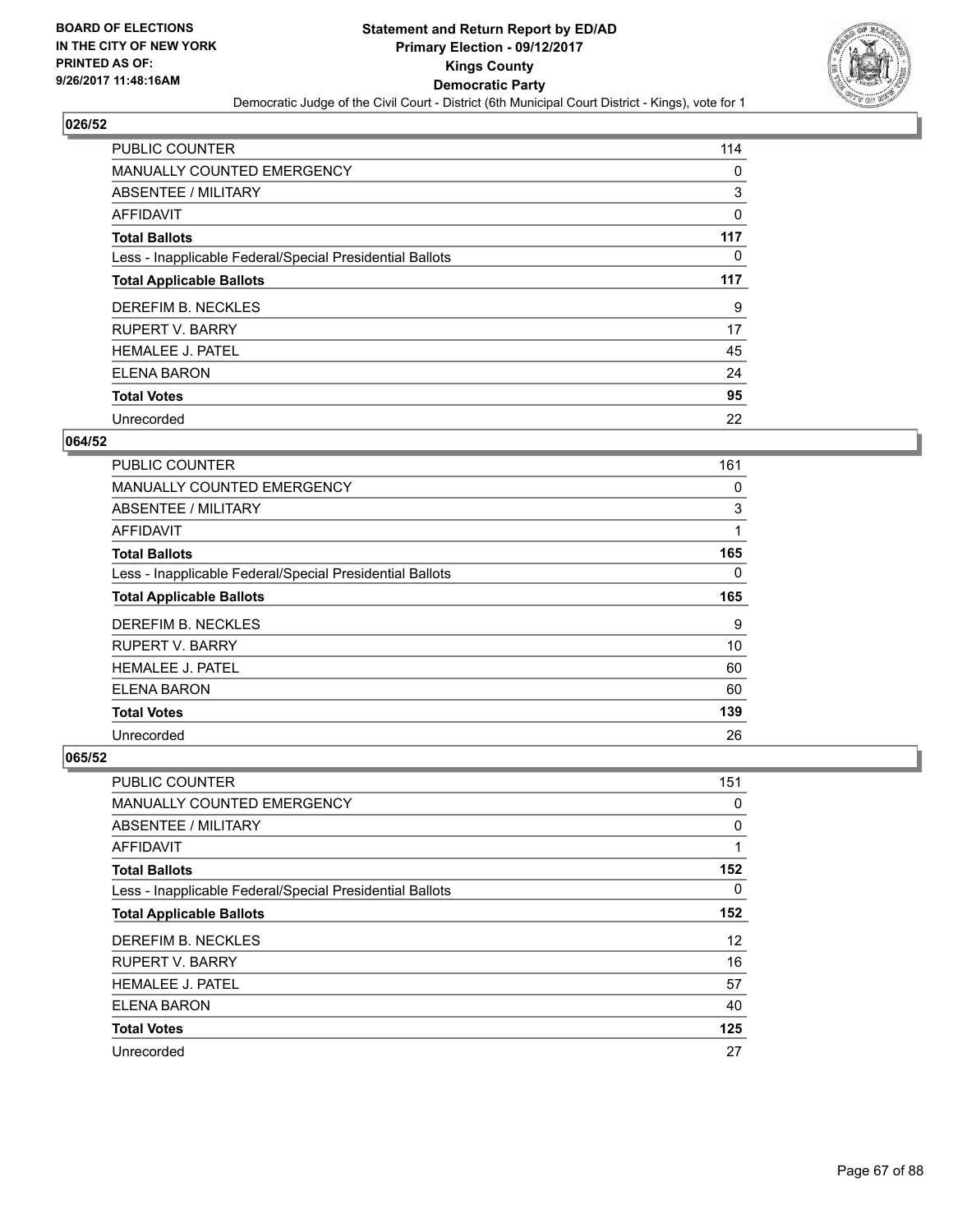

| <b>PUBLIC COUNTER</b>                                    | 216 |
|----------------------------------------------------------|-----|
| <b>MANUALLY COUNTED EMERGENCY</b>                        | 0   |
| ABSENTEE / MILITARY                                      |     |
| <b>AFFIDAVIT</b>                                         | 3   |
| <b>Total Ballots</b>                                     | 220 |
| Less - Inapplicable Federal/Special Presidential Ballots | 0   |
| <b>Total Applicable Ballots</b>                          | 220 |
| DEREFIM B. NECKLES                                       | 10  |
| <b>RUPERT V. BARRY</b>                                   | 10  |
| <b>HEMALEE J. PATEL</b>                                  | 90  |
| ELENA BARON                                              | 89  |
| <b>Total Votes</b>                                       | 199 |
| Unrecorded                                               | 21  |

### **067/52**

| <b>PUBLIC COUNTER</b>                                    | 146      |
|----------------------------------------------------------|----------|
| <b>MANUALLY COUNTED EMERGENCY</b>                        | 0        |
| ABSENTEE / MILITARY                                      | 0        |
| <b>AFFIDAVIT</b>                                         | 0        |
| <b>Total Ballots</b>                                     | 146      |
| Less - Inapplicable Federal/Special Presidential Ballots | $\Omega$ |
| <b>Total Applicable Ballots</b>                          | 146      |
| DEREFIM B. NECKLES                                       | 8        |
| <b>RUPERT V. BARRY</b>                                   | 19       |
| <b>HEMALEE J. PATEL</b>                                  | 45       |
| ELENA BARON                                              | 60       |
| <b>Total Votes</b>                                       | 132      |
| Unrecorded                                               | 14       |

| <b>PUBLIC COUNTER</b>                                    | 194 |
|----------------------------------------------------------|-----|
| <b>MANUALLY COUNTED EMERGENCY</b>                        | 0   |
| ABSENTEE / MILITARY                                      | 5   |
| AFFIDAVIT                                                | 1   |
| <b>Total Ballots</b>                                     | 200 |
| Less - Inapplicable Federal/Special Presidential Ballots | 0   |
| <b>Total Applicable Ballots</b>                          | 200 |
| DEREFIM B. NECKLES                                       | 5   |
| <b>RUPERT V. BARRY</b>                                   | 15  |
| <b>HEMALEE J. PATEL</b>                                  | 88  |
| <b>ELENA BARON</b>                                       | 67  |
| <b>Total Votes</b>                                       | 175 |
| Unrecorded                                               | 25  |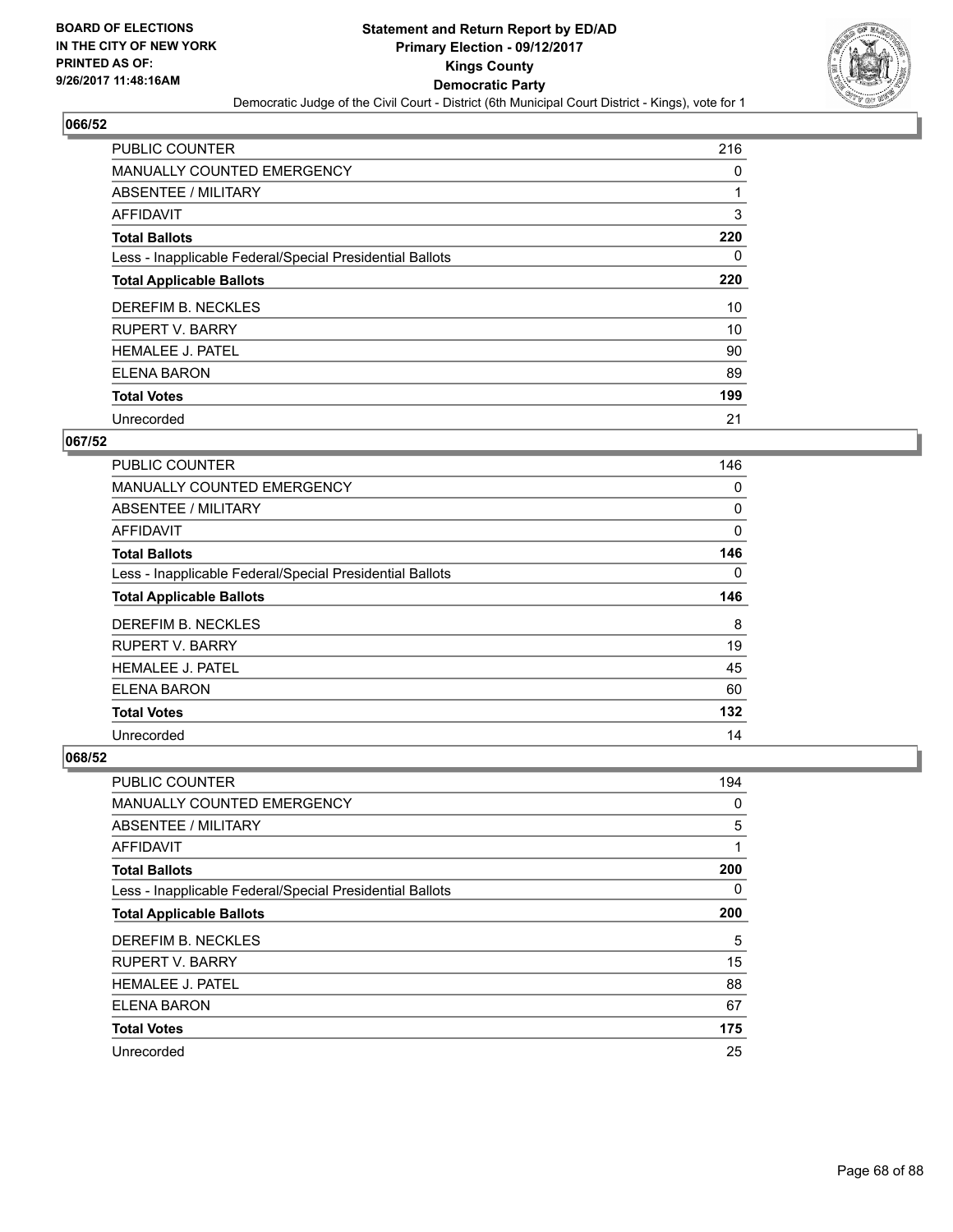

| <b>PUBLIC COUNTER</b>                                    | 229 |
|----------------------------------------------------------|-----|
| MANUALLY COUNTED EMERGENCY                               | 0   |
| ABSENTEE / MILITARY                                      | 5   |
| <b>AFFIDAVIT</b>                                         |     |
| <b>Total Ballots</b>                                     | 235 |
| Less - Inapplicable Federal/Special Presidential Ballots | 0   |
| <b>Total Applicable Ballots</b>                          | 235 |
| DEREFIM B. NECKLES                                       | 10  |
| <b>RUPERT V. BARRY</b>                                   | 23  |
| <b>HEMALEE J. PATEL</b>                                  | 103 |
| <b>ELENA BARON</b>                                       | 71  |
| <b>Total Votes</b>                                       | 207 |
| Unrecorded                                               | 28  |

### **070/52**

| PUBLIC COUNTER                                           | 237 |
|----------------------------------------------------------|-----|
| <b>MANUALLY COUNTED EMERGENCY</b>                        | 0   |
| ABSENTEE / MILITARY                                      | 0   |
| <b>AFFIDAVIT</b>                                         | 1   |
| <b>Total Ballots</b>                                     | 238 |
| Less - Inapplicable Federal/Special Presidential Ballots | 0   |
| <b>Total Applicable Ballots</b>                          | 238 |
| DEREFIM B. NECKLES                                       | 8   |
| <b>RUPERT V. BARRY</b>                                   | 22  |
| <b>HEMALEE J. PATEL</b>                                  | 111 |
| <b>ELENA BARON</b>                                       | 47  |
| TOM ROBERTS (WRITE-IN)                                   | 1   |
| <b>Total Votes</b>                                       | 189 |
| Unrecorded                                               | 49  |

| <b>PUBLIC COUNTER</b>                                    | 204 |
|----------------------------------------------------------|-----|
| <b>MANUALLY COUNTED EMERGENCY</b>                        | 0   |
| ABSENTEE / MILITARY                                      | 8   |
| AFFIDAVIT                                                | 1   |
| <b>Total Ballots</b>                                     | 213 |
| Less - Inapplicable Federal/Special Presidential Ballots | 0   |
| <b>Total Applicable Ballots</b>                          | 213 |
| DEREFIM B. NECKLES                                       | 8   |
| <b>RUPERT V. BARRY</b>                                   | 20  |
| <b>HEMALEE J. PATEL</b>                                  | 88  |
| ELENA BARON                                              | 59  |
| <b>KEN ROBINSON (WRITE-IN)</b>                           | 1   |
| <b>Total Votes</b>                                       | 176 |
| Unrecorded                                               | 37  |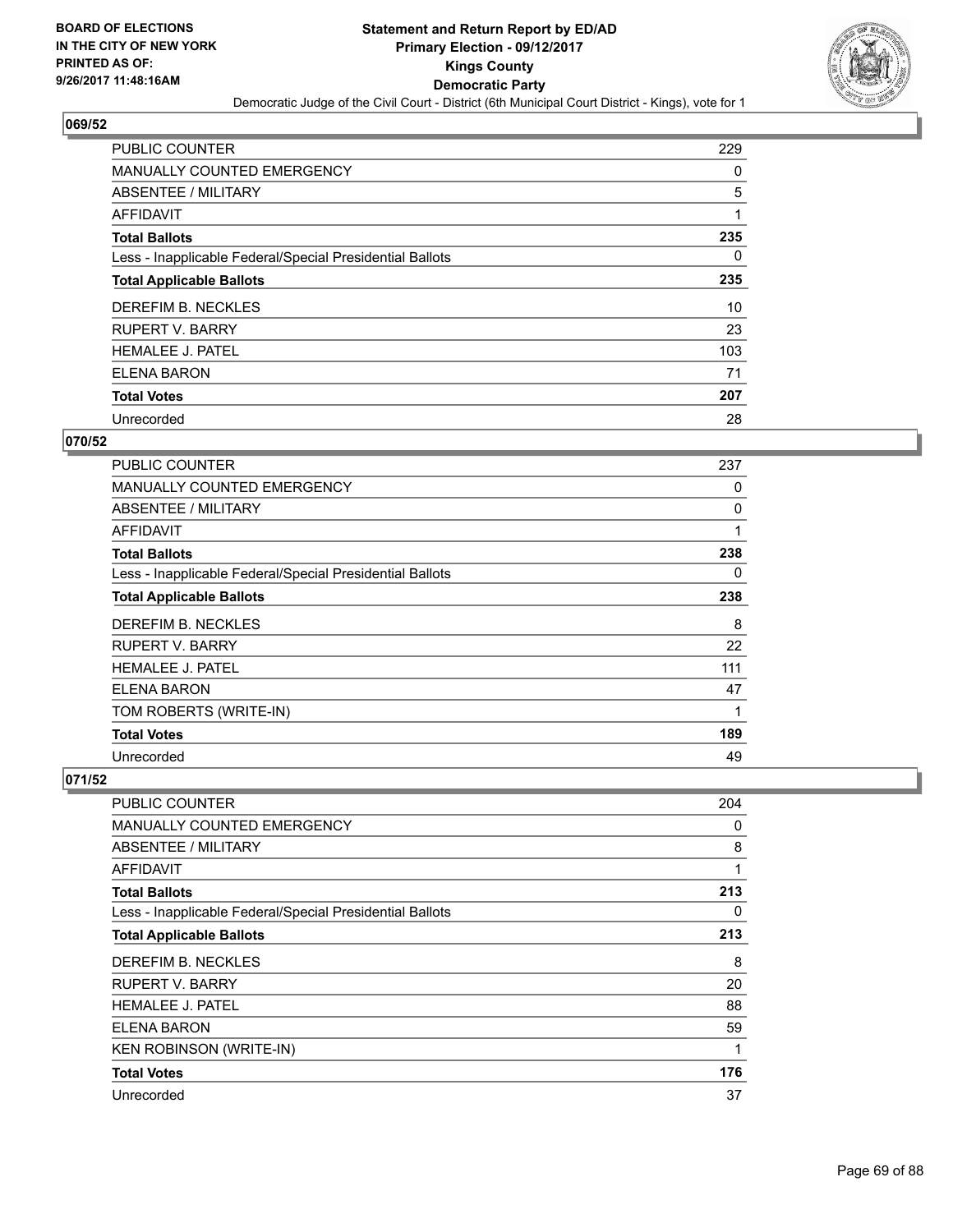

| <b>PUBLIC COUNTER</b>                                    | 118 |
|----------------------------------------------------------|-----|
| MANUALLY COUNTED EMERGENCY                               | 0   |
| ABSENTEE / MILITARY                                      | 4   |
| <b>AFFIDAVIT</b>                                         |     |
| <b>Total Ballots</b>                                     | 123 |
| Less - Inapplicable Federal/Special Presidential Ballots | 0   |
| <b>Total Applicable Ballots</b>                          | 123 |
| DEREFIM B. NECKLES                                       | 3   |
| <b>RUPERT V. BARRY</b>                                   | 16  |
| <b>HEMALEE J. PATEL</b>                                  | 43  |
| ELENA BARON                                              | 29  |
| <b>Total Votes</b>                                       | 91  |
| Unrecorded                                               | 32  |

# **073/52**

| PUBLIC COUNTER                                           | 203            |
|----------------------------------------------------------|----------------|
| <b>MANUALLY COUNTED EMERGENCY</b>                        | 0              |
| ABSENTEE / MILITARY                                      | 3              |
| <b>AFFIDAVIT</b>                                         | $\overline{2}$ |
| <b>Total Ballots</b>                                     | 208            |
| Less - Inapplicable Federal/Special Presidential Ballots | $\Omega$       |
| <b>Total Applicable Ballots</b>                          | 208            |
| DEREFIM B. NECKLES                                       | 13             |
| <b>RUPERT V. BARRY</b>                                   | 48             |
| <b>HEMALEE J. PATEL</b>                                  | 59             |
| ELENA BARON                                              | 55             |
| <b>Total Votes</b>                                       | 175            |
| Unrecorded                                               | 33             |

| <b>PUBLIC COUNTER</b>                                    | 155            |
|----------------------------------------------------------|----------------|
| <b>MANUALLY COUNTED EMERGENCY</b>                        | 0              |
| ABSENTEE / MILITARY                                      | 4              |
| AFFIDAVIT                                                | $\overline{2}$ |
| <b>Total Ballots</b>                                     | 161            |
| Less - Inapplicable Federal/Special Presidential Ballots | 0              |
| <b>Total Applicable Ballots</b>                          | 161            |
| DEREFIM B. NECKLES                                       | 7              |
| <b>RUPERT V. BARRY</b>                                   | 29             |
| <b>HEMALEE J. PATEL</b>                                  | 45             |
| <b>ELENA BARON</b>                                       | 58             |
| <b>Total Votes</b>                                       | 139            |
| Unrecorded                                               | 22             |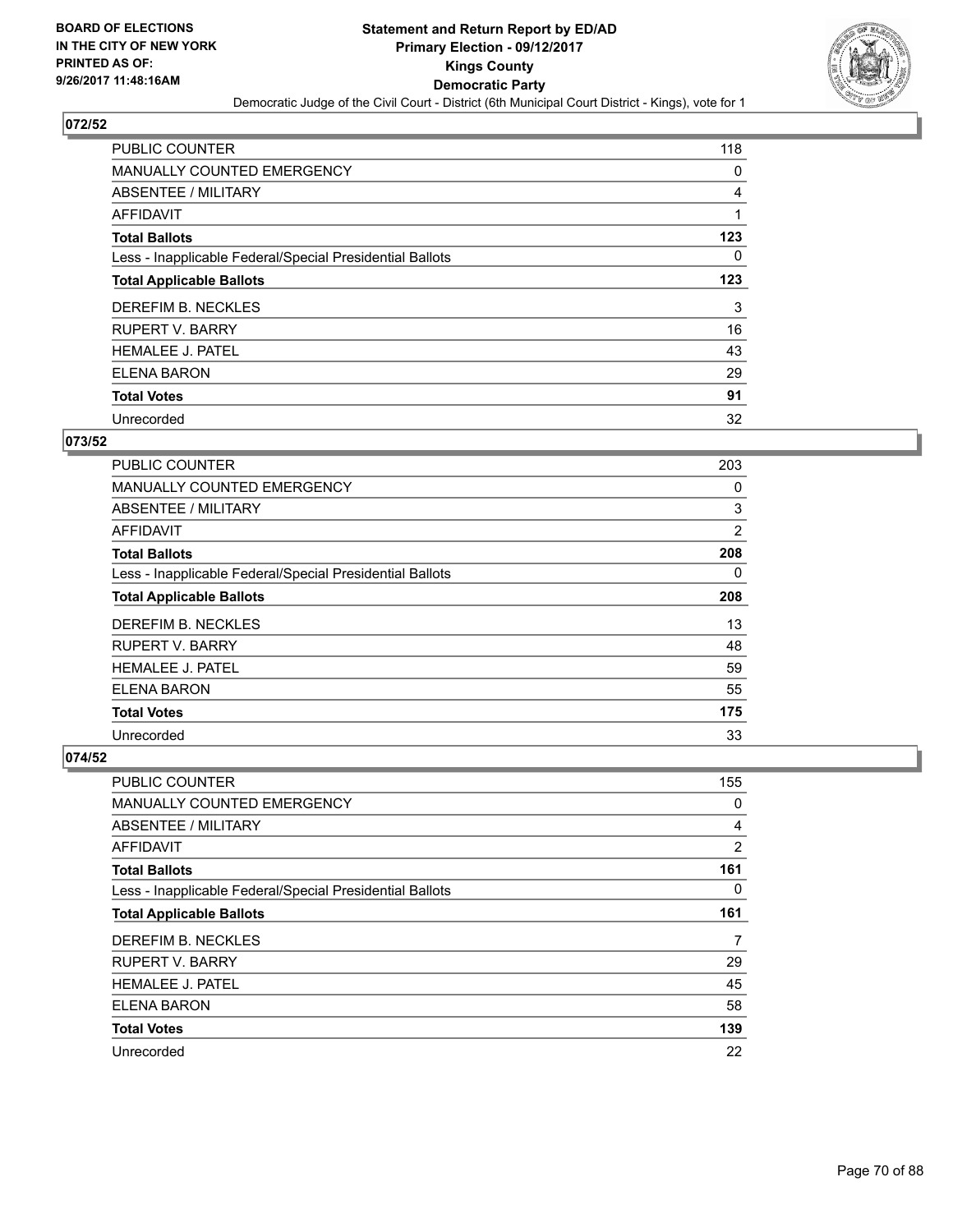

| <b>PUBLIC COUNTER</b>                                    | 258 |
|----------------------------------------------------------|-----|
| <b>MANUALLY COUNTED EMERGENCY</b>                        | 0   |
| ABSENTEE / MILITARY                                      | 2   |
| <b>AFFIDAVIT</b>                                         |     |
| <b>Total Ballots</b>                                     | 261 |
| Less - Inapplicable Federal/Special Presidential Ballots | 0   |
| <b>Total Applicable Ballots</b>                          | 261 |
| DEREFIM B. NECKLES                                       | 11  |
| <b>RUPERT V. BARRY</b>                                   | 40  |
| <b>HEMALEE J. PATEL</b>                                  | 87  |
| <b>ELENA BARON</b>                                       | 66  |
| <b>Total Votes</b>                                       | 204 |
| Unrecorded                                               | 57  |

### **076/52**

| <b>PUBLIC COUNTER</b>                                    | 76 |
|----------------------------------------------------------|----|
| <b>MANUALLY COUNTED EMERGENCY</b>                        | 0  |
| ABSENTEE / MILITARY                                      |    |
| AFFIDAVIT                                                |    |
| <b>Total Ballots</b>                                     | 78 |
| Less - Inapplicable Federal/Special Presidential Ballots | 0  |
| <b>Total Applicable Ballots</b>                          | 78 |
| DEREFIM B. NECKLES                                       | 2  |
| <b>RUPERT V. BARRY</b>                                   | 3  |
| <b>HEMALEE J. PATEL</b>                                  | 29 |
| ELENA BARON                                              | 25 |
| <b>Total Votes</b>                                       | 59 |
| Unrecorded                                               | 19 |

| <b>PUBLIC COUNTER</b>                                    | 176            |
|----------------------------------------------------------|----------------|
| <b>MANUALLY COUNTED EMERGENCY</b>                        | 0              |
| ABSENTEE / MILITARY                                      | 3              |
| AFFIDAVIT                                                | $\overline{4}$ |
| <b>Total Ballots</b>                                     | 183            |
| Less - Inapplicable Federal/Special Presidential Ballots | 0              |
| <b>Total Applicable Ballots</b>                          | 183            |
| DEREFIM B. NECKLES                                       | 10             |
| <b>RUPERT V. BARRY</b>                                   | 11             |
| <b>HEMALEE J. PATEL</b>                                  | 77             |
| <b>ELENA BARON</b>                                       | 62             |
| <b>Total Votes</b>                                       | 160            |
| Unrecorded                                               | 23             |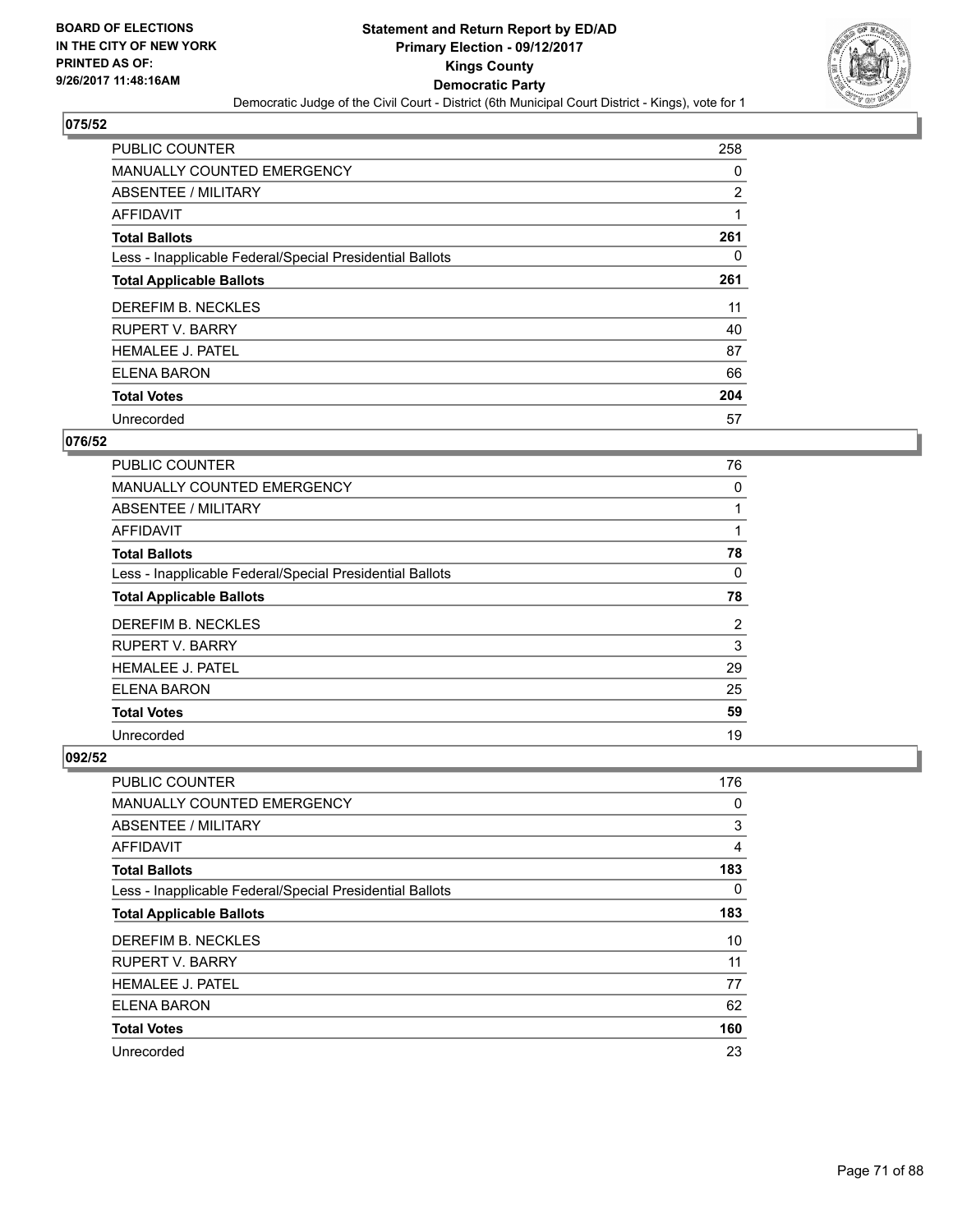

| <b>PUBLIC COUNTER</b>                                    | 162 |
|----------------------------------------------------------|-----|
| MANUALLY COUNTED EMERGENCY                               | 0   |
| ABSENTEE / MILITARY                                      | 2   |
| AFFIDAVIT                                                | 0   |
| <b>Total Ballots</b>                                     | 164 |
| Less - Inapplicable Federal/Special Presidential Ballots | 0   |
| <b>Total Applicable Ballots</b>                          | 164 |
| DEREFIM B. NECKLES                                       | 10  |
| <b>RUPERT V. BARRY</b>                                   | 16  |
| <b>HEMALEE J. PATEL</b>                                  | 59  |
| ELENA BARON                                              | 54  |
| <b>Total Votes</b>                                       | 139 |
| Unrecorded                                               | 25  |

## **103/52**

| <b>PUBLIC COUNTER</b>                                    | 202 |
|----------------------------------------------------------|-----|
| <b>MANUALLY COUNTED EMERGENCY</b>                        | 0   |
| ABSENTEE / MILITARY                                      | 7   |
| AFFIDAVIT                                                | 0   |
| <b>Total Ballots</b>                                     | 209 |
| Less - Inapplicable Federal/Special Presidential Ballots | 0   |
| <b>Total Applicable Ballots</b>                          | 209 |
| DEREFIM B. NECKLES                                       | 7   |
| RUPERT V. BARRY                                          | 15  |
| <b>HEMALEE J. PATEL</b>                                  | 66  |
| ELENA BARON                                              | 84  |
| STEVEN E. SHOVERS (WRITE-IN)                             | 1   |
| <b>Total Votes</b>                                       | 173 |
| Unrecorded                                               | 36  |

| <b>PUBLIC COUNTER</b>                                    | 264 |
|----------------------------------------------------------|-----|
| <b>MANUALLY COUNTED EMERGENCY</b>                        | 0   |
| ABSENTEE / MILITARY                                      | 9   |
| <b>AFFIDAVIT</b>                                         | 1   |
| <b>Total Ballots</b>                                     | 274 |
| Less - Inapplicable Federal/Special Presidential Ballots | 0   |
| <b>Total Applicable Ballots</b>                          | 274 |
| DEREFIM B. NECKLES                                       | 15  |
| <b>RUPERT V. BARRY</b>                                   | 51  |
| <b>HEMALEE J. PATEL</b>                                  | 83  |
| <b>ELENA BARON</b>                                       | 71  |
| LAURA JACOBSON (WRITE-IN)                                |     |
| LISA GARCIA (WRITE-IN)                                   | 1   |
| <b>Total Votes</b>                                       | 222 |
| Unrecorded                                               | 52  |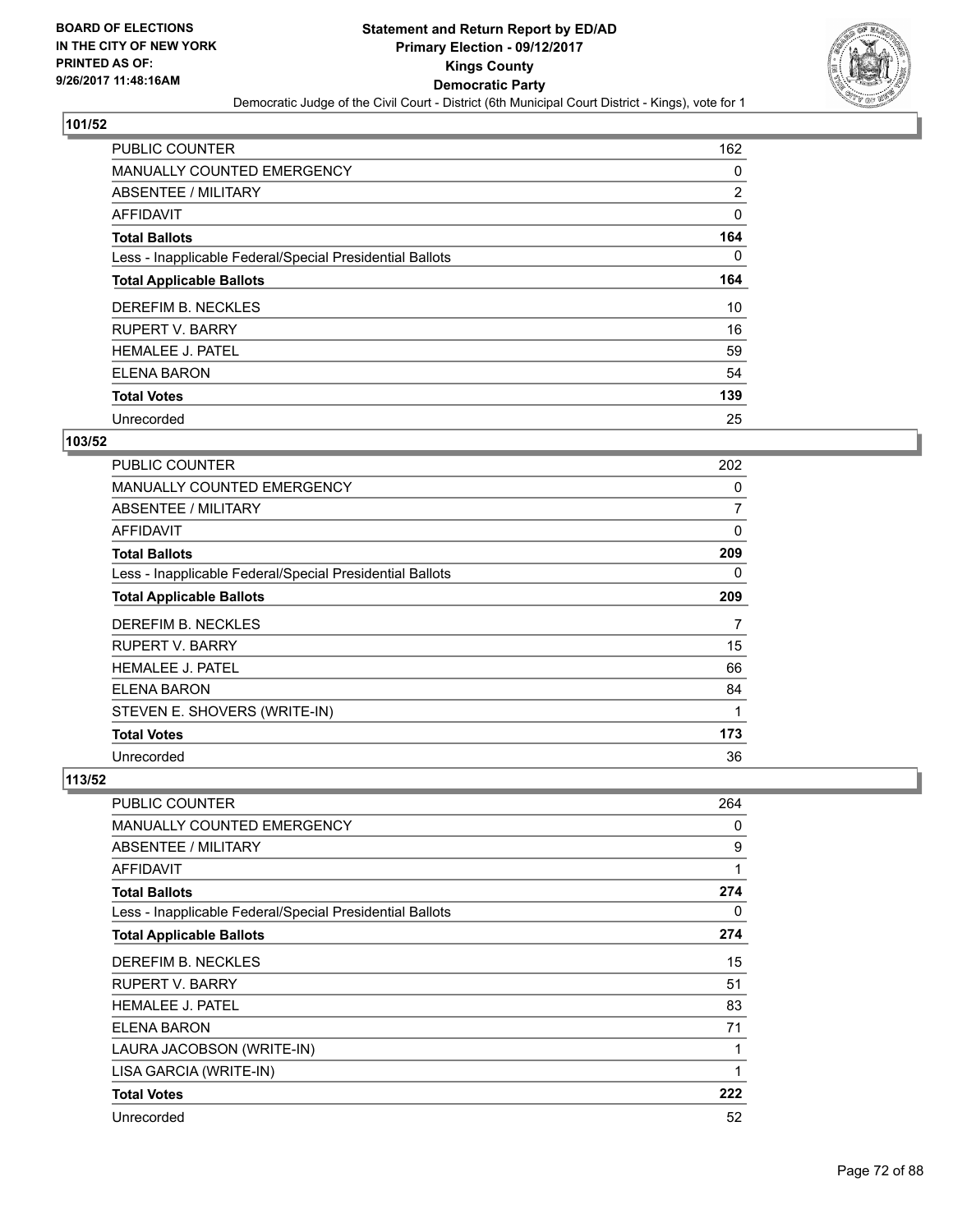

| <b>PUBLIC COUNTER</b>                                    | 114 |
|----------------------------------------------------------|-----|
| MANUALLY COUNTED EMERGENCY                               | 0   |
| ABSENTEE / MILITARY                                      | 1   |
| <b>AFFIDAVIT</b>                                         | 2   |
| <b>Total Ballots</b>                                     | 117 |
| Less - Inapplicable Federal/Special Presidential Ballots | 0   |
| <b>Total Applicable Ballots</b>                          | 117 |
| DEREFIM B. NECKLES                                       | 11  |
| <b>RUPERT V. BARRY</b>                                   | 26  |
| <b>HEMALEE J. PATEL</b>                                  | 18  |
| ELENA BARON                                              | 30  |
| <b>Total Votes</b>                                       | 85  |
| Unrecorded                                               | 32  |

### **060/57**

| <b>PUBLIC COUNTER</b>                                    | 175 |
|----------------------------------------------------------|-----|
| <b>MANUALLY COUNTED EMERGENCY</b>                        | 0   |
| ABSENTEE / MILITARY                                      | 2   |
| AFFIDAVIT                                                | 1   |
| <b>Total Ballots</b>                                     | 178 |
| Less - Inapplicable Federal/Special Presidential Ballots | 0   |
| <b>Total Applicable Ballots</b>                          | 178 |
| DEREFIM B. NECKLES                                       | 16  |
| <b>RUPERT V. BARRY</b>                                   | 20  |
| <b>HEMALEE J. PATEL</b>                                  | 42  |
| ELENA BARON                                              | 57  |
| UNATTRIBUTABLE WRITE-IN (WRITE-IN)                       | 1   |
| <b>Total Votes</b>                                       | 136 |
| Unrecorded                                               | 42  |

| <b>PUBLIC COUNTER</b>                                    | 162 |
|----------------------------------------------------------|-----|
| <b>MANUALLY COUNTED EMERGENCY</b>                        | 0   |
| ABSENTEE / MILITARY                                      | 0   |
| AFFIDAVIT                                                | 6   |
| <b>Total Ballots</b>                                     | 168 |
| Less - Inapplicable Federal/Special Presidential Ballots | 0   |
| <b>Total Applicable Ballots</b>                          | 168 |
| DEREFIM B. NECKLES                                       | 10  |
| <b>RUPERT V. BARRY</b>                                   | 14  |
| <b>HEMALEE J. PATEL</b>                                  | 40  |
| <b>ELENA BARON</b>                                       | 53  |
| <b>Total Votes</b>                                       | 117 |
| Unrecorded                                               | 51  |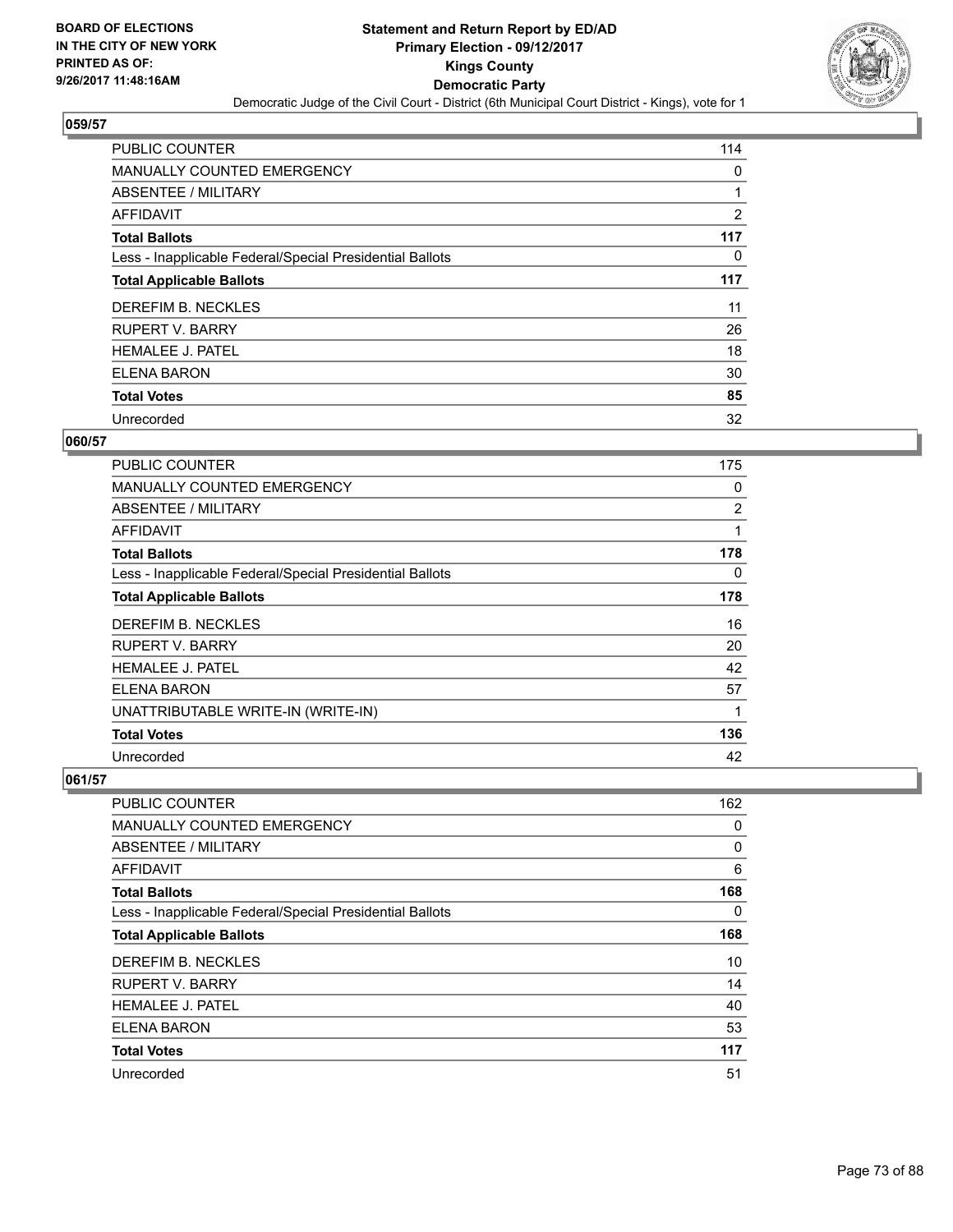

| <b>PUBLIC COUNTER</b>                                    | 179      |
|----------------------------------------------------------|----------|
| <b>MANUALLY COUNTED EMERGENCY</b>                        | 0        |
| ABSENTEE / MILITARY                                      | 1        |
| <b>AFFIDAVIT</b>                                         | 3        |
| <b>Total Ballots</b>                                     | 183      |
| Less - Inapplicable Federal/Special Presidential Ballots | $\Omega$ |
| <b>Total Applicable Ballots</b>                          | 183      |
| DEREFIM B. NECKLES                                       | 8        |
| <b>RUPERT V. BARRY</b>                                   | 25       |
| <b>HEMALEE J. PATEL</b>                                  | 59       |
| ELENA BARON                                              | 55       |
| <b>Total Votes</b>                                       | 147      |
| Unrecorded                                               | 36       |

### **064/57**

| <b>PUBLIC COUNTER</b>                                    | 223 |
|----------------------------------------------------------|-----|
| <b>MANUALLY COUNTED EMERGENCY</b>                        | 0   |
| ABSENTEE / MILITARY                                      | 1   |
| <b>AFFIDAVIT</b>                                         | 5   |
| <b>Total Ballots</b>                                     | 229 |
| Less - Inapplicable Federal/Special Presidential Ballots | 0   |
| <b>Total Applicable Ballots</b>                          | 229 |
| DEREFIM B. NECKLES                                       | 15  |
| <b>RUPERT V. BARRY</b>                                   | 30  |
| <b>HEMALEE J. PATEL</b>                                  | 60  |
| ELENA BARON                                              | 76  |
| <b>Total Votes</b>                                       | 181 |
| Unrecorded                                               | 48  |

| <b>PUBLIC COUNTER</b>                                    | 186 |
|----------------------------------------------------------|-----|
| MANUALLY COUNTED EMERGENCY                               | 0   |
| ABSENTEE / MILITARY                                      | 2   |
| AFFIDAVIT                                                | 1   |
| <b>Total Ballots</b>                                     | 189 |
| Less - Inapplicable Federal/Special Presidential Ballots | 0   |
| <b>Total Applicable Ballots</b>                          | 189 |
| DEREFIM B. NECKLES                                       | 22  |
| <b>RUPERT V. BARRY</b>                                   | 24  |
| <b>HEMALEE J. PATEL</b>                                  | 43  |
| <b>ELENA BARON</b>                                       | 36  |
| <b>Total Votes</b>                                       | 125 |
| Unrecorded                                               | 64  |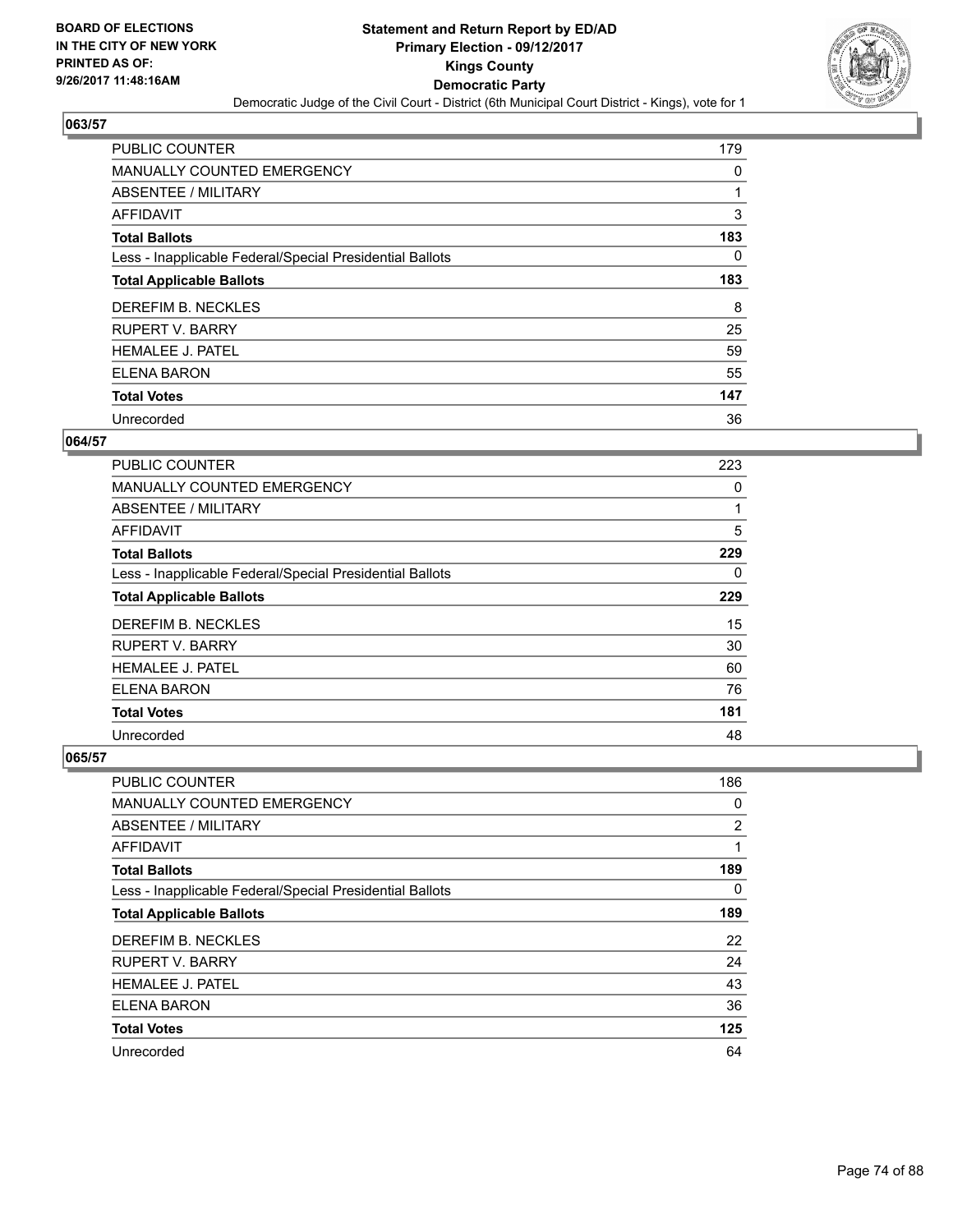

| <b>PUBLIC COUNTER</b>                                    | 157 |
|----------------------------------------------------------|-----|
| <b>MANUALLY COUNTED EMERGENCY</b>                        | 0   |
| ABSENTEE / MILITARY                                      | 4   |
| AFFIDAVIT                                                | 0   |
| <b>Total Ballots</b>                                     | 161 |
| Less - Inapplicable Federal/Special Presidential Ballots | 0   |
| <b>Total Applicable Ballots</b>                          | 161 |
| DEREFIM B. NECKLES                                       | 29  |
| <b>RUPERT V. BARRY</b>                                   | 25  |
| <b>HEMALEE J. PATEL</b>                                  | 19  |
| ELENA BARON                                              | 44  |
| UNATTRIBUTABLE WRITE-IN (WRITE-IN)                       |     |
| <b>Total Votes</b>                                       | 118 |
| Unrecorded                                               | 43  |

### **067/57**

| <b>PUBLIC COUNTER</b>                                    | 191 |
|----------------------------------------------------------|-----|
| <b>MANUALLY COUNTED EMERGENCY</b>                        | 0   |
| <b>ABSENTEE / MILITARY</b>                               | 3   |
| AFFIDAVIT                                                | 3   |
| <b>Total Ballots</b>                                     | 197 |
| Less - Inapplicable Federal/Special Presidential Ballots | 0   |
| <b>Total Applicable Ballots</b>                          | 197 |
| DEREFIM B. NECKLES                                       | 25  |
| RUPERT V. BARRY                                          | 29  |
| <b>HEMALEE J. PATEL</b>                                  | 40  |
| ELENA BARON                                              | 59  |
| UNATTRIBUTABLE WRITE-IN (WRITE-IN)                       | 1   |
| <b>Total Votes</b>                                       | 154 |
| Unrecorded                                               | 43  |

| <b>PUBLIC COUNTER</b>                                    | 205            |
|----------------------------------------------------------|----------------|
| <b>MANUALLY COUNTED EMERGENCY</b>                        | 0              |
| <b>ABSENTEE / MILITARY</b>                               | 3              |
| <b>AFFIDAVIT</b>                                         | $\overline{2}$ |
| <b>Total Ballots</b>                                     | 210            |
| Less - Inapplicable Federal/Special Presidential Ballots | 0              |
| <b>Total Applicable Ballots</b>                          | 210            |
| DEREFIM B. NECKLES                                       | 33             |
| <b>RUPERT V. BARRY</b>                                   | 33             |
| <b>HEMALEE J. PATEL</b>                                  | 35             |
| ELENA BARON                                              | 61             |
| UNATTRIBUTABLE WRITE-IN (WRITE-IN)                       | 1              |
| <b>Total Votes</b>                                       | 163            |
| Unrecorded                                               | 47             |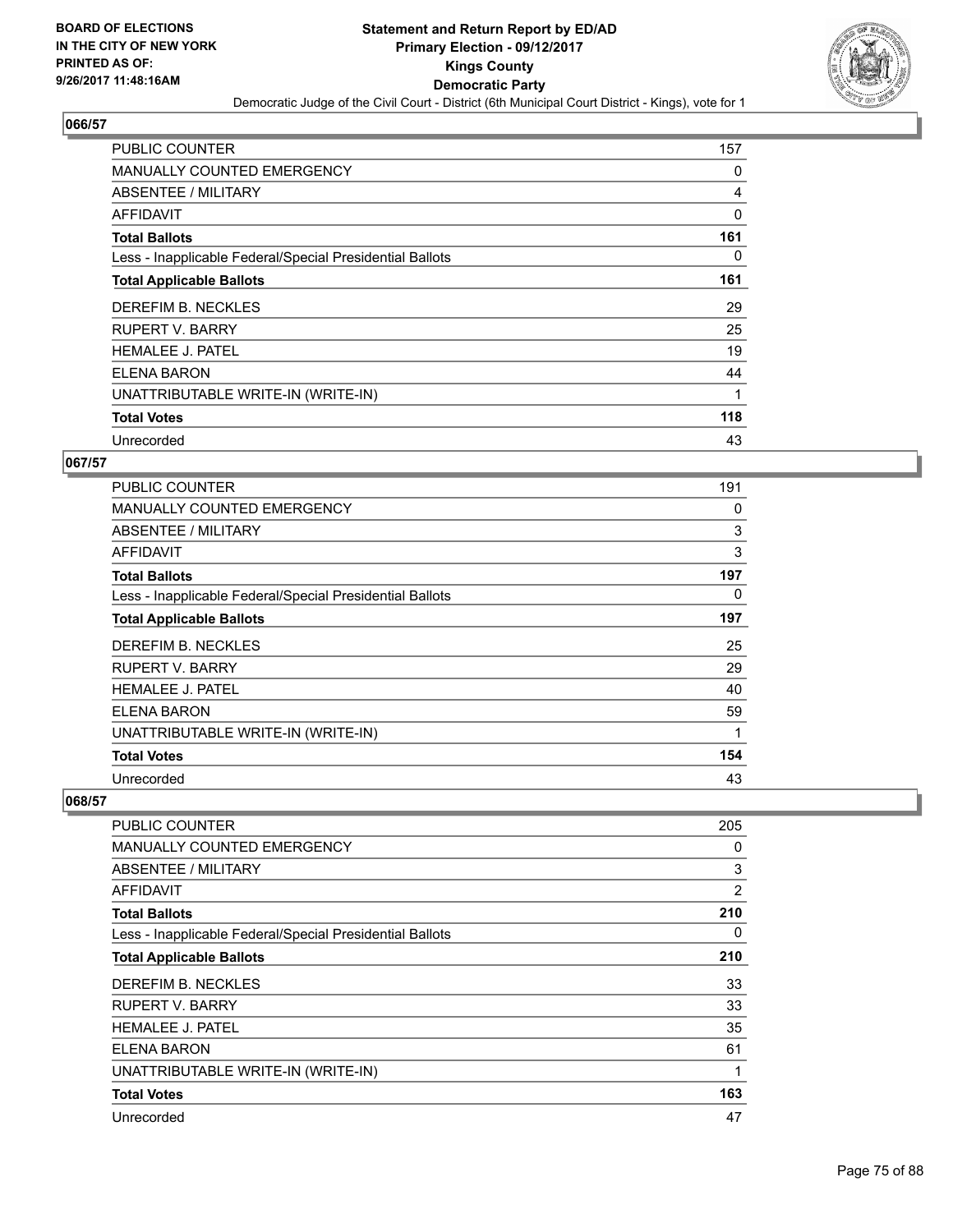

| <b>PUBLIC COUNTER</b>                                    | 235 |
|----------------------------------------------------------|-----|
| <b>MANUALLY COUNTED EMERGENCY</b>                        | 0   |
| ABSENTEE / MILITARY                                      |     |
| <b>AFFIDAVIT</b>                                         | 2   |
| <b>Total Ballots</b>                                     | 238 |
| Less - Inapplicable Federal/Special Presidential Ballots | 0   |
| <b>Total Applicable Ballots</b>                          | 238 |
| DEREFIM B. NECKLES                                       | 23  |
| <b>RUPERT V. BARRY</b>                                   | 46  |
| <b>HEMALEE J. PATEL</b>                                  | 36  |
| ELENA BARON                                              | 69  |
| <b>Total Votes</b>                                       | 174 |
| Unrecorded                                               | 64  |

#### **070/57**

| <b>PUBLIC COUNTER</b>                                    | 218         |
|----------------------------------------------------------|-------------|
| <b>MANUALLY COUNTED EMERGENCY</b>                        | 0           |
| ABSENTEE / MILITARY                                      | 1           |
| <b>AFFIDAVIT</b>                                         | 2           |
| <b>Total Ballots</b>                                     | 221         |
| Less - Inapplicable Federal/Special Presidential Ballots | 0           |
| <b>Total Applicable Ballots</b>                          | 221         |
| DEREFIM B. NECKLES                                       | 9           |
| <b>RUPERT V. BARRY</b>                                   | 34          |
| <b>HEMALEE J. PATEL</b>                                  | 65          |
| ELENA BARON                                              | 72          |
| RUPERT SHELDRAKE (WRITE-IN)                              |             |
| UNATTRIBUTABLE WRITE-IN (WRITE-IN)                       | $\mathbf 1$ |
| <b>Total Votes</b>                                       | 182         |
| Unrecorded                                               | 39          |

| <b>PUBLIC COUNTER</b>                                    | 134 |
|----------------------------------------------------------|-----|
| MANUALLY COUNTED EMERGENCY                               | 0   |
| ABSENTEE / MILITARY                                      | 2   |
| AFFIDAVIT                                                | 0   |
| <b>Total Ballots</b>                                     | 136 |
| Less - Inapplicable Federal/Special Presidential Ballots | 0   |
| <b>Total Applicable Ballots</b>                          | 136 |
| DEREFIM B. NECKLES                                       | 3   |
| <b>RUPERT V. BARRY</b>                                   | 32  |
| <b>HEMALEE J. PATEL</b>                                  | 34  |
| ELENA BARON                                              | 42  |
| <b>Total Votes</b>                                       | 111 |
| Unrecorded                                               | 25  |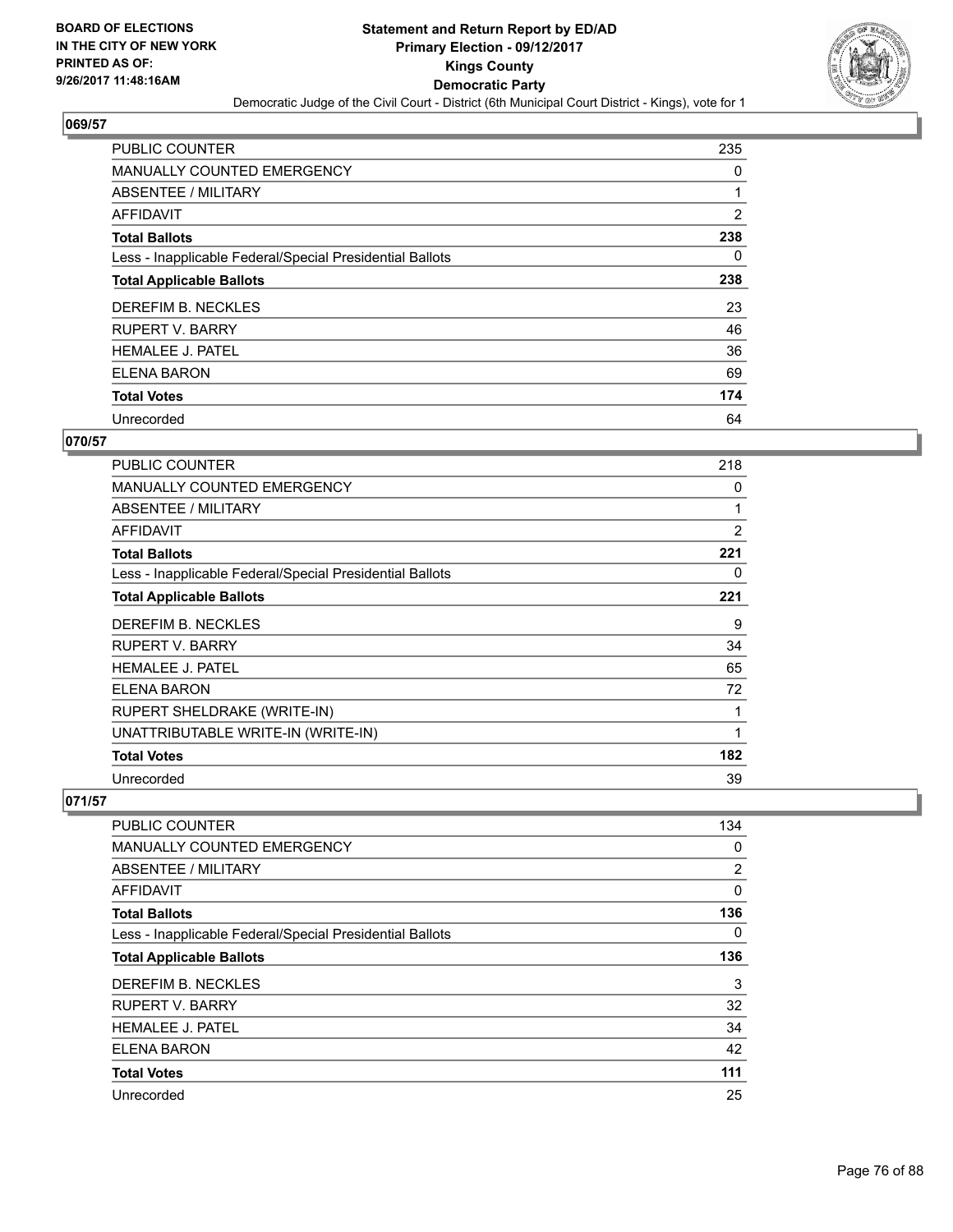

| <b>PUBLIC COUNTER</b>                                    | 188 |
|----------------------------------------------------------|-----|
| MANUALLY COUNTED EMERGENCY                               | 0   |
| ABSENTEE / MILITARY                                      | 37  |
| <b>AFFIDAVIT</b>                                         | 2   |
| <b>Total Ballots</b>                                     | 227 |
| Less - Inapplicable Federal/Special Presidential Ballots | 0   |
| <b>Total Applicable Ballots</b>                          | 227 |
| DEREFIM B. NECKLES                                       | 28  |
| <b>RUPERT V. BARRY</b>                                   | 42  |
| <b>HEMALEE J. PATEL</b>                                  | 45  |
| ELENA BARON                                              | 59  |
| <b>Total Votes</b>                                       | 174 |
| Unrecorded                                               | 53  |

### **073/57**

| <b>PUBLIC COUNTER</b>                                    | 163 |
|----------------------------------------------------------|-----|
| <b>MANUALLY COUNTED EMERGENCY</b>                        | 0   |
| ABSENTEE / MILITARY                                      | 2   |
| <b>AFFIDAVIT</b>                                         | 4   |
| <b>Total Ballots</b>                                     | 169 |
| Less - Inapplicable Federal/Special Presidential Ballots | 0   |
| <b>Total Applicable Ballots</b>                          | 169 |
| DEREFIM B. NECKLES                                       | 16  |
| <b>RUPERT V. BARRY</b>                                   | 27  |
| <b>HEMALEE J. PATEL</b>                                  | 29  |
| ELENA BARON                                              | 50  |
| <b>Total Votes</b>                                       | 122 |
| Unrecorded                                               | 47  |

| <b>PUBLIC COUNTER</b>                                    | 216            |
|----------------------------------------------------------|----------------|
| <b>MANUALLY COUNTED EMERGENCY</b>                        | 0              |
| ABSENTEE / MILITARY                                      | 3              |
| AFFIDAVIT                                                | $\overline{2}$ |
| <b>Total Ballots</b>                                     | 221            |
| Less - Inapplicable Federal/Special Presidential Ballots | 0              |
| <b>Total Applicable Ballots</b>                          | 221            |
| DEREFIM B. NECKLES                                       | 22             |
| <b>RUPERT V. BARRY</b>                                   | 36             |
| <b>HEMALEE J. PATEL</b>                                  | 51             |
| <b>ELENA BARON</b>                                       | 71             |
| UNCOUNTED WRITE-IN PER STATUTE (WRITE-IN)                | 1              |
| <b>Total Votes</b>                                       | 181            |
| Unrecorded                                               | 40             |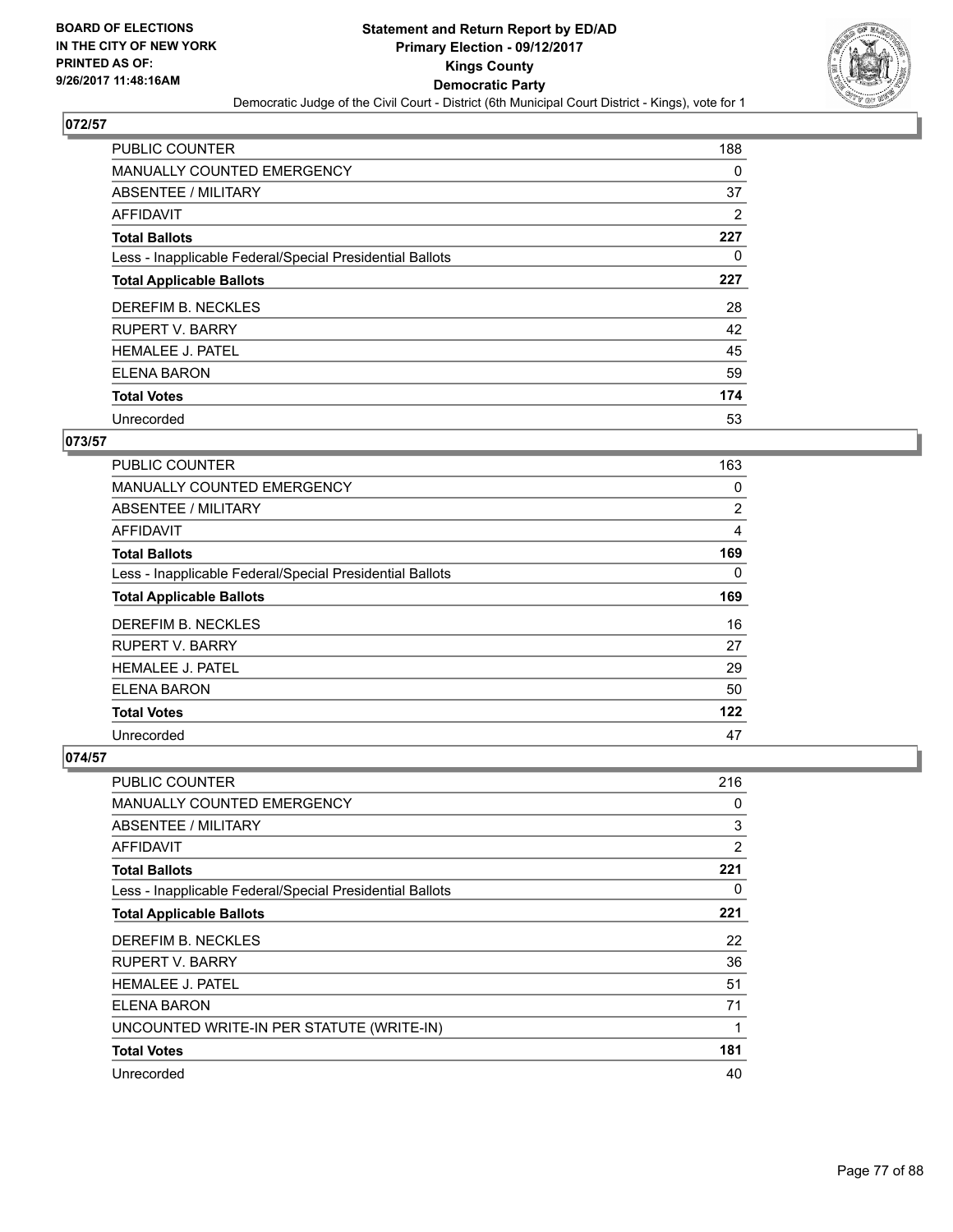

| PUBLIC COUNTER                                           | 248 |
|----------------------------------------------------------|-----|
| MANUALLY COUNTED EMERGENCY                               | 0   |
| ABSENTEE / MILITARY                                      | 2   |
| AFFIDAVIT                                                | 7   |
| <b>Total Ballots</b>                                     | 257 |
| Less - Inapplicable Federal/Special Presidential Ballots | 0   |
| <b>Total Applicable Ballots</b>                          | 257 |
| DEREFIM B. NECKLES                                       | 22  |
| <b>RUPERT V. BARRY</b>                                   | 61  |
| HEMALEE J. PATEL                                         | 61  |
| ELENA BARON                                              | 65  |
| UNATTRIBUTABLE WRITE-IN (WRITE-IN)                       |     |
| <b>Total Votes</b>                                       | 210 |
| Unrecorded                                               | 47  |

### **076/57**

| <b>PUBLIC COUNTER</b>                                    | 239      |
|----------------------------------------------------------|----------|
| <b>MANUALLY COUNTED EMERGENCY</b>                        | 0        |
| ABSENTEE / MILITARY                                      | 6        |
| AFFIDAVIT                                                | $\Omega$ |
| <b>Total Ballots</b>                                     | 245      |
| Less - Inapplicable Federal/Special Presidential Ballots | 0        |
| <b>Total Applicable Ballots</b>                          | 245      |
| DEREFIM B. NECKLES                                       | 17       |
| <b>RUPERT V. BARRY</b>                                   | 39       |
| <b>HEMALEE J. PATEL</b>                                  | 60       |
| ELENA BARON                                              | 70       |
| EMMA WALTERS (WRITE-IN)                                  |          |
| UNATTRIBUTABLE WRITE-IN (WRITE-IN)                       | 1        |
| <b>Total Votes</b>                                       | 188      |
| Unrecorded                                               | 57       |

| <b>PUBLIC COUNTER</b>                                    | 108 |
|----------------------------------------------------------|-----|
| <b>MANUALLY COUNTED EMERGENCY</b>                        | 0   |
| ABSENTEE / MILITARY                                      | 0   |
| <b>AFFIDAVIT</b>                                         | 1   |
| <b>Total Ballots</b>                                     | 109 |
| Less - Inapplicable Federal/Special Presidential Ballots | 0   |
| <b>Total Applicable Ballots</b>                          | 109 |
| DEREFIM B. NECKLES                                       | 3   |
| <b>RUPERT V. BARRY</b>                                   | 18  |
| <b>HEMALEE J. PATEL</b>                                  | 29  |
| <b>ELENA BARON</b>                                       | 29  |
| <b>Total Votes</b>                                       | 79  |
| Unrecorded                                               | 30  |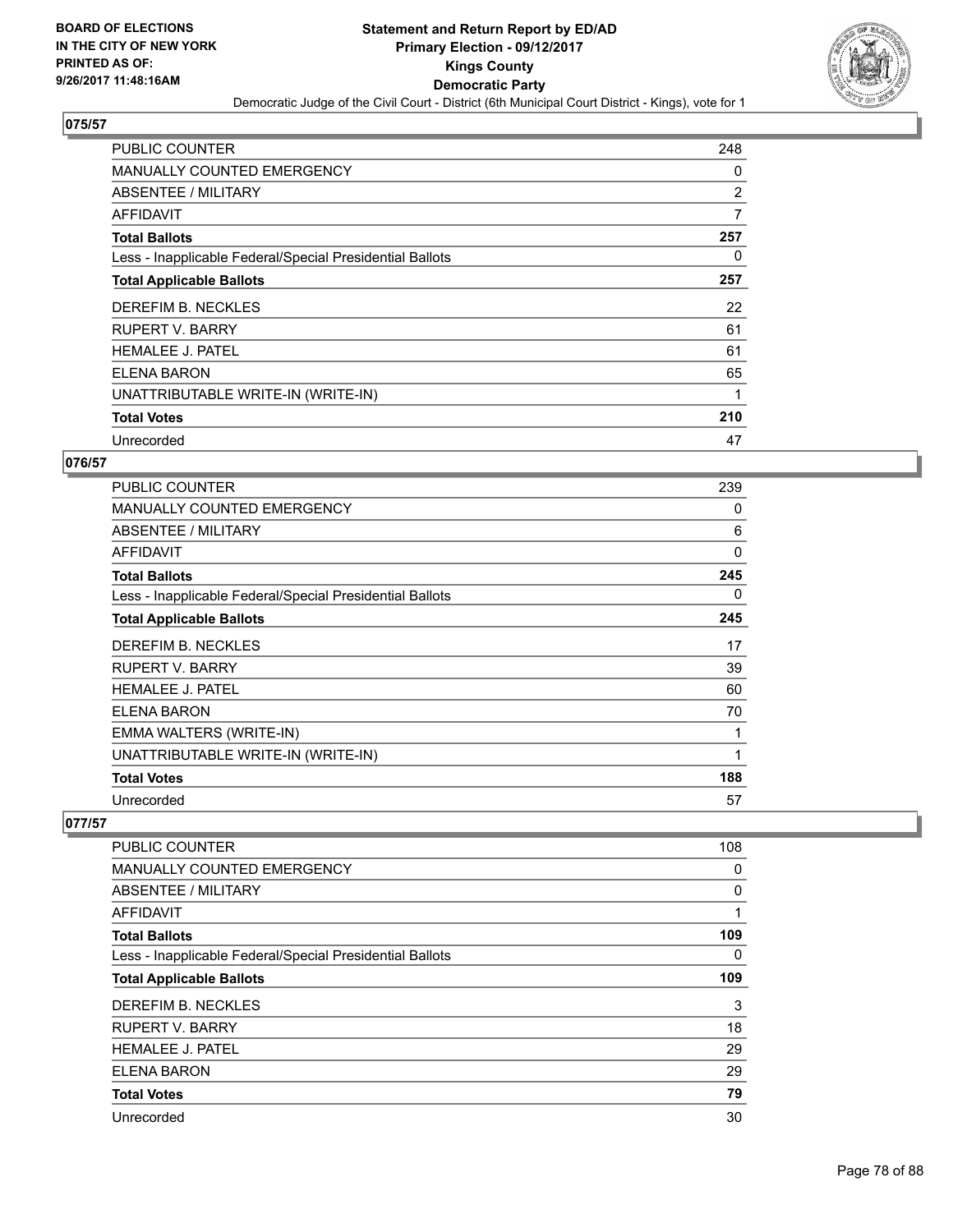

| <b>PUBLIC COUNTER</b>                                    | 238 |
|----------------------------------------------------------|-----|
| <b>MANUALLY COUNTED EMERGENCY</b>                        | 0   |
| ABSENTEE / MILITARY                                      |     |
| AFFIDAVIT                                                | 2   |
| <b>Total Ballots</b>                                     | 241 |
| Less - Inapplicable Federal/Special Presidential Ballots | 0   |
| <b>Total Applicable Ballots</b>                          | 241 |
| DEREFIM B. NECKLES                                       | 19  |
| <b>RUPERT V. BARRY</b>                                   | 44  |
| <b>HEMALEE J. PATEL</b>                                  | 55  |
| <b>ELENA BARON</b>                                       | 71  |
| UNATTRIBUTABLE WRITE-IN (WRITE-IN)                       | 1   |
| <b>Total Votes</b>                                       | 190 |
| Unrecorded                                               | 51  |

### **079/57**

| <b>PUBLIC COUNTER</b>                                    | 174 |
|----------------------------------------------------------|-----|
| <b>MANUALLY COUNTED EMERGENCY</b>                        | 0   |
| ABSENTEE / MILITARY                                      | 3   |
| <b>AFFIDAVIT</b>                                         | 4   |
| <b>Total Ballots</b>                                     | 181 |
| Less - Inapplicable Federal/Special Presidential Ballots | 0   |
| <b>Total Applicable Ballots</b>                          | 181 |
| DEREFIM B. NECKLES                                       | 27  |
| <b>RUPERT V. BARRY</b>                                   | 29  |
| <b>HEMALEE J. PATEL</b>                                  | 45  |
| ELENA BARON                                              | 57  |
| <b>Total Votes</b>                                       | 158 |
| Unrecorded                                               | 23  |

| <b>PUBLIC COUNTER</b>                                    | 240 |
|----------------------------------------------------------|-----|
| <b>MANUALLY COUNTED EMERGENCY</b>                        | 0   |
| ABSENTEE / MILITARY                                      | 2   |
| AFFIDAVIT                                                | 0   |
| <b>Total Ballots</b>                                     | 242 |
| Less - Inapplicable Federal/Special Presidential Ballots | 0   |
| <b>Total Applicable Ballots</b>                          | 242 |
| DEREFIM B. NECKLES                                       | 28  |
| <b>RUPERT V. BARRY</b>                                   | 77  |
| <b>HEMALEE J. PATEL</b>                                  | 39  |
| ELENA BARON                                              | 55  |
| UNATTRIBUTABLE WRITE-IN (WRITE-IN)                       | 3   |
| <b>Total Votes</b>                                       | 202 |
| Unrecorded                                               | 40  |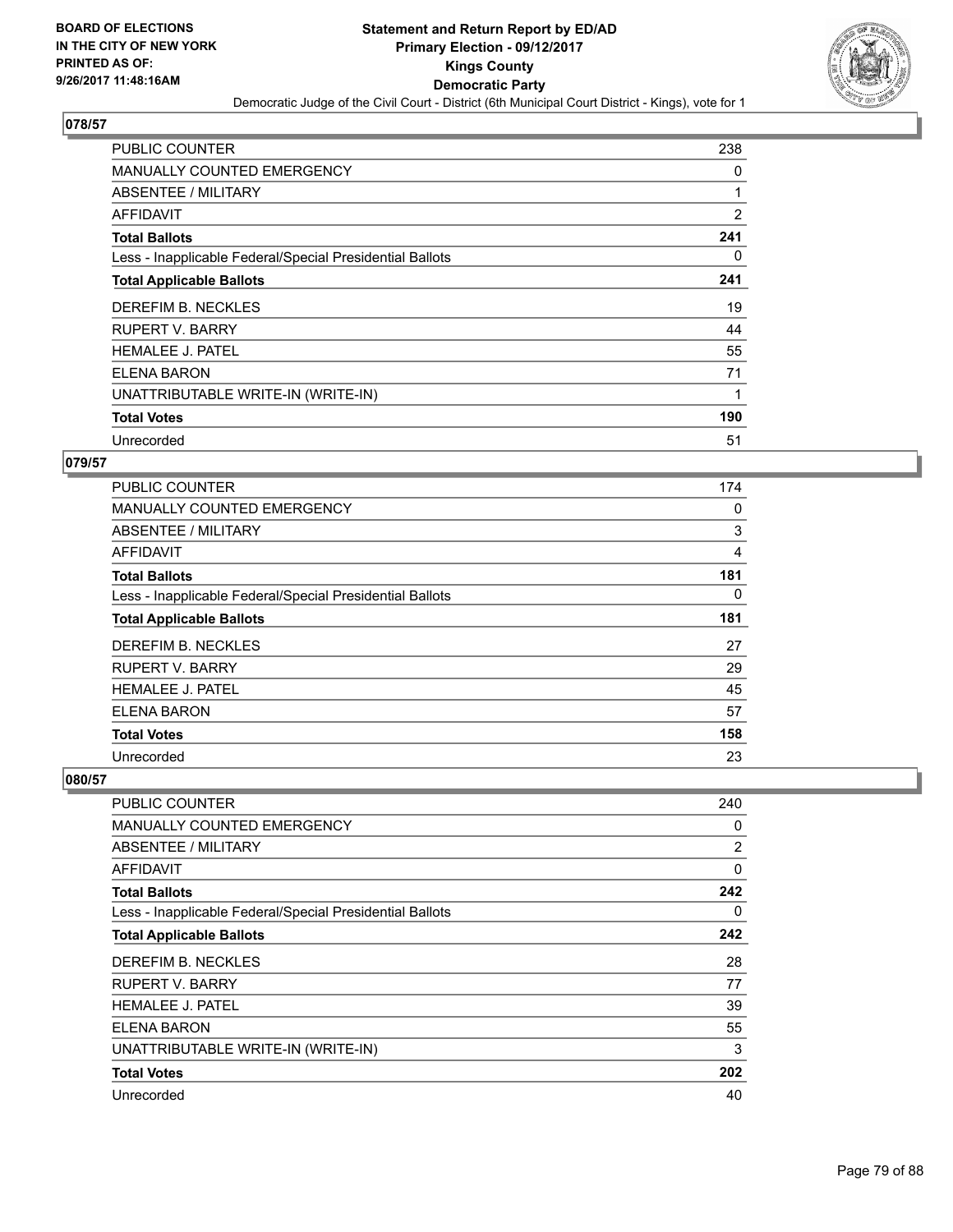

| <b>PUBLIC COUNTER</b>                                    | 150 |
|----------------------------------------------------------|-----|
| MANUALLY COUNTED EMERGENCY                               | 0   |
| ABSENTEE / MILITARY                                      | 4   |
| <b>AFFIDAVIT</b>                                         | 0   |
| <b>Total Ballots</b>                                     | 154 |
| Less - Inapplicable Federal/Special Presidential Ballots | 0   |
| <b>Total Applicable Ballots</b>                          | 154 |
| DEREFIM B. NECKLES                                       | 34  |
| <b>RUPERT V. BARRY</b>                                   | 31  |
| <b>HEMALEE J. PATEL</b>                                  | 19  |
| ELENA BARON                                              | 41  |
| <b>Total Votes</b>                                       | 125 |
| Unrecorded                                               | 29  |

### **083/57**

| <b>PUBLIC COUNTER</b>                                    | 135            |
|----------------------------------------------------------|----------------|
| <b>MANUALLY COUNTED EMERGENCY</b>                        | 0              |
| ABSENTEE / MILITARY                                      | 4              |
| AFFIDAVIT                                                | $\overline{2}$ |
| <b>Total Ballots</b>                                     | 141            |
| Less - Inapplicable Federal/Special Presidential Ballots | $\Omega$       |
| <b>Total Applicable Ballots</b>                          | 141            |
| DEREFIM B. NECKLES                                       | 20             |
| <b>RUPERT V. BARRY</b>                                   | 33             |
| <b>HEMALEE J. PATEL</b>                                  | 23             |
| ELENA BARON                                              | 32             |
| <b>Total Votes</b>                                       | 108            |
| Unrecorded                                               | 33             |

| <b>PUBLIC COUNTER</b>                                    | 134 |
|----------------------------------------------------------|-----|
| <b>MANUALLY COUNTED EMERGENCY</b>                        | 0   |
| ABSENTEE / MILITARY                                      | 3   |
| AFFIDAVIT                                                | 2   |
| <b>Total Ballots</b>                                     | 139 |
| Less - Inapplicable Federal/Special Presidential Ballots | 0   |
| <b>Total Applicable Ballots</b>                          | 139 |
| DEREFIM B. NECKLES                                       | 19  |
| <b>RUPERT V. BARRY</b>                                   | 31  |
| <b>HEMALEE J. PATEL</b>                                  | 27  |
| ELENA BARON                                              | 25  |
| <b>Total Votes</b>                                       | 102 |
| Unrecorded                                               | 37  |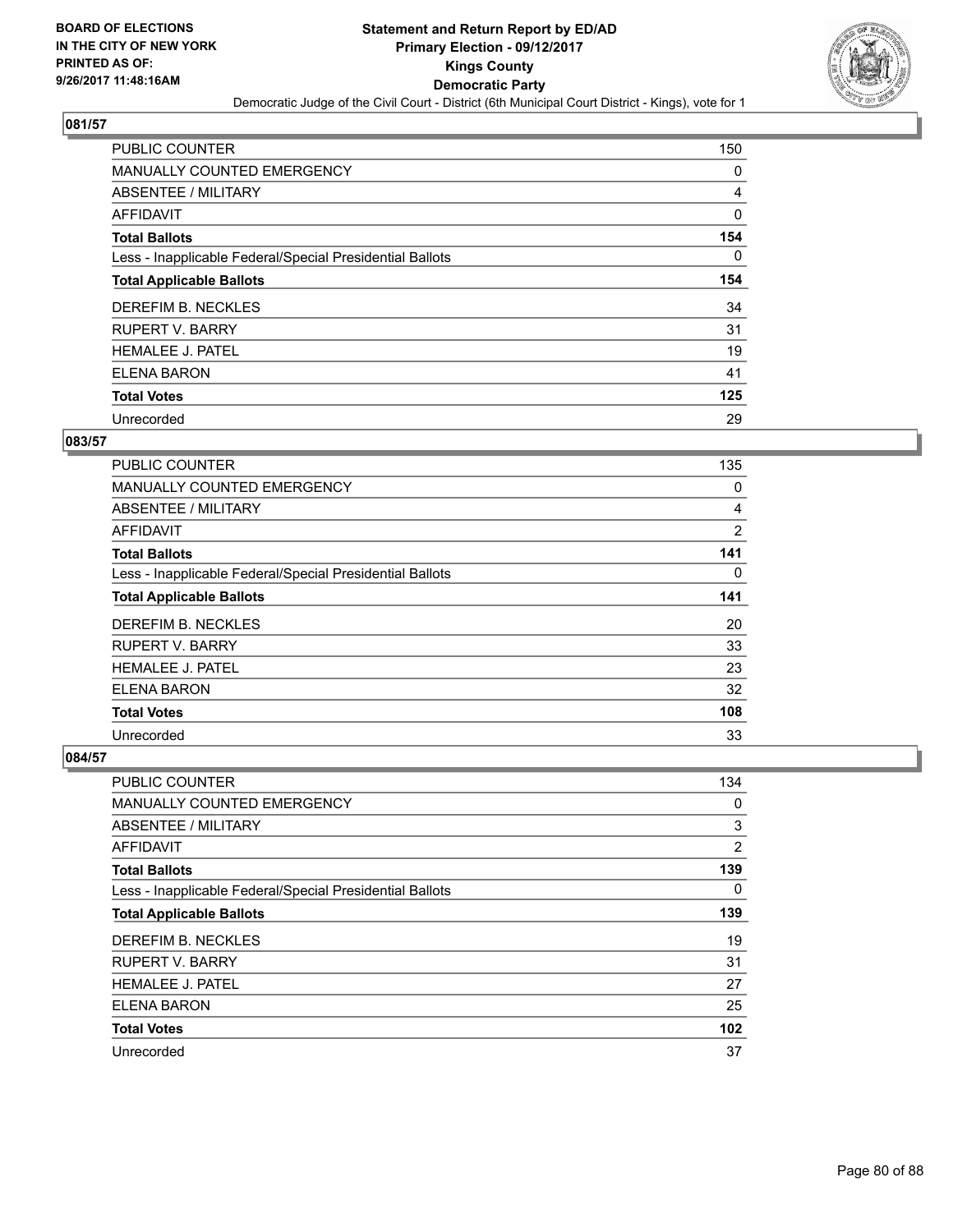

| <b>PUBLIC COUNTER</b>                                    | 184 |
|----------------------------------------------------------|-----|
| <b>MANUALLY COUNTED EMERGENCY</b>                        | 0   |
| ABSENTEE / MILITARY                                      | 5   |
| AFFIDAVIT                                                | 1   |
| <b>Total Ballots</b>                                     | 190 |
| Less - Inapplicable Federal/Special Presidential Ballots | 0   |
| <b>Total Applicable Ballots</b>                          | 190 |
| DEREFIM B. NECKLES                                       | 32  |
| <b>RUPERT V. BARRY</b>                                   | 36  |
| <b>HEMALEE J. PATEL</b>                                  | 22  |
| <b>ELENA BARON</b>                                       | 44  |
| UNATTRIBUTABLE WRITE-IN (WRITE-IN)                       |     |
| <b>Total Votes</b>                                       | 135 |
| Unrecorded                                               | 55  |

### **086/57**

| <b>PUBLIC COUNTER</b>                                    | 99  |
|----------------------------------------------------------|-----|
| <b>MANUALLY COUNTED EMERGENCY</b>                        | 0   |
| ABSENTEE / MILITARY                                      | 2   |
| AFFIDAVIT                                                | 1   |
| <b>Total Ballots</b>                                     | 102 |
| Less - Inapplicable Federal/Special Presidential Ballots | 0   |
| <b>Total Applicable Ballots</b>                          | 102 |
| DEREFIM B. NECKLES                                       | 16  |
| <b>RUPERT V. BARRY</b>                                   | 33  |
| <b>HEMALEE J. PATEL</b>                                  | 7   |
| ELENA BARON                                              | 25  |
| <b>Total Votes</b>                                       | 81  |
| Unrecorded                                               | 21  |

| <b>PUBLIC COUNTER</b>                                    | 218 |
|----------------------------------------------------------|-----|
| <b>MANUALLY COUNTED EMERGENCY</b>                        | 0   |
| ABSENTEE / MILITARY                                      | 5   |
| AFFIDAVIT                                                | 1   |
| <b>Total Ballots</b>                                     | 224 |
| Less - Inapplicable Federal/Special Presidential Ballots | 0   |
| <b>Total Applicable Ballots</b>                          | 224 |
| DEREFIM B. NECKLES                                       | 34  |
| <b>RUPERT V. BARRY</b>                                   | 38  |
| <b>HEMALEE J. PATEL</b>                                  | 28  |
| ELENA BARON                                              | 75  |
| UNATTRIBUTABLE WRITE-IN (WRITE-IN)                       | 1   |
| <b>Total Votes</b>                                       | 176 |
| Unrecorded                                               | 48  |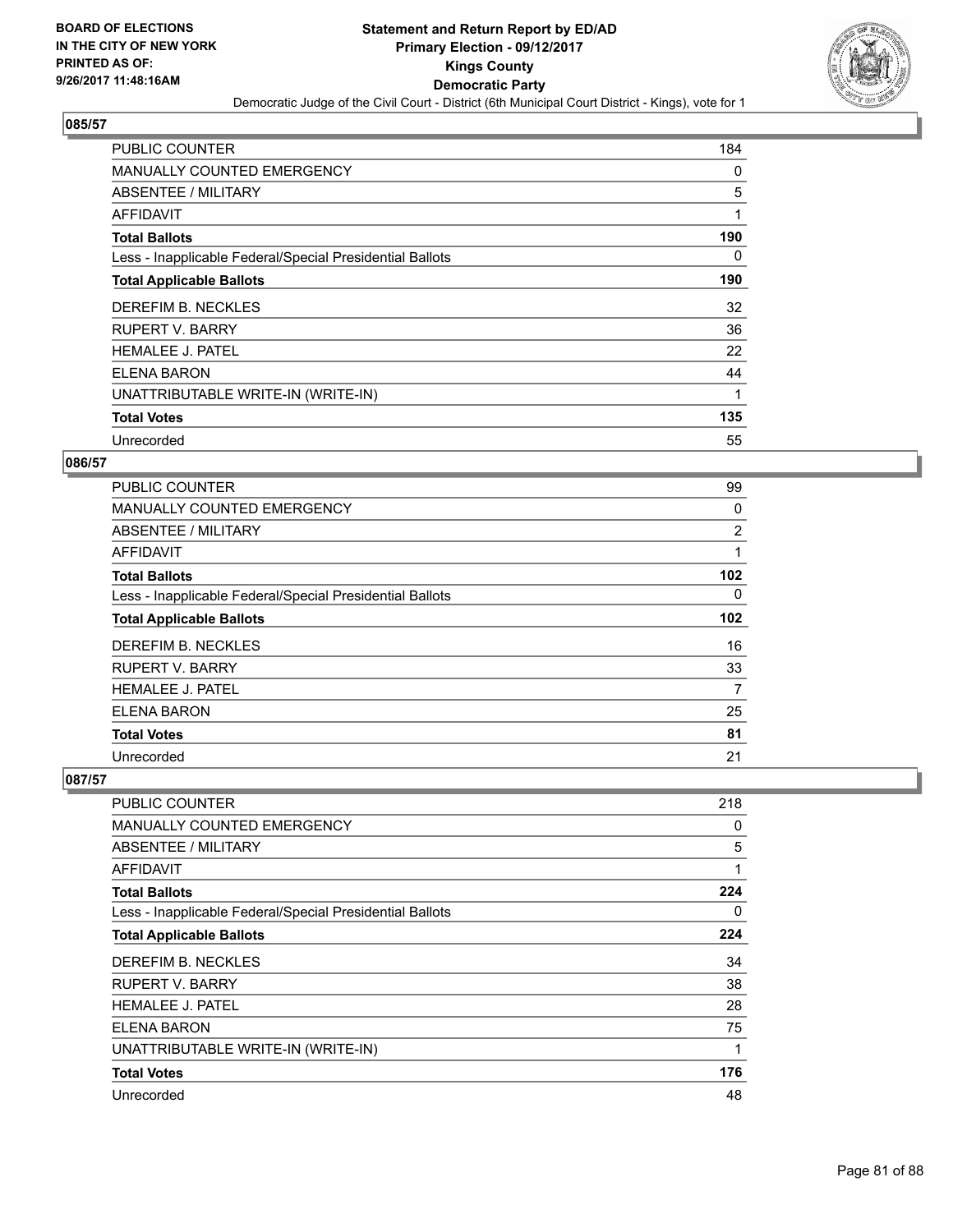

| <b>PUBLIC COUNTER</b>                                    | 117 |
|----------------------------------------------------------|-----|
| MANUALLY COUNTED EMERGENCY                               | 0   |
| ABSENTEE / MILITARY                                      |     |
| AFFIDAVIT                                                | 3   |
| <b>Total Ballots</b>                                     | 121 |
| Less - Inapplicable Federal/Special Presidential Ballots | 0   |
| <b>Total Applicable Ballots</b>                          | 121 |
| DEREFIM B. NECKLES                                       | 16  |
| <b>RUPERT V. BARRY</b>                                   | 18  |
| <b>HEMALEE J. PATEL</b>                                  | 17  |
| ELENA BARON                                              | 33  |
| <b>Total Votes</b>                                       | 84  |
| Unrecorded                                               | 37  |

### **089/57**

| <b>PUBLIC COUNTER</b>                                    | 132 |
|----------------------------------------------------------|-----|
| <b>MANUALLY COUNTED EMERGENCY</b>                        | 0   |
| ABSENTEE / MILITARY                                      | 3   |
| <b>AFFIDAVIT</b>                                         | 0   |
| <b>Total Ballots</b>                                     | 135 |
| Less - Inapplicable Federal/Special Presidential Ballots | 0   |
| <b>Total Applicable Ballots</b>                          | 135 |
| DEREFIM B. NECKLES                                       | 16  |
| <b>RUPERT V. BARRY</b>                                   | 59  |
| <b>HEMALEE J. PATEL</b>                                  | 4   |
| ELENA BARON                                              | 29  |
| <b>Total Votes</b>                                       | 108 |
| Unrecorded                                               | 27  |

| PUBLIC COUNTER                                           | 333 |
|----------------------------------------------------------|-----|
| <b>MANUALLY COUNTED EMERGENCY</b>                        | 0   |
| ABSENTEE / MILITARY                                      | 5   |
| AFFIDAVIT                                                | 1   |
| <b>Total Ballots</b>                                     | 339 |
| Less - Inapplicable Federal/Special Presidential Ballots | 0   |
| <b>Total Applicable Ballots</b>                          | 339 |
| DEREFIM B. NECKLES                                       | 38  |
| RUPERT V. BARRY                                          | 163 |
| <b>HEMALEE J. PATEL</b>                                  | 23  |
| ELENA BARON                                              | 49  |
| UNATTRIBUTABLE WRITE-IN (WRITE-IN)                       | 1   |
| <b>Total Votes</b>                                       | 274 |
| Unrecorded                                               | 65  |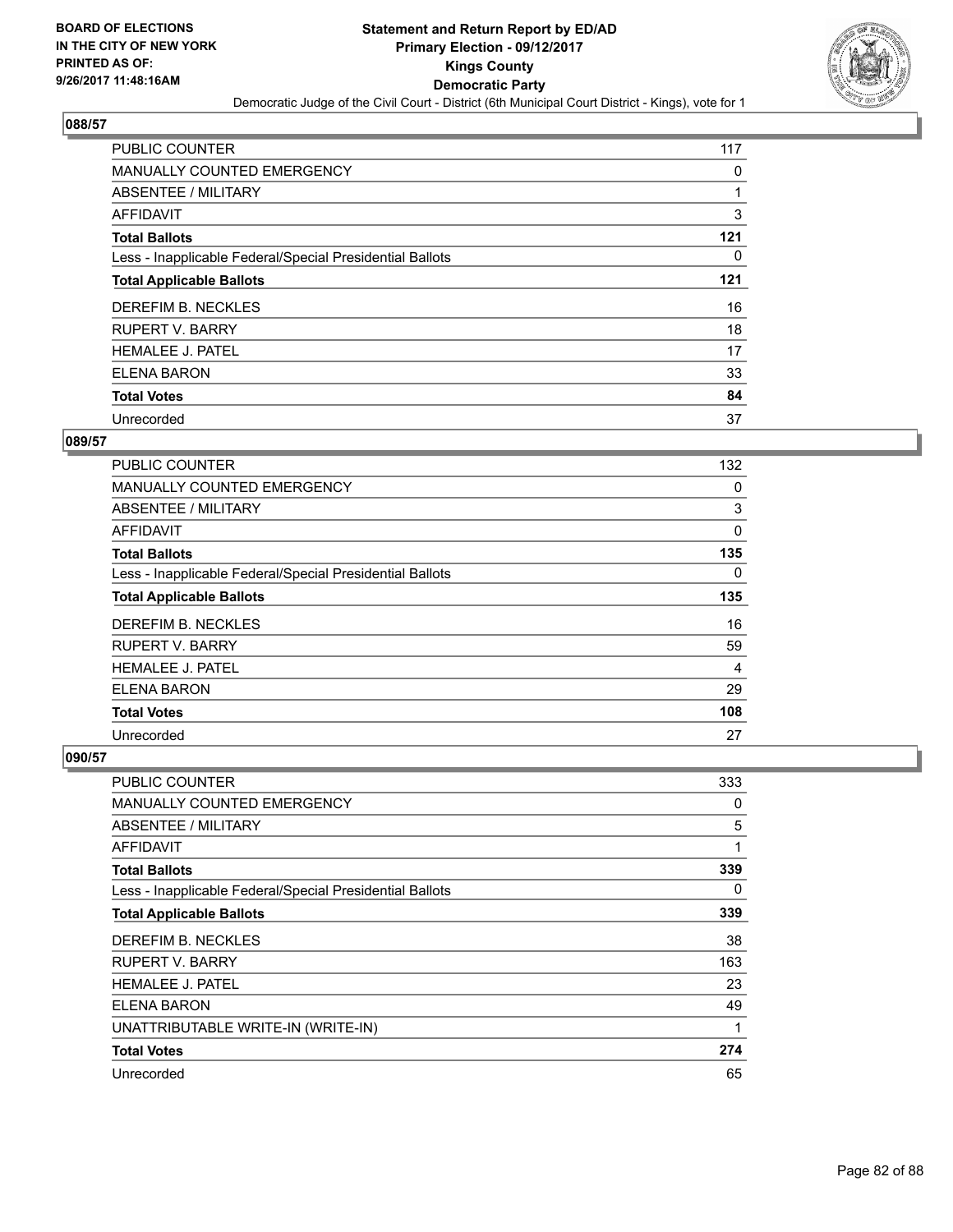

| <b>PUBLIC COUNTER</b>                                    | 186 |
|----------------------------------------------------------|-----|
| MANUALLY COUNTED EMERGENCY                               | 0   |
| ABSENTEE / MILITARY                                      | 3   |
| <b>AFFIDAVIT</b>                                         | 0   |
| <b>Total Ballots</b>                                     | 189 |
| Less - Inapplicable Federal/Special Presidential Ballots | 0   |
| <b>Total Applicable Ballots</b>                          | 189 |
| DEREFIM B. NECKLES                                       | 20  |
| <b>RUPERT V. BARRY</b>                                   | 93  |
| <b>HEMALEE J. PATEL</b>                                  | 11  |
| ELENA BARON                                              | 35  |
| <b>Total Votes</b>                                       | 159 |
| Unrecorded                                               | 30  |

### **092/57**

| <b>PUBLIC COUNTER</b>                                    | 190            |
|----------------------------------------------------------|----------------|
| <b>MANUALLY COUNTED EMERGENCY</b>                        | 0              |
| ABSENTEE / MILITARY                                      | 3              |
| AFFIDAVIT                                                | $\overline{2}$ |
| <b>Total Ballots</b>                                     | 195            |
| Less - Inapplicable Federal/Special Presidential Ballots | $\Omega$       |
| <b>Total Applicable Ballots</b>                          | 195            |
| DEREFIM B. NECKLES                                       | 25             |
| <b>RUPERT V. BARRY</b>                                   | 41             |
| <b>HEMALEE J. PATEL</b>                                  | 27             |
| ELENA BARON                                              | 48             |
| <b>Total Votes</b>                                       | 141            |
| Unrecorded                                               | 54             |

| <b>PUBLIC COUNTER</b>                                    | 148 |
|----------------------------------------------------------|-----|
| <b>MANUALLY COUNTED EMERGENCY</b>                        | 0   |
| ABSENTEE / MILITARY                                      | 3   |
| <b>AFFIDAVIT</b>                                         | 1   |
| <b>Total Ballots</b>                                     | 152 |
| Less - Inapplicable Federal/Special Presidential Ballots | 0   |
| <b>Total Applicable Ballots</b>                          | 152 |
| DEREFIM B. NECKLES                                       | 24  |
| <b>RUPERT V. BARRY</b>                                   | 52  |
| <b>HEMALEE J. PATEL</b>                                  | 14  |
| <b>ELENA BARON</b>                                       | 36  |
| <b>Total Votes</b>                                       | 126 |
| Unrecorded                                               | 26  |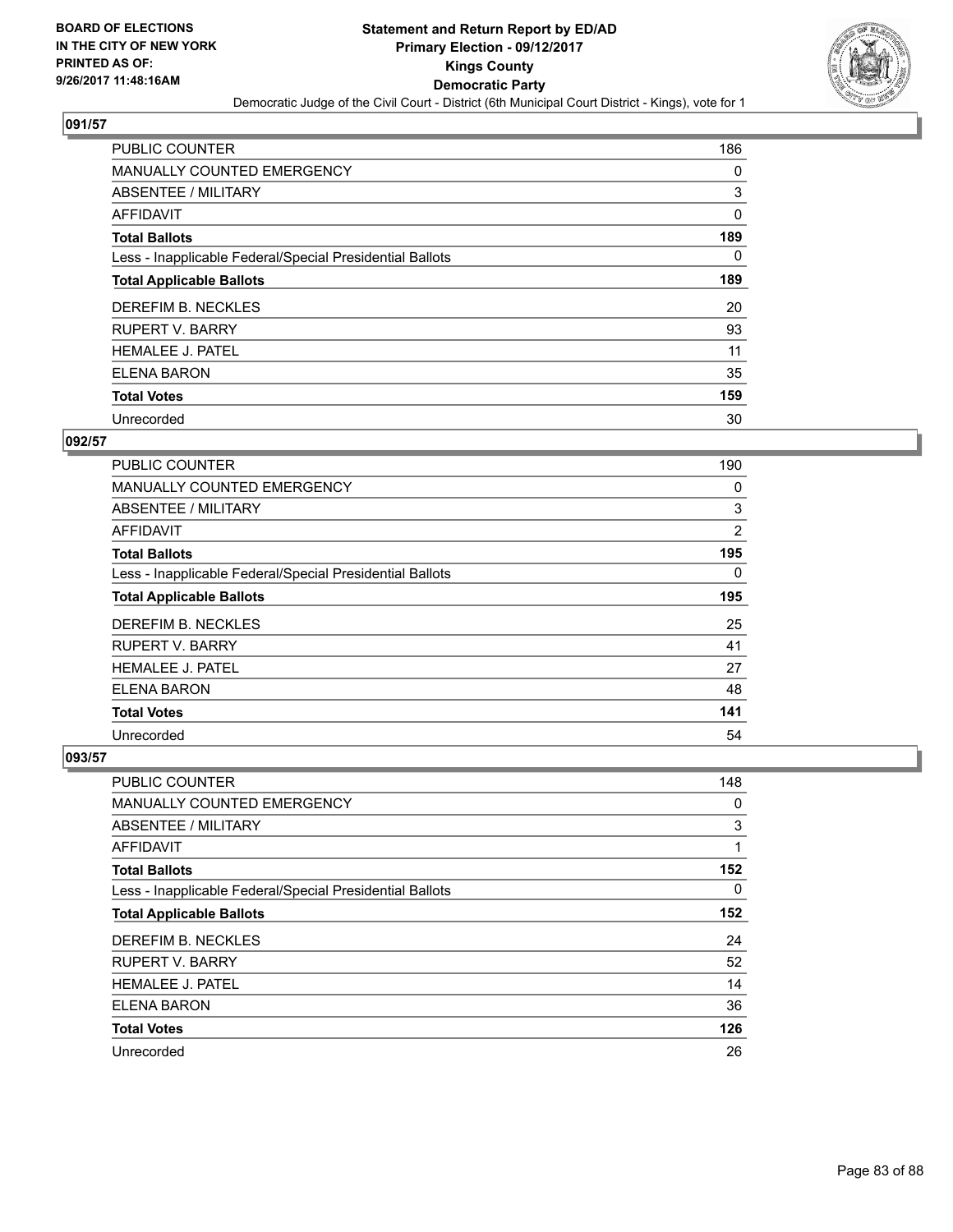

| <b>PUBLIC COUNTER</b>                                    | 112 |
|----------------------------------------------------------|-----|
| <b>MANUALLY COUNTED EMERGENCY</b>                        | 0   |
| ABSENTEE / MILITARY                                      | 3   |
| AFFIDAVIT                                                | 0   |
| <b>Total Ballots</b>                                     | 115 |
| Less - Inapplicable Federal/Special Presidential Ballots | 0   |
| <b>Total Applicable Ballots</b>                          | 115 |
| DEREFIM B. NECKLES                                       | 13  |
| <b>RUPERT V. BARRY</b>                                   | 22  |
| <b>HEMALEE J. PATEL</b>                                  | 13  |
| ELENA BARON                                              | 34  |
| <b>Total Votes</b>                                       | 82  |
| Unrecorded                                               | 33  |

### **104/57**

| PUBLIC COUNTER                                           | 187 |
|----------------------------------------------------------|-----|
| <b>MANUALLY COUNTED EMERGENCY</b>                        | 0   |
| <b>ABSENTEE / MILITARY</b>                               | 5   |
| <b>AFFIDAVIT</b>                                         | 2   |
| <b>Total Ballots</b>                                     | 194 |
| Less - Inapplicable Federal/Special Presidential Ballots | 0   |
| <b>Total Applicable Ballots</b>                          | 194 |
| DEREFIM B. NECKLES                                       | 16  |
| RUPERT V. BARRY                                          | 42  |
| <b>HEMALEE J. PATEL</b>                                  | 37  |
| ELENA BARON                                              | 56  |
| UNATTRIBUTABLE WRITE-IN (WRITE-IN)                       | 1   |
| <b>Total Votes</b>                                       | 152 |
| Unrecorded                                               | 42  |

| PUBLIC COUNTER                                           | 120 |
|----------------------------------------------------------|-----|
| <b>MANUALLY COUNTED EMERGENCY</b>                        | 0   |
| ABSENTEE / MILITARY                                      | 3   |
| AFFIDAVIT                                                | 1   |
| <b>Total Ballots</b>                                     | 124 |
| Less - Inapplicable Federal/Special Presidential Ballots | 0   |
| <b>Total Applicable Ballots</b>                          | 124 |
| DEREFIM B. NECKLES                                       | 21  |
| <b>RUPERT V. BARRY</b>                                   | 37  |
| <b>HEMALEE J. PATEL</b>                                  | 16  |
| <b>ELENA BARON</b>                                       | 31  |
| <b>Total Votes</b>                                       | 105 |
| Unrecorded                                               | 19  |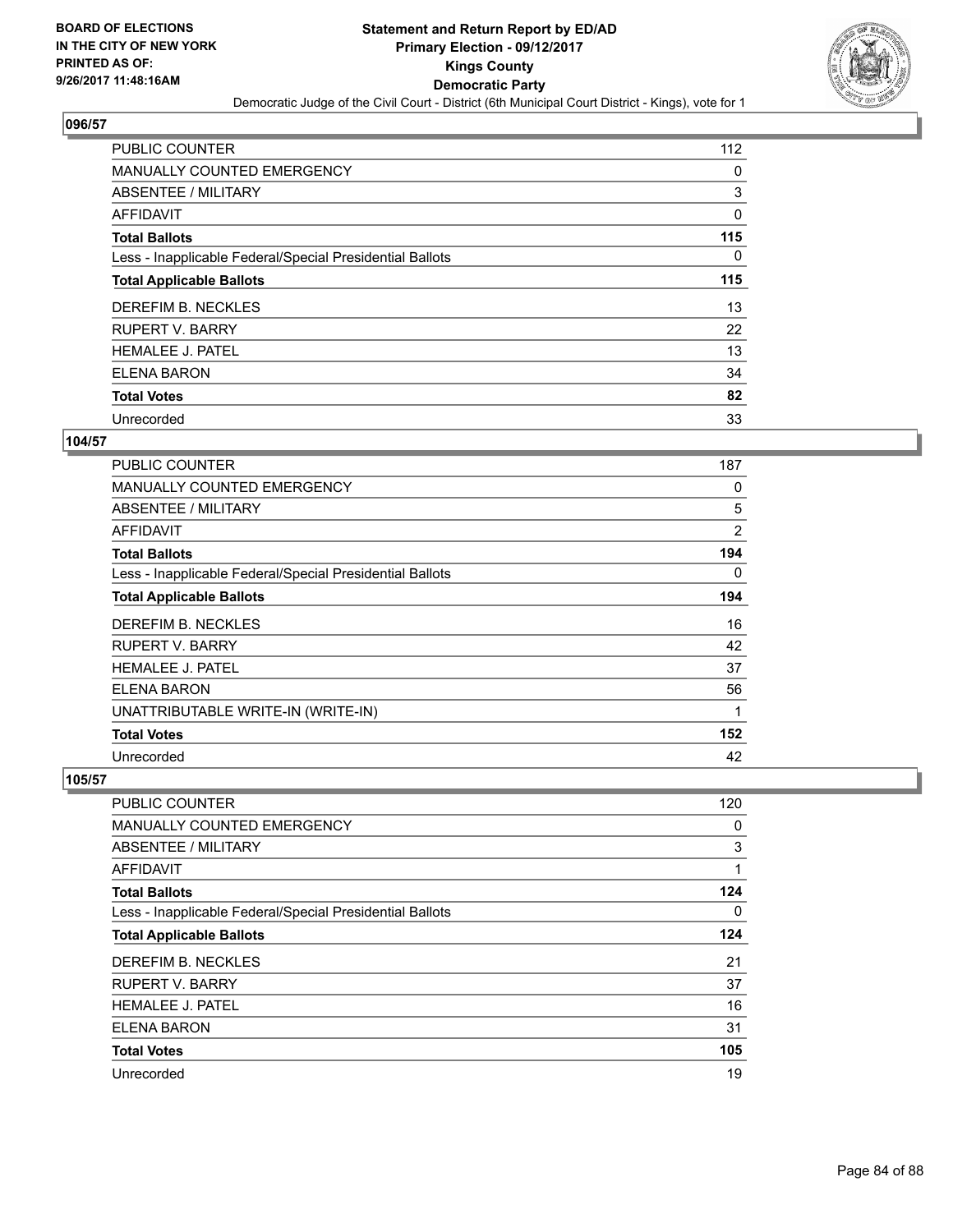

| <b>PUBLIC COUNTER</b>                                    | 85             |
|----------------------------------------------------------|----------------|
| <b>MANUALLY COUNTED EMERGENCY</b>                        | 0              |
| ABSENTEE / MILITARY                                      | $\overline{2}$ |
| AFFIDAVIT                                                | $\Omega$       |
| <b>Total Ballots</b>                                     | 87             |
| Less - Inapplicable Federal/Special Presidential Ballots | 0              |
| <b>Total Applicable Ballots</b>                          | 87             |
| DEREFIM B. NECKLES                                       | 20             |
| <b>RUPERT V. BARRY</b>                                   | 8              |
| <b>HEMALEE J. PATEL</b>                                  | 9              |
| ELENA BARON                                              | 24             |
| DANIELLE CASTOR (WRITE-IN)                               |                |
| <b>Total Votes</b>                                       | 62             |
| Unrecorded                                               | 25             |

### **017/58**

| <b>PUBLIC COUNTER</b>                                    | 92 |
|----------------------------------------------------------|----|
| <b>MANUALLY COUNTED EMERGENCY</b>                        | 0  |
| ABSENTEE / MILITARY                                      |    |
| <b>AFFIDAVIT</b>                                         |    |
| <b>Total Ballots</b>                                     | 94 |
| Less - Inapplicable Federal/Special Presidential Ballots | 0  |
| <b>Total Applicable Ballots</b>                          | 94 |
| DEREFIM B. NECKLES                                       | 41 |
| <b>RUPERT V. BARRY</b>                                   | 8  |
| <b>HEMALEE J. PATEL</b>                                  | 3  |
| ELENA BARON                                              | 27 |
| <b>Total Votes</b>                                       | 79 |
| Unrecorded                                               | 15 |

| PUBLIC COUNTER                                           | 116 |
|----------------------------------------------------------|-----|
| MANUALLY COUNTED EMERGENCY                               | 0   |
| ABSENTEE / MILITARY                                      | 2   |
| AFFIDAVIT                                                | 0   |
| <b>Total Ballots</b>                                     | 118 |
| Less - Inapplicable Federal/Special Presidential Ballots | 0   |
| <b>Total Applicable Ballots</b>                          | 118 |
| DEREFIM B. NECKLES                                       | 47  |
| <b>RUPERT V. BARRY</b>                                   | 20  |
| <b>HEMALEE J. PATEL</b>                                  | 7   |
| <b>ELENA BARON</b>                                       | 31  |
| <b>Total Votes</b>                                       | 105 |
| Unrecorded                                               | 13  |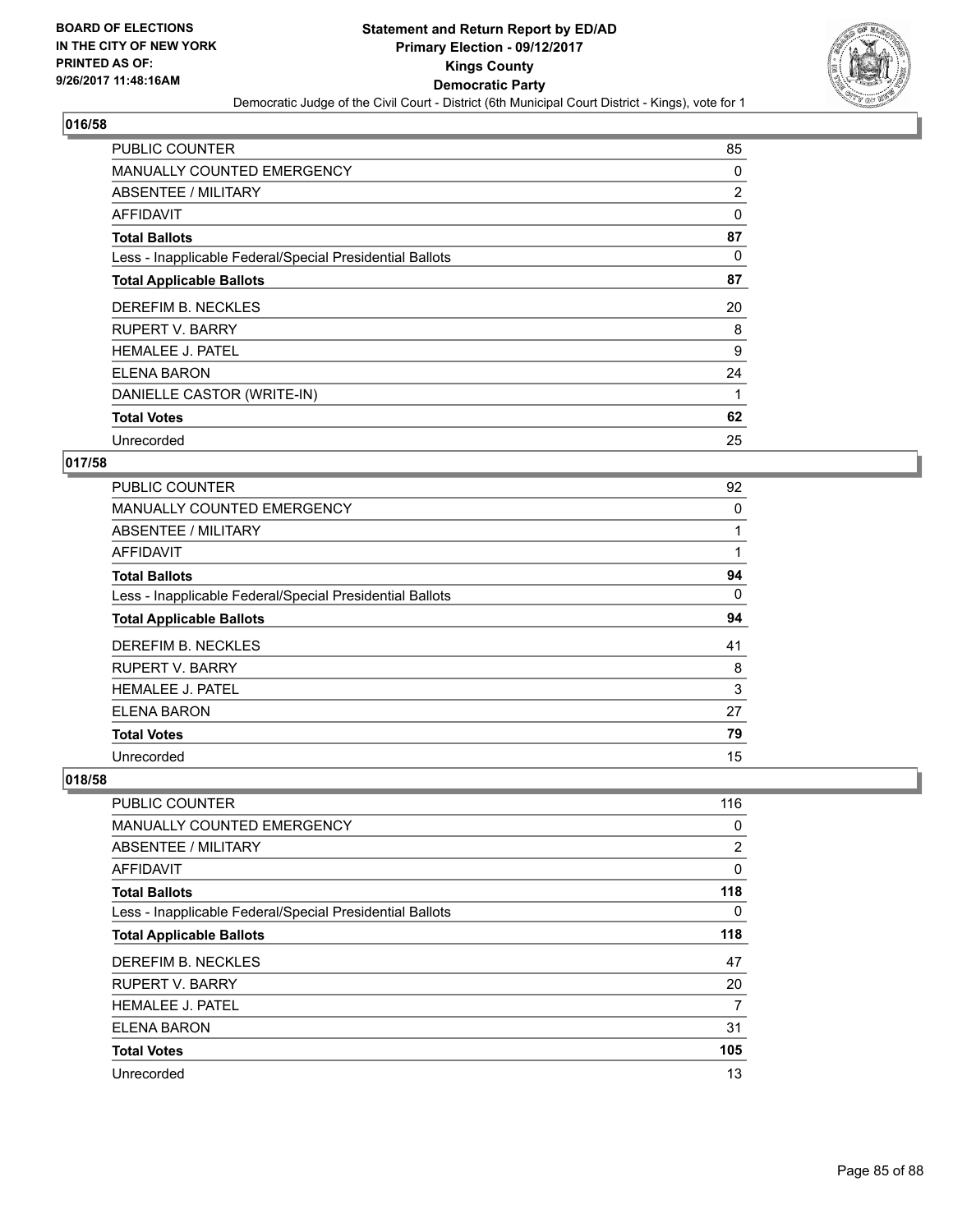

| <b>PUBLIC COUNTER</b>                                    | 105 |
|----------------------------------------------------------|-----|
| <b>MANUALLY COUNTED EMERGENCY</b>                        | 0   |
| ABSENTEE / MILITARY                                      | 2   |
| <b>AFFIDAVIT</b>                                         | 0   |
| <b>Total Ballots</b>                                     | 107 |
| Less - Inapplicable Federal/Special Presidential Ballots | 0   |
| <b>Total Applicable Ballots</b>                          | 107 |
| DEREFIM B. NECKLES                                       | 27  |
| <b>RUPERT V. BARRY</b>                                   | 29  |
| <b>HEMALEE J. PATEL</b>                                  | 6   |
| <b>ELENA BARON</b>                                       | 36  |
| <b>Total Votes</b>                                       | 98  |
| Unrecorded                                               | 9   |

### **020/58**

| <b>PUBLIC COUNTER</b>                                    | 128      |
|----------------------------------------------------------|----------|
| <b>MANUALLY COUNTED EMERGENCY</b>                        | 0        |
| ABSENTEE / MILITARY                                      | 3        |
| AFFIDAVIT                                                | 1        |
| <b>Total Ballots</b>                                     | 132      |
| Less - Inapplicable Federal/Special Presidential Ballots | $\Omega$ |
| <b>Total Applicable Ballots</b>                          | 132      |
| DEREFIM B. NECKLES                                       | 35       |
| <b>RUPERT V. BARRY</b>                                   | 34       |
| <b>HEMALEE J. PATEL</b>                                  | 7        |
| ELENA BARON                                              | 37       |
| <b>Total Votes</b>                                       | 113      |
| Unrecorded                                               | 19       |

| <b>PUBLIC COUNTER</b>                                    | 121 |
|----------------------------------------------------------|-----|
| <b>MANUALLY COUNTED EMERGENCY</b>                        | 0   |
| ABSENTEE / MILITARY                                      | 3   |
| AFFIDAVIT                                                | 0   |
| <b>Total Ballots</b>                                     | 124 |
| Less - Inapplicable Federal/Special Presidential Ballots | 0   |
| <b>Total Applicable Ballots</b>                          | 124 |
| DEREFIM B. NECKLES                                       | 29  |
| <b>RUPERT V. BARRY</b>                                   | 15  |
| <b>HEMALEE J. PATEL</b>                                  | 12  |
| <b>ELENA BARON</b>                                       | 46  |
| <b>Total Votes</b>                                       | 102 |
| Unrecorded                                               | 22  |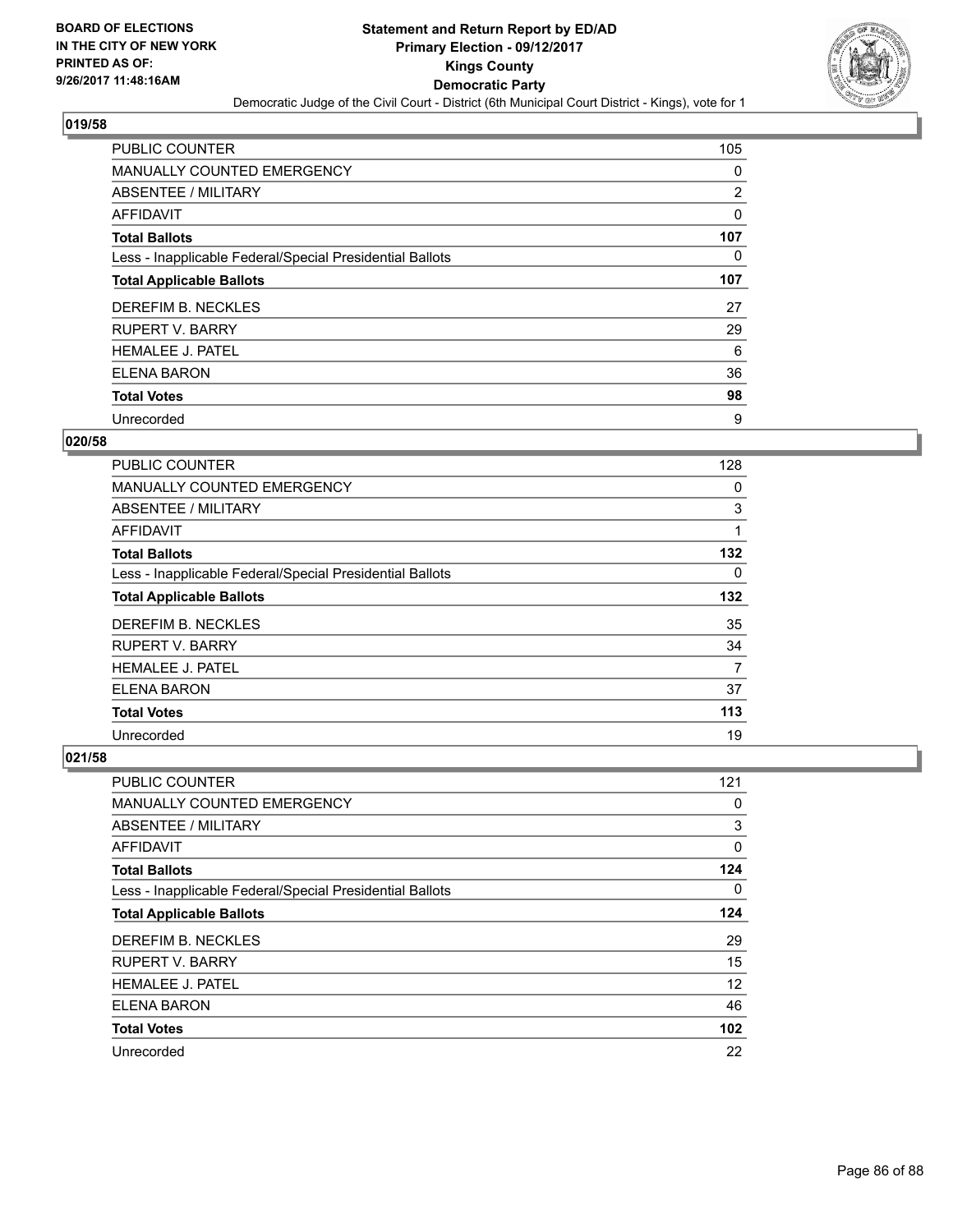

| <b>PUBLIC COUNTER</b>                                    | 111   |
|----------------------------------------------------------|-------|
| <b>MANUALLY COUNTED EMERGENCY</b>                        | 0     |
| ABSENTEE / MILITARY                                      |       |
| <b>AFFIDAVIT</b>                                         | 0     |
| <b>Total Ballots</b>                                     | $112$ |
| Less - Inapplicable Federal/Special Presidential Ballots | 0     |
| <b>Total Applicable Ballots</b>                          | $112$ |
| DEREFIM B. NECKLES                                       | 21    |
| <b>RUPERT V. BARRY</b>                                   | 17    |
| <b>HEMALEE J. PATEL</b>                                  | 13    |
| <b>ELENA BARON</b>                                       | 43    |
| <b>Total Votes</b>                                       | 94    |
| Unrecorded                                               | 18    |

| PUBLIC COUNTER                                           | 71          |
|----------------------------------------------------------|-------------|
| <b>MANUALLY COUNTED EMERGENCY</b>                        | 0           |
| ABSENTEE / MILITARY                                      | 6           |
| <b>AFFIDAVIT</b>                                         | $\mathbf 0$ |
| <b>Total Ballots</b>                                     | 77          |
| Less - Inapplicable Federal/Special Presidential Ballots | 0           |
| <b>Total Applicable Ballots</b>                          | 77          |
| DEREFIM B. NECKLES                                       | 21          |
| RUPERT V. BARRY                                          | 12          |
| <b>HEMALEE J. PATEL</b>                                  | 14          |
| <b>ELENA BARON</b>                                       | 22          |
| UNCOUNTED WRITE-IN PER STATUTE (WRITE-IN)                | 1           |
| <b>Total Votes</b>                                       | 70          |
| Unrecorded                                               | 7           |